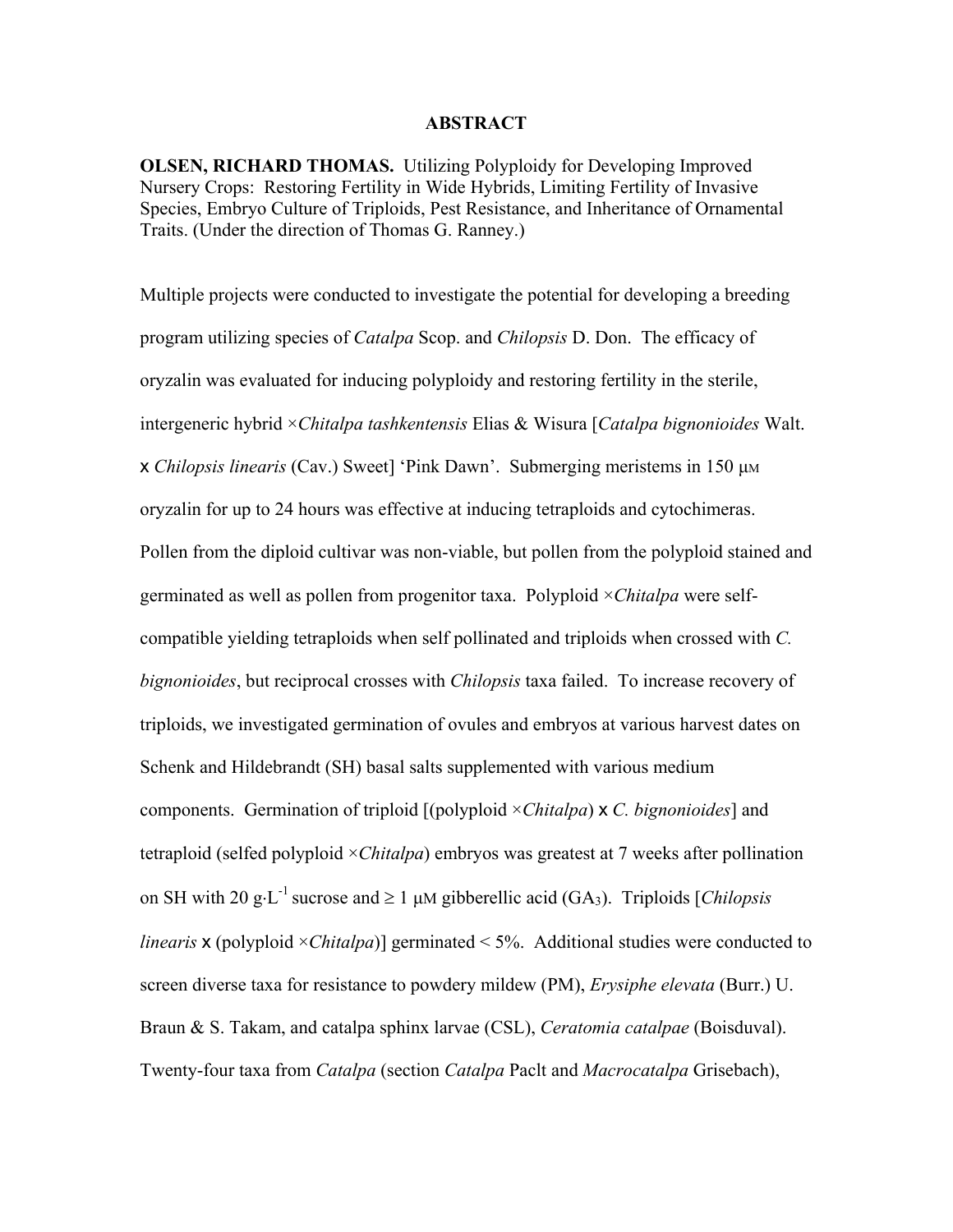*Chilopsis, and ×<i>Chitalpa* were screened in 2004-05 for susceptibility to PM. Disease incidence and severity were recorded to calculate area under the disease progress curves (AUDPC) for each year. North American *Catalpa* spp. in sect. *Catalpa*, *Chilopsis,* and ×*Chitalpa* taxa were all moderate to highly susceptible to PM. Chinese *Catalpa* spp. in sect. *Catalpa* and West Indian sect. *Macrocatalpa* were resistant to PM. Hybrids among North American and Chinese *Catalpa* spp. in sect. *Catalpa* varied in susceptibility, indicating inheritance of partial resistance to PM. A no-choice feeding study conducted with CSL in 2005 found no differences in survival or growth of larvae reared on taxa from both sections of *Catalpa, Chilopsis,* and ×*Chitalpa.* Future breeding of ×*Chitalpa*  can utilize the identified sources of resistance for PM; however, a source of resistance to CSL was not found. Triploids are generally infertile and may be deployed by breeders to limit invasive potential of introduced ornamentals. However, inheritance of ornamental traits can be complex at higher ploidy levels. Inheritance of two mutant foliage types, variegated and purple, was investigated for diploid, triploid and tetraploid tutsan (*Hypericum androsaemum* L.). Fertility of progeny was evaluated with pollen viability tests, percent fruit set, and germinative capacity of seed from specific crosses. Segregation ratios were determined for diploids in reciprocal di-hybrid  $F_1$ ,  $F_2$ ,  $BC_{1P1}$ , and  $BC_{1P2}$  families and selfed  $F_2$ s with the parental phenotypes and triploid and tetraploid  $F_2$ s. Diploid di-hybrid crosses fit the expected 9:3:3:1 ratio for a single, simple recessive gene for both traits, with no evidence of linkage. A novel phenotype representing a combination of parental phenotypes was recovered. Data from backcrosses and selfing also supported the recessive model. Both traits behaved as expected at the triploid level; however, at the tetraploid level the number of variegated progeny increased, with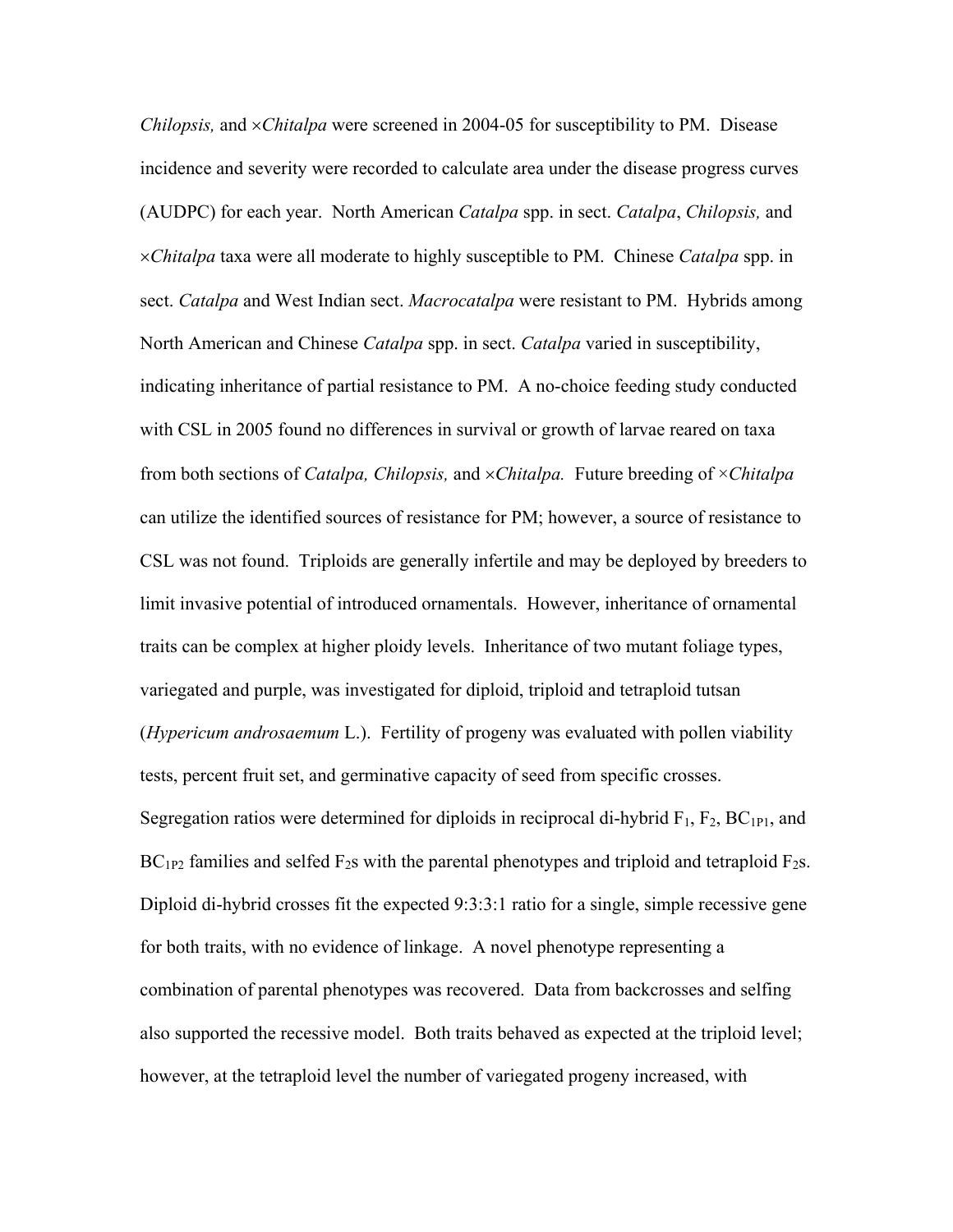segregation ratios between random chromosome and random chromatid assortment models. We propose the gene symbol *var* (*variegated*) and *pl* (*purple leaf*) for the variegated and purple alleles, respectively. Triploid pollen stained moderately well, but pollen germination was low. Triploid plants demonstrated extremely low male fertility and no measurable female fertility (no viable seed production). Research presented herein demonstrates the feasibility of manipulating ploidy levels for breeding desirable ornamental traits including non-invasiveness.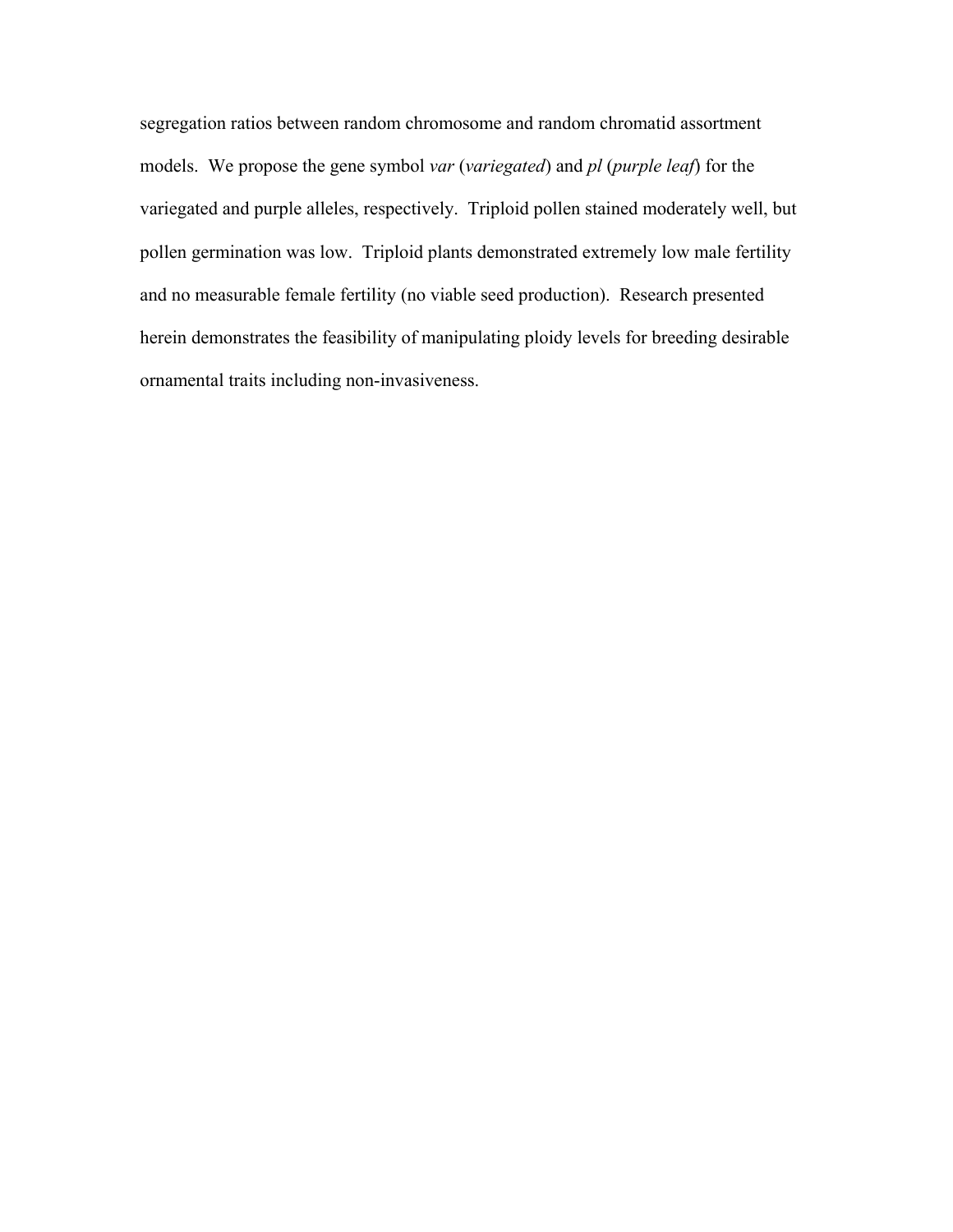### UTILIZING POLYPLOIDY FOR DEVELOPING IMPROVED NURSERY CROPS: RESTORING FERTILITY IN WIDE HYBRIDS, LIMITING FERTILITY OF INVASIVE SPECIES, EMBRYO CULTURE OF TRIPLOIDS, PEST RESISTANCE, AND **INHERITANCE OF ORNAMENTAL TRAITS**

by

### **RICHARD THOMAS OLSEN**

A dissertation submitted to the Graduate Faculty of North Carolina State University In partial fulfillment of the Requirements for the degree of Doctor of Philosophy

#### **HORTICULTURAL SCIENCE**

Raleigh, NC

2006

### **APPROVED BY:**

Whom

Dr. Thomas G. Ranney Chair of Advisory Committee

| Dr. Dennis J. Werner | Dr. G. Craig Yencho |
|----------------------|---------------------|
|                      |                     |

Dr. David A. Danehower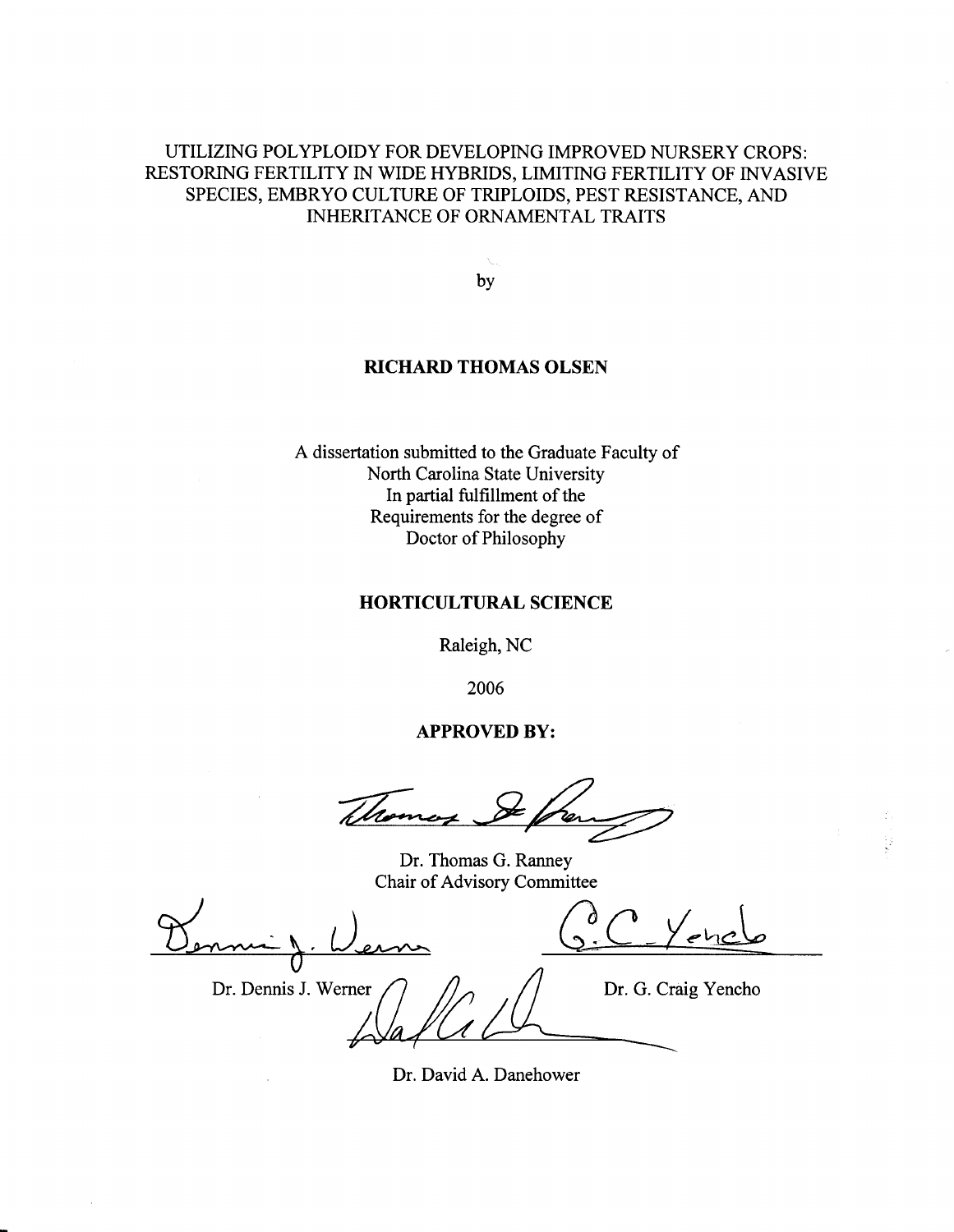### **DEDICATION**

**J.C.** 

Thank you for your erudition, encouragement, and exemplary dedication to public horticulture. Generations of horticulturists, gardeners, and an unknowing public are in your debt. May your spirit live on in those blessed to have known you and who are still "planning and planting for a better world."

> Dr. James "J.C." Chester Raulston, 1940 -1996 professor, advisor, mentor Director, NCSU Arboretum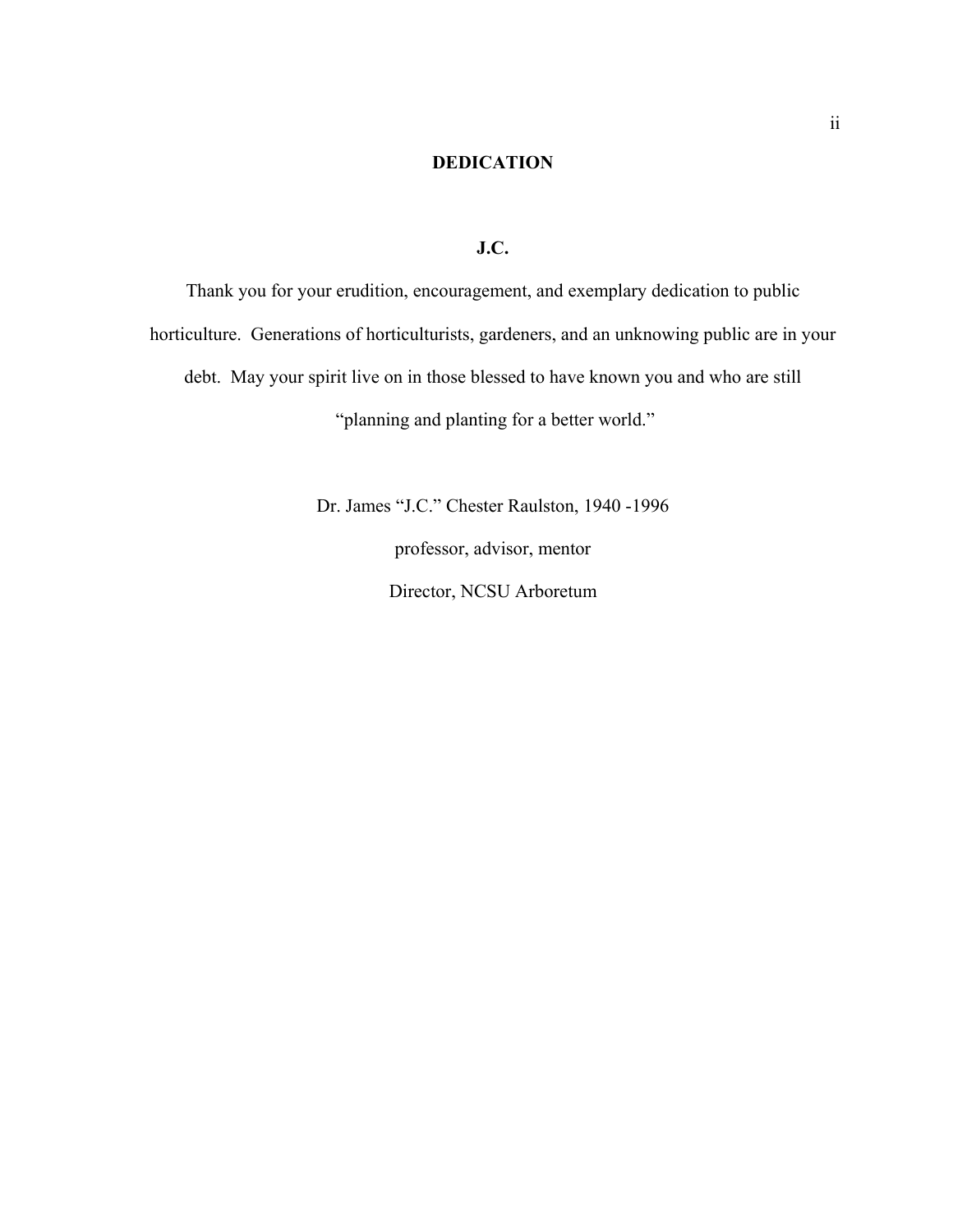#### **BIOGRAPHY**

 Richard Thomas Olsen was born eight minutes after his bigger, stronger, and more intelligent fraternal twin brother, Michael Andrew, on April 21, 1975 in Milwaukee, Wisconsin. After five years in the frigid north, the Olsen family (father, Theodore; mother, Janice; eldest son, Scott; eldest twin, Michael; younger twin, Richard; and daughter, Jill) moved to Raleigh, North Carolina. Besides a brief move to Sanford, N.C., Raleigh would be home for the remaining formative years. Sports and camping were favorite activities as a youth, with most summers spent out of doors exploring, hiking, backpacking, and camping, manifesting ultimately in the rank of Eagle Scout in Boy Scouts of America in 1992.

 Richard met Erin Kath his sophomore year of high school, and finally asked her out a year later; their first date was his junior prom. Both were excellent soccer players, who happened to both be goalies, and wear #15. A brief stint of studying international relations and playing soccer at American University gave Richard a taste for Washington, D.C. and travel, but not for politics. Richard transferred to NC State University in August of 1994 intent on enrolling at the School of Design in Landscape architecture, a career that would combine his love of outdoors and art. However, after his first plant identification class, he realized his passion lay with ornamental plants and public horticulture, and he remained in Horticultural Science, graduating magna cum laude in 1998 with a Bachelor of Science degree in Horticultural Science and a minor in Botany. Seminal events during his undergraduate career were employment at the then NCSU Arboretum with Dr. J.C. Raulston (1995-97) and an internship at Heronswood Nursery in Kingston, Washington with Dan Hinkley (1997).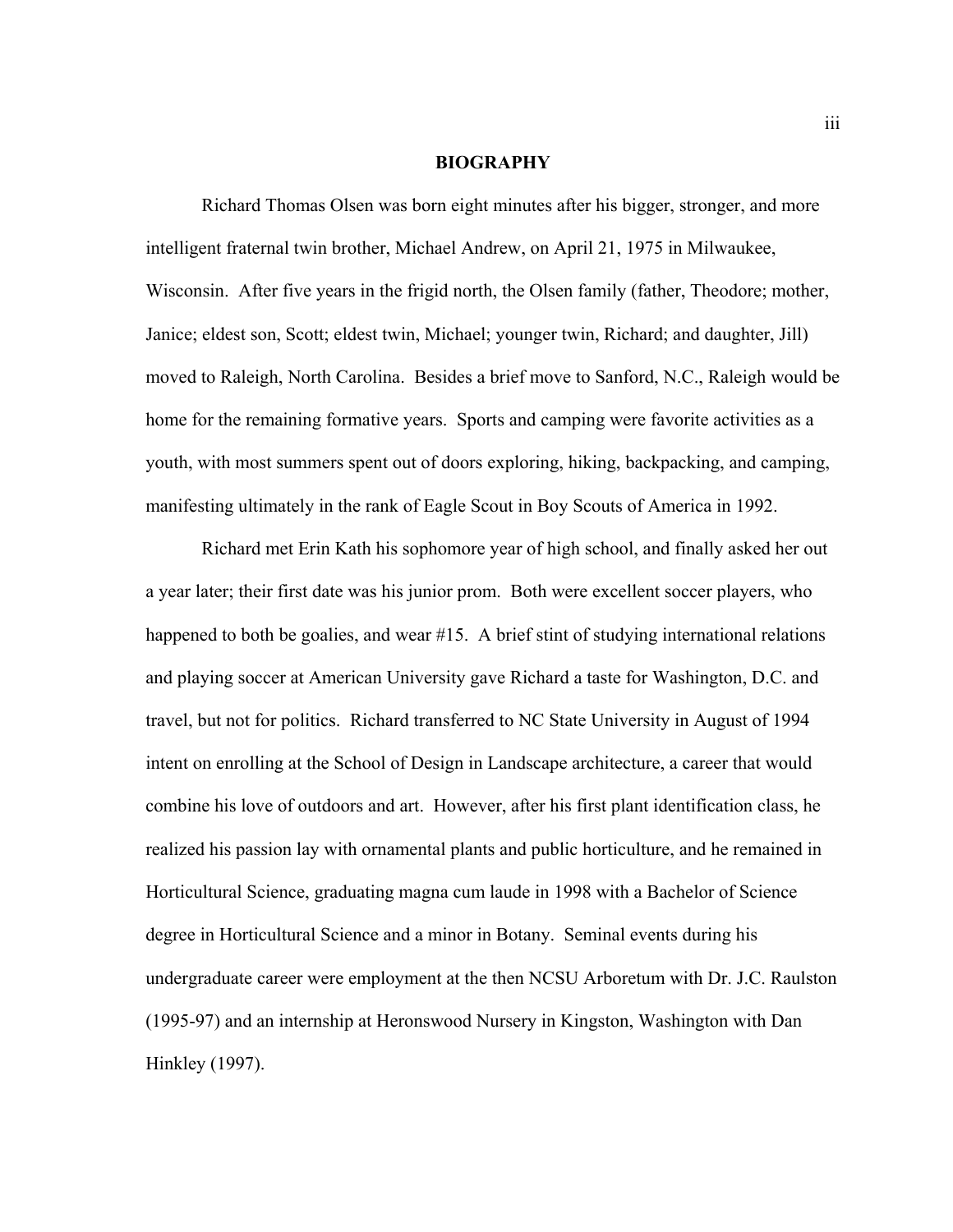A year was spent working on his own as a landscape designer and gardener after graduation, enabling him to travel for two months in Europe with college friends and Erin. A two-week trip visiting gardens and arboreta in Scotland and England with his good friend and plantsman Todd Lasseigne was squeezed in just before going back to school.

 In August of 1999, Richard enrolled at the University of Georgia to pursue a Master of Science degree in Horticulture under the guidance of Dr. John Ruter, and indirectly, Dr. Michael A. Dirr. The research was focused on plant stress physiology, specifically, photosynthetic responses of container-grown *Illicium* species to varying light levels and nitrogen nutrition. Erin followed him to Athens, Georgia, and in 2000 the high school sweethearts married, after nine years of "courtship." After turning in his thesis in 2001, Erin and Richard took a delayed honeymoon to Peru to visit Macchu Picchu, a month before he would begin his doctoral research.

 Richard returned to NC State University to pursue his doctoral degree in plant breeding under the tutelage of Dr. Thomas G. Ranney at the Mountain Horticultural Crops Research and Extension Center, Fletcher, N.C. Richard split his time between classes and teaching assignments in Raleigh with research in the mountains. Four years and countless classes, meetings, miles, and presentations later, Richard is set to earn his doctorate at the very institution where his passion for horticulture, plants, and research was ignited. Upon completion of his Ph.D., Richard will begin his career with the United States Department of Agriculture-Agricultural Research Service, as research geneticist in charge of the urban tree breeding program at the U.S. National Arboretum in Washington, D.C.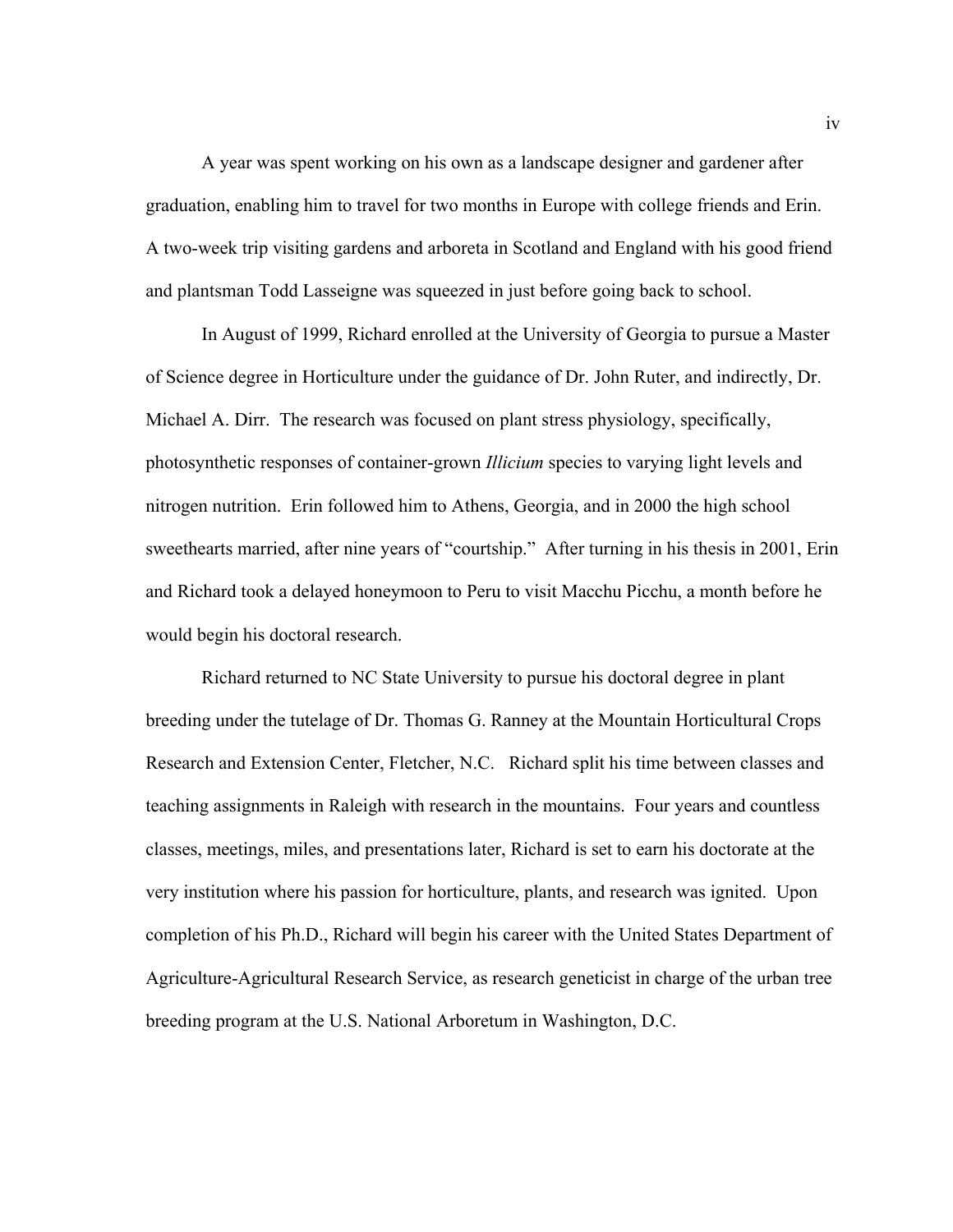#### **ACKNOWLEDGMENTS**

 After hours of research and emotionless technical writing using ubiquitous scientific jargon, it requires a 180° switch in brain-wiring to write proper, thoughtful, and meaningful acknowledgements. To ease the transition, I'll start with those persons, who made it possible for my research to reach full fruition. Having split time between the main campus in Raleigh and the research station in Fletcher, I have relied on the time and patience of large number of individuals. The stalwart and reliable Tom Eaker, lead research technician for Tom Ranney at the Mountain Horticultural Crops Research and Extension Center (MHCREC), who, regardless of obstacles and opposition, made sure that my research needs were always met. If you would like to retire and move to D.C., I'll have a job waiting for you! Likewise to Joel Mowrey, who I will call lead pollinator and nursery manager; it has been irie working along side you and watching your overstanding and livication for ornamental nursery crops grow, I and I. And Nathan Lynch, you may have only just joined the team, but your skill in the laboratory and technological savvy are envious, and you deserve an honorary master's degree for your on-the-job training and self-taught skills. To Irene Palmer, your wit and wisdom in the face of catalpa sphinx larvae escapes and rearing was my salvation! I have also had the pleasure of working alongside two research fellows in the laboratory, Dr. Zenaida Viloria and Dr. Darren Touchell. Your research knowledge and abilities were invaluable to me in the lab and your interest in my career was and is very much appreciated. And to the rest of the staff at MHCREC and MHCRS, those who maintain greenhouses and lathhouses, field plots and administrative duties, thank you.

 During the last two summers in the mountains I had the pleasure of living with the wonderful family of Bobby and Theresa Christopher, who invited a struggling graduate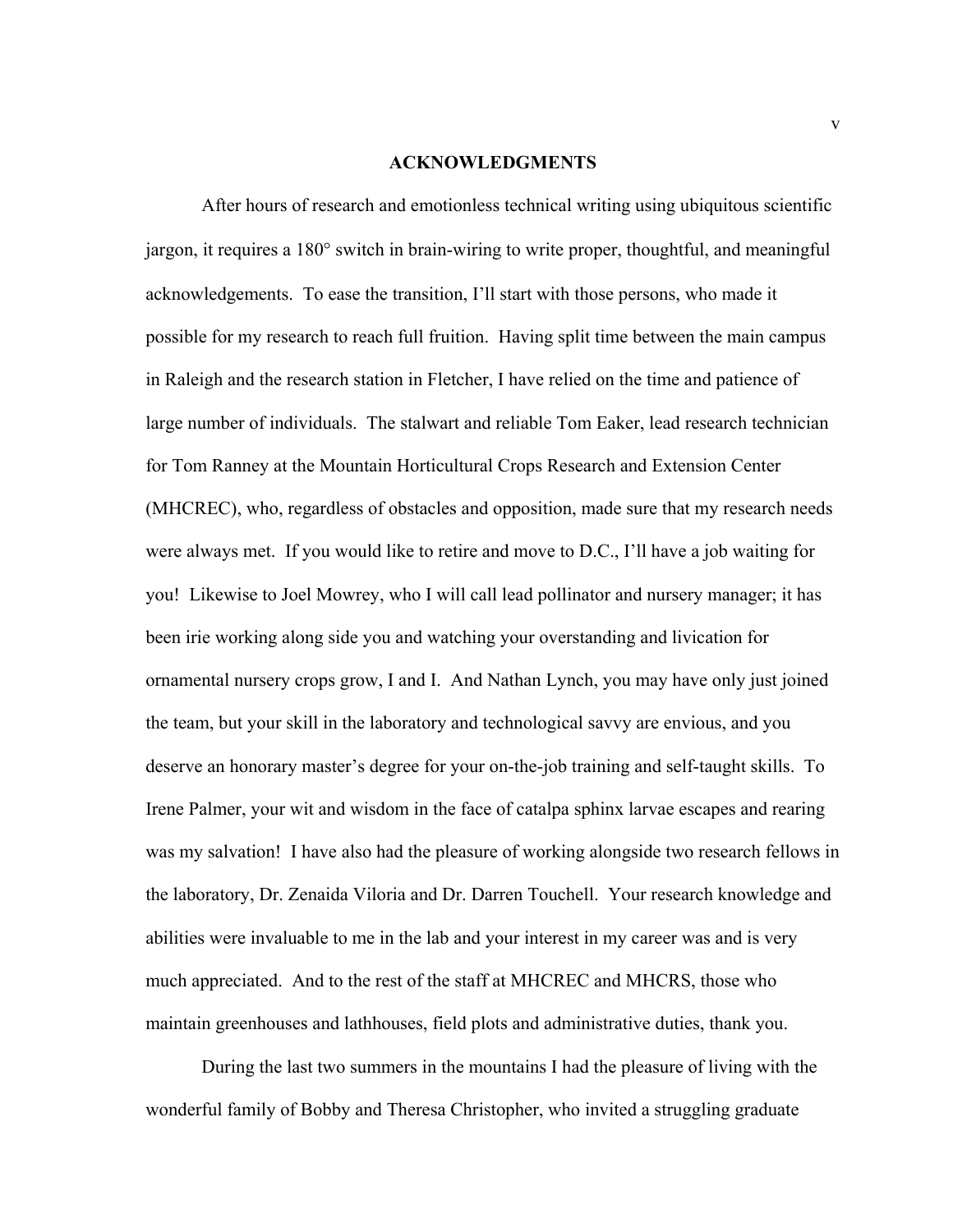student into their home without any expectations. Your compassion and self-sacrifice are both saintly and heroic. You made the last two summers bearable for Erin and me, and we are forever in your debt.

 And back to Raleigh and the main campus… Returning to NC State after my stop at Georgia reunited me with individuals in the department who had significant impact on my career as an undergraduate and showed renewed interest and support during my doctoral training. Without Bryce Lane's intervention or Will Hooker's mentoring, I would very likely not be in horticulture, let alone pursuing a doctorate. Tracy Traer, now retired, was responsible for capturing my personality in one word that brought my life into focus: *cavalier*. It sounds silly how powerful one word can be when said from someone you admire. Thank you. To Denny Werner, you have had a model career and at a time when you could be retiring you have moved on to a new challenge as Director of the J.C. Raulston Arboretum, a fitting position for one so dedicated to horticulture and the well being of our society; the arboretum could not be in better hands and I anticipate great things. To Dr. Yencho and Danehower, thank you for serving on my committee, although I feel I have failed to utilize fully the breadth of your knowledge and brilliance. To Rachel McLaughlin, the one person who I had to see everyday or it was not complete; your pragmatism brought sanity and normalcy to all around you at your own expense, reminding me always to be thoughtful and human! I have not forgotten the other professors, faculty, and staff and again to all, I say thank you.

 To past and fellow graduate students. To those before me, thank you for showing me the way: Todd Lasseigne, your enthusiasm and passion for plants was inspiring, your friendship honored; Jeff Adkins, you beat me by two years, both your grit and commitment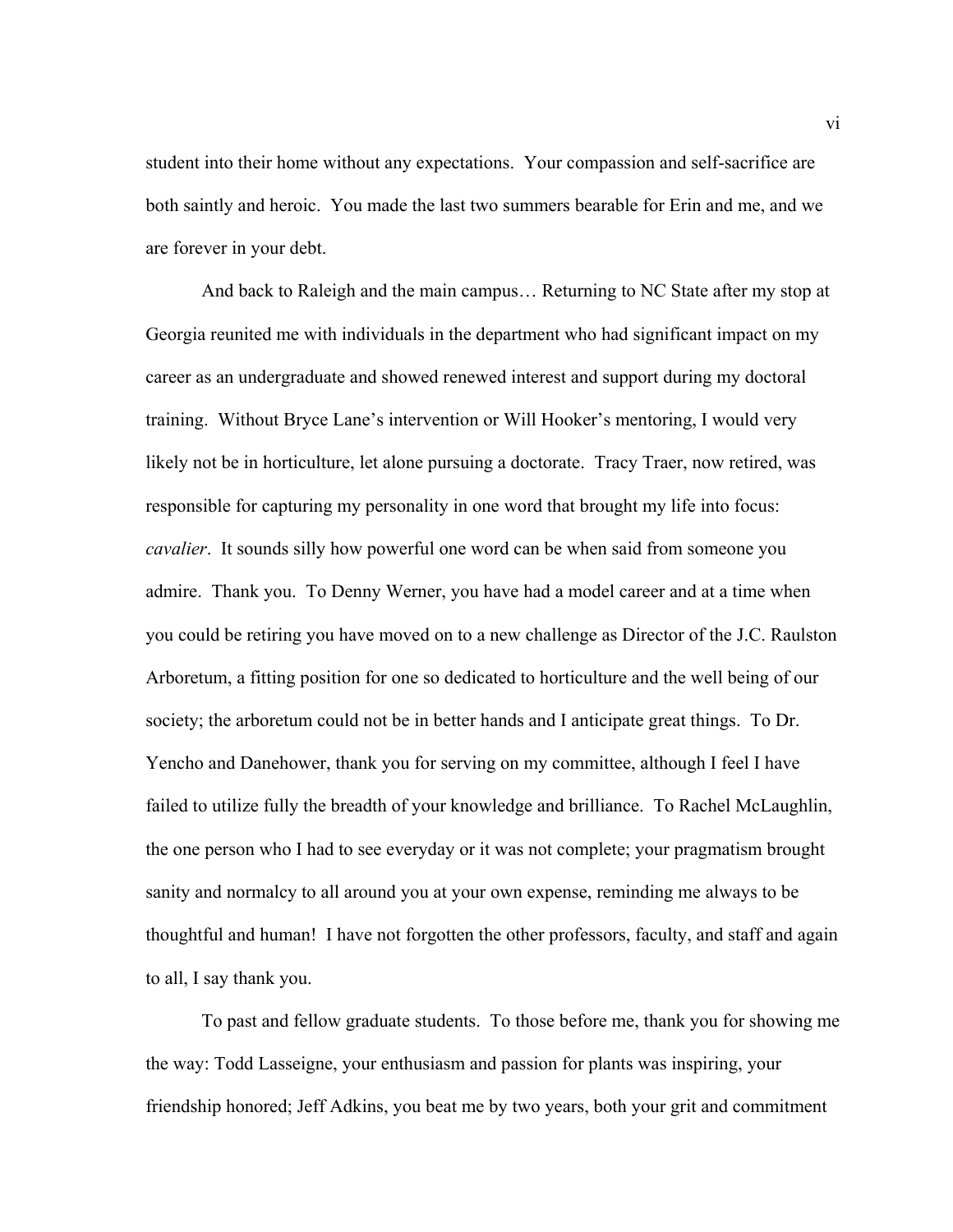were commendable; Andy Bell, your honor and integrity was heartening, your continued friendship a blessing. To those of you in the hunt, you are almost there! Jim Owen, I'll be seeing and collaborating with you, you are my twin spirit of the nursery substrate world. To Ryan Contreras, watching you mature and come into your own makes me want to mentor graduate students. You are a friend and colleague who will one day surpass me in breeding and genetic accomplishments and I look forward to it. To the rest of the graduate students I wish you all the best and bid *adieu* and *adios* (Brian you inherit my bookshelf).

 I feel like I am hitting my stride for the homestretch. If it is not apparent by now, I have been influenced and inspired by a number of individuals in my career, and through serendipity, luck, fate, or destiny, I have managed to be in the right place at the right time. Mark Starrett, professor at the University of Vermont, in 1994 taught my first plant identification class when he was a doctoral student, but taught as if a seasoned professor. From that point forward he has cheered, often behind the scenes and unbeknownst by me, and championed for my continued success. I value your advice both professional and personal and you are a dear friend.

 It was no secret that I had told my friends that I would not return to NC State for my doctorate unless I could work with Tom Ranney, for my early schooling and interests lay with plant stress physiology, and he is one of the best. One phone call and conversation later, I was packing my bags and returning to NC State and went from screening plants for stress tolerance, to breeding them. From the beginning Tom called me a colleague, which when I let you down meant I could not look you in the eye, which was all too often. However, on the occasions I have met or exceeded expectations I was truly lifted in spirit. Thank you for stimulating scientific discourse and expert mentoring. You welcomed me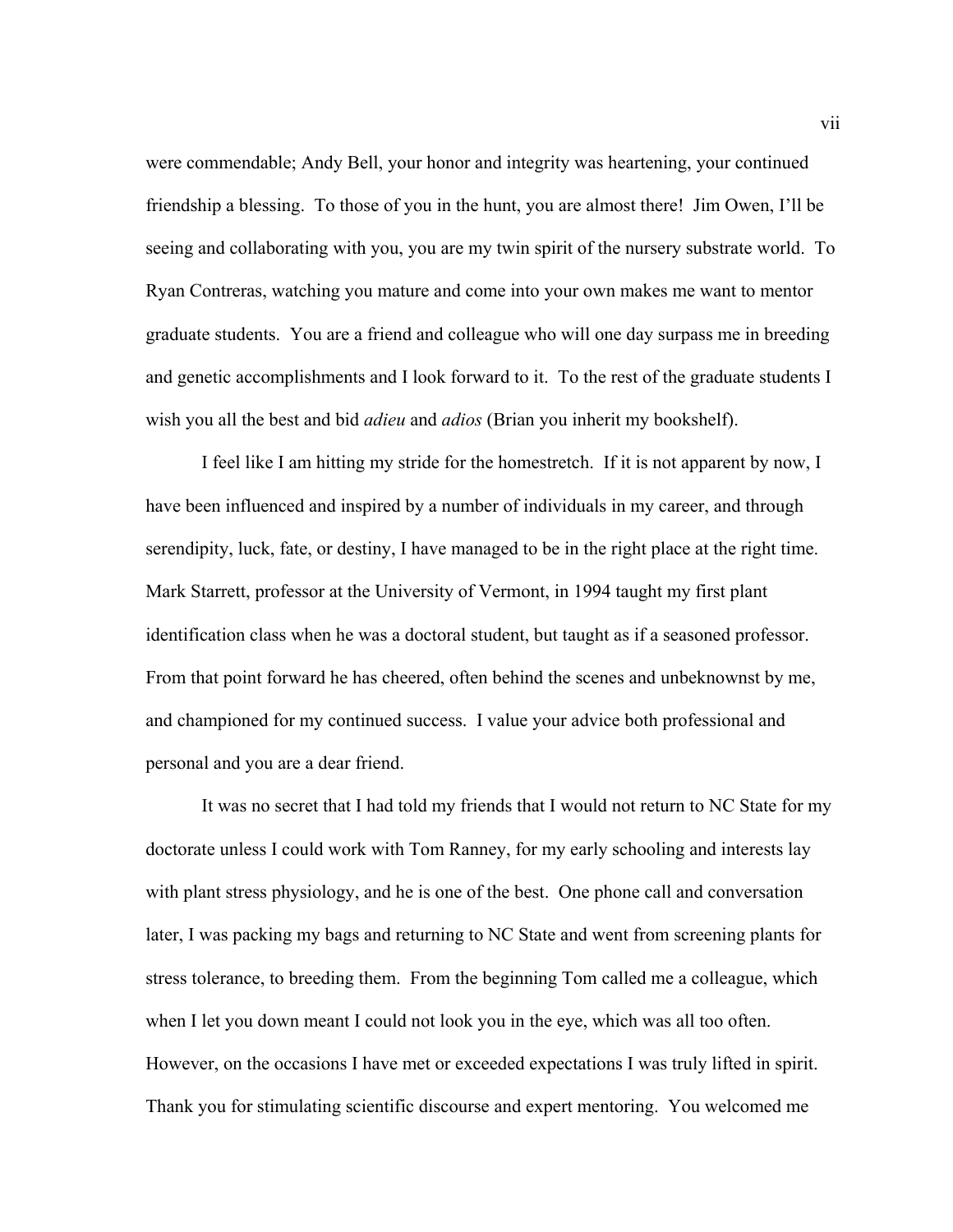both into your career and family, and for that I have been deeply touched. Cool summer evenings drinking beer in the company of friends at the Ranney house will not be long forgotten.

 Professional and personal families seem to blur in horticulture, but my wife's family and my immediate family deserve the final praise and acknowledgements for my accomplishments. Moving back to Raleigh meant being near our families, and during the tumultuous path of a doctoral degree, a luxury. We lived briefly with, and vicariously through, Sarah and Brendan Jones, Erin's sister and brother-in-law. Thank you for being a safety valve for Erin and me to vent, and support for Erin while I was away each summer. It will be a shock when Erin and I can't stop by on a whim simply to say hi to you or the dogs or now, our niece. For the past three years we have lived in a 480 square foot loft/guesthouse/tree house on Erin's parent's property. A thirty year old living with his inlaws was the epitome of yin and yang; full of compromises and sacrifice on both sides, and I am forever in debited to Dann and Donna Kath for their undying support and self-sacrifice to ensure their daughter and her husband had some semblance of a normal life during this degree. To Dann, you put two and two together a long time ago, and suggested I think about landscape architecture, a decision that lead me back to NC State and where I am now.

 My family has always valued education, between my parents and siblings there are ten college degrees. My mother's parents, Margaret and Allan Beaumont, provided encouragement and inspiration, and the "Beaumont scholarship" for the grandkids during our undergraduate degrees. Getting a monthly check in college from your grandparents was not as important as their words of advice or love and support. Thank you for all you have done since 1975. To Margie, my father's sister, thank you for taking a post-doc at UNC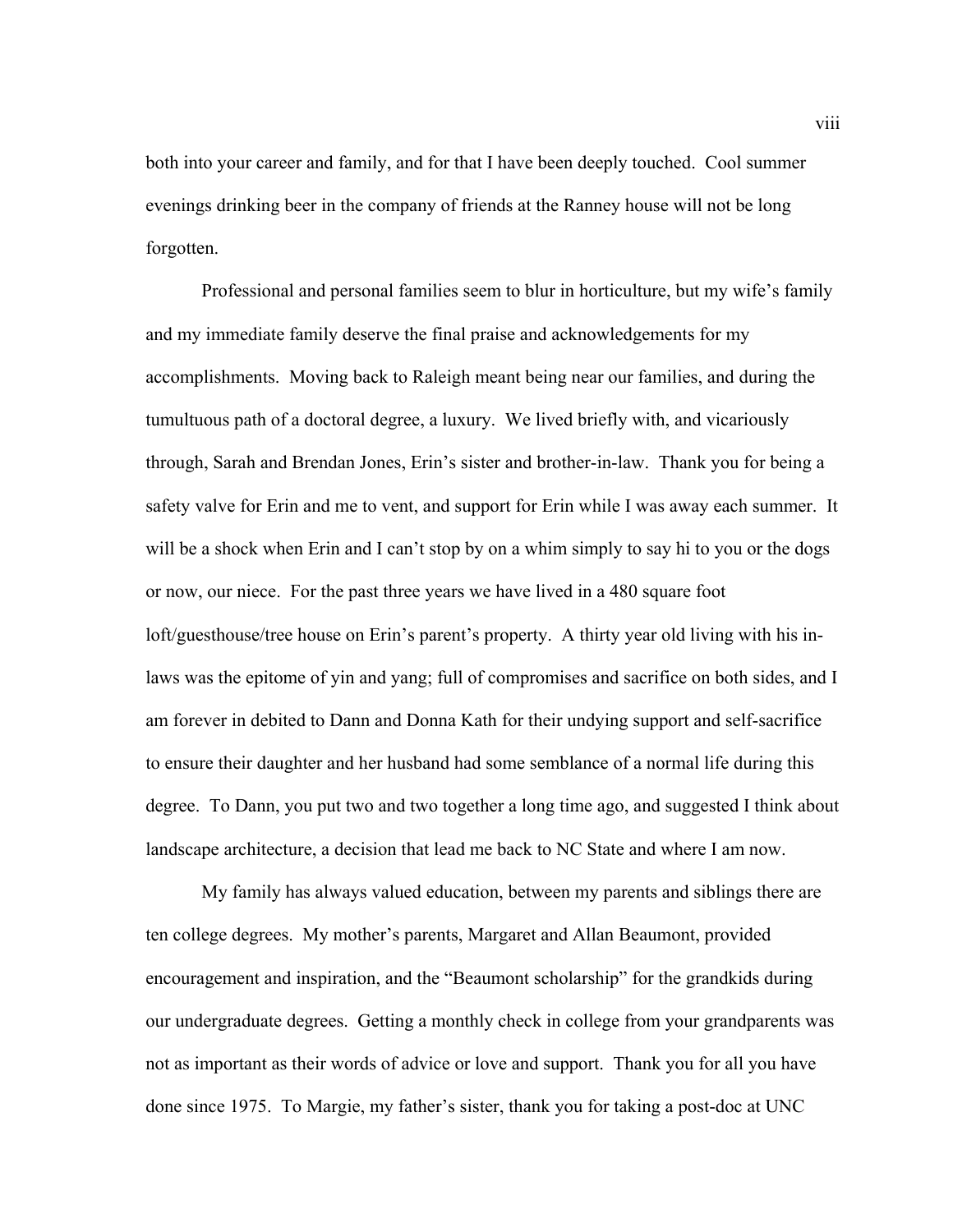where our family visited when I was a young boy, allowing me a first glimpse of academia and the nature of science! You don't get to this point in your education and soon to career, and not wonder why or how you made the journey. Camping with my brothers and father fostered a deep and profound love of the outdoors, the environment, and an ecological conscience. I know for a fact that I am at this junction because of my father's interest and participation in my life, and words cannot relay my love and appreciation. What do you say to the woman who brought you into the world? Memories of planting rhubarb in Wisconsin and tomatoes in North Carolina before I knew Latin or photosynthesis form the foundation for all that I have learned. I love you and will miss using gardening as an excuse for a son to spend time with his mother. To my brothers, Scott and Michael, thank you for being the brilliant big brothers that I looked up to, and Jill, thanks for the being the little sister I looked out for.

 I am now five pages into my acknowledgements, following an allegorical progression that has lead me to the penultimate acknowledgement. Erin, my wife, you were and are never last. You are what remain when my protective shells of professionalism, congeniality, and practicality are removed. You are, to paraphrase Ralph Waldo Emerson, part and participle of my soul and being. You fell in love with a long haired, carefree and cavalier high school soccer player who morphed into a balding, Latin spewing horticulturist with a passion for plants and making the world a better place. I know at times you have questioned, perhaps, what it is I love most. You are unequivocally loved above all else. You are the reason I strive to excel at all that I do. You have sacrificed and compromised your interests and goals for these past seven years, and from this point forward it is your, and of course our future family's, time… I love you.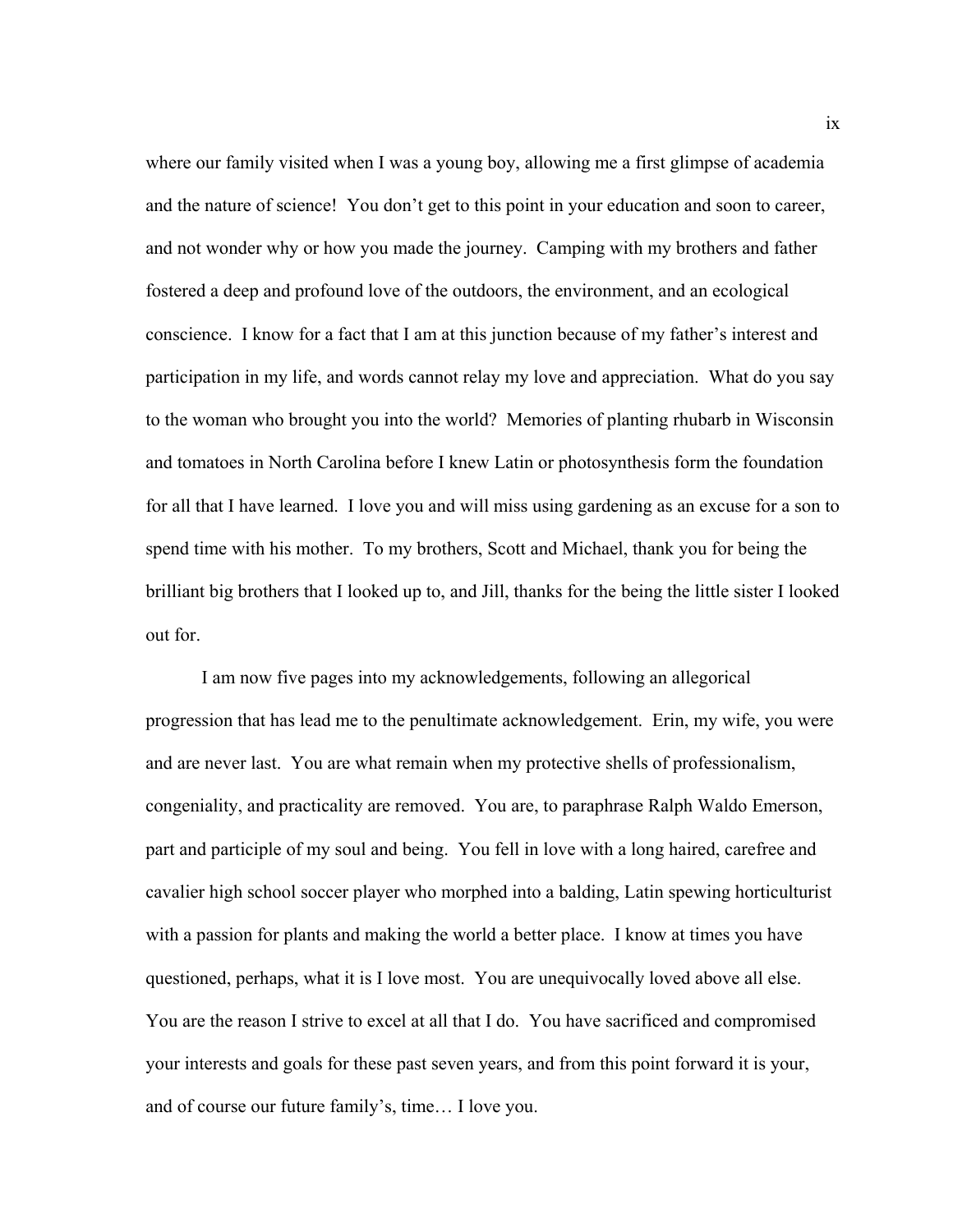### **TABLE OF CONTENTS**

### Chapter 1. Reproductive Behavior of Induced Allotetraploid × Chitalpa and In

| 22 |
|----|
| 27 |
|    |

### Chapter 2. Susceptibility of *Catalpa*, *Chilopsis*, and Hybrids to Powdery Mildew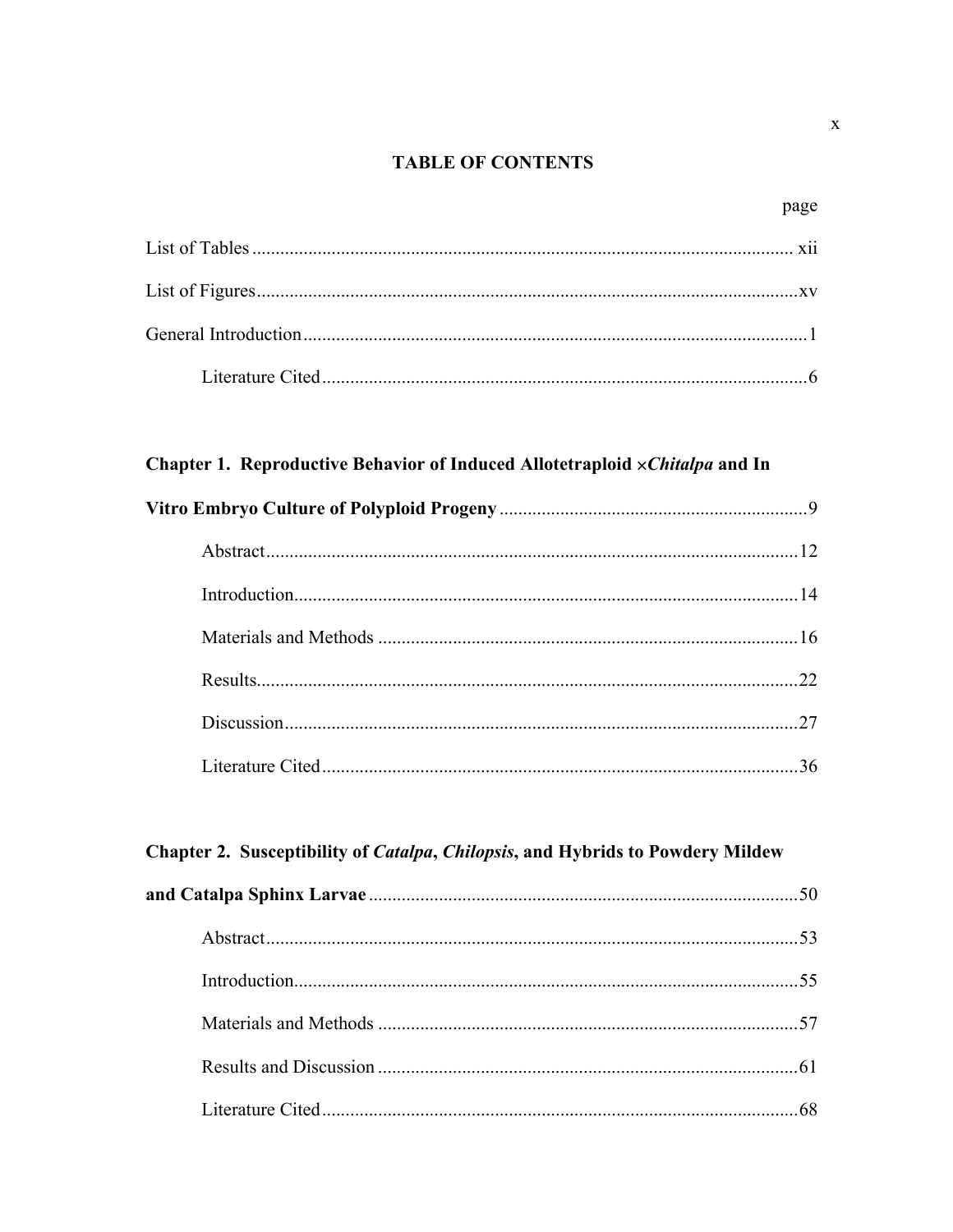### page

| Chapter 3. Fertility and Inheritance of Variegated and Purple Foliage across a |  |  |  |
|--------------------------------------------------------------------------------|--|--|--|
|                                                                                |  |  |  |
|                                                                                |  |  |  |
|                                                                                |  |  |  |
|                                                                                |  |  |  |
|                                                                                |  |  |  |
|                                                                                |  |  |  |
|                                                                                |  |  |  |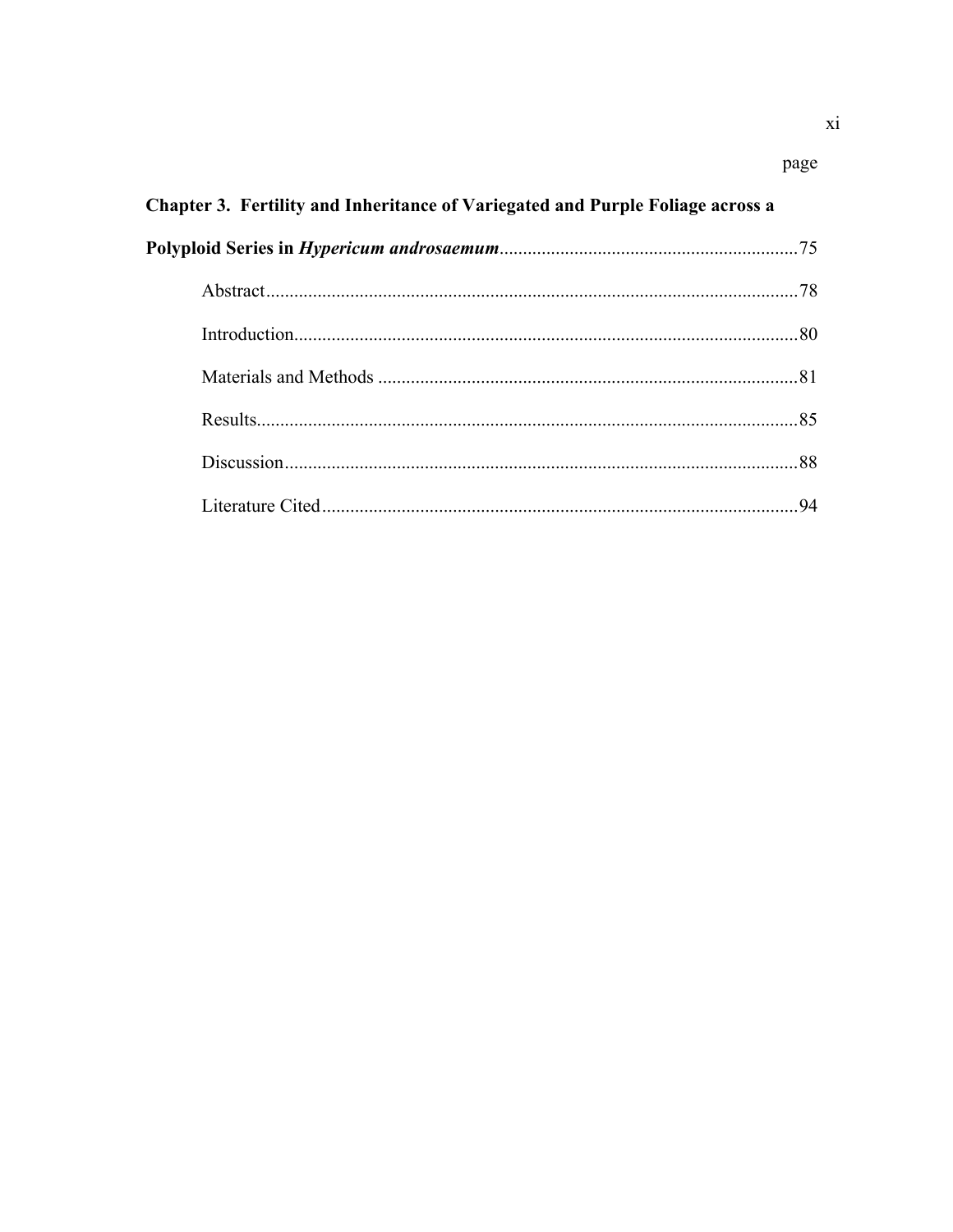### **LIST OF TABLES**

# **Chapter 1. Reproductive Behavior of Induced Allotetraploid** ×*Chitalpa* **and In Vitro Embryo Culture of Polyploid Progeny**

| Table 1. Pollen viability tests for diploid and cytochimera $\times Chitalpa$ |  |  |
|-------------------------------------------------------------------------------|--|--|
|                                                                               |  |  |

| Table 2. Fruit set and seed germination for controlled pollinations between        |  |
|------------------------------------------------------------------------------------|--|
| diploid, cytochimera and tetraploid <i>xChitalpa tashkentensis</i> 'Pink_Dawn' and |  |
|                                                                                    |  |

 Table 3. In vitro germination for triploid and tetraploid ×*Chitalpa* ovules harvested at different weeks after pollination and sucrose concentrations.............46

|  |  |  | Table 4. Effect of coconut-water and sucrose concentration on germination |  |
|--|--|--|---------------------------------------------------------------------------|--|
|  |  |  |                                                                           |  |

Table 5. Effect of GA3 on germination of ×*Chitalpa* embryos ............................48

 Table 6. Table 6. Callus production and embryo germination for triploid ×*Chitalpa* embryos harvested at different weeks after pollination........................49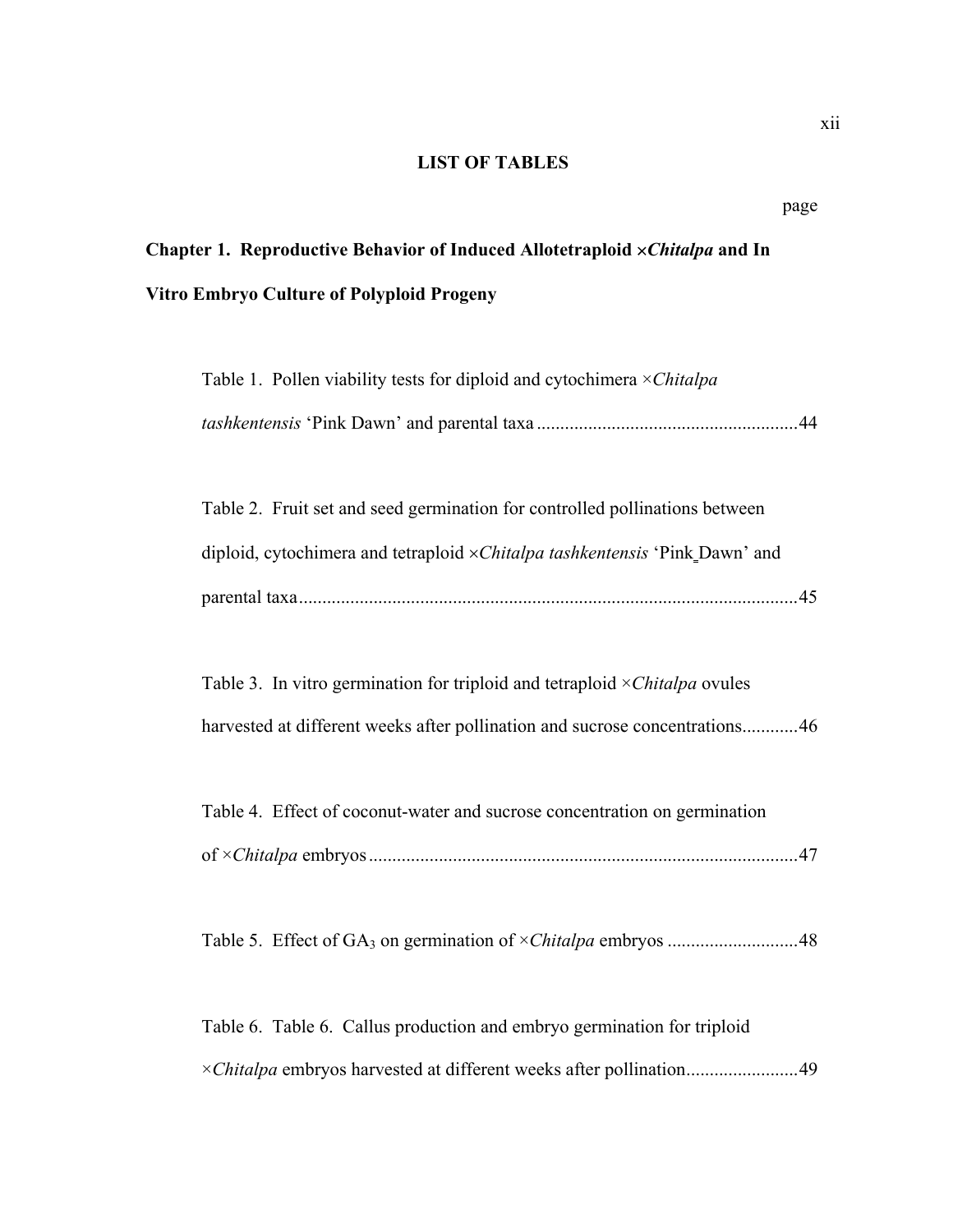# **Chapter 2. Susceptibility of** *Catalpa***,** *Chilopsis***, and Hybrids to Powdery Mildew and Catalpa Sphinx Larvae**

page

| Table 1. Germplasm screened for susceptibility to powdery mildew and          |    |
|-------------------------------------------------------------------------------|----|
|                                                                               |    |
|                                                                               |    |
| Table 2. Mean area under the disease progress curve for powdery mildew        |    |
|                                                                               | 73 |
|                                                                               |    |
| Table 3. Survival and final growth measurements for <i>Ceratomia catalpae</i> |    |
|                                                                               | 74 |

# **Chapter 3. Fertility and Inheritance of Variegated and Purple Foliage across**

### **a Polyploid Series in** *Hypericum androsaemum*

|         | Table 1. Crosses between <i>Hypericum androsaemum</i> 'Glacier' and 'Albury |  |  |
|---------|-----------------------------------------------------------------------------|--|--|
| Purple' |                                                                             |  |  |

|  | Table 2. Segregation for foliage traits in <i>Hypericum androsaemum</i> across |  |
|--|--------------------------------------------------------------------------------|--|
|  |                                                                                |  |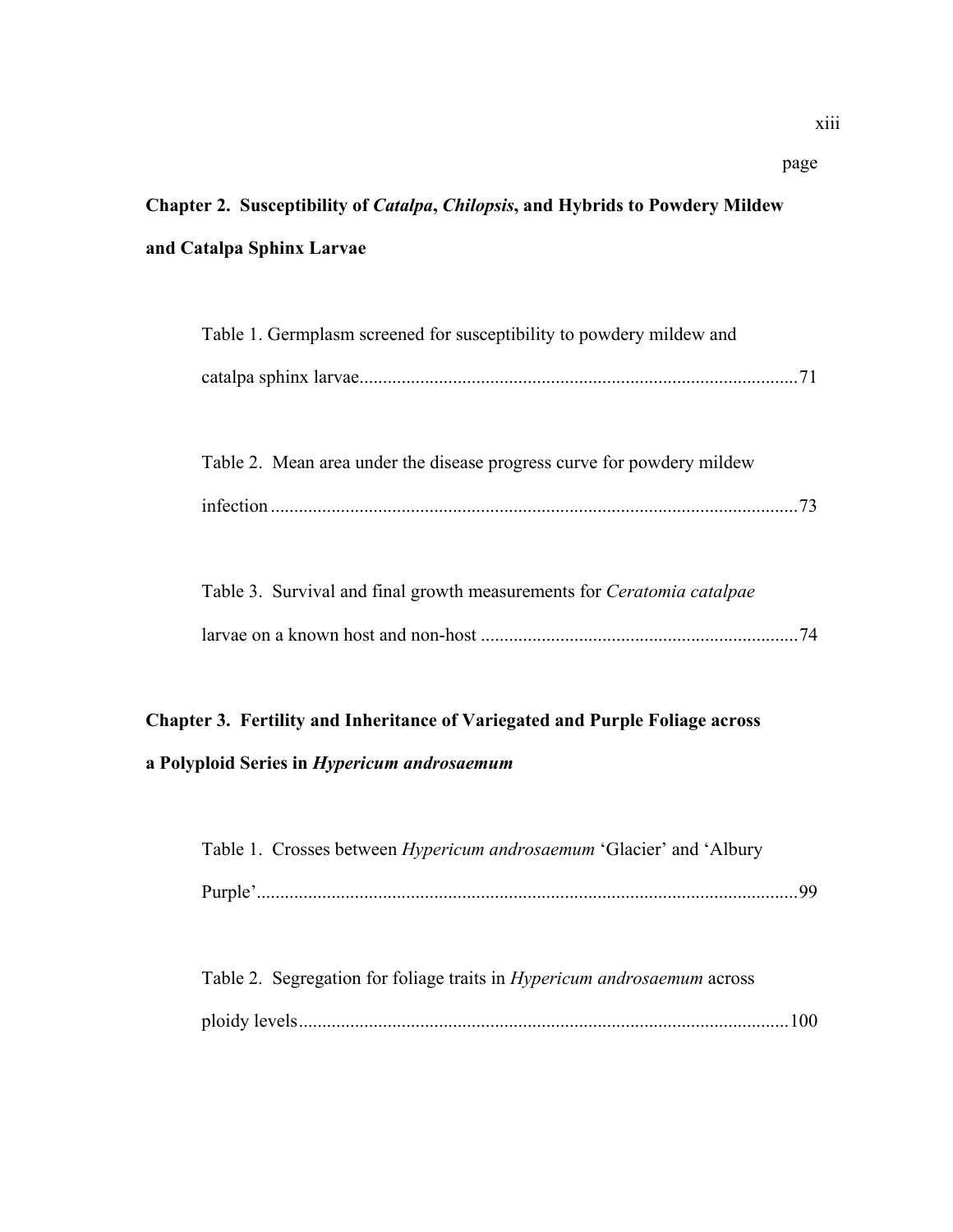# page Table 3. Fertility as a function of ploidy in *Hypericum androsaemum*  reciprocal interploid crosses. ...............................................................................101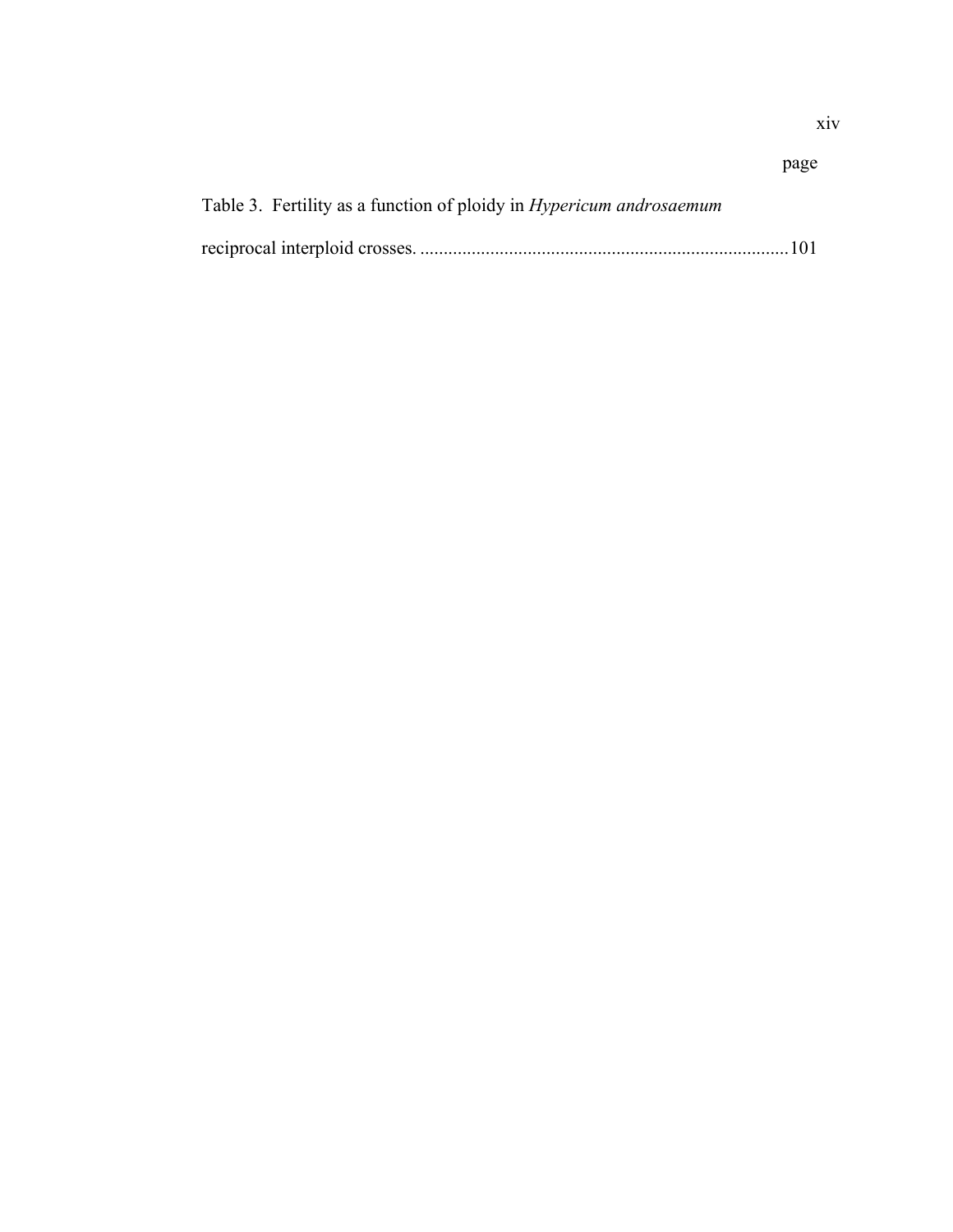### **LIST OF FIGURES**

# **Chapter 1. Reproductive Behavior of Induced Allotetraploid** ×*Chitalpa* **and In Vitro Embryo Culture of Polyploid Progeny**

| Fig. 1. Oryzalin efficacy for inducing polyploidy in $\times Chitalpa$ tashkentensis |    |
|--------------------------------------------------------------------------------------|----|
|                                                                                      | 42 |
| Fig. 2. Flow cytometry histograms of $\times Childpa$ tashkentensis diploid,         |    |
|                                                                                      |    |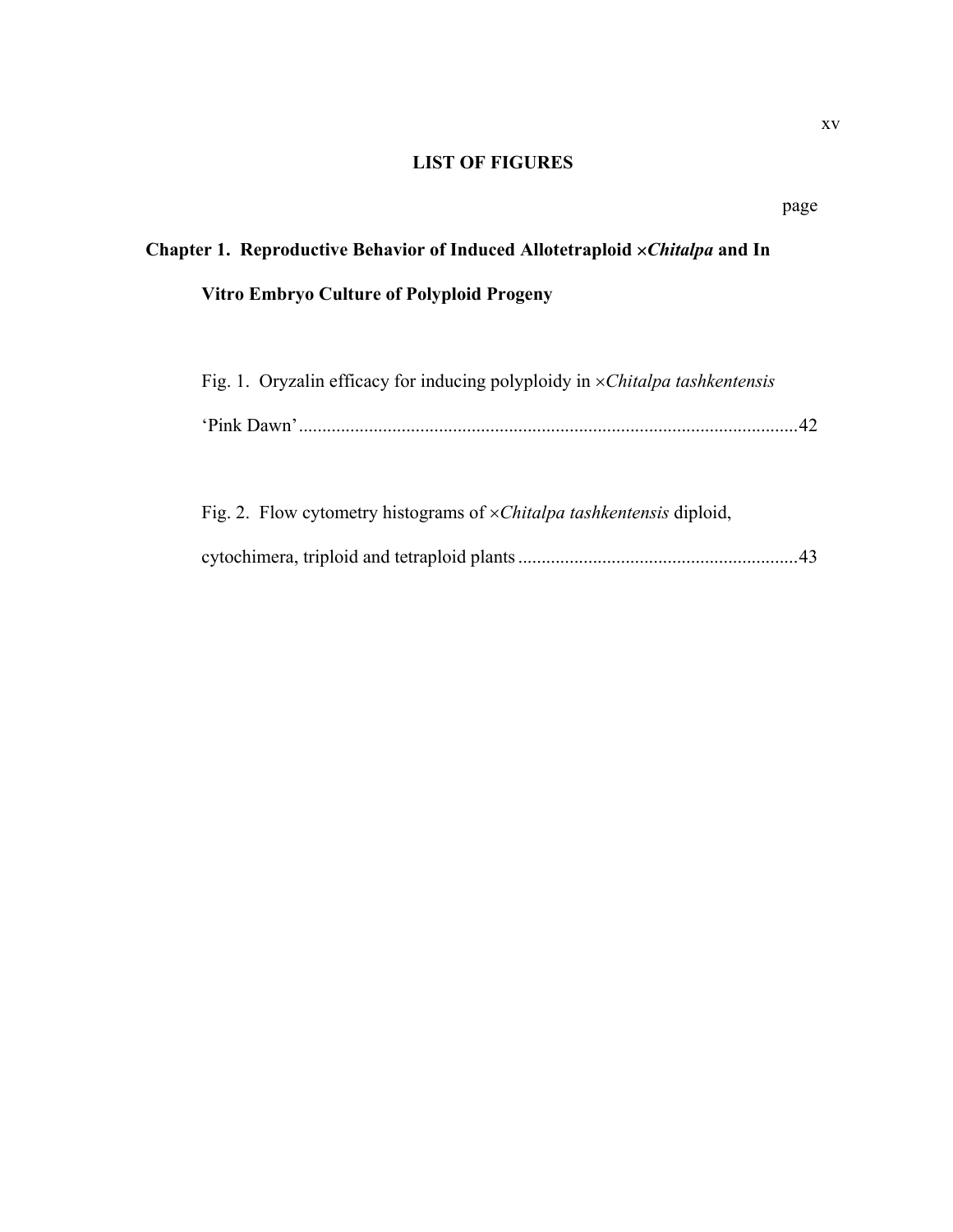#### **General Introduction**

 Polyploidy, the condition when an organism contains more than two complete sets of chromosomes, plays a major role in plant evolution and speciation (Leitch and Bennett, 1997; Masterson, 1994; Sparrow and Nauman, 1976; Wendel, 2000). Although rare in gymnosperms and cycads, polyploidy, or genomic duplication, occurs in nearly all extant species of ferns and flowering plants (Soltis et al., 2003). In nature, the fusion of unreduced gametes between different species (i.e., homoeologous chromosomes) can give rise to an allopolyploid with a full set of chromosomes from each parent, representing two different genomes. The fusion of unreduced gametes within a single plant species (i.e., homologous chromosomes) or spontaneous doubling of somatic cells in a meristem results in an autopolyploid, or a duplication of one genome. Both allopolyploids and autopolyploids may be reproductively isolated from their progenitor diploid species, which can result in abrupt speciation (Briggs and Walters, 1997).

 Utilization of available germplasm pools as sources for novel traits and resistances for biotic and abiotic stresses often involves crossing distantly related species. Diploid wide hybrids are often sterile due to chromosomal and genic imbalances during meiosis and gamete production. However, induced allotetraploids exhibit varying levels of fertility due to the restoration of chromosome pairing and viable gamete production. During normal meiosis, synapsis of homologous chromosomes occurs during zygotene of prophase I, followed by condensation of chromatids (pachytene) and chiasmata formation during diplotene. By metaphase I, the bivalents are aligned on the spindle plate, with a balanced number of centromeres per pole. The bivalents separate and are pulled towards the poles during anaphase I. The production of chromosomally balanced haploid gametes in meiosis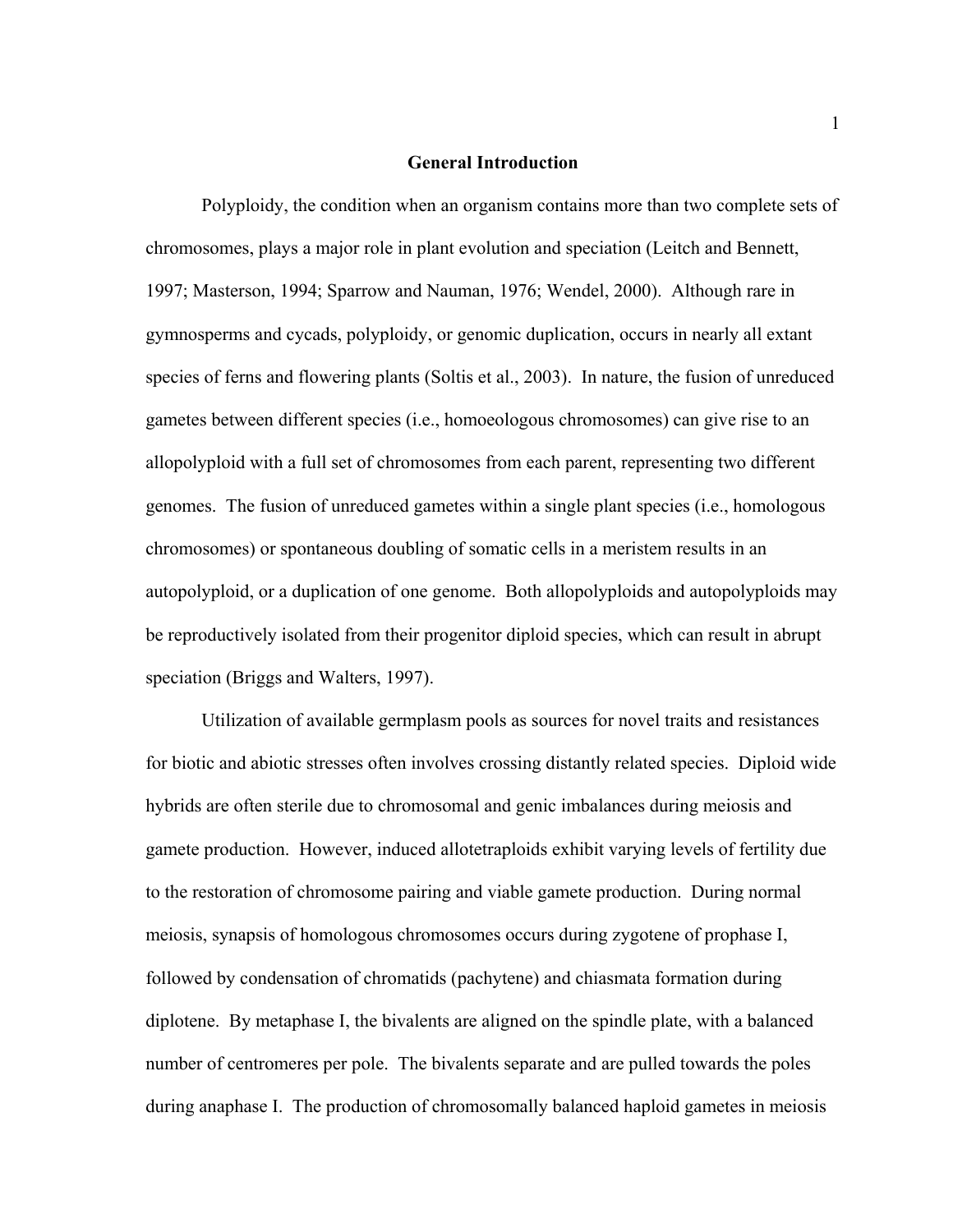II depends ultimately, upon proper pairing during prophase and metaphase I. In wide hybrids, chromosomal divergence between the two parental genomes may result in incomplete pairing between chromosomes, or homoeologous pairing, rather than strict pairing between homologues. If the parent genomes lack adequate homology, asynapsis occurs, and chromosomes do not pair. However, it is likely that a combination of the possibilities occurs, resulting in a mixture of univalents, bivalents, and multivalents at metaphase I (Sybenga, 1992). Non-random distribution of univalents, and separation of centromeres from multivalents, leads to uneven segregation at the first meiotic division, chromosomal imbalance in the gametes, and abnormal or abortive tetrad development. Induced polyploidy is a viable method for improving meiotic pairing and restoring fertility in wide crosses (Hadley and Openshaw, 1980; Sybenga, 1992). By doubling the chromosomes from a wide cross at the diploid level, each chromosome pairs with its duplicate, complete synapsis followed by regular segregation occurs, and fertility can be restored. In woody ornamental plants, induced tetraploids from diploid hybrids have successfully been generated in *Bougainvillea* (Zadoo et al., 1975), *Camellia* (Ackerman and Dermen, 1972), *Rhododendron* (Pryor and Frazier, 1968), *Rosa* (Byrne et al., 1996), and *Syringa* (Rose et al., 2000).

 Since the discovery of mitotic inhibition by colchicine, ploidy levels have been manipulated, with varying levels of success, in a large number of agricultural and horticultural crops (Hancock, 1997), often in an attempt to restore fertility in interspecific hybrids or to induce ploidy as a genetic bridge for crossing between species of different ploidy levels. Although colchicine is still used in tissue culture and some breeding programs to induce polyploidy it has mostly been superseded by chemicals which are less toxic to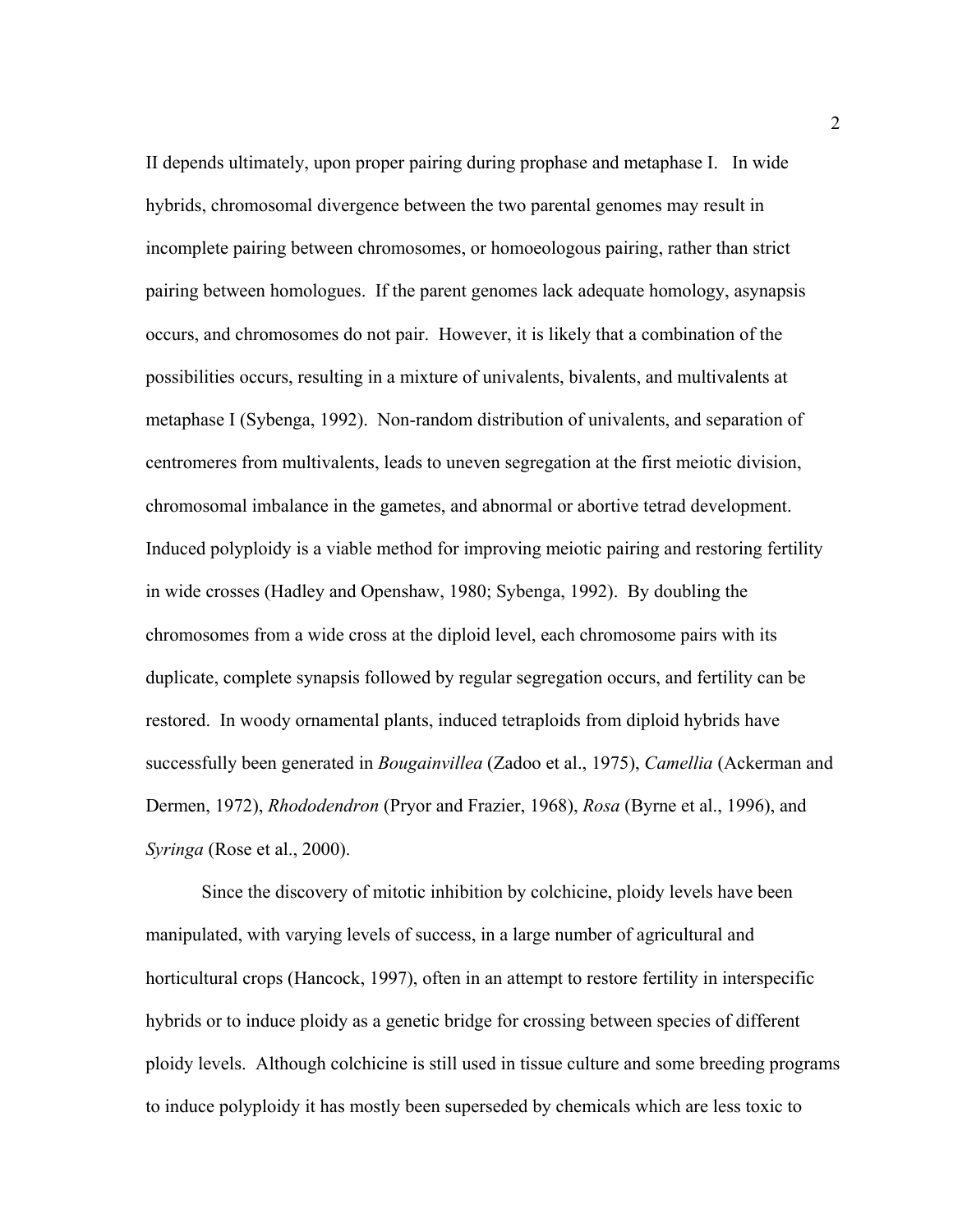humans. By the 1970's, the mitotic inhibiting effects of several classes of herbicides were well established (Bartels and Hilton, 1973; Upadhyaya and Noodèn, 1977; Upadhyaya and Noodèn, 1980). In particular, dinitroaniline herbicides were found to interfere with the synthesis of microtubular proteins and the assembly of microtubules during mitosis (Bartels and Hilton, 1973). Oryzalin, [4(dipropylamino)-3,5-dinitrobenzenesufonamide], is a dinitroaniline herbicide used for pre-emergent control of annual grasses and broadleaf weeds. Oryzalin binds to tubulin heterodimers preventing polymerization of both mitotic spindles and cortical microtubules, leading to multi-nucleate and isodiametric cells (Vaughn and Lehnen, 1991). Brief exposure of meristematic cells to oryzalin results in a temporary loss of cell division, which is recovered upon removal from the chemical of the plant tissue.

 Although induction of polyploids using mitotic inhibitors in vitro has been shown to be efficient and rapid, it is also costly and time consuming, requiring that protocols for tissue culturing the plants be first worked out. A system whereby vegetative meristems of asexually propagated plants or seedlings can be targeted directly, without the need for tissue culture would be highly desirable. The advent of flow cytometry, a rapid and efficient screen for identifying polyploids, has facilitated renewed interest in integrating ploidy manipulation into plant breeding programs. In this manner, the time necessary to produce fertile autopolyploids and allopolyploids can be shortened and new avenues of breeding may be elucidated.

 In the United States, approximately 85% of invasive plant species were introduced for ornamental use (Reichard and White, 2001). This is alarming when one considers that horticulturists are often selecting for traits that risk assessment models consider intrinsic to invasive plants (White and Schwarz, 1998). These traits include rapid growth,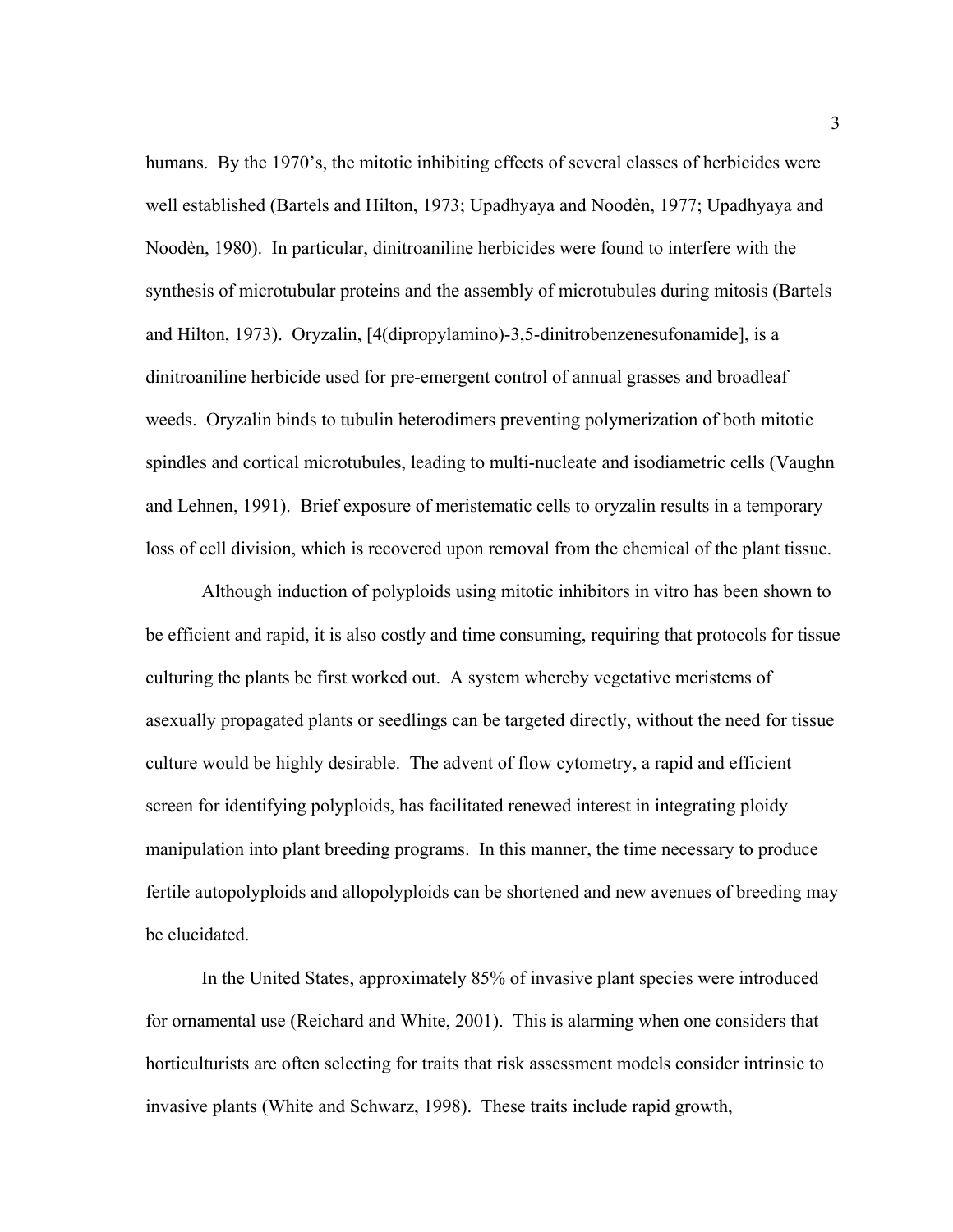environmental fitness, early and abundant flowering and fruiting, and ease of propagation (White and Schwarz, 1998). Furthermore, many plants already considered invasive, or having the potential to be invasive, are currently being sold by the nursery industry.

 The development of tetraploid plants would facilitate backcrossing to their diploid progenitors and may result in infertile triploid plants. In horticulture, the principle of sterile triploid plants has been used in the development of seedless fruit crops such as watermelons and bananas. In woody ornamental plants, there are limited examples where plant breeders have integrated sterile triploids into their programs. A notable exception is the development of triploid rose-of-sharon (*Hibiscus syriacus* L.) cultivars including 'Diana', 'Helene', 'Minerva', and 'Aphrodite' (Egolf, 1970; Egolf, 1981; Egolf, 1986; Egolf, 1988).

 There are many opportunities for developing and utilizing polyploids in ornamental plant breeding programs. Significant opportunities include restoring fertility in wide hybrids that have proven themselves in the landscape, but that would benefit from further breeding to refine ornamental traits or introduce novel traits and pest resistance. Likewise, plant breeders can manipulate ploidy to develop highly infertile triploid cultivars to limit the invasive potential of ornamental plants in the landscape. This dissertation is presents the results of applying ploidy manipulation to address the above two issues (sterile hybrids and invasiveness) using two different model woody ornamental plants: ×*Chitalpa tashkentensis* Elias & Wisura and *Hypericum androsaemum* L. We also address the issues concomitant with increasing ploidy: crossability between ploidy levels and the presence of interploid blocks, rescue of triploid embryos using in vitro embryo culture, inheritance of desirable phenotypic traits across ploidy levels, and the fecundity of triploid progeny. In addition, we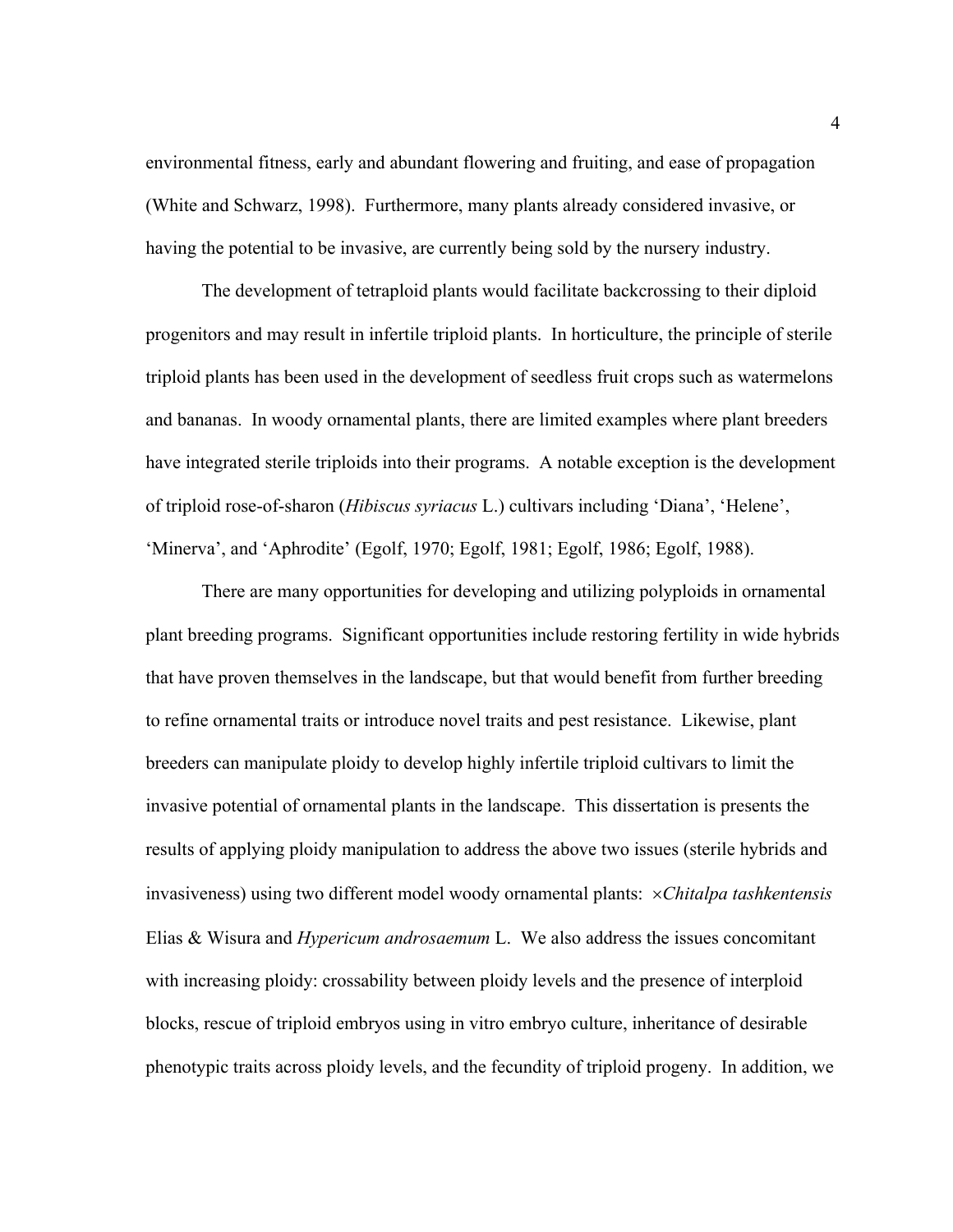began screening germplasm of *Catalpa* Scop.*, Chilopsis* D. Don.*,* and ×*Chitalpa* for resistance to two common pests of ×*Chitalpa*, powdery mildew and Catalpa sphinx moth larvae, in order to initiate an ×*Chitalpa* improvement program.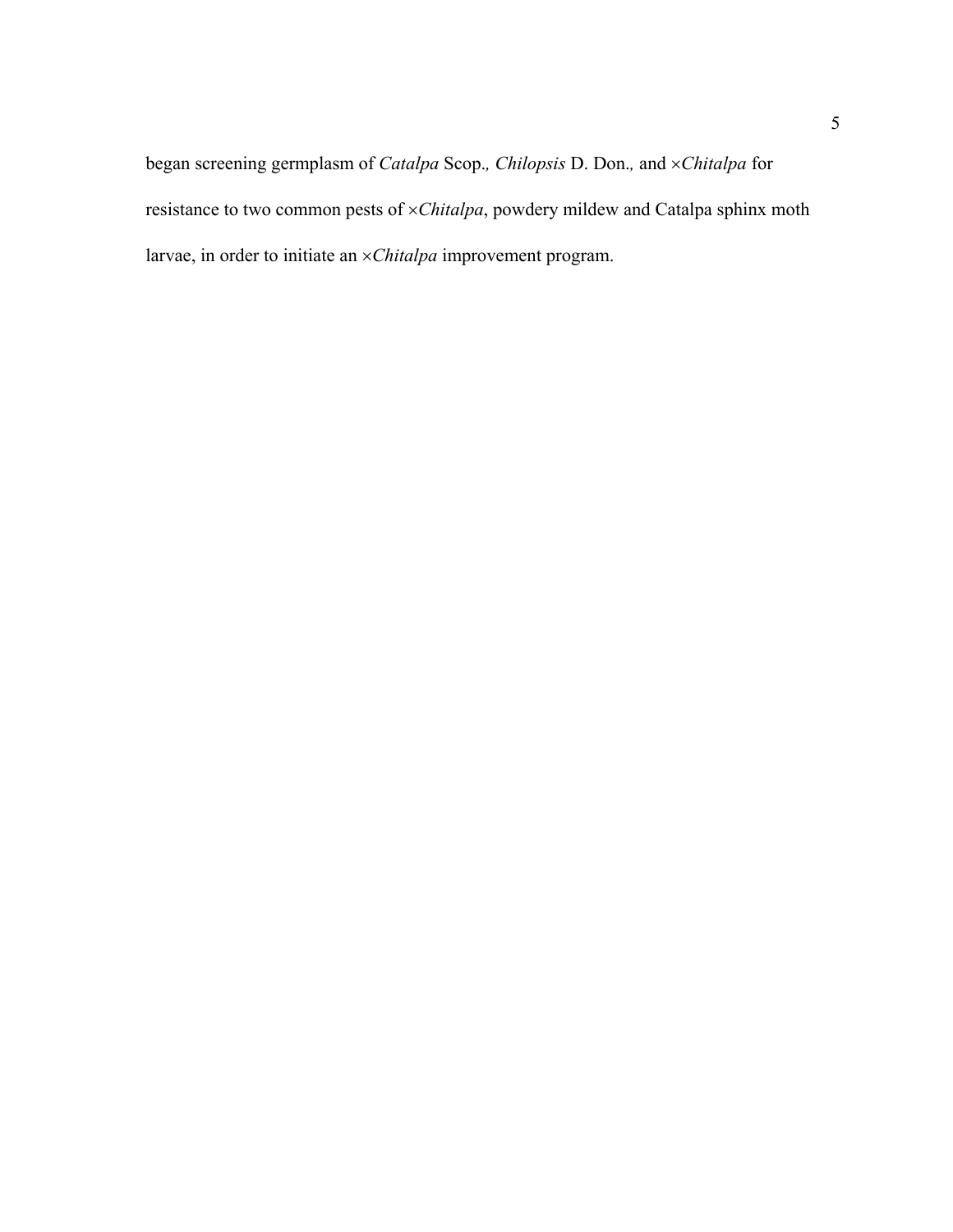### **Literature Cited**

- Ackerman, W.L. and H. Dermen. 1972. A fertile colchiploid from a sterile interspecific Camellia hybrid. J. Hered. 63: 55-59.
- Bartels, P.G. and J.L. Hilton. 1973. Comparison of trifluralin, oryzalin, pronamide, propham, and colchicine treatments on microtubules. Pestic. Biochem. Physiol. 3: 462-472.
- Briggs, D. and S.M. Walters. 1997. Plant variation and evolution. Cambridge University Press, New York.
- Byrne, D.H., W. Black, Y. Ma, and H.B. Pemberton. 1996. The use of amphidiploidy in the development of blackspot resistant rose germplasm. Acta Hort. 424: 269-272.
- Egolf, D.R. 1970. Hibiscus syriacus 'Diana', a new cultivar [Malvaceae]. Baileya 17: 75-78.
- Egolf, D.R. 1981. 'Helene' rose of sharon (althea). HortScience 16: 226-227.
- Egolf, D.R. 1986. 'Minerva' rose of sharon (althea). HortScience 21: 1463-1464.
- Egolf, D.R. 1988. 'Aphrodite' rose of sharon (althea). HortScience 23: 223.
- Hadley, H.H.and S.J. Openshaw. 1980. Interspecific and intergeneric hybridization, p. 133- 159. In: W.R. Fehr and H.H. Hadley (eds.). Hybridization of crop plants. Amer Soc Crop Science, Madison, Wis.

Hancock, J.F. 1997. The colchicine story. HortScience 32: 1011-1012.

- Leitch, I.J. and M.D. Bennett. 1997. Polyploidy in angiosperms. Trends in Plant Science 2: 470-476.
- Masterson, J. 1994. Stomatal size in fossil plants: evidence for polyploidy in majority of angiosperms. Science 264: 421-424.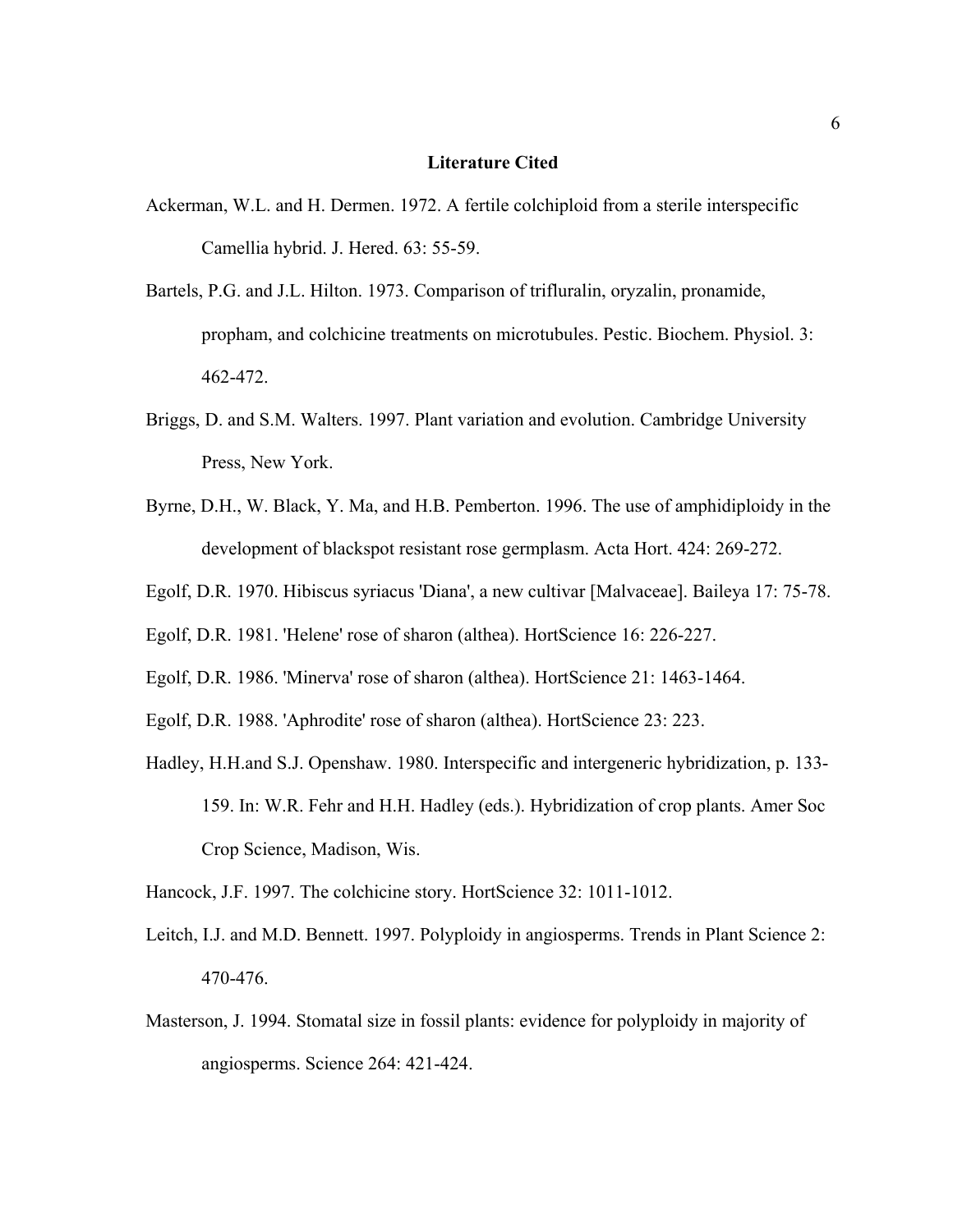- Pryor, R.L. and L.C. Frazier. 1968. Colchicine-induced tetraploid azaleas. HortScience 3: 283-286.
- Reichard, S.H. and P. White. 2001. Horticulture as a pathway of invasive plant introductions in the United States. BioScience 51: 103-113.
- Rose, J.B., J. Kubba, and K.R. Tobutt. 2000. Chromosome doubling in sterile *Syringa vulgaris* × *S. pinnatifolia* hybrids by *in vitro* culture of nodal explants. Plant Cell, Tissue Organ Cult. 63: 127-132.
- Soltis, D.E., P.S. Soltis, and J.A. Tate. 2003. Advances in the study of polyploidy since *Plant speciation*. New Phytol. 161: 173-191.
- Sparrow, A.H. and A.F. Nauman. 1976. Evolution of genome size by DNA doublings. Science 192: 524-529.
- Sybenga, J. 1992. Cytogenetics in plant breeding. vol. 17. Springer-Verlag, New York.
- Upadhyaya, M.K. and L.D. Noodèn. 1977. Mode of dinitroaniline herbicide action I. Analysis of the colchicine-like effects of dinitroaniline herbicides. Plant Cell Physiol. 18: 1319-1330.
- Upadhyaya, M.K. and L.D. Noodèn. 1980. Mode of dinitroaniline herbicide action II. Characterization of  $\int_1^{14}$ C oryzalin uptake and binding. Plant Physiol. 66: 1048-1052.
- Vaughn, K.C. and L.P. Lehnen, Jr. 1991. Mitotic disrupter herbicides. Weed Science 39: 450-457.
- Wendel, J.F. 2000. Genome evolution in polyploids. Plant Mol. Biol. 42: 225-249.
- White, P.S. and A.E. Schwarz. 1998. Where do we go from here? The challenges of risk assessment for invasive plants. Weed Technol. 12: 744-751.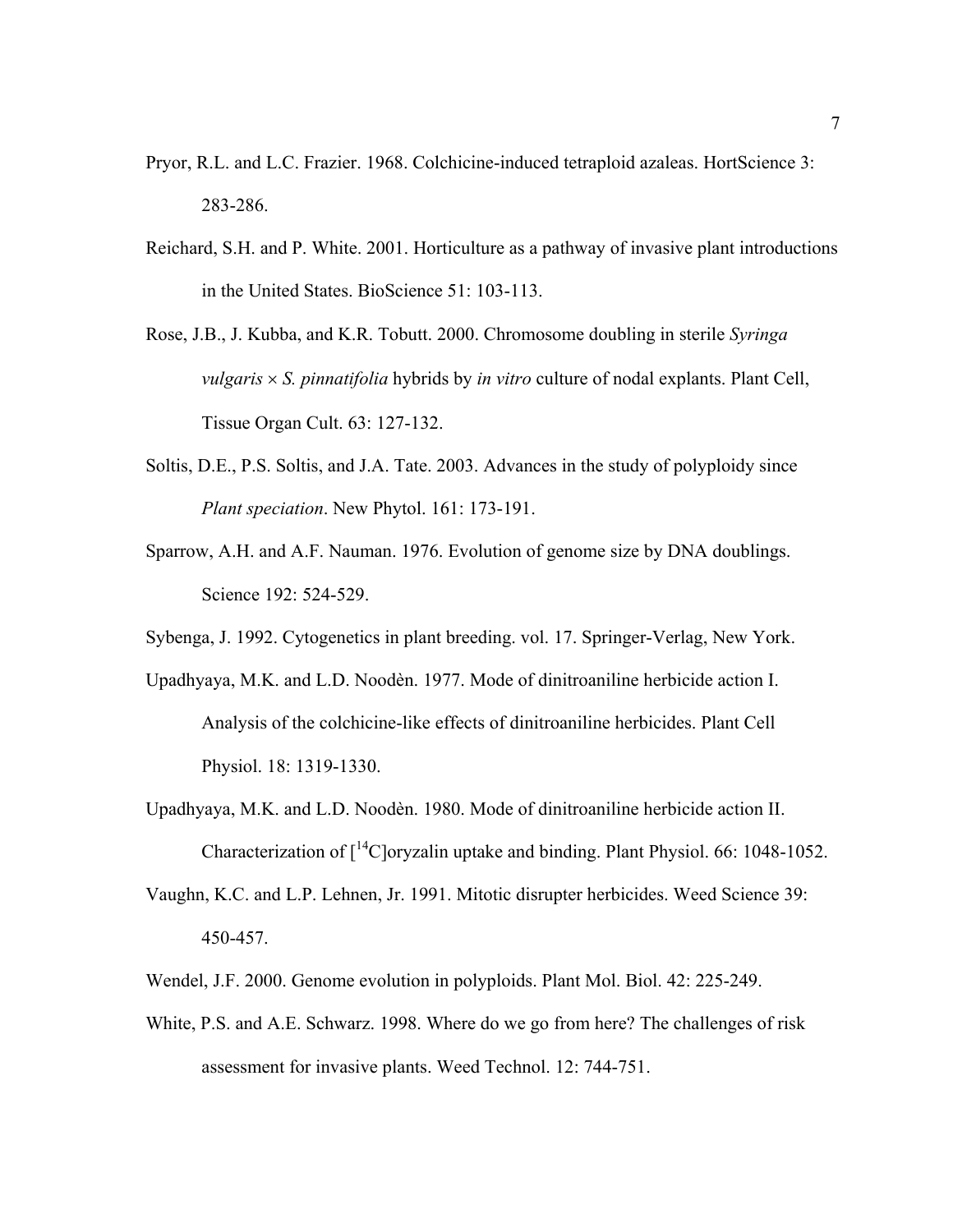Zadoo, S.N., R.P. Roy, and T.N. Khoshoo. 1975. Cytogenetics of cultivated Bougainvilleas. V. Induced tetraploidy and restoration of fertility in sterile cultivars. Euphytica 24: 517-524.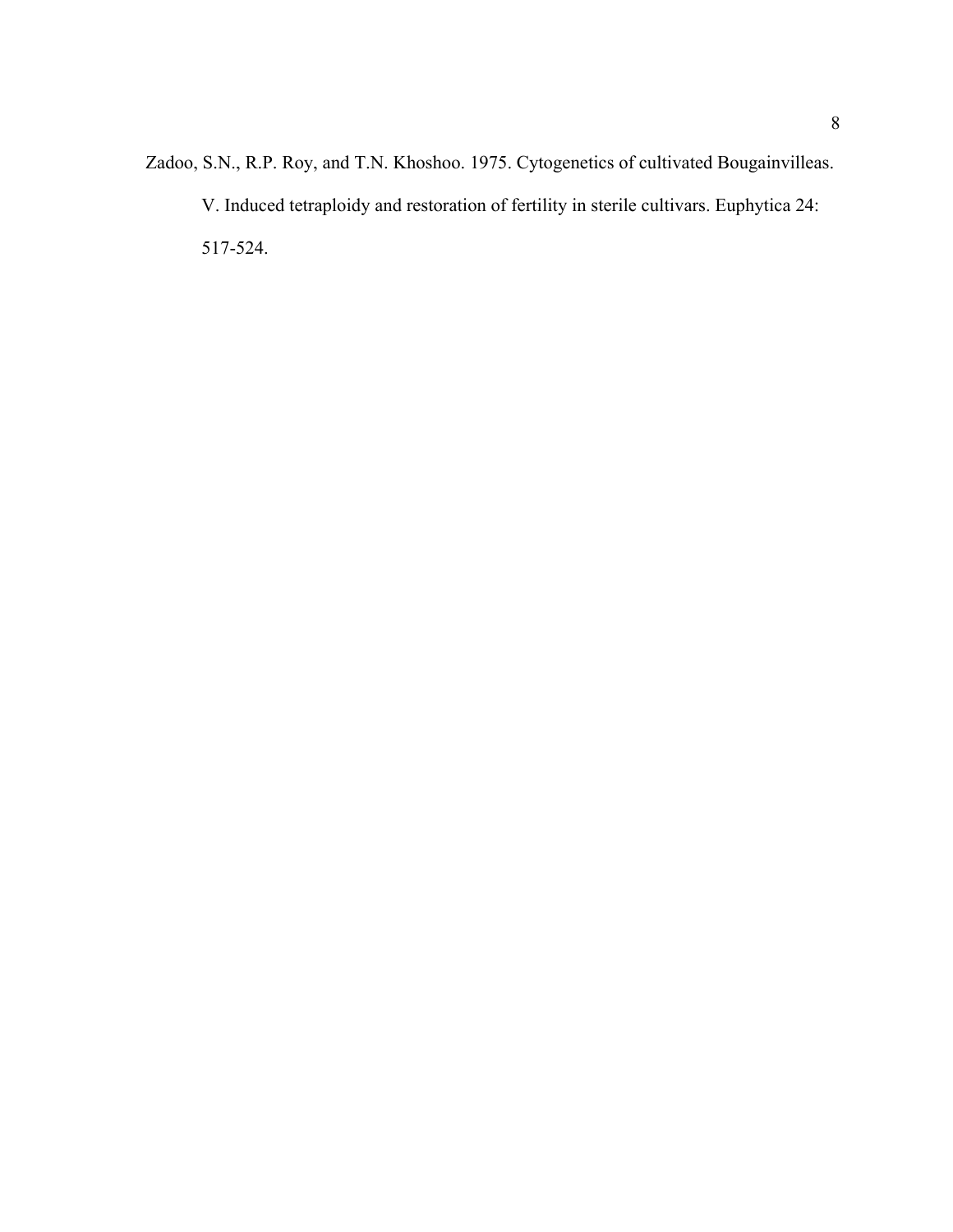Chapter 1

Reproductive Behavior of Induced Allotetraploid ×*Chitalpa* and In Vitro Embryo Culture of

Polyploid Progeny

(In the format appropriate for submission to the

Journal of the American Society for Horticultural Science)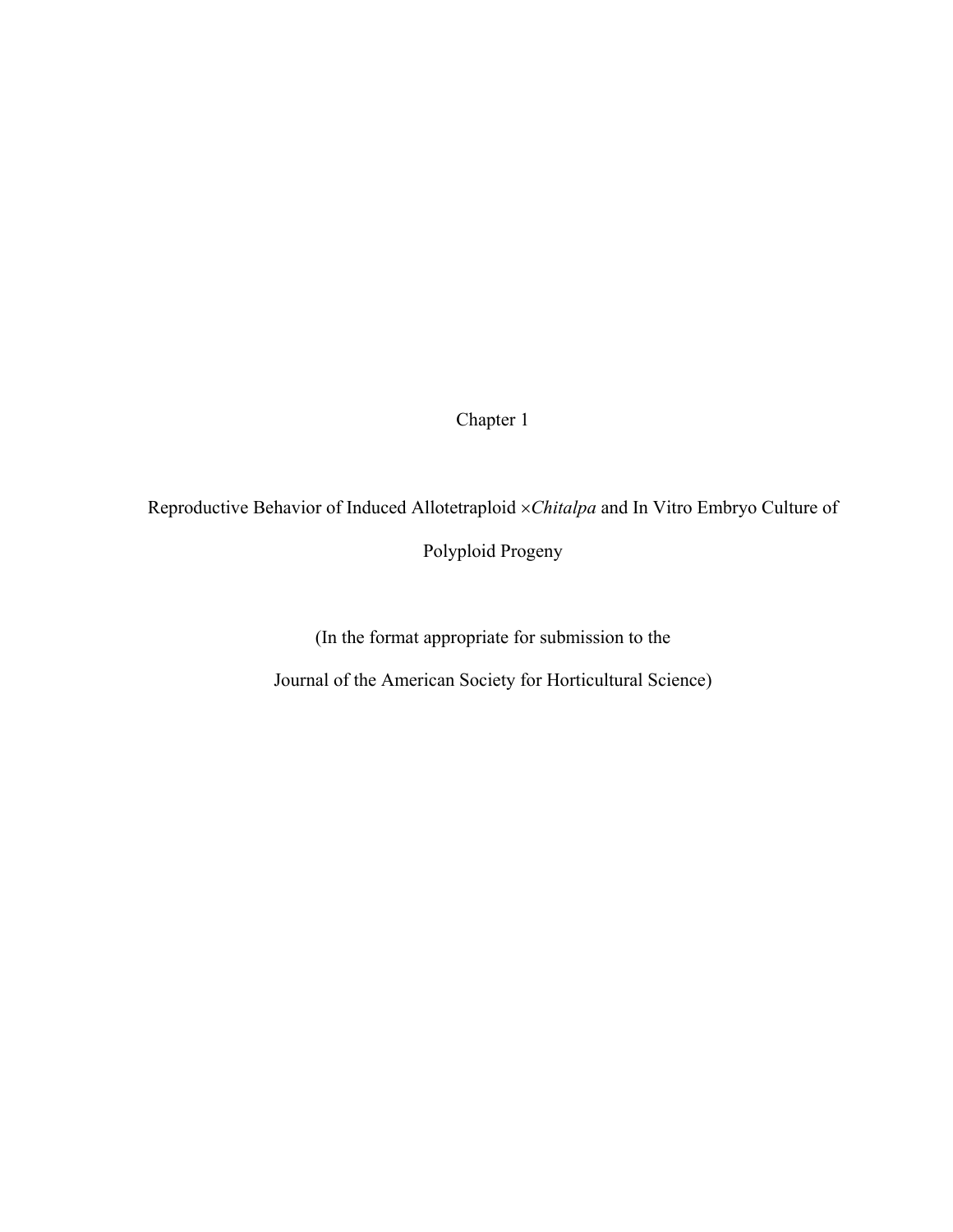Reproductive Behavior of Induced Allotetraploid ×*Chitalpa* and In Vitro Embryo Culture of Polyploid Progeny

Richard T. Olsen<sup>1</sup>, Thomas G. Ranney<sup>2</sup>, and Zenaida Viloria<sup>3</sup> *Department of Horticultural Science, Mountain Horticultural Crops Research and Extension Center, North Carolina State University, Fletcher, NC 28732-9244* 

Received for publication . Accepted for publication . This research was funded, in part, by the North Carolina Agricultural Research Service (NCARS), Raleigh, NC 27695-7643, North Carolina Association of Nurserymen, Inc., 969 Trinity Road, Raleigh, NC 27607, and J. Frank Schmidt Family Charitable Foundation, Boring, OR 97009. Use of trade names in this publication does not imply endorsement by the NCARS of products named nor criticism of similar ones not mentioned. We gratefully acknowledge Dawn Stover and David Creech, Mast Arboretum, Stephen F. Austin University, Nacogdoches, TX 75962, and Garry McDonald and Mike Arnold, Dept. of Hort. Sciences, Texas A&M University, College Station, TX 77843 for providing plants and cuttings of *Chilopsis.* Technical assistance of Thomas Eaker, Joel Mowrey, Nathan Lynch, and staff of the Mountain Horticultural Crops Research and Extension Center is greatly appreciated. We thank William Swallow and Sandy Donaghy for statistical assistance. From a dissertation submitted by R.T.O. in partial fulfillment of the requirements for the PhD degree.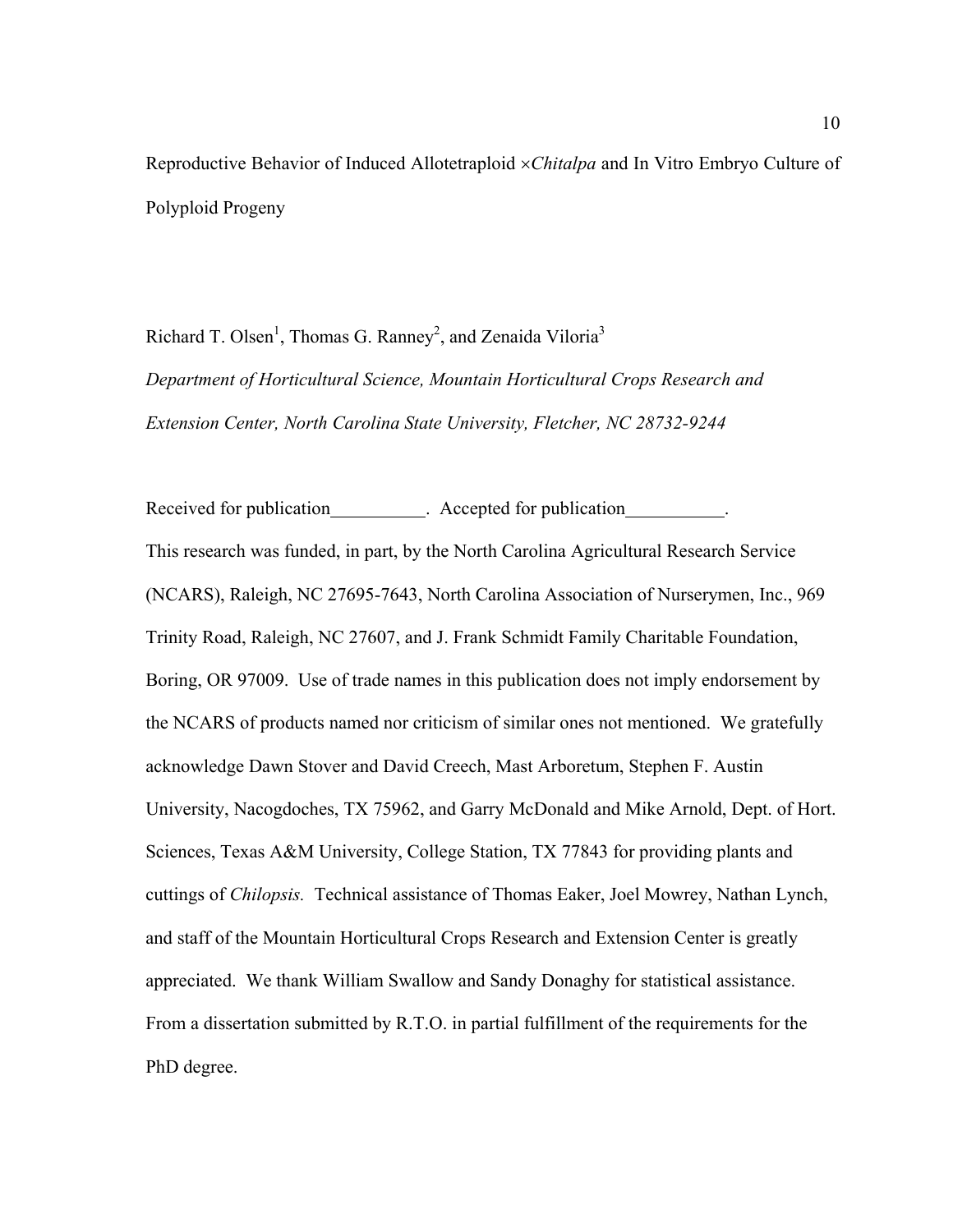<sup>1</sup> Corresponding author. Current address: Floral and Nursery Plants Research Unit, USDA-ARS, U.S. National Arboretum, 3501 New York Ave. NE, Washington, D.C. 20002 2 Professor.

<sup>3</sup> Visiting scientist. Home institution: La Universidad del Zulia, Facultad de Agronomia, Apdo. 15205, Maracaibo 4005, Estado Zulia, Venezuela.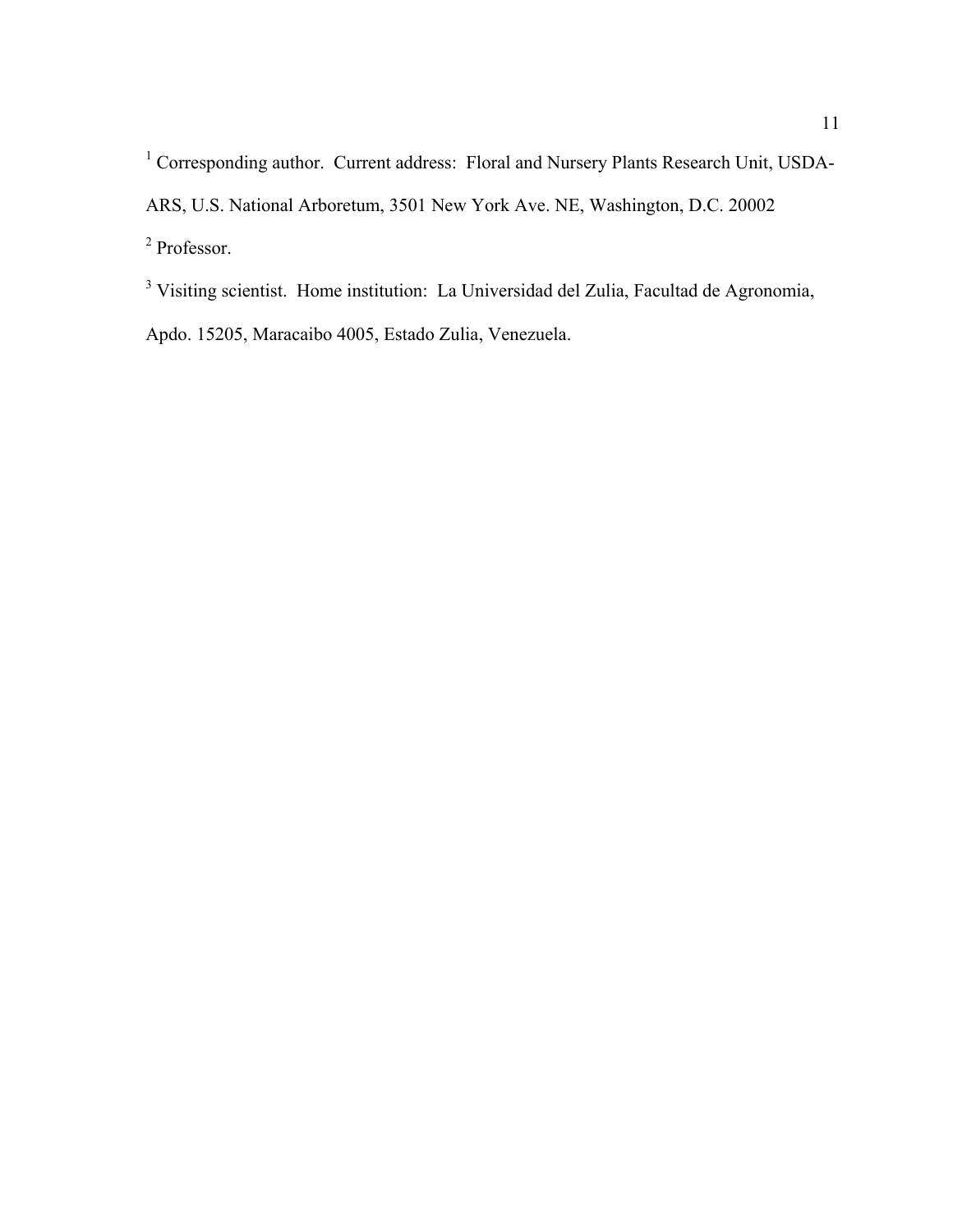### Subject Category: Genetics and Breeding

Reproductive Behavior of Induced Allotetraploid ×*Chitalpa* and In Vitro Embryo Culture of Polyploid Progeny

*Additional index words*. *Catalpa bignonioides*, *Chilopsis linearis*, cytochimera, embryo rescue, flow cytometry, pollen viability, triploid block

*Abstract*. ×*Chitalpa tashkentensis* Elias & Wisura is a sterile intergeneric hybrid [*Catalpa bignonioides* Walt. × *Chilopsis linearis* (Cav.) Sweet]. To restore fertility in ×*Chitalpa* the following were evaluated: (1) oryzalin as a polyploidization agent, (2) fertility of induced polyploids, and (3) in vitro culture methods for embryo rescue of interploid crosses. Meristems of ×*Chitalpa* 'Pink Dawn' were submerged in aqueous solution of 150 µM oryzalin for 0, 6, 12, or 24 hours and ploidy analyzed via flow cytometry. As treatment duration increased, recovery of diploids decreased as mixoploids and shoot mortality increased. Two tetraploid shoots occurred in the 24-hour treatment. Four tetraploids and two cytochimeras were stabilized in total. Tetraploids flowered sparsely; however, cytochimeras flowered profusely and these were used to study fertility at the tetraploid level. Diploid ×*Chitalpa* 'Pink Dawn' pollen was essentially nonviable, but cytochimera pollen stained and germinated equal to or greater than pollen of *Catalpa bignonioides* and *Chilopsis linearis* 'Bubba'. Cytochimera ×*Chitalpa* were selfed yielding tetraploid seedlings, crossed with *C. bignonioides* to yield triploids, but failed in reciprocal crosses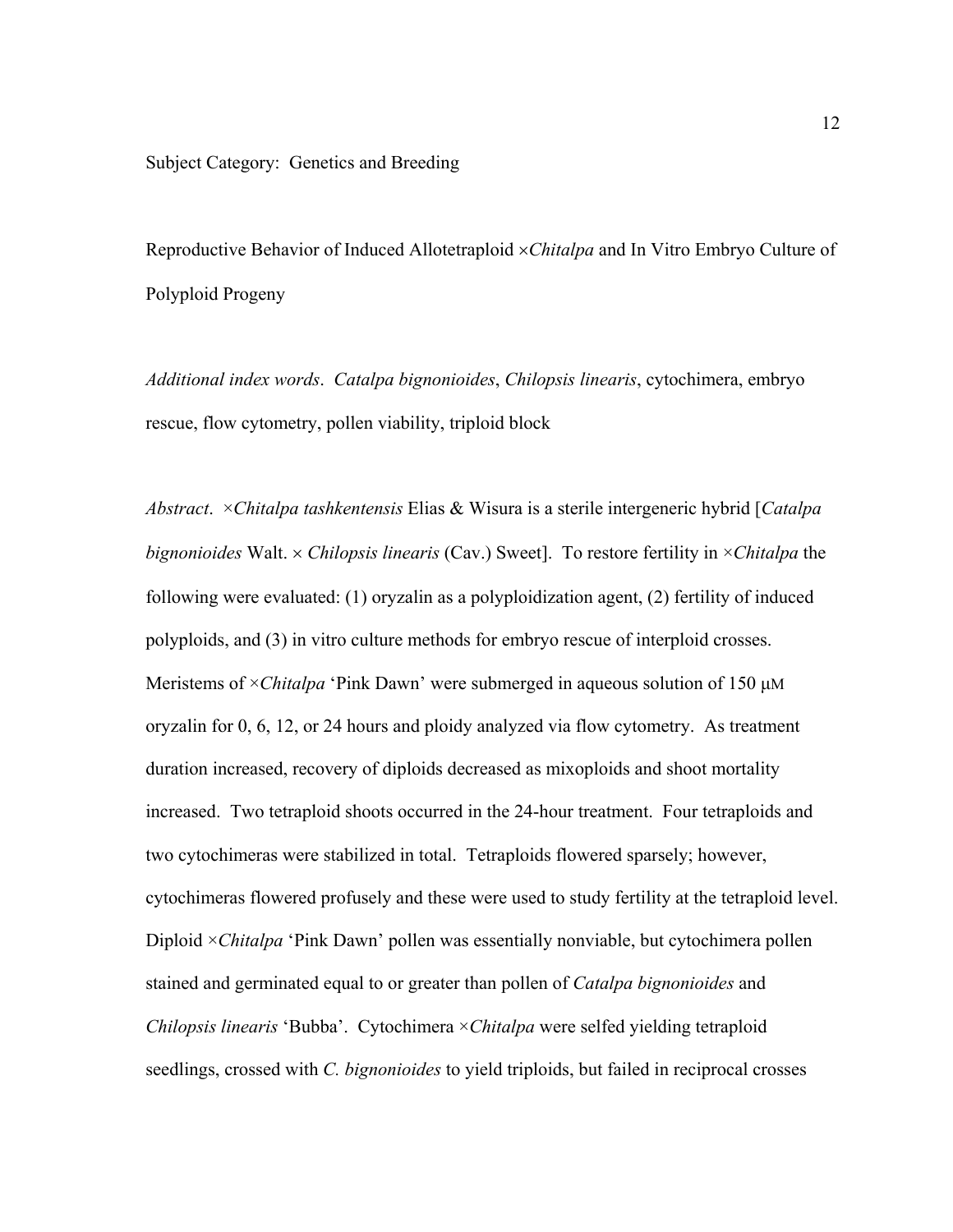with *Chilopsis* 'Bubba' and 'Burgundy Lace'. To increase recovery of triploids, germination of triploid and tetraploid embryos was investigated, as either intact ovules or excised embryos, on Schenk and Hildebrandt (SH) basal salts supplemented with sucrose at 20, 40, and 80 g⋅L<sup>-1</sup>, presence or absence of 2% coconutwater, and gibberellic acid (GA<sub>3</sub>) at 0, 1, 2, or 4 µM, and harvested weekly beginning 2 weeks after pollination (WAP). Germination of triploids (cytochimera ×*Chitalpa* x diploid *C. bignonioides*) and tetraploids (selfed cytochimera ×*Chitalpa*) were greatest with excised embryos at 7 WAP on SH supplemented with sucrose at 20 g⋅L<sup>-1</sup> and  $\geq$  1 µM GA<sub>3</sub>. Germination of triploids (diploid *Chilopsis linearis* **x** cytochimera  $\times$ *Chitalpa*) was  $\times$  5% at 4, 5, or 6 WAP on the same medium as above. Oryzalin effectively induced polyploidy and restored fertility in ×*Chitalpa* 'Pink Dawn'. Successful crosses between hybrid and parental taxa of different ploidy levels, coupled with embryo culture will facilitate a ×*Chitalpa* breeding program. Chemical names used: 4(dipropylamino)-3,5-dinitrobenzenesufonamide (oryzalin).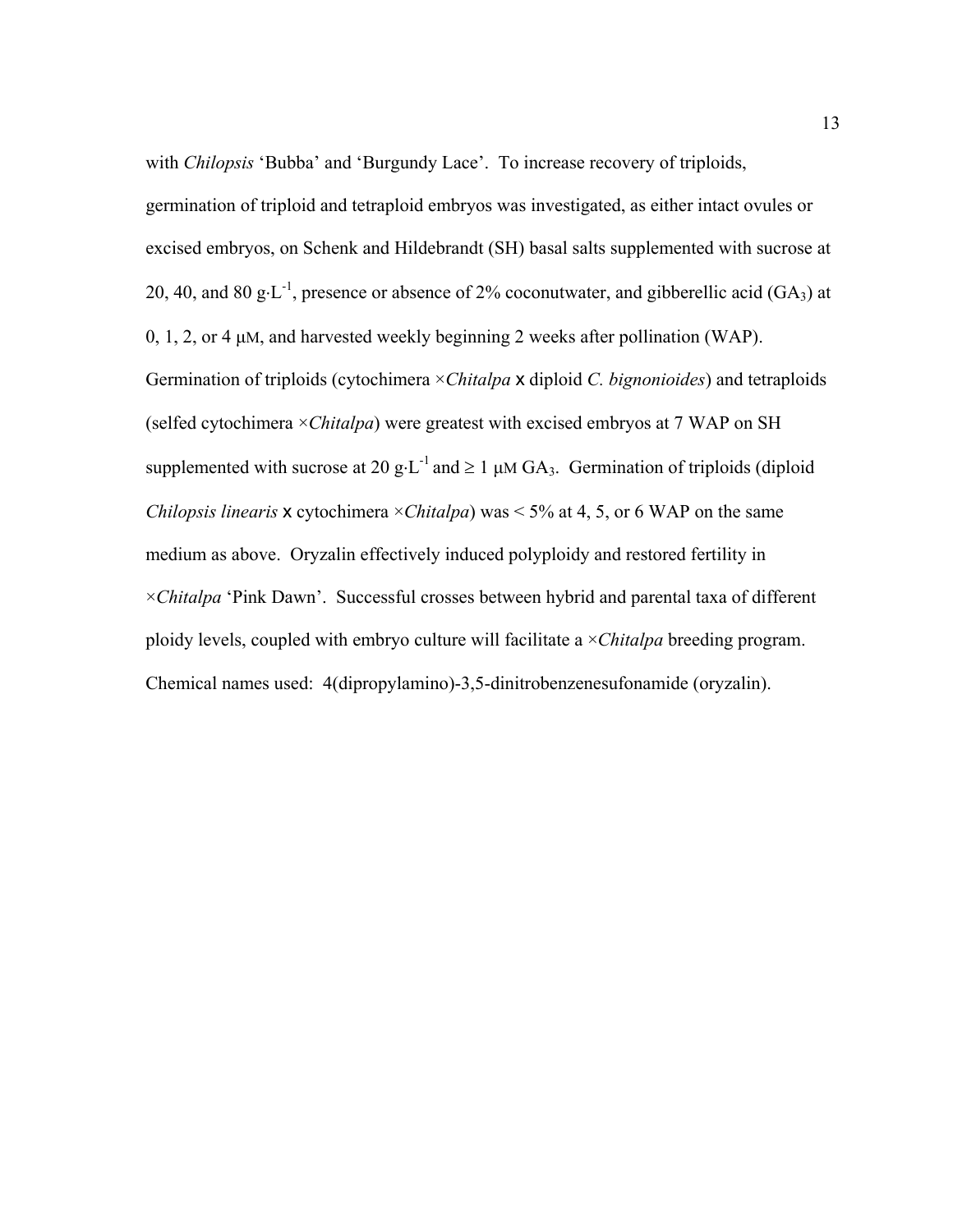In the early 1960s, F. N. Rusanov, of the Uzbek Academy of Sciences Botanical Garden, Tashkent, Uzbekistan (formerly the Republic of Uzbekistan, U.S.S.R) made a series of intergeneric crosses between species of *Catalpa* Scop. and C*hilopsis* D. Don. (Rusanov, 1964). *Chilopsis* is a monotypic genus, sister to *Catalpa* within the tribe Tecomeae Endl. of the Bignoniaceae Juss. Both genera share a base chromosome number,  $n = 20$  (Goldblatt and Gentry, 1979) and are morphologically similar (Henrickson, 1985) including their pollen type (Gentry and Tomb, 1979) and self-incompatible breeding behavior (Petersen et al., 1982; Stephenson and Thomas, 1977). Reciprocal crosses were made between several species of *Catalpa* and the monotypic *Chilopsis*, resulting, ultimately, in describing and naming of one new hybrid species: ×*Chitalpa tashkentensis*, an intergeneric hybrid between *Catalpa bignonioides* and *Chilopsis linearis* (Elias and Wisura, 1991). According to Elias and Wisura, who translated from Rusanov (1971), the hybrids were sterile with pollen grains developing abnormally into pentads and hexads which contain uninuclear pollen and normally degenerate.

 Sterility in wide hybrids is often a result of abnormal meiotic pairing between the divergent parental chromosomes, leading to both chromosomal and genic imbalances during chromosome segregation (Hadley and Openshaw, 1980; Rieseberg and Carney, 1998) and ultimately, abnormal or abortive gamete development. Inducing polyploidy is a viable method for improving meiotic pairing and restoring fertility in wide crosses (Hadley and Openshaw, 1980; Sanford, 1983). Mitotic inhibiting chemicals such as colchicine and the dinitroaniline herbicide oryzalin inhibit formation of the spindle apparatus during mitosis, allowing replication of DNA but preventing cell division (Bajer and Molè-Bajer, 1986; Bartels and Hilton, 1973; Vaughn and Lehnen, 1991). Several in vitro studies involving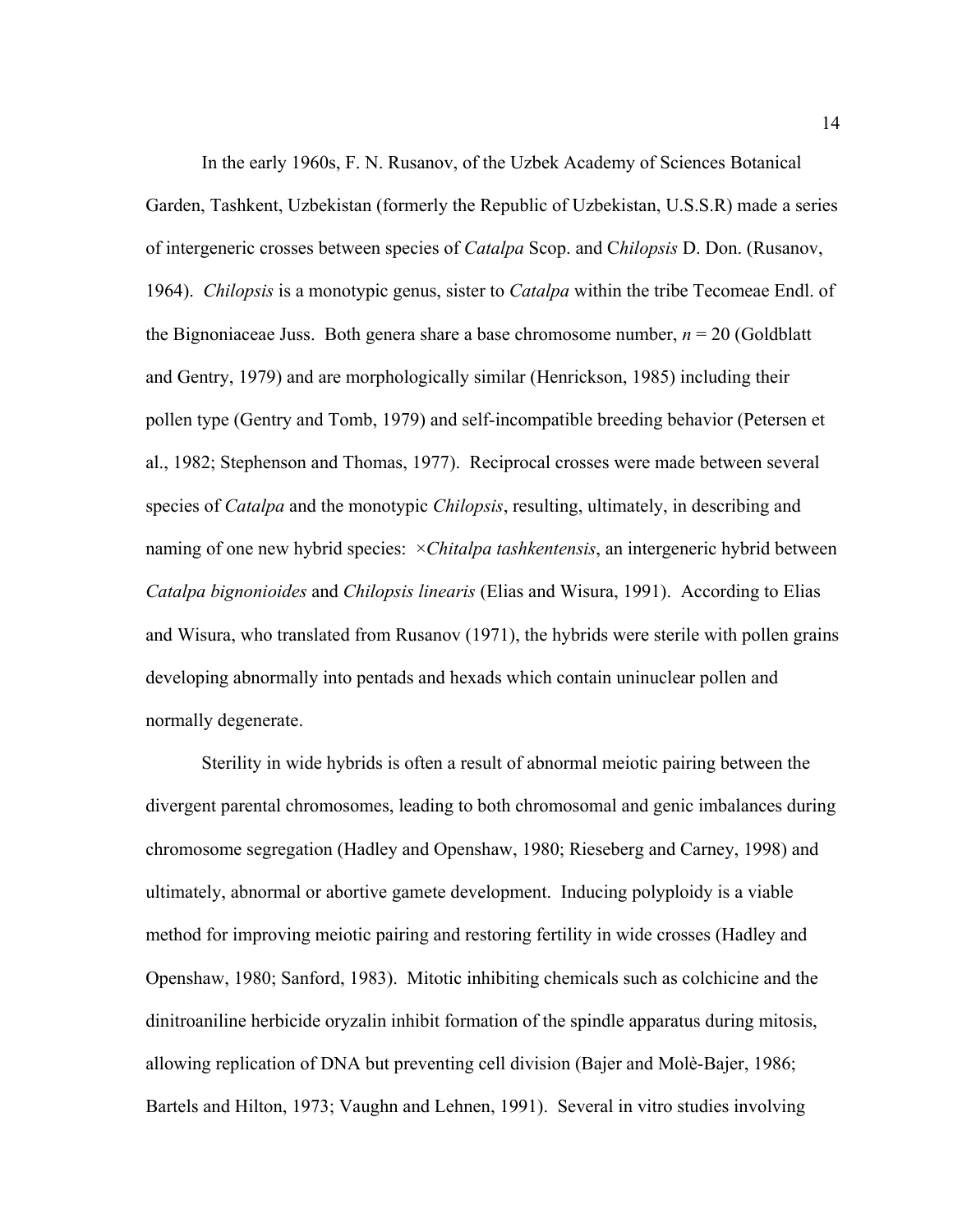diverse plant genera have shown that oryzalin is more efficient than colchicine at inducing polyploidy (Ramulu et al., 1991; Tosca et al., 1995; Väinölä, 2000). Oryzalin uptake in plant tissues is a rapid, nonactive process; its extremely lipophilic nature facilitates passive absorption and diffusion into lipid components of cellular membranes with little translocation (Upadhyaya and Noodèn, 1977; Upadhyaya and Noodèn, 1980). In actively dividing cells, oryzalin binds to tubulin heterodimers, preventing polymerization of both mitotic spindles and cortical microtubules, thus leading to polyploid cells (Morejohn et al., 1987; Vaughn and Lehnen, 1991).

 Induction of polyploidy in interspecific or intergeneric hybrids results in duplication of the two genomes present in the hybrid and formation of an allopolyploid. The degree of fertility in the ensuing allopolyploid is related to the amount of divergence between the genomes of the parental taxa and the degree of homologous versus homoeologous pairing (Gottschalk, 1978; Levin, 2002). Meiotic pairing may or may not be fully restored in allopolyploids; however, they normally exhibit improved fertility over the original wide hybrid. This allows for continued introgression of desired genes into the cultivated gene pool. The technique has been used for the overall genetic improvement of a number of important agronomic crops, such as cotton, *Gossypium* L. (Brubaker et al., 1999), sunflowers, *Helianthus* L. (Jan and Chandler, 1989), various small fruit crops (Sanford, 1983), but only a few ornamental nursery crops, a notable exception being roses, *Rosa* L. (Ma et al., 1997). For cultivated crops where germplasm encompasses several ploidy levels, such as potato, *Solanum tuberosum L.* (Jackson and Hanneman, 1999), cotton (Brubaker et al., 1999), and roses (Cole and Melton, 1986; Ma et al., 1997), inducing polyploids not only restores fertility, but facilitates hybridization with other taxa at the same ploidy level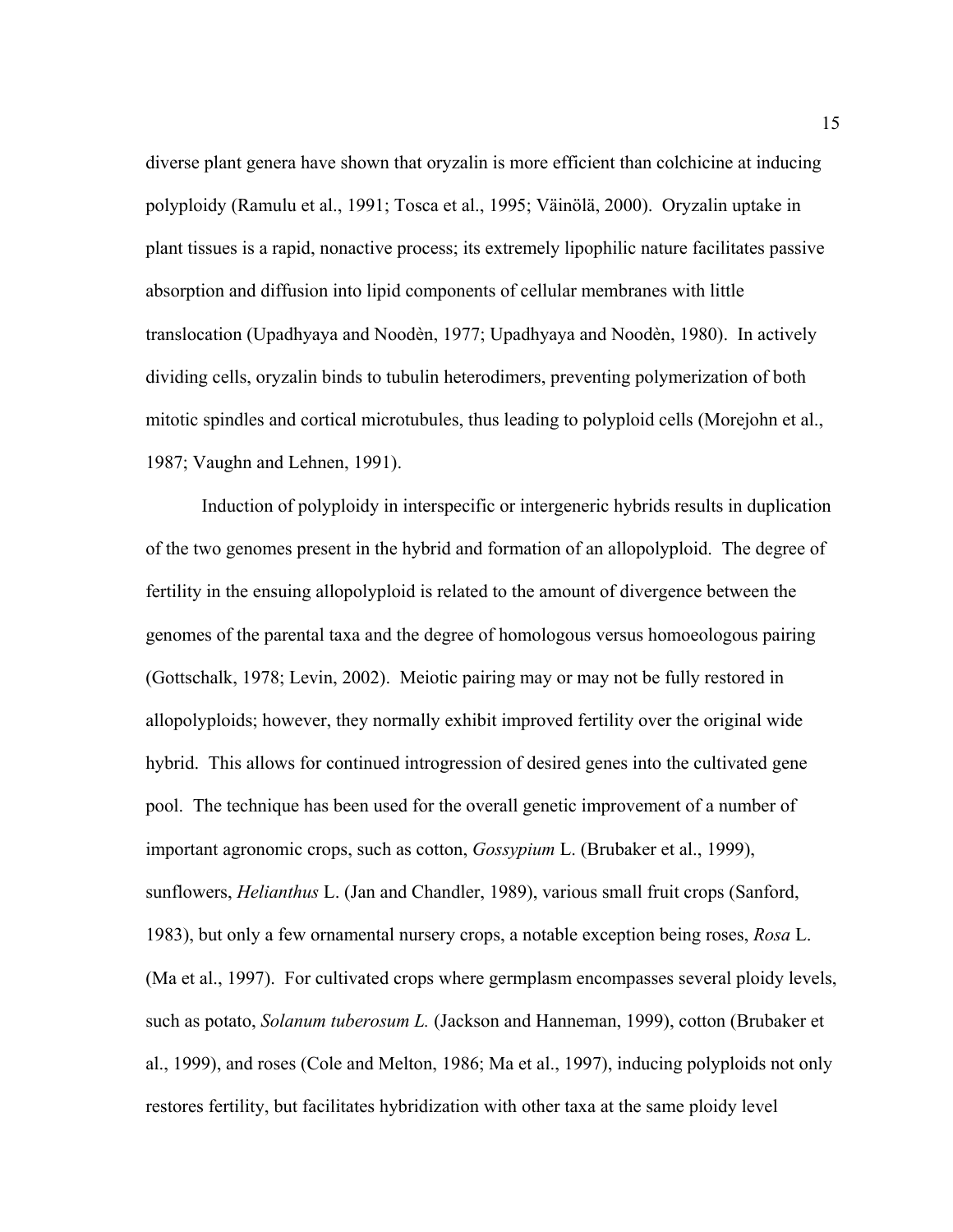(intraploid). For predominantly diploid crops, the increase in ploidy may represent a hindrance as backcrosses to desirable parental taxa involve crossing between ploidy levels (interploid). The success of interploid crosses depends, in part, on the maternal:paternal genomic ratio in the developing endosperm, with crosses that violate a 2:1 maternal:paternal ratio often resulting in abnormal or abortive embryos according to the endosperm balance number theory (EBN) (Carputo et al., 1999; Johnston et al., 1980; Sanford, 1983).

 Although fertile interspecific hybrids have been reported in *Catalpa* (Jones and Filley, 1920; Sargent, 1889; Smith, 1941), the intergeneric hybrid between *Chilopsis* and *Catalpa*, ×*Chitalpa tashkentensis*, is sterile (Elias and Wisura, 1991). Sterility of the bigeneric cross prevents use of the hybrid in breeding programs to further combine desirable traits such as improved disease resistance, greater cold hardiness, and novel flower and foliage characteristics. Therefore, to initiate a breeding program for ×*Chitalpa* our objectives were to 1) evaluate the efficacy of oryzalin to induce polyploidy in vegetative meristems of ×*Chitalpa*, 2) evaluate fertility and crossability of induced allotetraploids, and 3) develop in vitro methods for recovering progeny from interploid crosses between ×*Chitalpa, Catalpa,* and *Chilopsis*.

### **Materials and Methods**

 *Inducing polyploidy.* Thirty-two plants of ×*Chitalpa tashkentensis* 'Pink Dawn' growing in 1-L containers were selected from stock material growing at the Mountain Horticultural Crops Research Station (MHCREC), Fletcher, N.C. in June 2002. Plants were grown in a substrate of 3 pine bark : 1 peat (by volume) amended with 2.8 kg⋅m<sup>-3</sup> dolomitic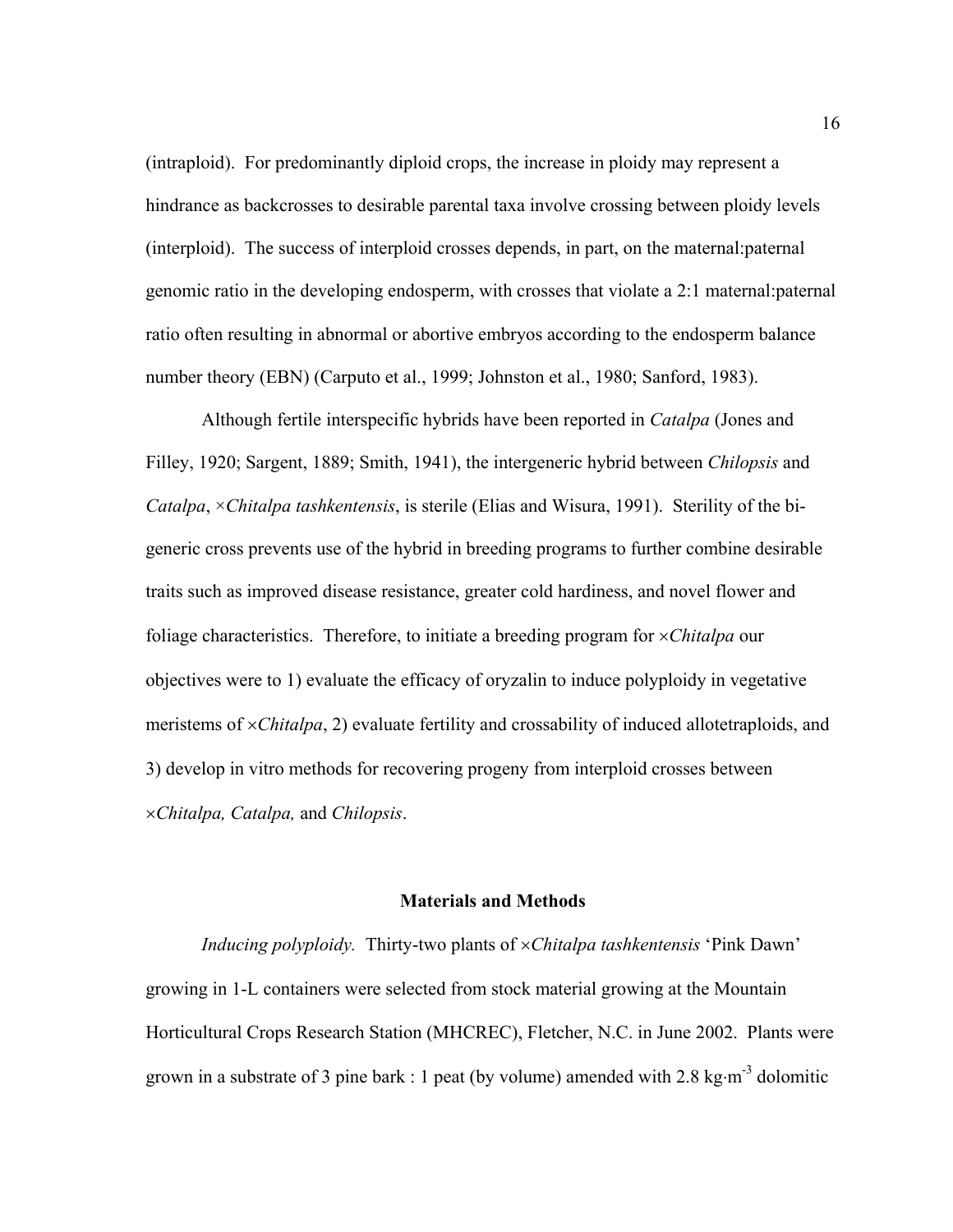limestone and 0.5 kg⋅m-3 Micromax micronutrients (The Scotts Co., Marysville, Ohio). Plants were transported to the laboratory and each plant was pruned to three actively growing shoots and terminal leaves removed to expose apical meristems. Apical meristems were submerged in beakers containing a saturated aqueous solution of 150 µm oryzalin [0.004% v/v Surflan® (Dow AgroSciences, Indianapolis)] for one of four treatment durations: 0, 6, 12 or 24 h. After treatment, plants were moved to the greenhouse, re-potted into 7.6-L containers with the same substrate and top-dressed with 20 g/container 17N-7.4P-14.1K Multicote controlled-release fertilizer (Vicksburg Chem. Co., Vicksburg, Mo.).

 After growth resumed, DNA content and ploidy levels were determined via flow cytometry (de Laat et al., 1987; Doležel, 1991; Galbraith et al., 1983). Nuclei isolation and staining followed the protocols provided by Partec (Partec GmbH, Münster, Germany). Approximately 0.5 cm<sup>2</sup> of newly expanded leaf tissue was chopped with a double-sided razor blade in a petri dish containing 400 µL of extraction buffer (CyStain UV Precise P, Partec). The suspension was filtered through 50-µm nylon mesh and nuclei were stained using 1.6 mL staining buffer containing 4',6-diamidino-2-phenylindole (DAPI) (CyStain UV Precise P, Partec). The suspension was analyzed using a flow cytometer with fluorescence excitation provided by a mercury arc lamp (PA-I Ploidy Analyzer, Partec). The mean fluorescence of each sample was compared with diploid ×*Chitalpa tashkentensis*  'Pink Dawn' and an internal standard of known genome size [*Pisum sativum* L. 'Ctirad', 2C = 9.09 pg; (Doležel et al., 1998)]. A minimum of 4,500 nuclei were analyzed to calculate the ratio of sample peak to the internal standard for determining genome size  $[2C$  pg = (sample peak/internal standard peak)  $\times$  9.09 pg]. Sample ploidy levels were calculated by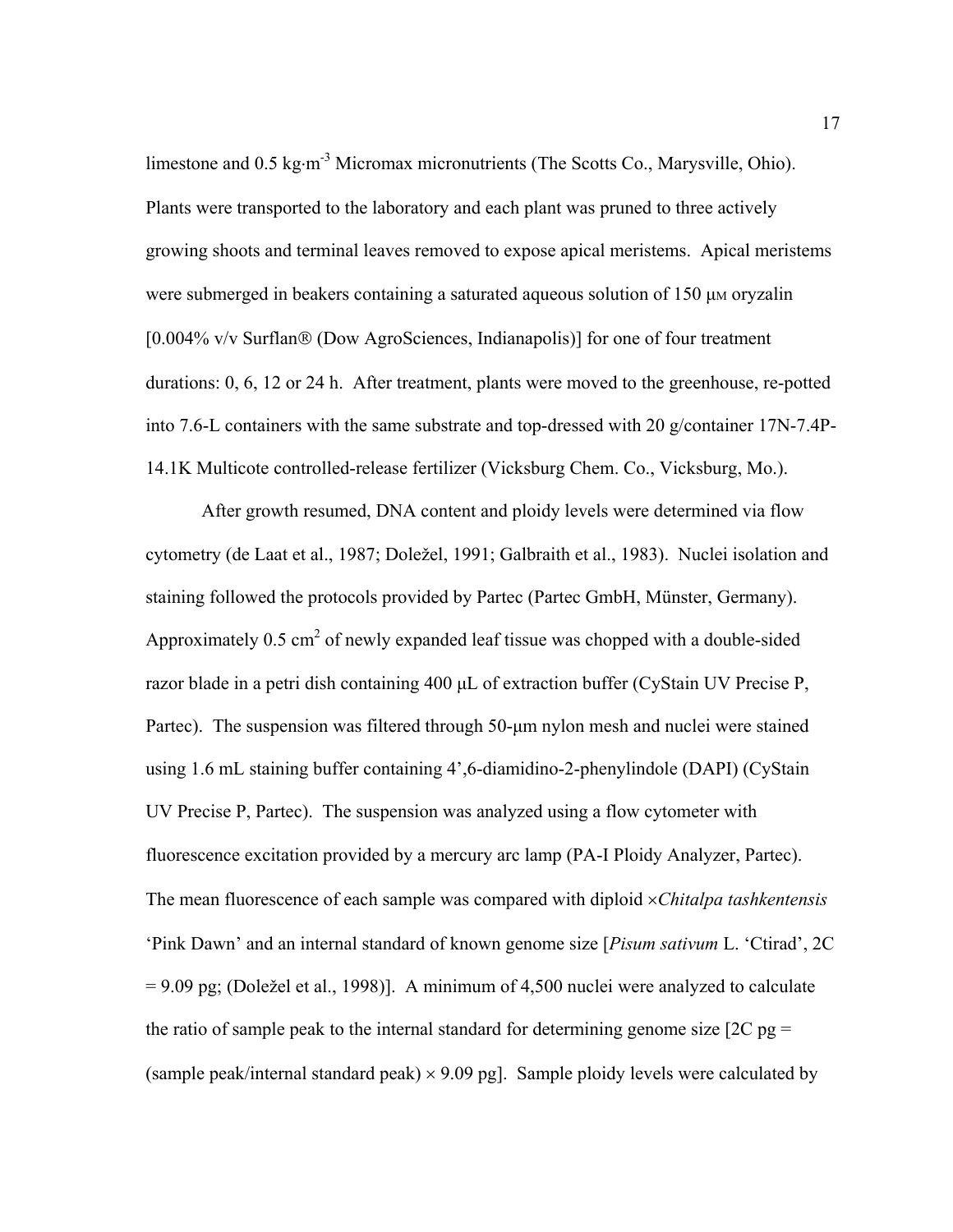dividing sample genome size by the diploid ×*Chitalpa tashkentensis* 'Pink Dawn' genome size [ploidy = sample 2C pg/ 2C ×*Chitalpa tashkentensis* 'Pink Dawn' pg]. Peaks used for calculating genome size and ploidy levels had coefficients of variation ( $\cos$ )  $\leq$  8%.

 The experimental design was completely randomized with eight single plant replicates and three sub-samples (shoots) per plant. Oryzalin efficacy was analyzed using nonlinear and linear regression (PROC NLIN and PROC GLM; SAS version 8.02, SAS Inst., Cary, N.C.). After initial treatments and testing, mixoploids and tetraploids were cut back to the point of treatment, forcing new shoots from axillary buds. Ploidy levels for new shoots were determined to chart the stability of the original mixoploids or tetraploids. This cycle was repeated. Shoots were considered stabilized when every leaf on a stem and subsequent shoots that arose from the axils exhibited the same ploidy level. Stem cuttings from stabilized shoots were rooted and grown in a greenhouse under the same conditions as the original plants.

*Pollen viability.* Diploid (2*x*), cytochimera (2*x* + 4*x*) and tetraploid (4*x*) ×*Chitalpa tashkentensis* 'Pink Dawn', identified from oryzalin treatments, were grown along with *Chilopsis linearis* 'Bubba' to flowering in greenhouses at MHCREC. All pollen for viability tests were collected at anthesis from greenhouse plants with the exception of *Catalpa bignonioides*, which was collected from naturalized trees growing near the research station. Pollen viability was quantified using pollen staining and pollen germination tests conducted during 2003 and repeated in 2004. Pollen grains were treated using Müntzing's stain, 1 aceto-carmine (1%) : 1 glycerol, for 3 h. Stained pollen grains were scored as viable. Pollen germination was quantified utilizing spot tests with Brewbaker-Kwack media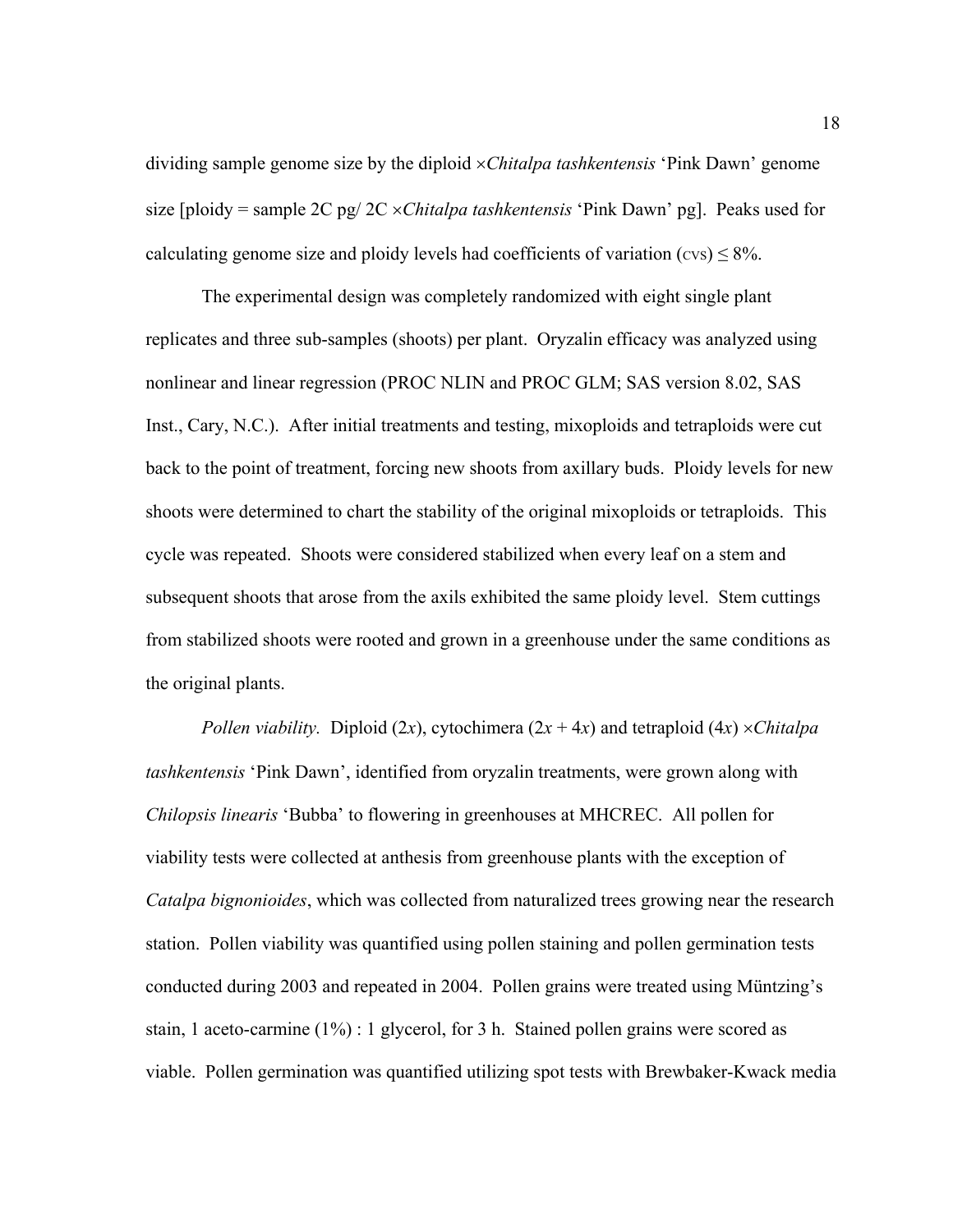(Brewbaker and Kwack, 1963) supplemented with sucrose. In 2003, consistent pollen germination occurred at 10% sucrose. In 2004, pollen germination was sporadic at 10%, so sucrose concentration was increased to 15%. Pollen grains with pollen tubes greater than one-half the diameter of the pollen grain after 8 h were scored as germinated. Pollen staining and germination were observed using a compound light microscope (Micromaster, Fisher Scientific, Pittsburgh) under  $\times$ 100 and  $\times$ 400 magnifications. Each pollen replicate contained eight subsamples, with  $\geq 100$  pollen grains. Each test was a completely randomized design with 2 replicates (years)  $\times$  4 treatments (taxa)  $\times$  8 subsamples. Data were analyzed using PROC GLM (SAS) and means compared using Tukey's Honestly Significantly Difference test with the experimentwise Type I error rate controlled at  $\alpha$  = 0.05.

*Crossability studies.* Female fertility was assessed using the same plant material as for the pollen viability tests, with the addition of *Chilopsis linearis* 'Burgundy Lace'. For all crosses, flowers were emasculated prior to anthesis. Stamens were collected, dried overnight at 5 °C using indicator drierite (Drierite, Xenia, Ohio) and stored at 5 °C for use in subsequent crosses. Stigmas were receptive to pollen when stigma lobes separated, generally the afternoon after emasculation. Pollen was applied to stigmas using fine brushes. *Catalpa* and *Chilopsis* stigmas are haptonastic, and close permanently when pollinated with viable pollen grains (Newcombe, 1922; Petersen et al., 1982); ×*Chitalpa*  stigmas responded in a similar manner (personal observation). The number of pollinations varied depending on the availability of flowers on female parents. Percent fruit set, average seed per fruit, and seed germination were recorded for each cross. All seed were counted at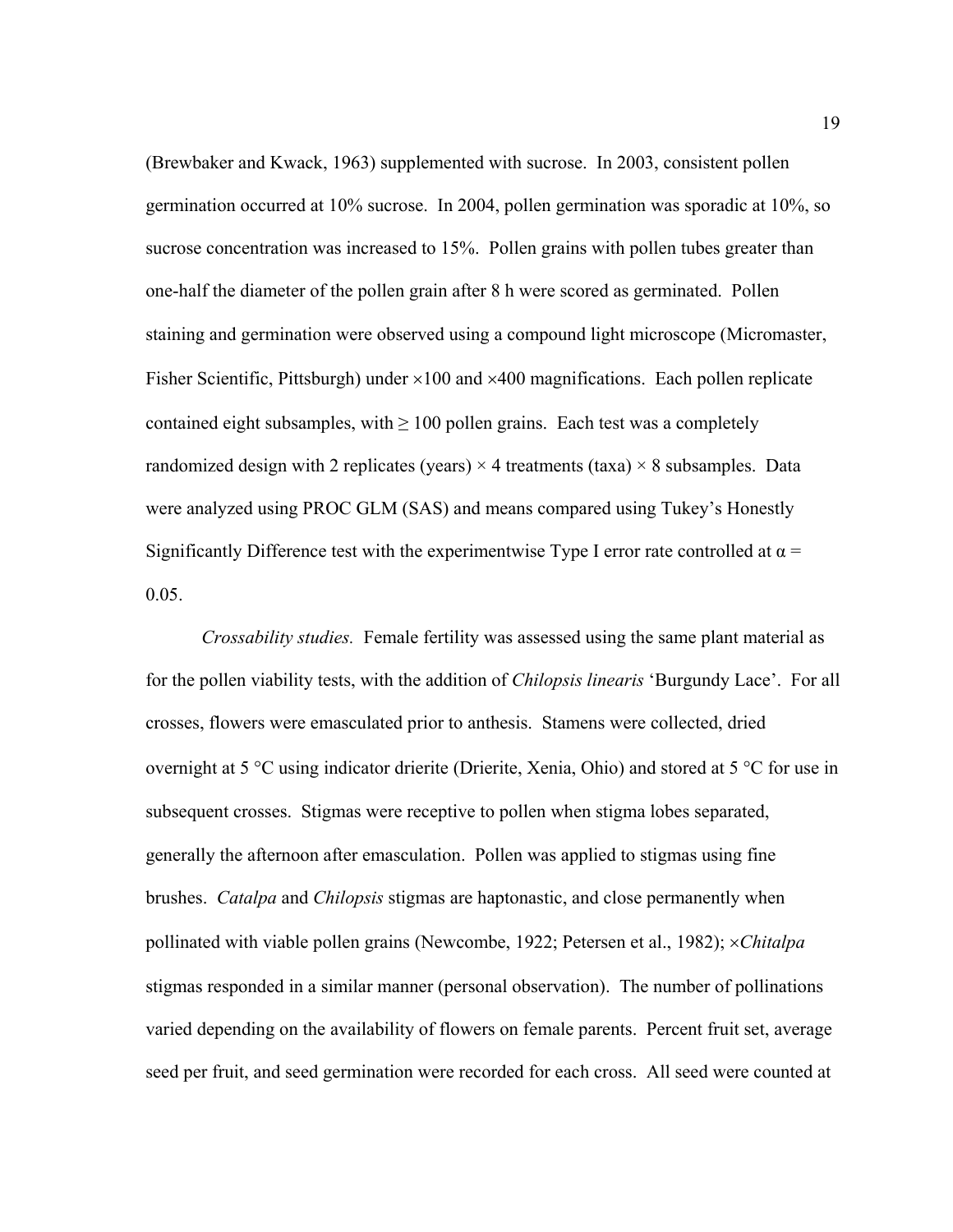maturity, even seeds that appeared to contain aborted embryos, so as to elucidate triploid blocks. Seeds were surface-sown on a substrate of 1 peat : 1 vermiculite (by vol.) in flats and misted regularly until germination occurred in 1 to 4 weeks. Crosses were conducted in the greenhouses during each growing season from 2003-05.

*In vitro ovule and embryo rescue.* During summers 2004 and 2005, a series of experiments were designed using the above crosses to investigate optimal timing and medium components for ovule and embryo culture of ×*Chitalpa* hybrids to facilitate recovery of triploids (3*x*). Fruit collection and sterilization were the same for each experiment. Fruit were removed and brought to the laboratory, washed in dish-soap and water, stirring frequently for 5 to 10 min. Fruit were rinsed with running water and transferred to 70% ethanol for 2 min, rinsed with sterile distilled water, and further sterilized by submersion in a solution of 1.05% sodium hypochlorite with 2 to 3 drops of Tween 20 (polyethylene-20 sorbitan monolaurate, Fisher Scientific, Pittsburgh) for 30 min. Fruit were rinsed three times with sterile distilled water and ovules and embryos excised under aseptic conditions. Fruit collection and sterilization were the same for each experiment. The basic medium for each experiment included Schenk and Hildebrandt (SH) salts (S6765, Sigma-Aldrich Co., St. Louis) and vitamins (Beyl, 2000), pH adjusted to 5.7 prior to autoclaving, and solidified with agar at 7  $g \cdot L^{-1}$  (A6686, Sigma-Aldrich). Twenty-five millimeter petri dishes were used with ≈15 mL of medium added to each dish. Cultures were maintained at 25 °C under a 16 h photoperiod of 75 µmol⋅s -1⋅m -2 photosynthetic active radiation (*PAR*) provided by coolwhite fluorescent lamps.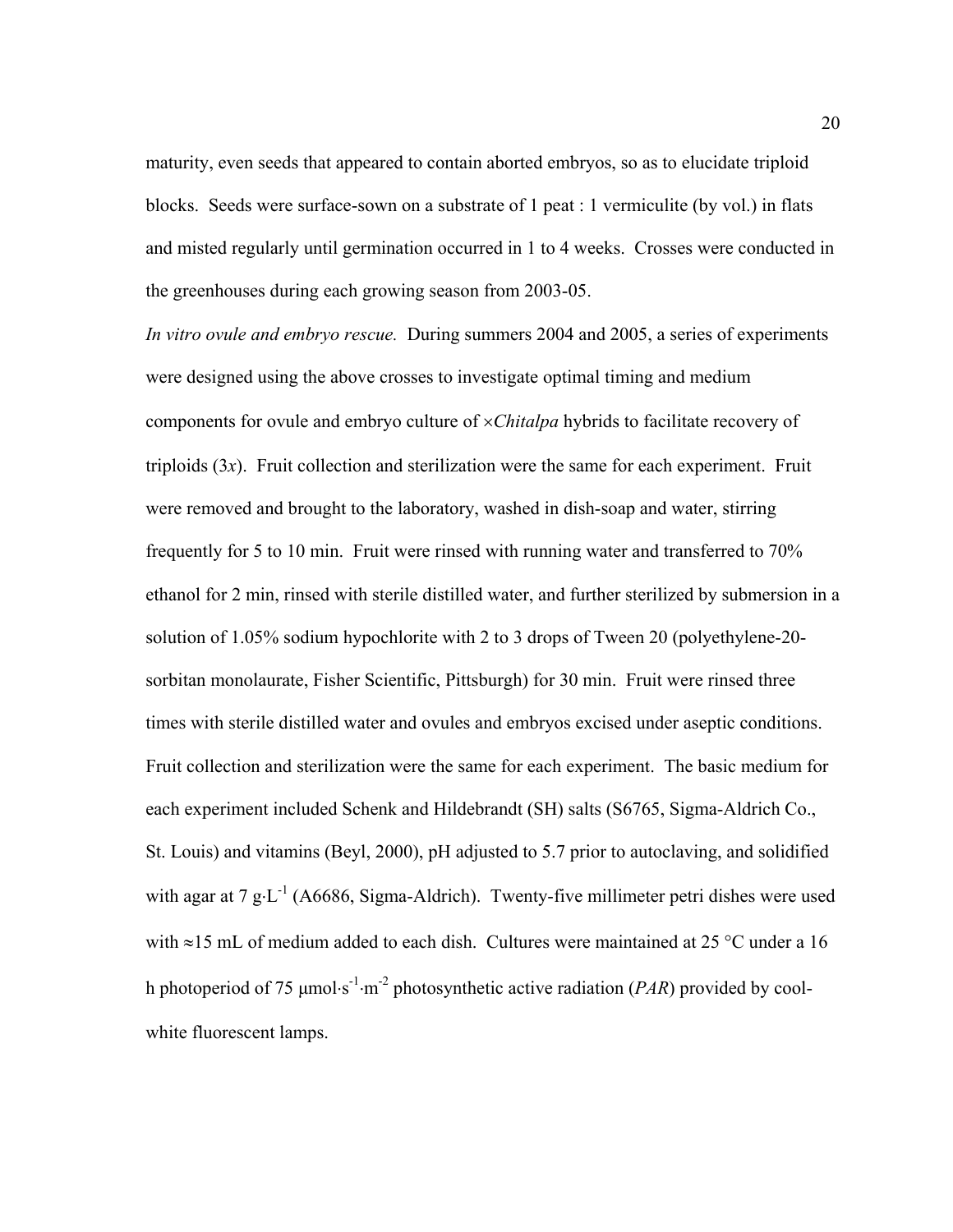Expt. 1. To test the effects of harvest date and the medium supplements coconutwater and sucrose on germination of triploid (3*x*) and tetraploid (4*x*) embryos, fruit were collected at 2, 3, 4, 5, or 6 weeks after pollination (WAP) from (×*Chitalpa tashkentensis* 2*x*   $+ 4x$ ) x *C. bignonioides* 2*x* and selfed  $\times$ *Chitalpa tashkentensis* 2*x* + 4*x*, respectively. Intact ovules were excised and plated in petri dishes containing SH medium, with or without coconutwater (2%) (C-5915, Sigma-Aldrich), and one of three sucrose concentrations (20, 40 or 80 g⋅L<sup>-1</sup>). Experimental design was a split plot with 2 (ploidy)  $\times$  2 (coconut-water)  $\times$  3 (sucrose) factorial main plot with WAP as the subplot, and five replicates (petri dishes) with six subsamples (ovules) per replicate and treatment combination. Germination percentage for each treatment combination was recorded 6 weeks after plating.

 Expt. 2. At 6 WAP, expanding embryos were apparent with the naked eye, so a new study was initiated to investigate the effect of coconutwater and sucrose concentration on excised embryos at this single harvest date. Embryos were harvested from the same crosses and factorial treatment combinations as in Expt. 1, but with four replicates. Embryo germination was recorded 6 weeks after plating.

Expt. 3. The effect of gibberellic acid  $(GA_3)$  in promoting germination of embryos was tested using embryos from both crosses at 7 WAP. Embryos were excised and plated in SH medium supplemented with sucrose at 20 g⋅L<sup>-1</sup> and 0, 1, 2, or 4  $\mu$ M GA<sub>3</sub>. The GA<sub>3</sub> treatment consisted of six replicates (petri dishes) with six subsamples (embryos) per dish. Embryo germination was recorded 4 weeks after plating.

 Expt. 4. To test the effect of harvest date on in vitro germination of 3*x* embryos from  $2x \times (2x + 4x)$  cross, fruit were collected at 3, 4, 5, 6, or 7 WAP from *Chilopsis linearis*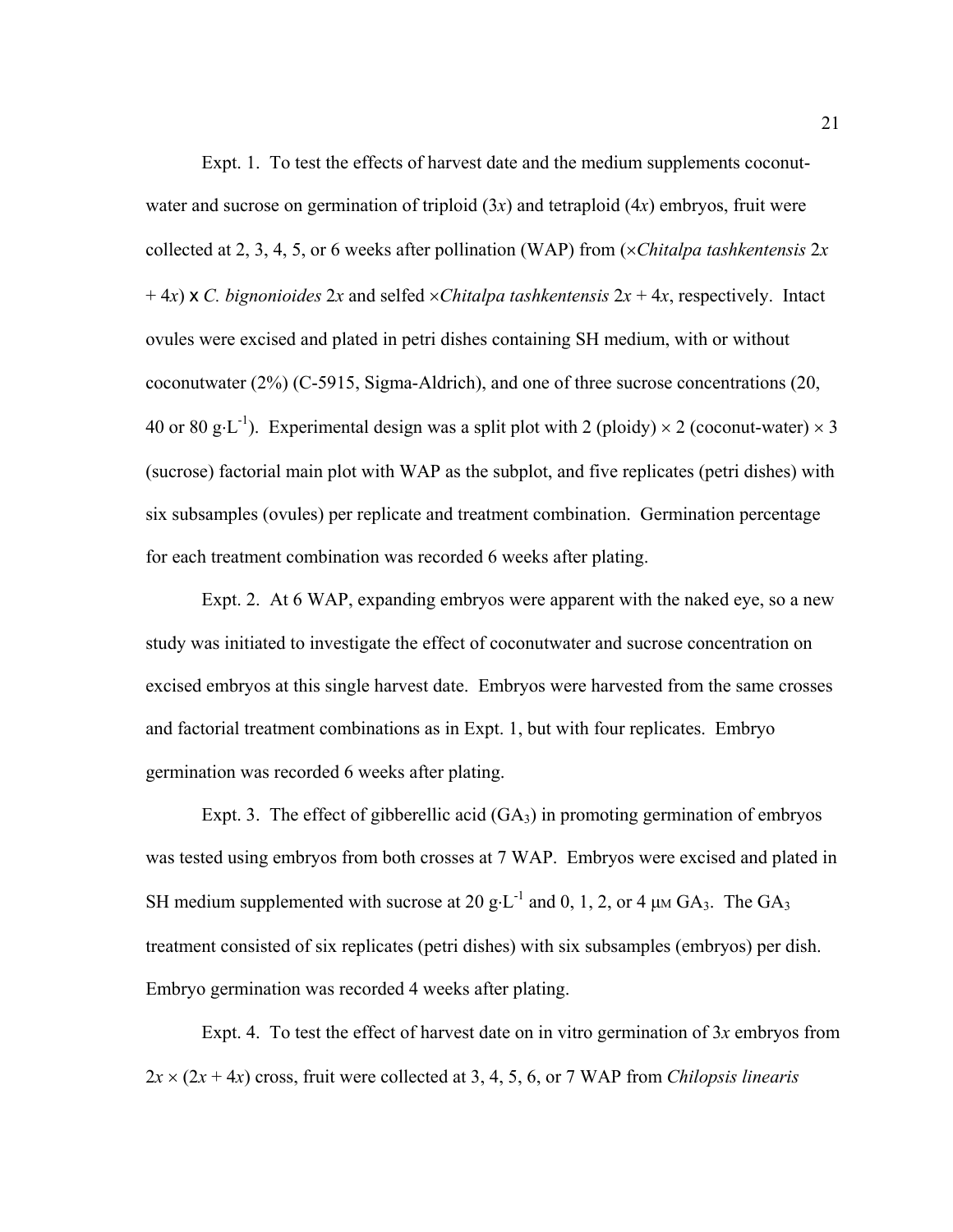'Bubba' 2*x* and 'Burgundy Lace' as 2*x* female parents and cytochimeric ×*Chitalpa tashkentensis*  $(2x + 4x)$  as the male parent. Ovules were excised, torn in half longitudinally to expose the developing embryo and plated on SH medium supplemented with sucrose at 20 g⋅L<sup>-1</sup> and 1 μM GA<sub>3</sub>. For each harvest date there were six replicates (petri dishes) with eight subsamples (embryos) per replicate. Percentages of embryos producing callus and germinating were recorded 6 weeks after plating. Callus production was recorded in this experiment to note which treatments to pursue in future studies of somatic embryogenesis or shoot organogenesis from 3*x* embryonic callus. Data for each ovule and embryo culture experiment were analyzed separately according to individual experimental designs using PROC ANOVA (SAS) with the appropriate error term for F tests.

## **Results**

*Inducing polyploidy.* Duration of oryzalin treatment had a significant effect on the percentage of diploids, mixoploids, and mortality of shoot meristems (Fig. 1). As treatment duration increased, the percentage of diploids decreased exponentially. Reduction in diploid shoots was concurrent with an increase in both mixoploids and shoot mortality. The percentage of mixoploids demonstrated a quadratic response, increasing up to the 12-h treatment. In the 24-h treatment, decreases in percent diploid and mixoploid shoots were the result of increases in shoot mortality and induction of two tetraploid shoots. The absence of tetraploid shoots in treatments other than the 24-h duration precluded regression analysis and *t* tests for comparing this treatment with all other durations.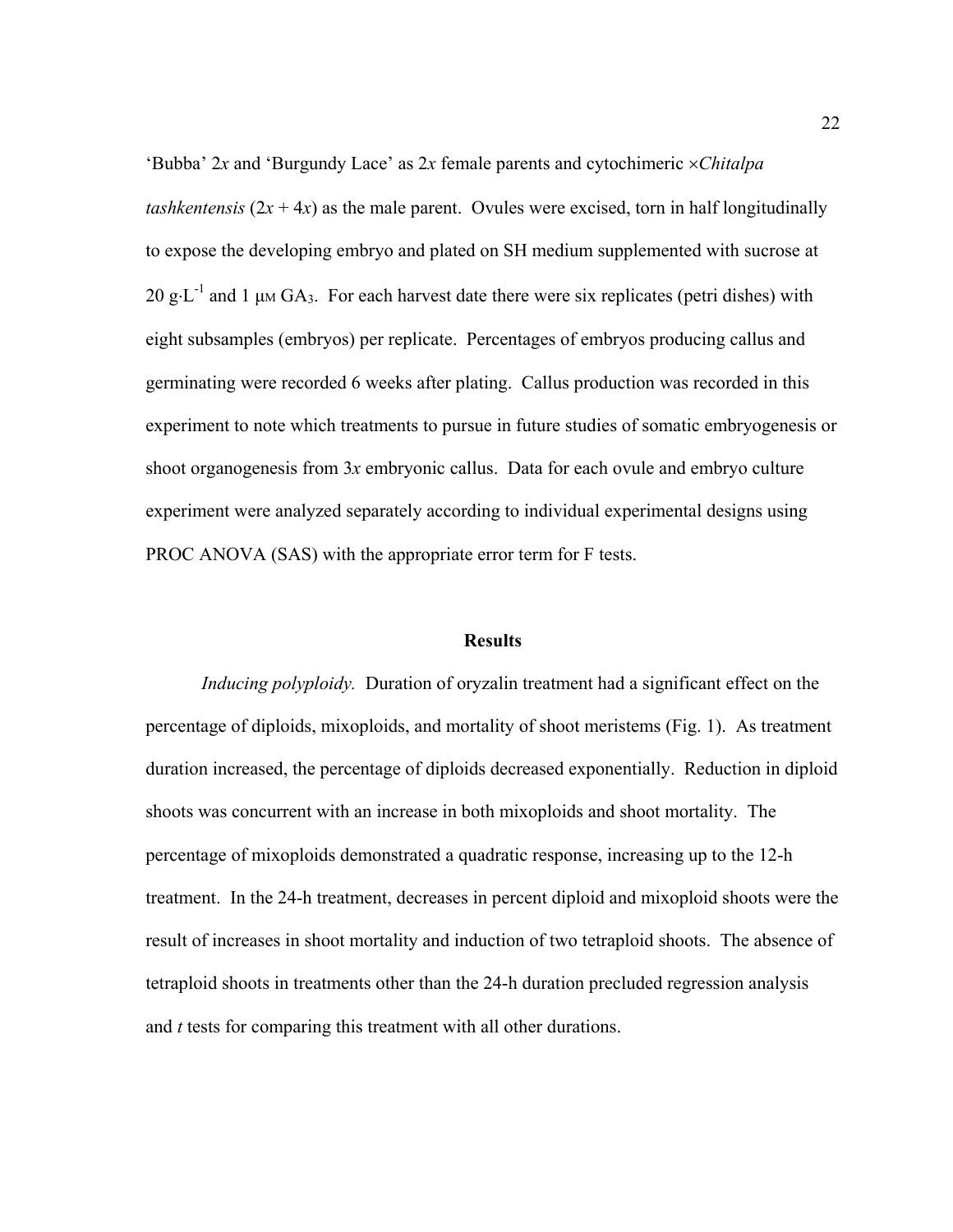Flow cytometry provided a rapid and reliable screen for determining ploidy levels of treated shoots (Fig. 2A-B and D). DNA content for diploid  $(2n = 2x = 20)$  and tetraploid  $(2n)$  $= 4x = 40$ ) ×*Chitalpa tashkentensis* were  $2.27 \pm 0.2$  pg and  $4.59 \pm 0.2$  pg, respectively. Of the original 96 shoots treated, 34% (33 of 96) were mixoploids and 2% (2 of 96) were tetraploids. These shoots were cut back to recover additional tetraploids from mixoploids or to ensure stability of non-chimeric tetraploids. After removing terminal shoots, new axillary shoots were screened for ploidy level. Of the original mixoploids, 45% (15 of 33) reverted back to diploids, 45% (15 of 33) remained mixoploid, and 9% (3 of 33) stabilized to tetraploids (data not shown). Of the two shoots identified as non-chimeric tetraploids from the original 24-h treatment, one reverted to the diploid state. The remaining mixoploids and tetraploids were cut-back a second time, again, in an effort to further isolate stable tetraploid shoots. After the second cut, 40% (6 of 15) of the mixoploids reverted to diploid shoots. However, a similar percent of shoots stabilized to tetraploids as in the first cut, 13% (2 of 15). One of the three tetraploids from the first cut-back reverted to a mixoploid. Ultimately, four shoots of the original treated meristems stabilized to tetraploid shoots: three stabilized from mixoploids and one induced directly from a diploid to a tetraploid (Fig. 2D). Of the remaining mixoploids, two stabilized as cytochimeras  $(2x + 4x)$  (Fig. 2B). Flow cytometry of stamens and petals of the cytochimeras indicated these tissues maintained the cytochimeric condition of the shoots  $(2x + 4x)$ . Likewise, dehiscing anthers contained copious, bright yellow pollen, suggesting the L-II histogenic layer was tetraploid in these cytochimeras.

*Pollen viability.* Induced tetraploid plants were reluctant to flower, so the stable cytochimeras, which flowered regularly, were used for pollen viability tests. There was a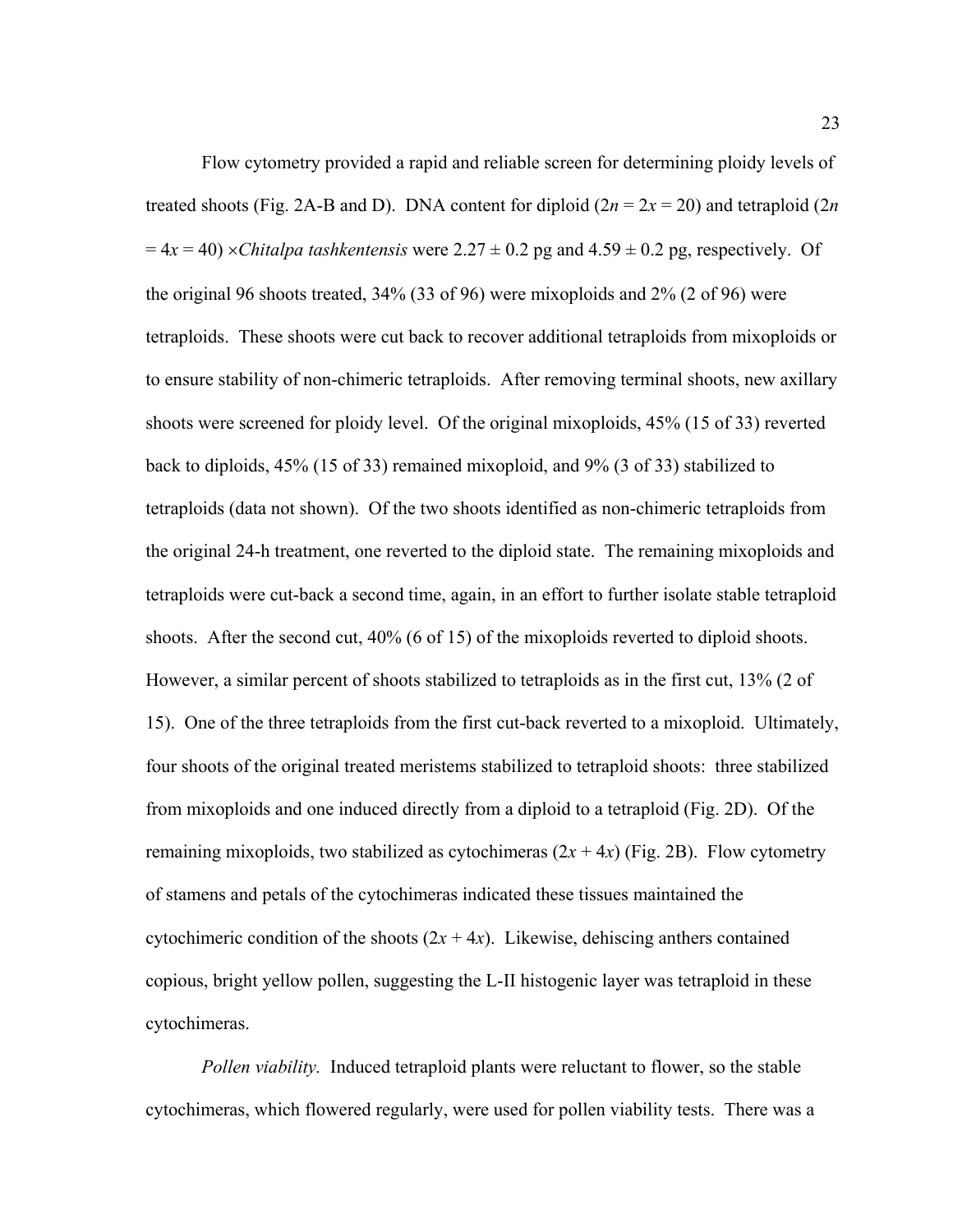significant interaction between year and pollen germination (F value =  $2.51$ ;  $P = 0.052$ ) as a result of moderate increases in pollen germination for all taxa except 2*x* ×*Chitalpa* in 2004 with 15% sucrose (data not shown). The random effect of year is not repeatable, and since rankings of germination percentages between taxa did not change, the data for the 2 years was combined for analysis of variance (ANOVA) [PROC GLM, TEST  $h = \tan a e = \text{year}$ (treatment)]. There was a significant effect due to taxa on pollen staining (F value =  $16503$ ;  $P < 0.0001$ ) and pollen germination (F value = 43.8;  $P = 0.0016$ ). Pollen of diploid ×*Chitalpa tashkentensis* 'Pink Dawn' was essentially nonviable, with almost zero percent pollen staining and germination (Table 1). Pollen of cytochimera ×*Chitalpa tashkentensis*  'Pink Dawn' were highly viable, staining and germinating equal to, or greater than, the representative parental taxa *Catalpa bignonioides* and *Chilopsis linearis* 'Bubba' (Table 1).

*Crossability studies.* Controlled crosses from 2003-05 and resultant fruit set, average seed per fruit, and percent seed germination are presented in Table 2. Diploid ×*Chitalpa tashkentensis* 'Pink Dawn' failed to initiate fruit when self-pollinated, pollinated with *Catalpa bignonioides* or *Chilopsis linearis* 'Bubba', or when used to pollinate *Chilopsis linearis* 'Bubba'. However, our cytochimera ×*Chitalpa tashkentensis* 'Pink Dawn' was both male and female fertile, with fruit and viable seed developing when selfed or pollinated with *Catalpa bignonioides*. Selfed crosses yielded 50.5 seed per fruit which germinated at 80.7%. Seedlings were tested via flow cytometry and found to be tetraploid. Cytochimeric ×*Chitalpa tashkentensis* 'Pink Dawn' x *Catalpa bignonioides* resulted in 16.5% fruit set, 94.1 seed per fruit, and 19.5% germination. Flow cytometry of these seedlings showed that nearly all were triploids (Fig. 2C), although a few diploids and tetraploids were found (data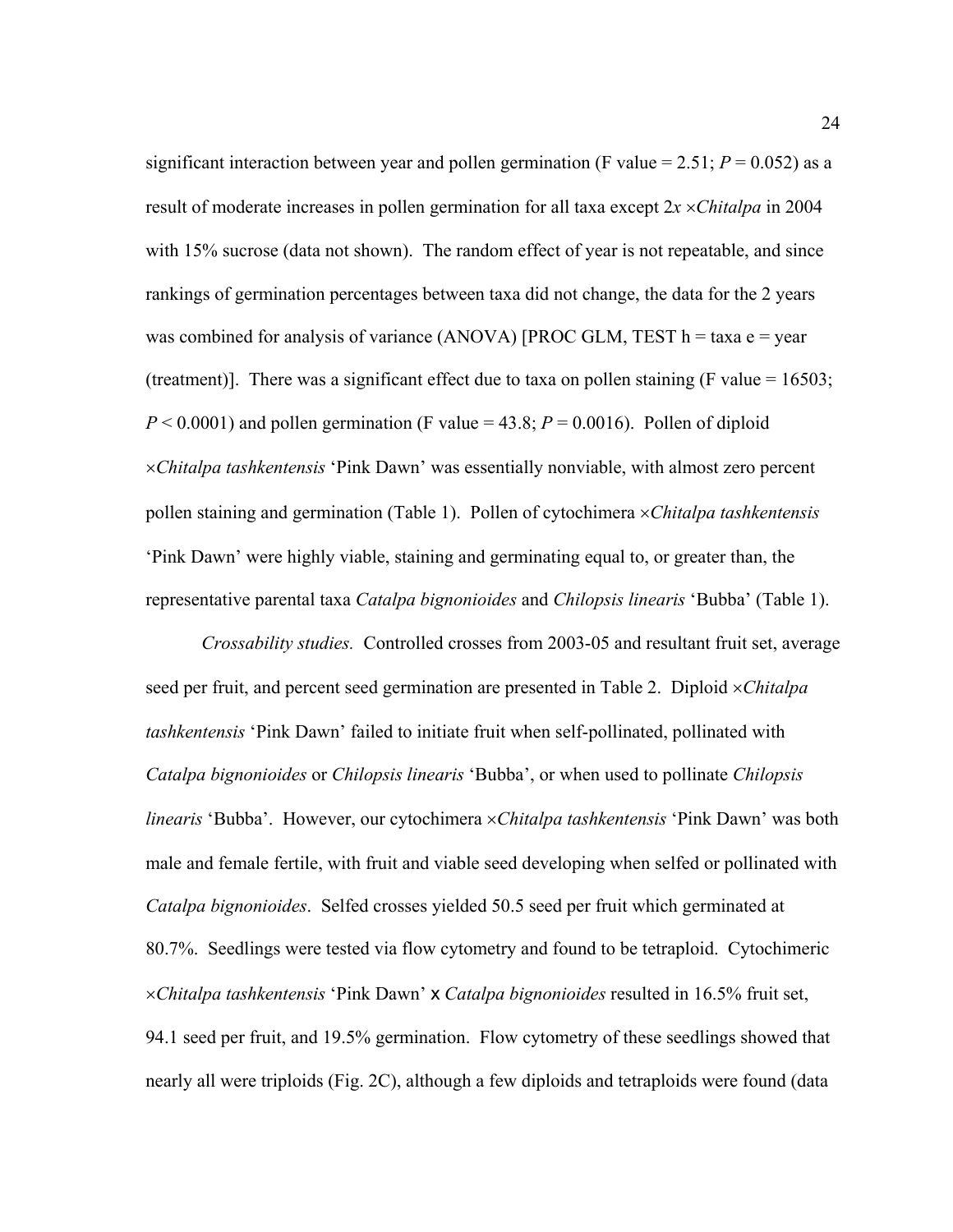not shown), apparently the result of the rare production of a viable haploid  $(n = 1x)$  egg cells in the cytochimera (for diploid seedlings) and unreduced pollen  $(n = 2x)$  from *Catalpa* (for tetraploid seedlings). No viable seed formed when the cytochimera or tetraploid ×*Chitalpa tashkentensis* 'Pink Dawn' were pollinated with diploid *Chilopsis linearis* 'Bubba'. The reciprocal cross, *Chilopsis linearis* 'Bubba' x tetraploid ×*Chitalpa tashkentensis* 'Pink Dawn', resulted in 21.1% fruit set, 42.7 seed per fruit, but essentially no seed germination (0.01%) (Table 2). The seedling of the one seed that germinated was found to be diploid (data not shown). Similar seed germination results occurred when *Chilopsis linearis* 'Bubba' or *C. linearis* 'Burgundy Lace' were pollinated with cytochimera ×*Chitalpa tashkentensis* 'Pink Dawn': 12.8% fruit set, 28.0 seed per fruit, and 0% germination and 13.7% fruit set, 112.3 seed per fruit, and 0.3% germination (all diploid), respectively. *Chilopsis linearis* 'Burgundy Lace' x 'Bubba' crosses resulted in 22.6% fruit set, 35.8 seed per fruit, and 29.3% seed germination (Table 2).

*In vitro ovule and embryo rescue.* Fruit from successful pollinations grew rapidly in length up to 7 WAP, reaching 25 cm or more, and then leveled off until mature at 14-15 WAP (data not shown). Embryos were first visible with the naked eye at 6 WAP and continued to grow, as measured transversally from cotyledon tip to tip, until 11 WAP. Mature embryos from viable crosses were between 4 and 9 mm (data not shown).

 Expt. 1. No ovules germinated for either cross at 2, 3, or 4 WAP or in the sucrose treatments of 80 g⋅L<sup>-1</sup> (data not shown). Coconut treatment was not significant in combined ANOVA analysis, so this treatment was excluded from the final ANOVA for main plot factors [PROC GLM, TEST h=ploidy|sucrose e=rep (ploidy  $\times$  sucrose)]. The main plot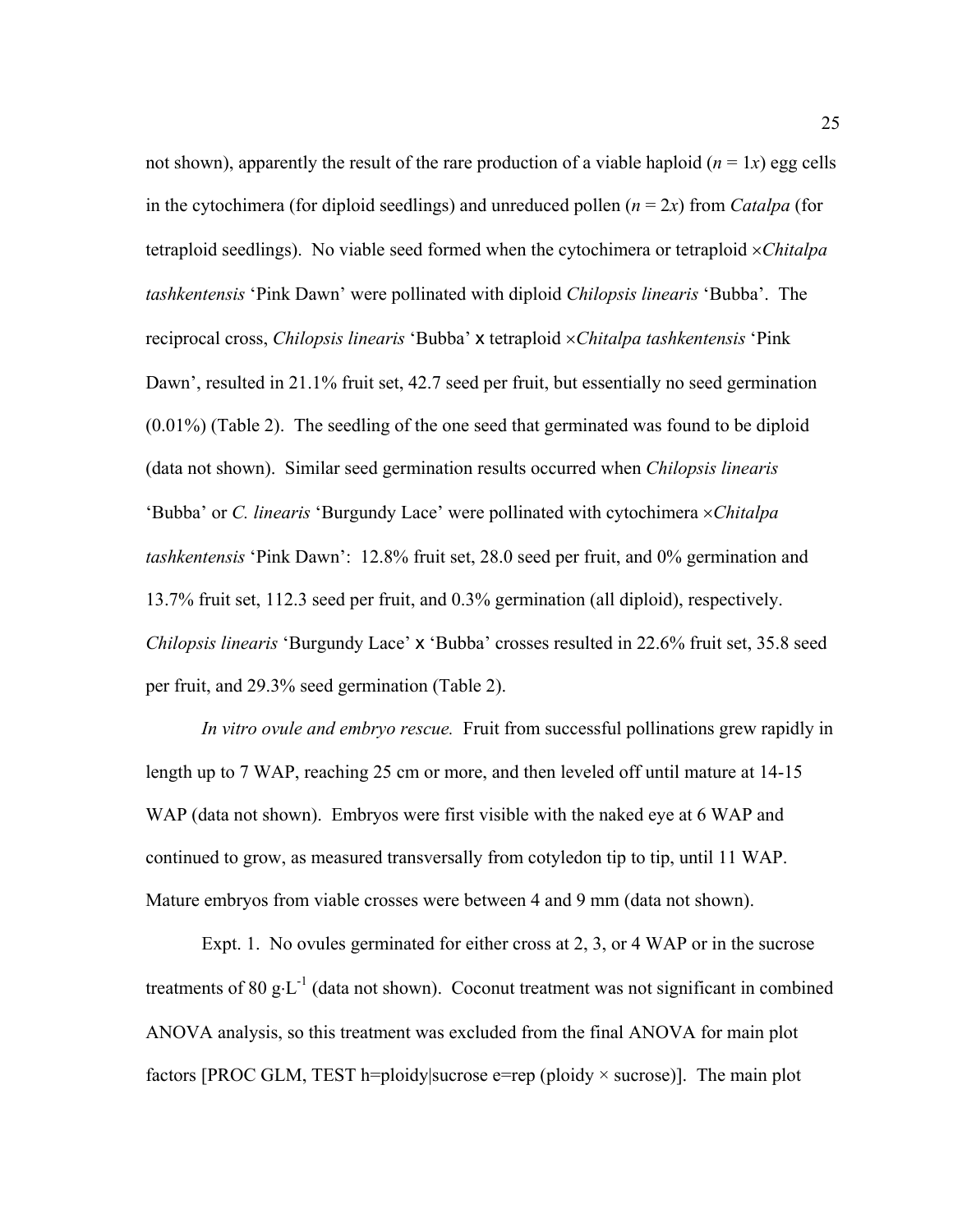factor ploidy was significant (F value =  $48.38$ ,  $P < 0.0001$ ) as well as the interaction between ploidy  $\times$  sucrose  $\times$  WAP (F value = 13.9,  $P = 0.0005$ ) so data are presented for each ploidy level, sucrose, and WAP (Table 3). Triploid (3*x*) ovules germinated only in the 6 WAP and sucrose treatment of 20 g⋅L<sup>-1</sup>. Tetraploid (4x) ovules germinated at both 5 and 6 WAP and both levels of sucrose. At 5 WAP, highest germination of 4*x* ovules (30%) occurred in the sucrose treatment of 40 g⋅L<sup>-1</sup>. At 6 WAP, there was a reversal, with greatest germination of  $4x$  ovules (25%) in sucrose at 20 g⋅L<sup>-1</sup>. Ovules germinating in the presence of coconutwater had constricted, thickened roots with little secondary root development.

Expt. 2. Analysis of variance revealed a significant sucrose main effect (F value = 10.07,  $P = 0.0003$ ) and coconutwater  $\times$  ploidy interaction (F value = 6.39,  $P = 0.016$ ) on germination of excised embryos at 6 WAP. Sucrose was partitioned into linear and lack of fit to linear components, with a significant linear effect (F value  $= 18.21$ ,  $P = 0.001$ ). Within a ploidy level, percent germination decreased linearly as sucrose concentration increased (Table 4). For 3*x* embryos, coconutwater had no effect on germination (8.3% vs. 7.0%, absent versus present, respectively). The presence of coconut-water increased germination from 62.5% to 83.3% for 4*x* embryos. However, those embryos germinating in coconutwater had constricted, thickened roots as in Expt. 1.

Expt. 3. At 7 WAP, 3x and 4x embryos on SH medium with sucrose at 20 g⋅L<sup>-1</sup> germinated across all  $GA_3$  concentrations (Table 5). Treatments were partitioned into absent (0  $\mu$ M GA<sub>3</sub>) and present (1, 2, and 4  $\mu$ M GA<sub>3</sub>) for ANOVA analysis. The presence of GA<sub>3</sub> significantly increased germination across each ploidy level (F value = 2069.34, *P* <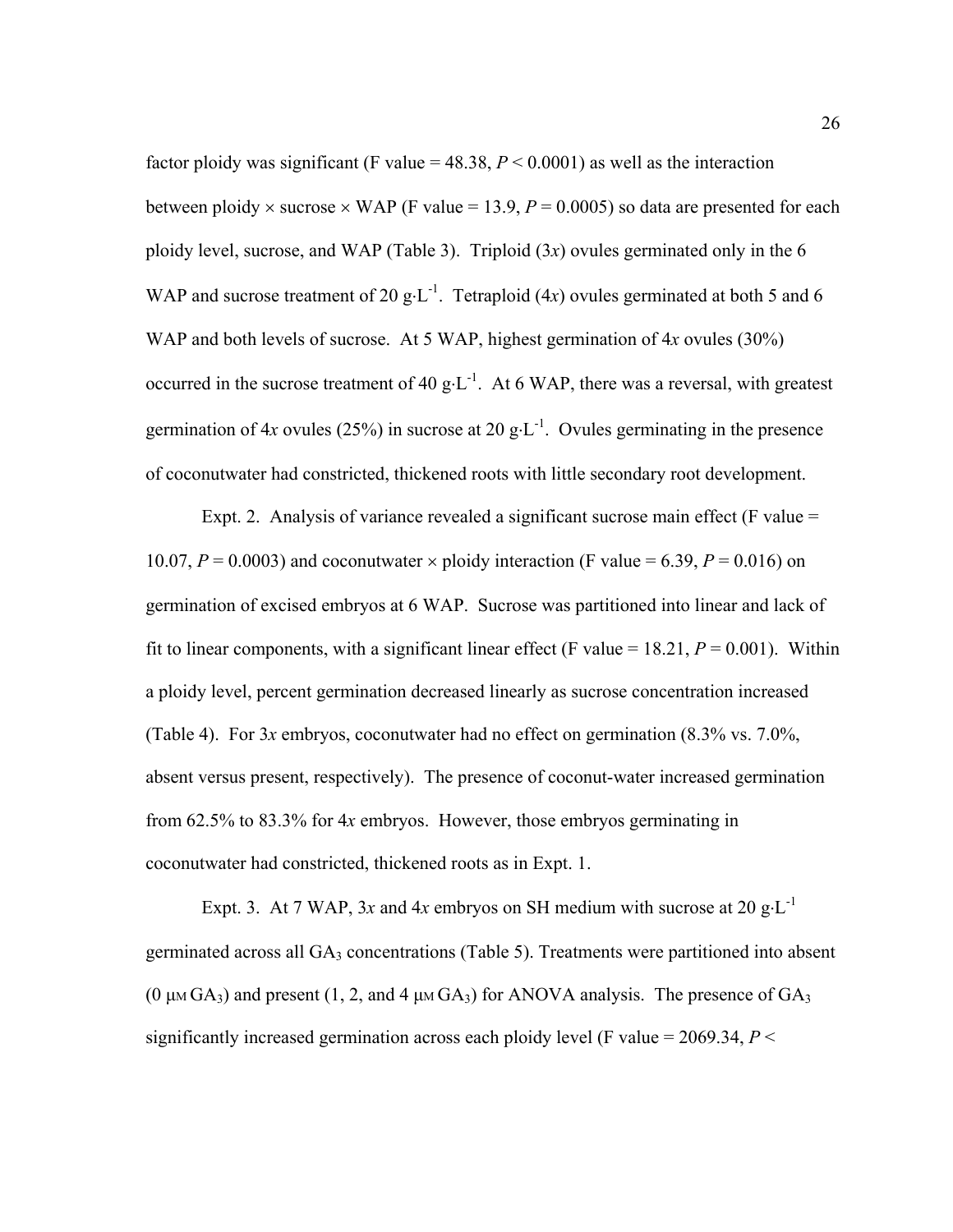0.0001), though perhaps to a lesser extent in the 4*x* embryos, which resulted in a significant ploidy  $\times$  GA<sub>3</sub> interaction (F value = 10.65,  $P \le 0.0001$ )].

Expt. 4. Callus production of triploid *Chilopsis*  $x$  (*×Chitalpa tashkentensis*  $2x + 4x$ ) embryos was significantly affected by WAP (F value  $= 7.56$ ,  $P = 0.0004$ ), with 4, 5, or 6 WAP resulting in high callus production (Table 6). Weeks after pollination did not effect germination percent (F value =  $0.97$ ,  $P = 0.4402$ ) in part due in part to low germination across three of the harvest dates (4, 5, or 6 WAP). Excised embryos at 7 WAP were visually smaller than those at 6 WAP, and appeared flat and desiccated.

## **Discussion**

Oryzalin treatment of apical meristems of ×*Chitalpa tashkentensis* 'Pink Dawn' was effective at inducing tetraploid cells, albeit in the form of mixoploid or chimeric shoots (Fig. 1). The prevalence of mixoploids over non-chimeric tetraploids in our treatments is a typical response when inducing polyploidy. In *Solanum* spp., treating excised apical meristems of various dihaploid  $\times$  diploid crosses and parental taxa with 28.8  $\mu$ M oryzalin in vitro resulted in low tetraploid conversion rates (0 to 12%, taxa dependent) and a preponderance of mixoploid plantlets (Chauvin et al., 2003). Väinölä (2000) exposed microshoots of three different cultivars of *Rhododendron* to either 30 or 150 µm oryzalin for 24 or 48 h. The combined oryzalin treatments, resulted in 37% mixoploids and 8% tetraploids, which is similar to the 34% and 2% for mixoploids and tetraploids, respectively, reported herein. Optimal treatments for inducing polyploid shoots should approach 50% mortality (Sanford, 1983). Our efficacy data demonstrate that as shoot mortality increases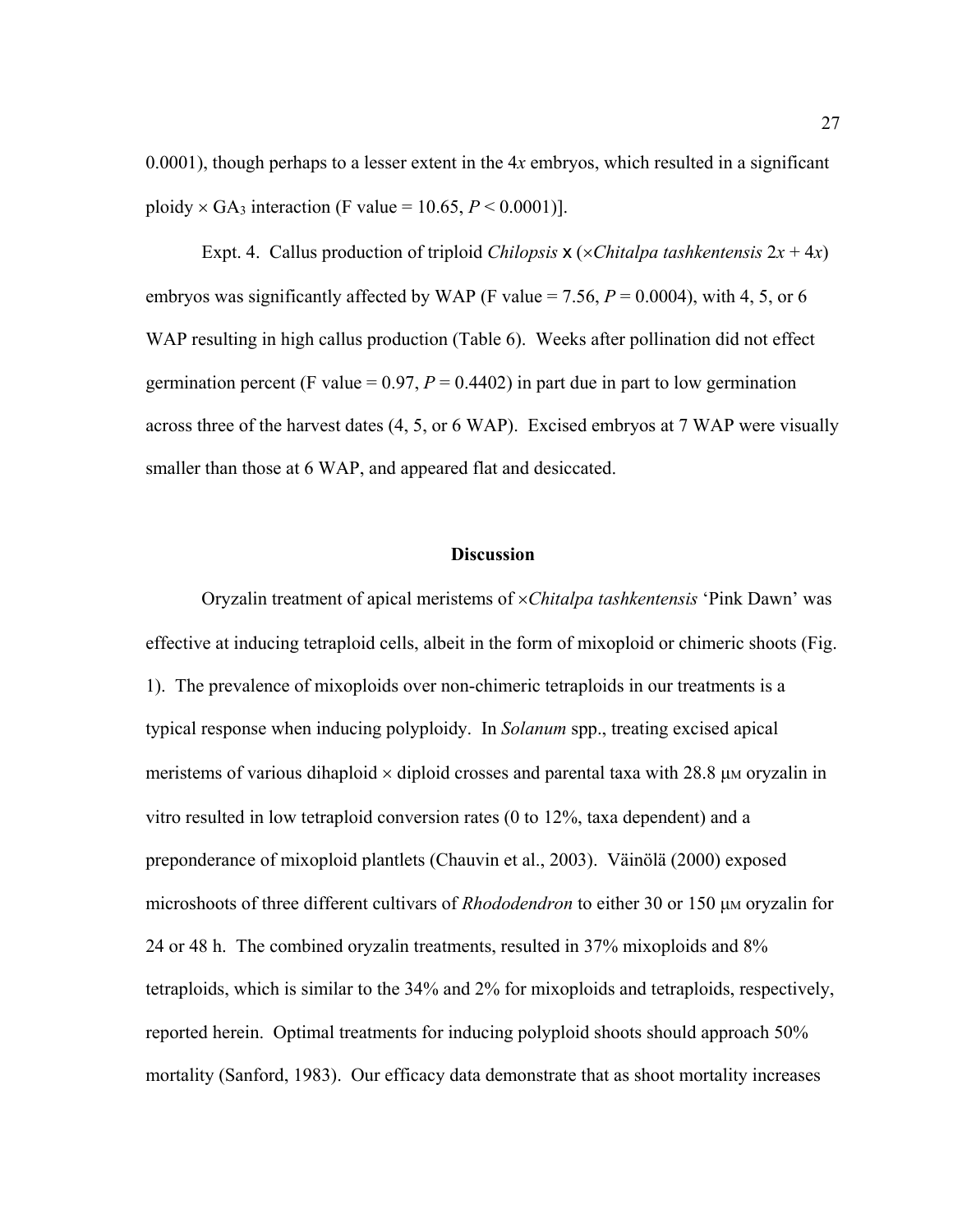up to the 24-h treatment, the remaining shoots are predominantly mixoploid with a few nonchimeric tetraploids (Fig. 1). Since our shoot mortality in the 24-h treatment was approaching 40%, a treatment > 24 h may lead to increased incidence of tetraploid shoots. The prevalence of mixoploids can be attributed to gradations in mitotic activity within the apical meristem (Francis, 1997) such that some cells are cell-cycling faster than others and thus more susceptible to inhibition by oryzalin. Longer oryzalin treatments would ensure that a greater percentage of cells are exposed during cell-cycling. Furthermore, unless each apical initial cell in the meristem is doubled, the resulting shoot will be chimeric, displaying both diploid and tetraploid sectors (sectorial or mericlinal chimera). The ploidy level of leaves can be used as a surrogate for the ploidy level of axillary buds, since both share a common lineage with meristematic cells in the peripheral zone of the apical meristem (Tian and Marcotrigiano, 1994). Removing apical meristems forces axillary buds to break, and in a sectorial cytochimera, may result in axillary shoots comprised primarily of tetraploid cells. After two rounds of cutting back shoots and ploidy sampling, we were able to stabilize four non-chimeric tetraploids and two cytochimeras. Previous induction studies with rose (Kermani et al., 2003) and potato (Chauvin et al., 2003) have likewise required re-screening and propagation for stabilizing induced tetraploids.

 Flow cytometry of leaf tissue of ×*Chitalpa* (Fig. 2A-D) permitted efficient screening and rescreening of ploidy levels. The flexibility of flow cytometry was further demonstrated by identification of the chimeral state of stamens and petal tissues in our cytochimeras. Since angiosperm stamens typically are comprised of two histogenic layers, an L-I epidermis and L-II gamete-producing internal layers (Goldberg et al., 1993), it was assumed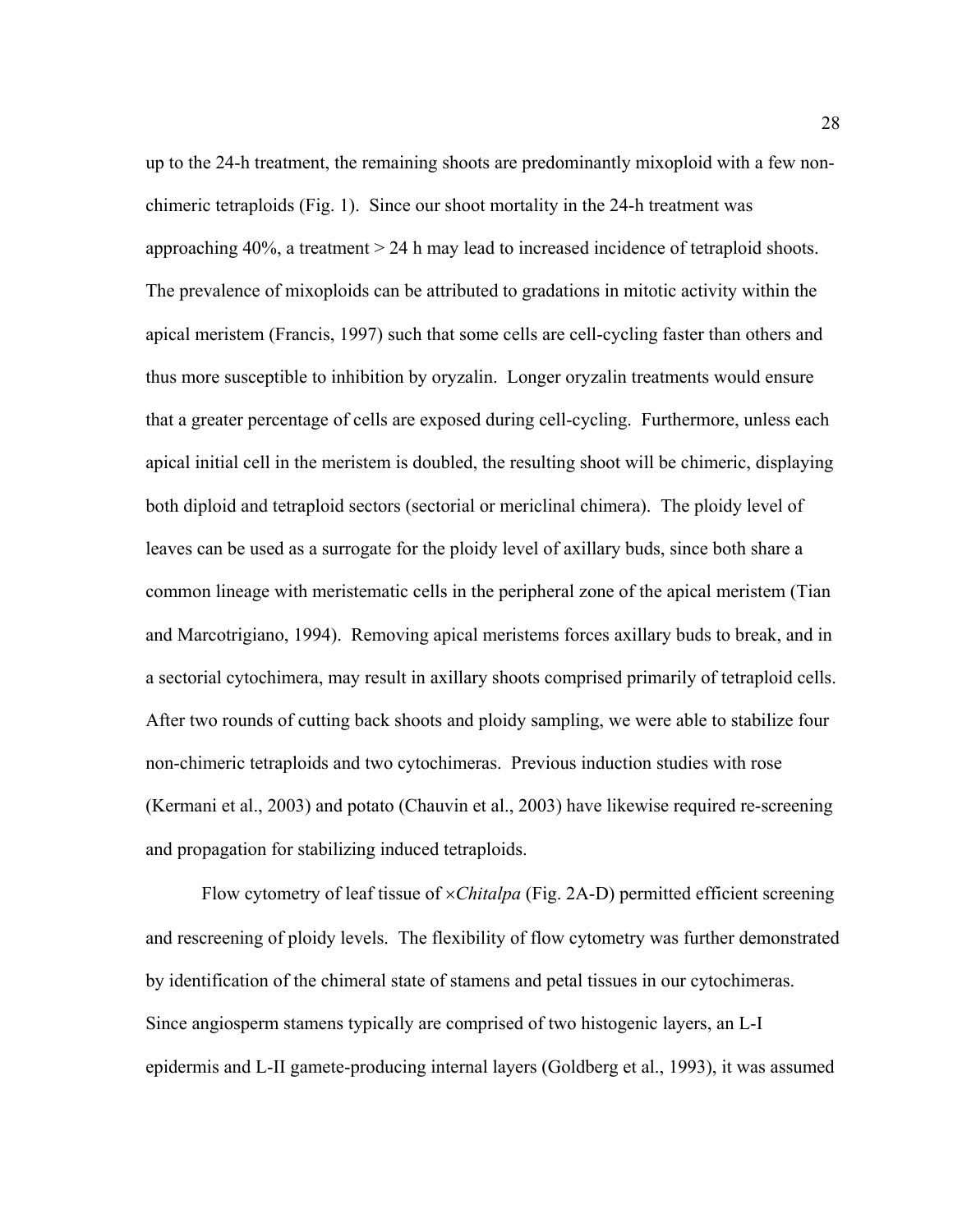that our stable cytochimeras consisted of a 2*x* L-I epidermis and 4*x* L-II or LII-LIII histogenic layers.

 Pollen grains in *Catalpa* and *Chilopsis* are united into tetrads with coarsely reticulate areoles (Gentry and Tomb, 1979). Both parental taxa exhibited high pollen viability and germination, although pollen viability may have been overestimated by the aceto-carmine stain (Table 1). In diploid ×*Chitalpa*, the pollen grains form highly variable polyads, but rarely, if ever tetrads (Elias and Wisura, 1991), indicating a high degree of sterility, which we confirmed using pollen viability and germination tests (Table 1). Cytochimera ×*Chitalpa* produced well-formed tetrads and pollen grains that stained and germinated in greater percentages than diploid ×*Chitalpa* and greater than or equal to the parent taxa, *Catalpa* and *Chilopsis* (Table 1). Because our non-chimeric allotetraploids were reluctant to flower, the cytochimeras became important for crossing studies, since for breeding purposes, they behaved primarily as allotetraploids (Pratt, 1983).

 Concomitant with restoration of pollen viability was female fertility in the induced cytochimera and tetraploid ×*Chitalpa tashkentensis*. As suggested previously (Elias and Wisura, 1991), diploid ×*Chitalpa tashkentensis* 'Pink Dawn' is completely female sterile, which was confirmed by selfing and crossing with *Catalpa bignonioides* and *Chilopsis linearis* 'Bubba' (Table 2). Cytochimeric ×*Chitalpa tashkentensis* were selfed successfully and resulted in moderate seed production and germination*.* For viable crosses, fruit set never exceeded 25% of the flowers pollinated. In hand pollination experiments with *Catalpa speciosa*, successful pollinations decline after the first four flowers are successfully pollinated, with the earliest flowers having the greatest fruit set and later flowers functioning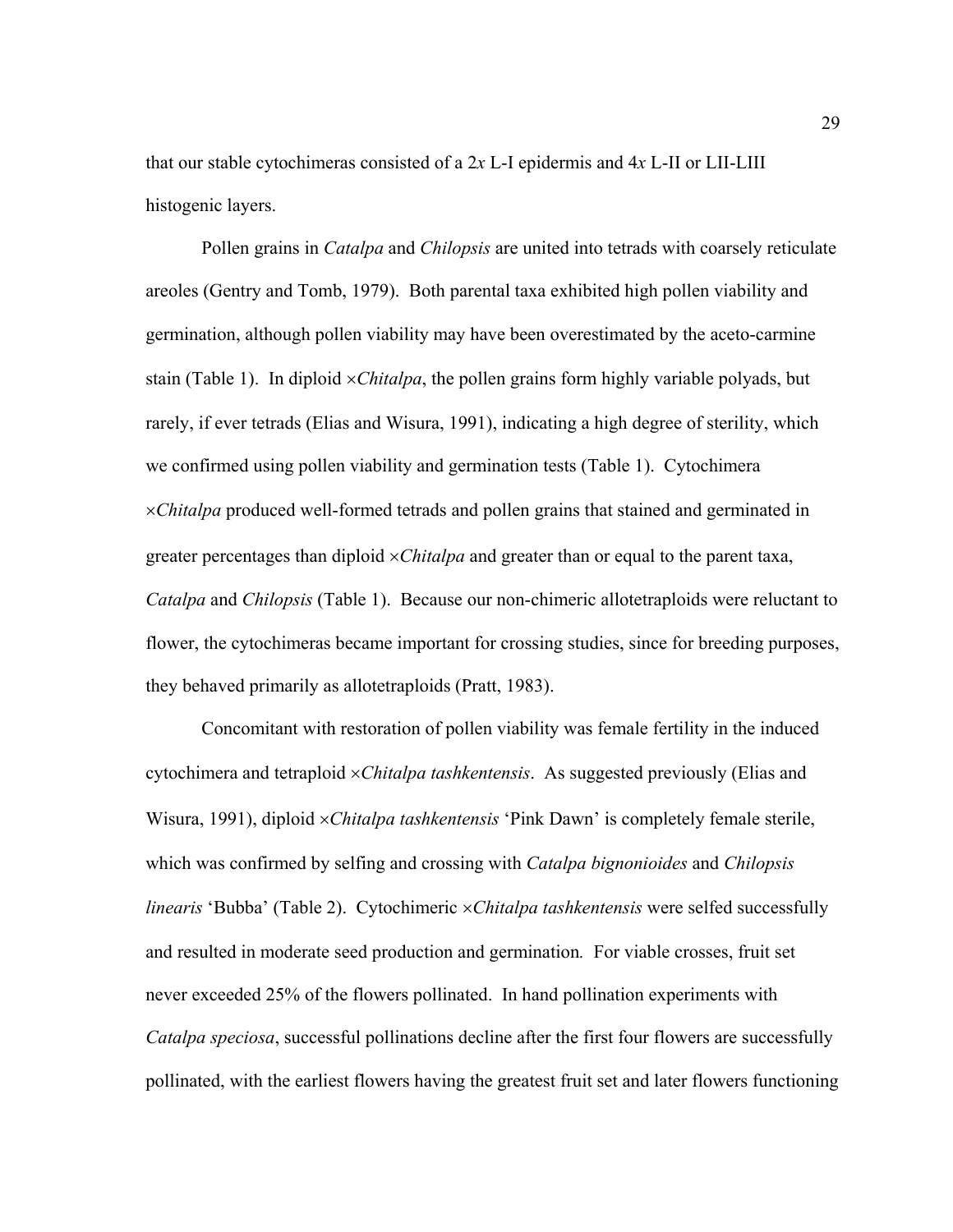as males only (Stephenson, 1979). Thus, in *Catalpa speciosa* and perhaps *Chilopsis* and fertile ×*Chitalpa,* fruit set is not limited by successful pollinations but appears to be regulated by the plant (Stephenson, 1980). Furthermore, Stephenson (1982) found that fruit set in natural populations of *Catalpa speciosa* over a 2-year period varied from 7% and 20%, which is within our fruit set percentages for controlled crosses in the greenhouse for the various successful crosses. Both *Catalpa* and *Chilopsis* are self-incompatible (SI) (Petersen et al., 1982; Stephenson and Thomas, 1977). Late-acting self-incompatibility (LSI), a type of gametophytic self-incompatibility (GSI), is common in the Bignoniaceae (Gibbs and Bianchi, 1999), and GSI is often overcome upon induction of polyploidy (Lewis, 1947). Although it is not possible to separate self-sterility from SI reaction in our original diploid ×*Chitalpa tashkentensis*, the appearance of self-fertility in the induced allotetraploid ×*Chitalpa* raises the question of overcoming SI in tetraploid forms of *Catalpa* and *Chilopsis*.

 Cytochimeric ×*Chitalpa tashkentensis* were crossed successfully with *Catalpa bignonioides*, with fruit set similar to that from selfing, but twice as much seed per fruit (50.5 vs. 94.1 seeds) developed and germination was only 19.5%. The recovery of triploids in this cross demonstrates lack of a triploid block when a tetraploid female is pollinated by a diploid male, as predicted by the endosperm balance number theory (EBN) (Johnston et al., 1980). Pollination of cytochimeric ×*Chitalpa tashkentensis* with *Chilopsis linearis* 'Bubba' resulted in extremely poor fruit set with 60.0 seed per fruit that were not viable. This may represent a pre-fertilization gametophytic incompatibility (e.g., failure of pollen germination and pollen tube growth). When *Chilopsis linearis* 'Bubba' or 'Burgundy Lace' were pollinated with cytochimeric and tetraploid ×*Chitalpa tashkentensis*, fruit set ranged from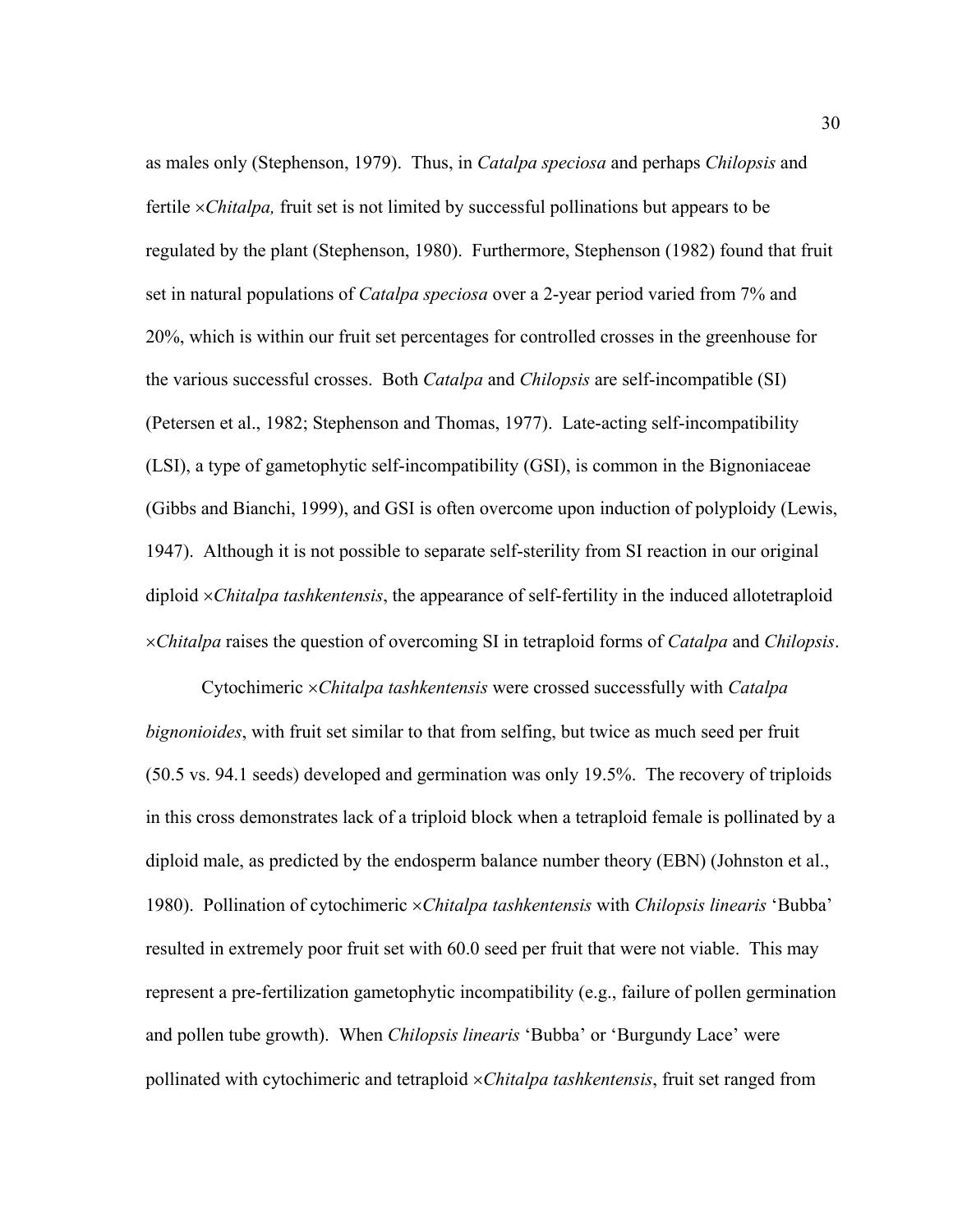12.8% to 21.1% and average seed from 28.8 to 112.3 but again, no viable triploid seed was produced, as predicted by EBN. Seedlings recovered from these crosses were all diploid, evidence that triploid embryos triggered fruit set and maturation before aborting. This allowed for the recovery of diploid progeny that were the result of the rare production of viable pollen with a haploid chromosome number from the cytochimera and tetraploid plants (Sanford, 1983). Development of stamens involves contributions of all three histogenic layers (Dermen and Stewart, 1973), but sporogenesis originates and the anther sac is derived from the L-II layer. Chimeric plants are not completely stable, with frequent replacement or displacement of histogenic layers occurring from cells derived from adjacent layers. Our cytochimeric ×*Chitalpa tashkentensis* must have produced rare, viable haploid pollen from displacement of the tetraploid L-II with a diploid cell from L-I or L-III. Diploid pollen produced by the tetraploid L-II fertilized haploid eggs in the *Chilopsis,* forming triploid embryos which trigger fruit maturation, but which later abort, leaving only the rare, diploid embryo to develop. In the original sterile diploid ×*Chitalpa tashkentensis* 'Pink Dawn', viable pollen grains are only occasionally observed (Table 1). The one diploid seedling that resulted from the seed of *Chilopsis linearis* 'Bubba' crossed with our non-chimeric tetraploid again maybe the result of the rare production of haploid pollen grains from the induced tetraploid male parent.

 In the present investigation, fruit of ×*Chitalpa tashkentensis* and *Chilopsis* grew rapidly in length the first 7 WAP then leveled off until maturation 14 or 15 WAP. Fruits of *Catalpa speciosa* accumulate dry matter and proteins slowly during the first 6 WAP, then rapidly for the next several weeks (Stephenson, 1980). Rapid cell division and elongation in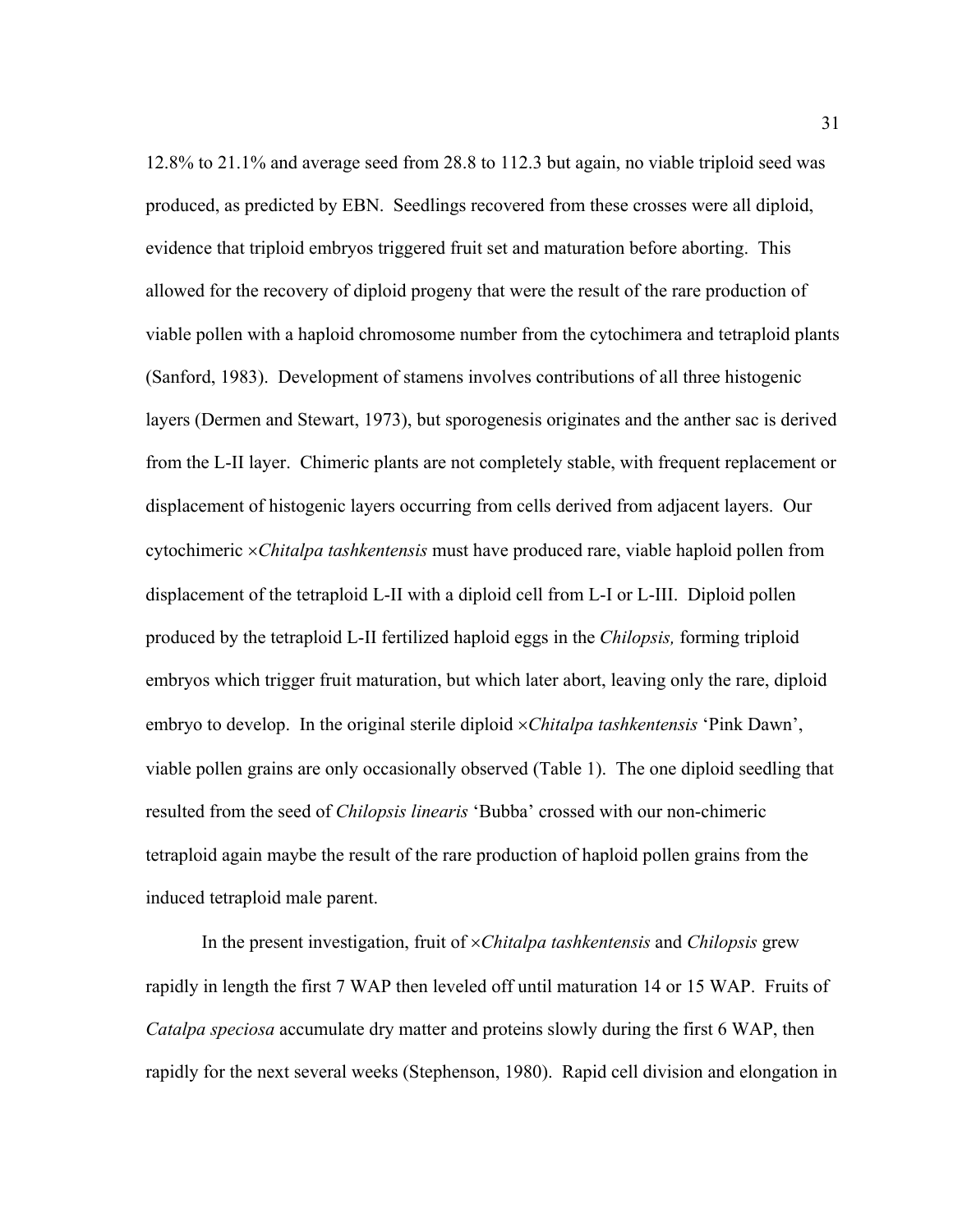×*Chitalpa*, and the transition to dry matter and protein accumulation in *Catalpa speciosa*, appear to coincide with growth of the embryos, which was first noted 6 WAP. Ovule and embryo culture experiments one through three utilized selfed cytochimeric ×*Chitalpa tashkentensis* and crosses with diploid *Catalpa bignonioides,* a cross that was subsequently shown to be viable and lead to triploid progeny (Fig. 2C).

 Previous research has demonstrated suitability of SH basal salts for micropropagation of *Catalpa bignonioides* (Wysokińska and Światek, 1989) and *C. ovata*  (Lisowska and Wysokinska, 2000). In Expt. 1, tetraploid and triploid ovules harvested prior to 5 WAP failed to germinate in our SH medium and tissue culture system. In ovule culture may be inappropriate for heterotrophic embryos embedded in excess ovule tissue which may impede uptake and translocation of vitamins and nutrients from the medium, although embryo germination as high as 30% was observed. Five WAP for tetraploids and 6 WAP for triploids, in ovule embryos may have developed sufficiently on the plant to reach a developmental stage responsive to lower sucrose concentrations. There was a benefit of higher sucrose for tetraploid ovules 5 WAP, but not at 6 WAP, and may also reflect increased development of in ovule embryos, with higher osmolarity beneficial at a younger developmental stage (Bridgen, 1994; Sharma et al., 1996).

 In Expt. 2, embryos were excised 6 WAP. High sucrose concentrations inhibited germination of excised embryos of ×*Chitalpa* and have been known to prevent precocious germination of embryos in vitro (Sharma et al., 1996). Although coconutwater had no effect on intact ovules, for excised embryos, there was a slight increase in germination for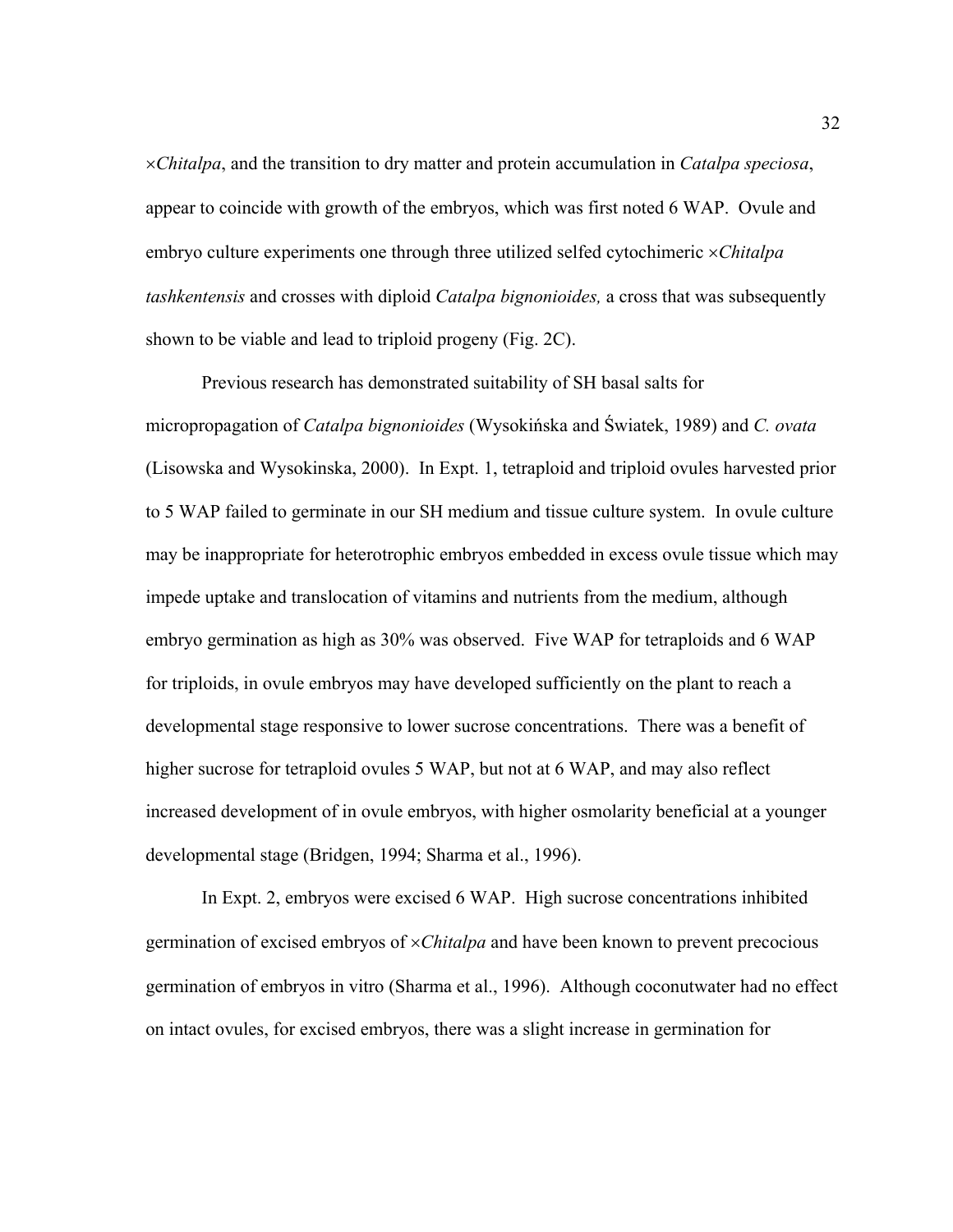tetraploid embryos but no effect on triploids. Germination in coconutwater or in sucrose at 80 g⋅L<sup>-1</sup>, led to constricted, thickened roots, possibly an effect of higher osmolarity.

In Expt. 3, excised embryos at 7 WAP were treated with  $GA_3$ , a hormone that promotes germination in tissue culture (Sharma et al., 1996). The presence of  $GA_3$  from  $1 -$ 4 µM significantly increased germination for triploids and tetraploids, indicating harvesting embryos, independent of the ploidy level, at 7 WAP could lead to high germination rates in vitro. These first three experiments demonstrated that germination of embryos from crosses of  $\times$ *Chitalpa tashkentensis*  $(2x + 4x) \times$ *Catalpa bignonioides*  $(2x)$  are possible as early 5 WAP for tetraploids, and 6 WAP for triploids, with high germination by 7 WAP for both crosses. Seeds harvested from this cross germinated at 19.5%, indicating a triploid block does not exist in this direction with these parents. The reciprocal cross, *Catalpa bignonioides* (2*x*)  $\times$  *×Chitalpa tashkentensis* (2*x* + 4*x*), was not performed due to a lack of flowering *C. bignonioides* at the MHCREC.

 Early observations from pollination experiments indicated that a triploid block may be present, as predicted by EBN theory, when diploid *Chilopsis* is pollinated by tetraploid ×*Chitalpa tashkentensis*. Using the media optimized for germination of viable tetraploid and triploid embryos, we investigated timing of harvest of *Chilopsis* fruit, with the hypothesis that our previous optimized SH medium was sufficient to rescue triploid embryos with poor endosperm development as a result of violating the 2 maternal : 1 paternal genome ratio in the endosperm (Expt. 4). We were able to recover triploid embryos at 4, 5, and 6 WAP, but germination rate was never  $> 5\%$ . Abundant callus was produced up to 6 WAP, facilitating future studies to investigate somatic embryogenesis and shoot organogenesis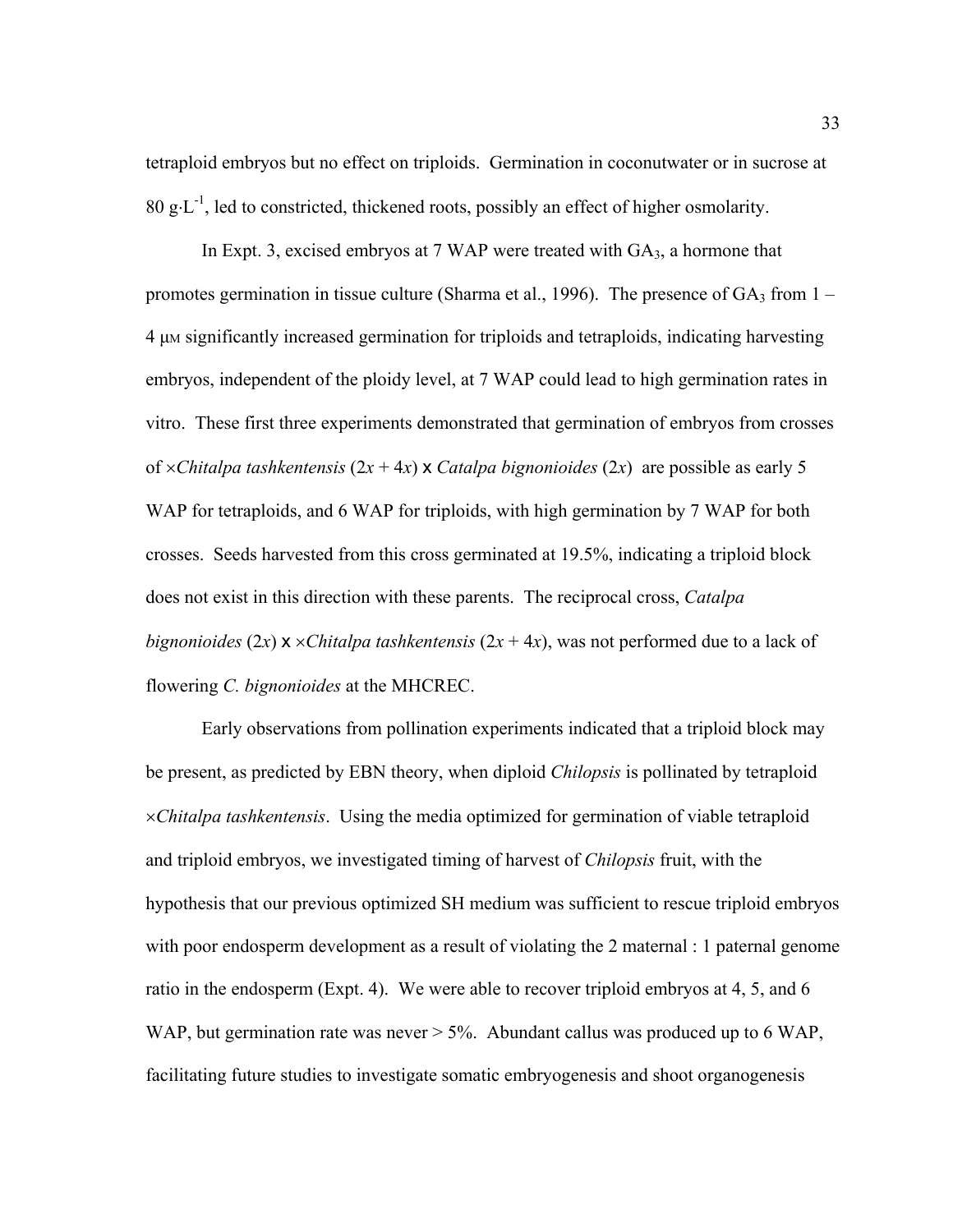from triploid callus as an alternative to rescuing intact triploid embryos. By 7 WAP, the embryos appeared to be degenerating, with significantly lower callus production and no germination was induced. Maximum embryo development, and hence optimal timing for excising embryos, of *Chilopsis*  $(2x) \times \times$ *Chitalpa tashkentensis*  $(2x + 4x)$  was after 3 WAP but before 7 WAP. Lack of seed germination from mature fruit of this cross, combined with observations of degenerate embryos, indicates a triploid block exists in this direction. Late abortion of embryos (i.e., embryos beyond the torpedo stage) is often the result of nutritional imbalances or starvation of the embryo from poor endosperm development (Mont et al., 1993), which itself is a result of violation of EBN (Carputo et al., 1999). Although coconutwater and sucrose concentrations  $> 20 \text{ g} \cdot L^{-1}$  were not appropriate for in ovule embryos and excised embryos from viable triploid crosses, they may be appropriate as a source of unreduced organic nitrogen or increased osmolarity, respectively, for culturing embryos with poor endosperm development from triploid crosses that violate EBN (Sharma et al., 1996). Further studies will be needed to optimize our media for increasing germination of embryos of ×*Chitalpa* earlier than 7 WAP in crosses in the direction of the triploid block.

 Results herein demonstrate the feasibility of inducing polyploidy in vegetative meristems of ×*Chitalpa tashkentensis* and isolation and recovery of stable, allotetraploid breeding clones. Discovery of self-fertility in allotetraploid ×*Chitalpa* allows for production of advanced generations with increased recombination between genomes of *Catalpa* and *Chilopsis*. Introgression of desired traits from *Catalpa* is possible due to absence of a triploid block when crossing with allotetraploid ×*Chitalpa*. Failure of crosses between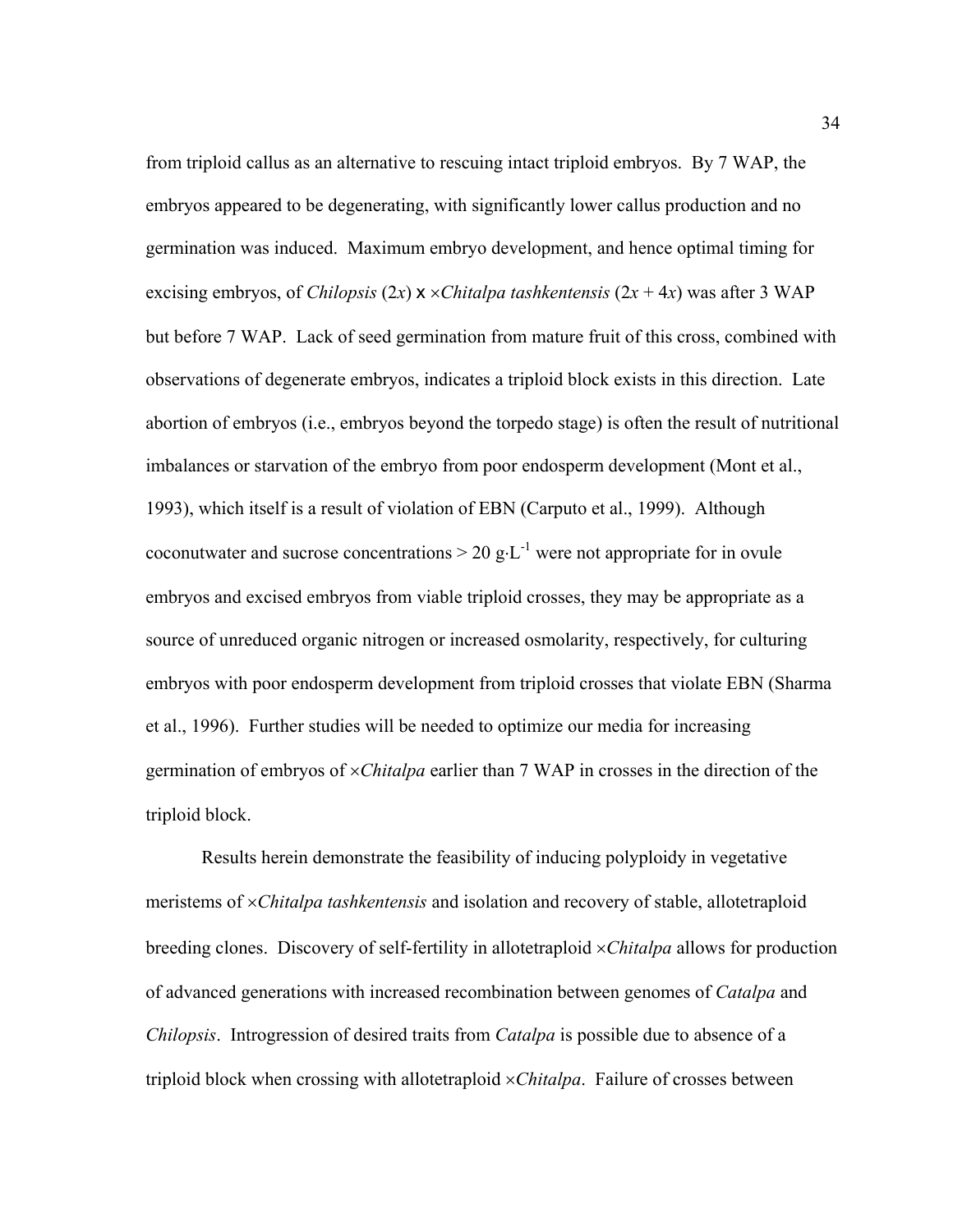allotetraploid ×*Chitalpa tashkentensis* and *Chilopsis* in either direction, either due to pollenpistil interactions or a triploid block is an important note. Embryo rescue of these crosses were successful, though methods for increasing the cross successes are needed to increase the number of embryos for evaluation. Use of *Chilopsis* as a breeding parent is desirable owing to superior flower colors, foliage and plant habit, and tolerances to high temperatures and drought available within germplasm of *Chilopsis*. Integration of these traits can lead to development of novel, improved selections of ×*Chitalpa* that increases the palette of small trees tolerant of wide extremes in growing conditions present in urban environments.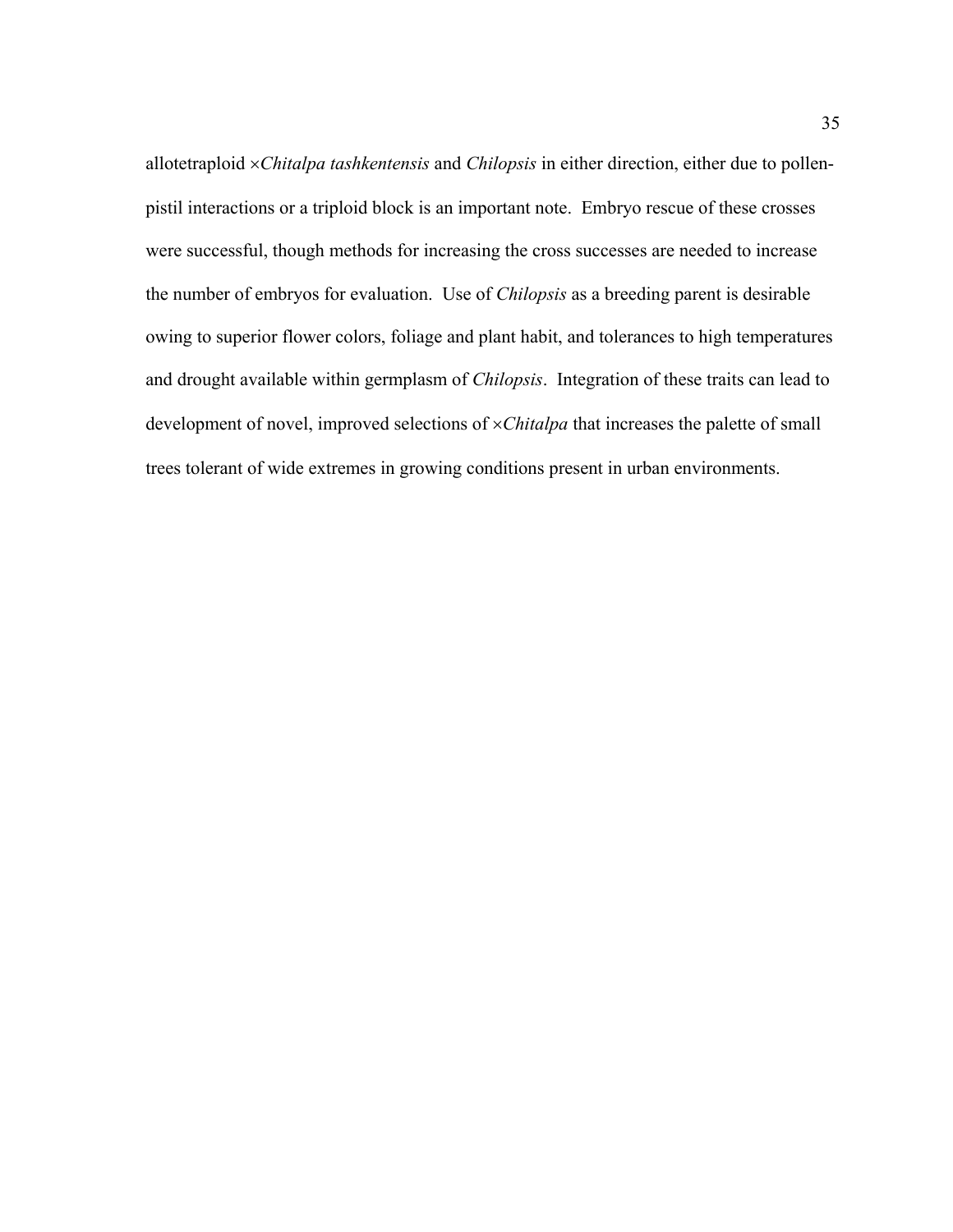## **Literature Cited**

- Bajer, A.S. and J. Molè-Bajer. 1986. Drugs with colchicine-like effects that specifically disassemble plant but not animal microtubules. Ann. N. Y. Acad. Sci. 466:767-784.
- Bartels, P.G. and J.L. Hilton. 1973. Comparison of trifluralin, oryzalin, pronamide, propham, and colchicine treatments on microtubules. Pestic. Biochem. Physiol. 3:462-472.
- Beyl, C.A. 2000. Getting started with tissue culture- media preparation, sterile technique, and laboratory equipment, p. 21-38. In: R.N. Trigiano and D.J. Gray (eds.). Plant tissue culture concepts and laboratory excercises. CRC Press, Boca Raton, Fla.

Bridgen, M.P. 1994. A review of plant embryo culture. HortScience 29:1243-1246.

- Brewbaker, J.L. and B.H. Kwack. 1963. The essential role of calcium ion in pollen germination and pollen tube growth. Amer. J. Bot. 50:859-865.
- Brubaker, C.L., A.H.D. Brown, J.M. Stewart, M.J. Kilby, and J.P. Grace. 1999. Production of fertile hybrid germplasm with diploid Australian *Gossypium* species for cotton improvement. Euphytica 108:199-213.
- Carputo, D., L. Monti, J.E. Werner, and L. Frusciante. 1999. Uses and usefulness of endosperm balance number. Theor. Appl. Genet. 98:478-484.
- Chauvin, J.E., C. Souchet, J.P. Dantec, and D. Ellissèche. 2003. Chromosome doubling of 2x *Solanum* species by oryzalin: method development and comparison with spontaneous chromosome doubling *in vitro*. Plant Cell, Tissue Organ Cult. 73:65-73.
- Cole, P. and B. Melton. 1986. Self- and cross-compatibility relationships among genotypes and between ploidy of the rose. J. Amer. Soc. Hort. Sci. 111:122-125.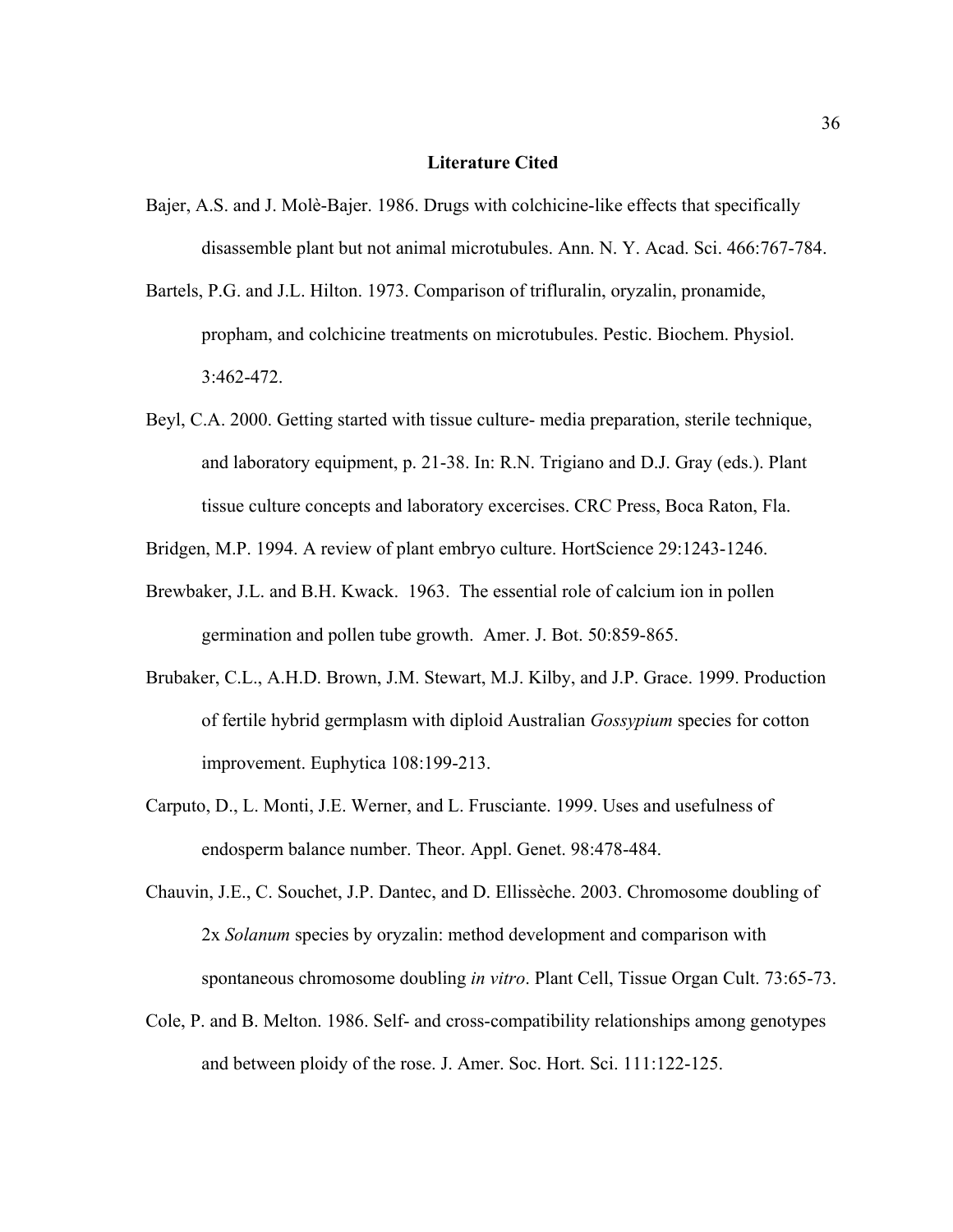- de Laat, A.M.M., W. Göhde, and M.J.D.C. Vogelzang. 1987. Determination of ploidy of single plants and plant populations by flow cytometry. Plant Breeding 99:303-307.
- Dermen, H. and R.N. Stewart. 1973. Ontogenetic study of floral organs of peach (*Prunus persica*) utilizing cytochimeral plants. Amer. J. Bot. 60:283-291.
- Doležel, J. 1991. Flow cytometric analysis of nuclear DNA content in higher plants. Phytochem. Analysis 2:143-154.
- Doležel, J., J. Greilhuber, S. Lucretti, A. Meister, M.A. Lysák, L. Nardi, and R. Obermayer. 1998. Plant genome size estimation by flow cytometry: inter-laboratory comparison. Ann. Bot. 82:17-26.
- Elias, T.S. and W. Wisura. 1991. ×*Chitalpa tashkentensis* (Bignoniaceae), an intergeneric hybrid of ornamental value. Baileya 23:139-144.
- Francis, D. 1997. The stem cell concept applied to shoot meristems of higher plants, p. 59- 73. In: C.S. Potten (ed.). Stem cells. Academic Press, San Diego.
- Galbraith, D.W., K.R. Harkins, J.M. Maddox, N.M. Ayres, D.P. Sharma, and E. Firoozabady. 1983. Rapid flow cytometric analysis of the cell cycle in intact plant tissues. Science 220:1049-1051.
- Gentry, A.H. and S. Tomb. 1979. Taxonomic implications of Bignoniaceae palynology. Ann. Mo. Bot. Garden 66:756-777.
- Gibbs, P.E. and M.B. Bianchi. 1999. Does late-acting self-incompatibility (LSI) show samily clustering? Two more species of Bignoniaceae with LSI: *Dolichandra cynanchoides* and *Tabebuia nodosa*. Ann. Bot. 84:449-457.
- Goldberg, R.B., T.P. Beals, and P.M. Sanders. 1993. Anther development: Basic principles and practical applications. Plant Cell 5:1217-1229.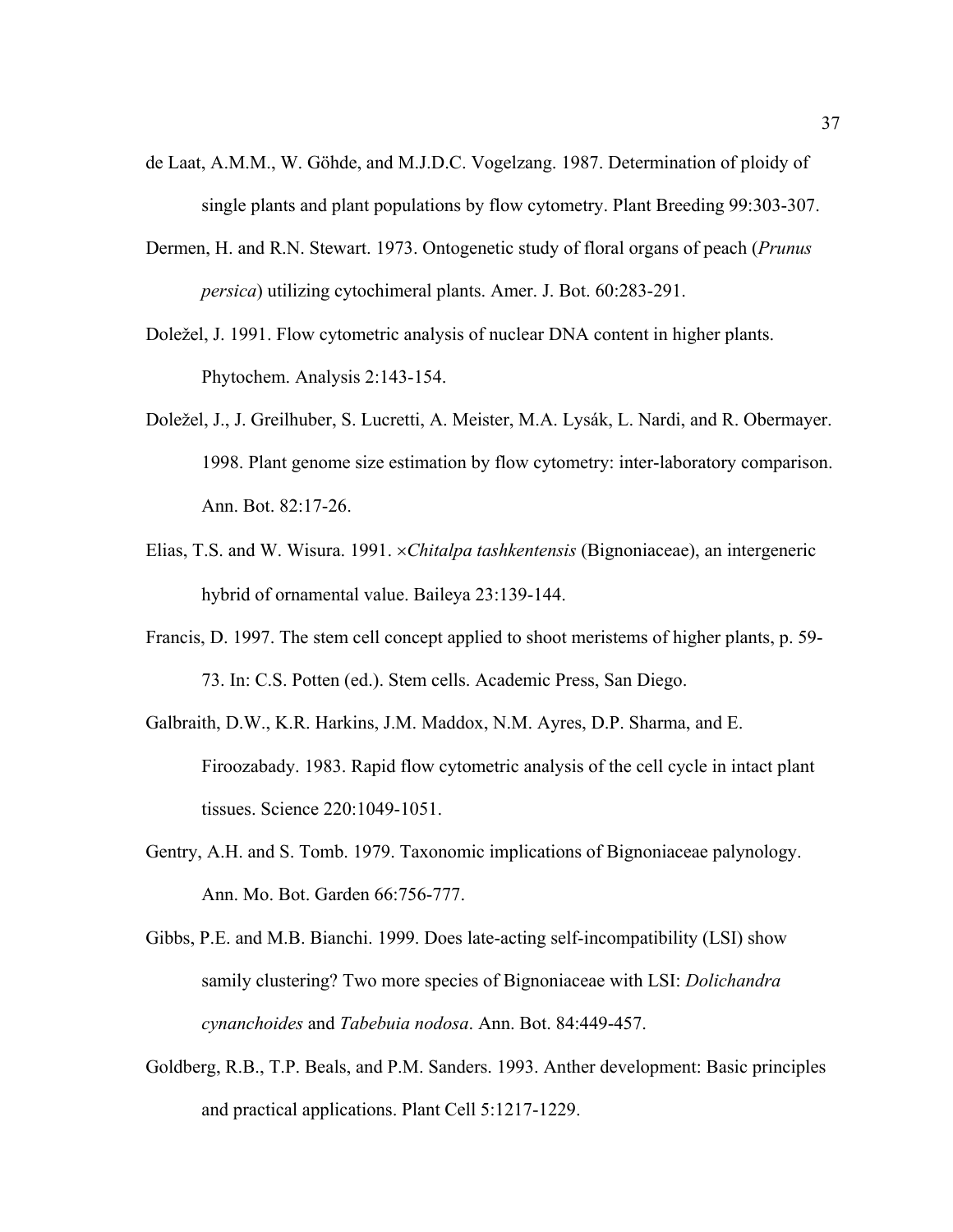Goldblatt, P. and A.H. Gentry. 1979. Cytology of Bignoniaceae. Bot. Notiser. 132:475-482. Gottschalk, W. 1978. Open problems in polyploidy research. Nucleus 21:99-112.

- Hadley, H.H. and S.J. Openshaw. 1980. Interspecific and intergeneric hybridization, p. 133- 159. In: W.R. Fehr and H.H. Hadley (eds.). Hybridization of crop plants. Amer Soc Crop Science, Madison, Wis.
- Henrickson, J. 1985. A taxonomic revision of *Chilopsis* (Bignoniaceae). Aliso. 11:179-197.
- Jackson, S.A. and R.E. Hanneman, Jr. 1999. Crossability between cultivated and wild tuberand non-tuber-bearing Solanums. Euphytica 109:51-67.
- Jan, C.C. and J.M. Chandler. 1989. Sunflower interspecific hybrids and amphiploids of *Helianthus annuus* × *H. bolanderi*. Crop Science 29:643-646.
- Johnston, S.A., T.P.M. den Nijs, S.J. Peloquin, and R.E. Hanneman, Jr. 1980. The significance of genic balance to endosperm development in interspecific crosses. Theor. Appl. Genet. 57:5-9.
- Jones, D.F. and W.O. Filley. 1920. Teas' hybrid Catalpa. J. Hered. 11:16-24.
- Kermani, M.J., V. Sarasan, A.V. Roberts, K. Yokoya, J. Wentworth, and V.K. Sieber. 2003. Oryzalin-induced chromosome doubling in *Rosa* and its effect on plant morphology and pollen viability. Theor. Appl. Genet. 107:1195-1200.
- Levin, D.A. 2002. The role of chromosomal change in plant evolution. Oxford Univ. Press, Oxford, United Kingdom.
- Lewis, D. 1947. Competition and dominance of incompatibility alleles in diploid pollen. Heredity 1:85-108.
- Lisowska, K. and H. Wysokinska. 2000. *In vitro* propagation of *Catalpa ovata* G. Don. Plant Cell, Tissue Organ Cult. 60:171-176.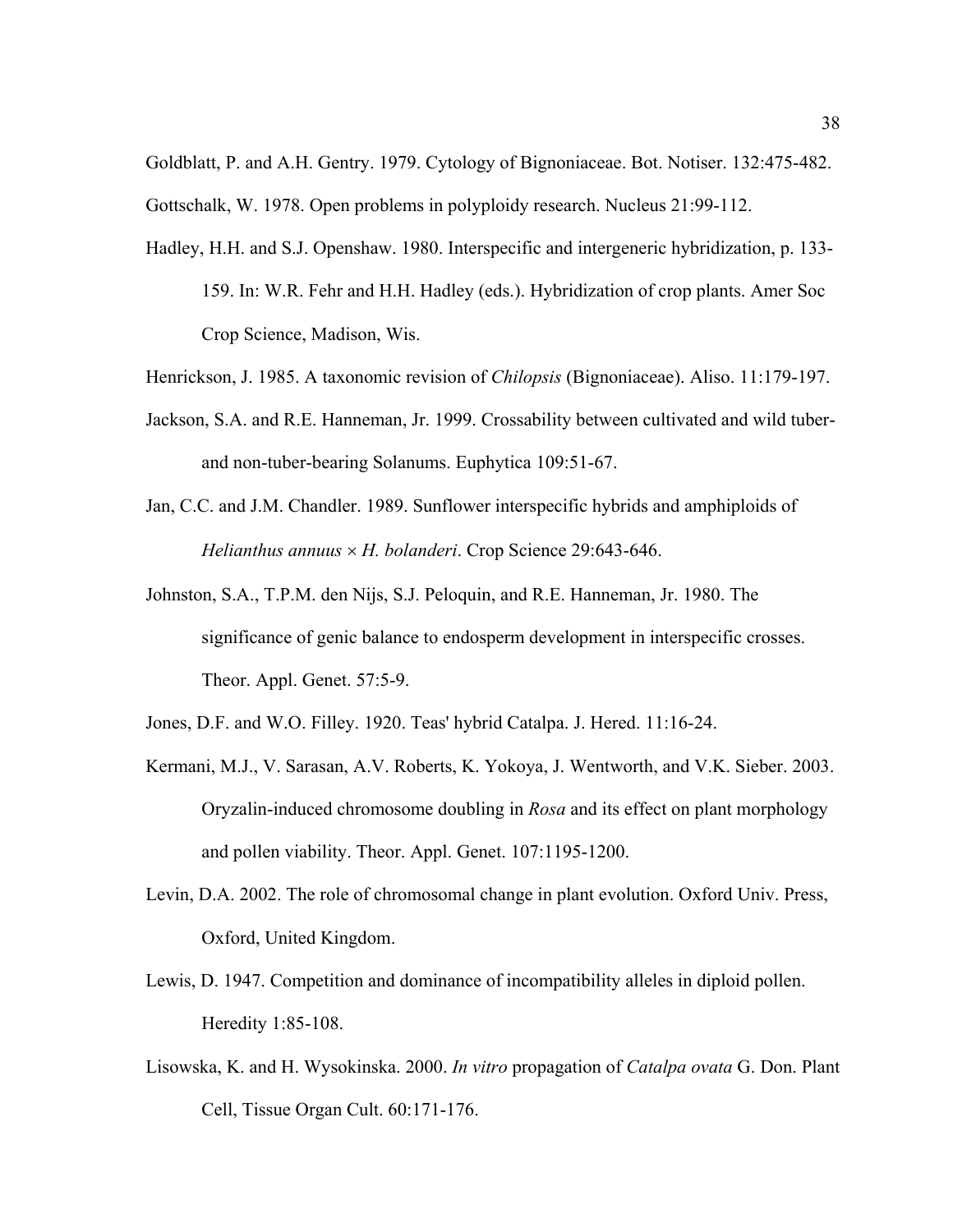- Ma, Y., D.H. Byrne, and J. Chen. 1997. Amphidiploid induction from diploid rose interspecific hybrids. HortScience 32:292-295.
- Mont, J., M. Iwanaga, G. Orjeda, and K. Watanabe. 1993. Abortion and determination of stages for embryo rescue in crosses between sweet-potato, *Ipomoea batatas* Lam. (2n=6x=90) and its wild relative, *I. trifida* (H.B.K.) G. Don. (2n=2x=30). Sexual Plant Reprod. 6:176-182.
- Morejohn, L.C., T.E. Bureau, J. Molè-Bajer, A.S. Bajer, and D.E. Fosket. 1987. Oryzalin, a dinitroaniline herbicide, binds to plant tubulin and inhibits mirotubule polymerization in vitro. Planta 172:252-264.
- Newcombe, F.C. 1922. Significance of the behavior of sensitive stigmas. Amer. J. Bot. 9:99- 120.
- Petersen, C., J.H. Brown, and A. Kodric-Brown. 1982. An experimental study of floral display and fruit set in *Chilopsis linearis* (Bignoniaceae). Oecologia 55:7-11.
- Pratt, C. 1983. Somatic selection and chimeras, p. 172-185. In: J.N. Moore and J. Janick (eds.). Methods in fruit breeding. Purdue Univ. Press, West Lafayette, Ind.
- Ramulu, K.S., H.A. Verhoeven, and P. Dijkhuis. 1991. Mitotic blocking, micronucleation, and chromosome doubling by oryzalin, amiprophos-methyl, and colchicine in potato. Protoplasma 160:65-71.

Rieseberg, L.H. and S.E. Carney. 1998. Plant hybridization. New Phytol. 140: 599-624.

Rusanov, N.F. 1964. On the intergeneric hybrids of *Catalpa* and *Chilopsis*. Bul. Main Bot. Gard. Moscow 55:44-47 (In Russian).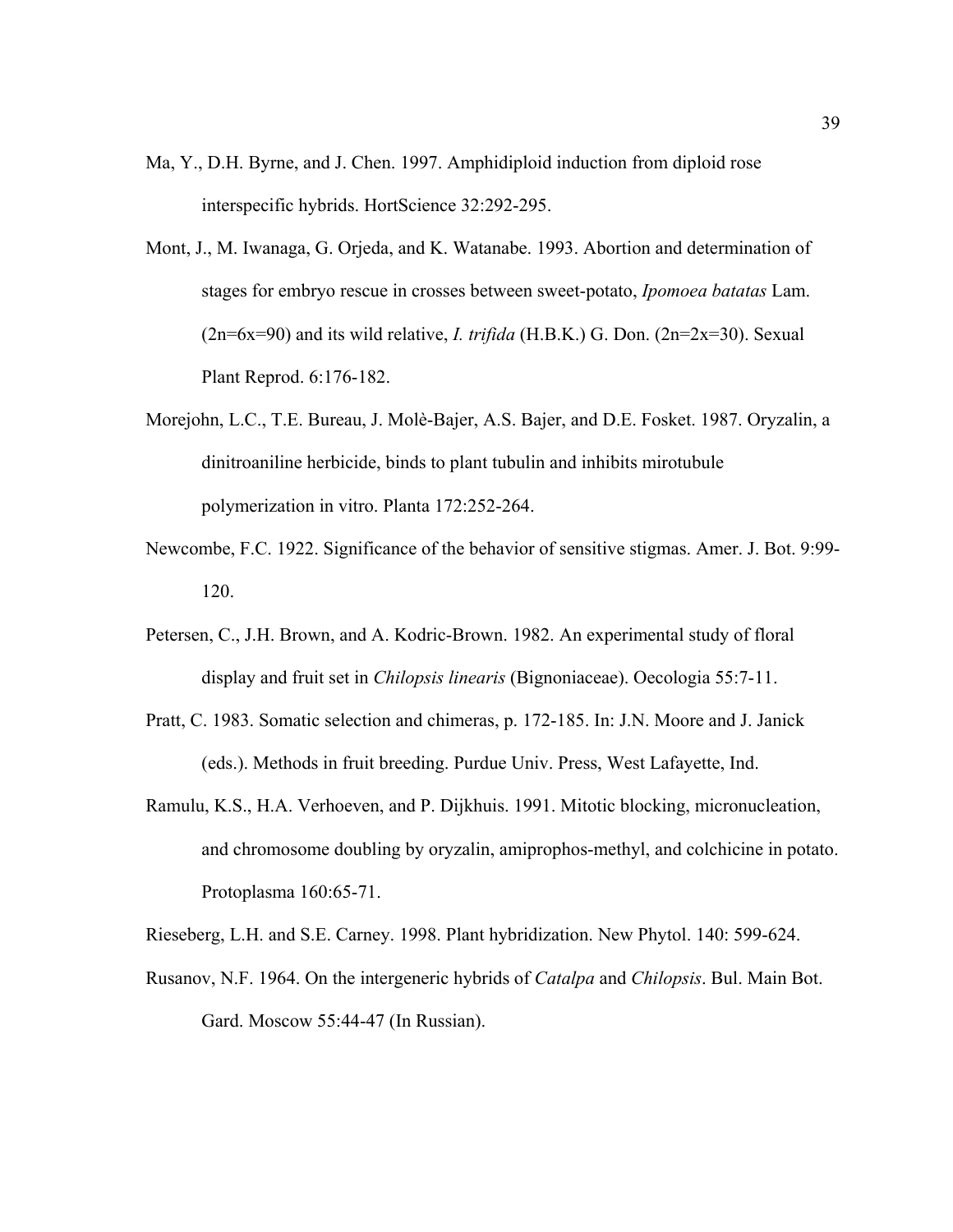- Rusanov, N.F. 1971. Intergeneric hybrids of *Catalpa* with *Chilopsis* and their significance for understanding phylogeny. Introduction and acclimatization of plants (Tashkent) 8:50-58 (In Russian).
- Sanford, J.C. 1983. Ploidy manipulations, p. 100-123. In: J.N. Moore and J. Janick (eds.). Methods in fruit breeding. Purdue Univ. Press, West Lafayette, Ind.

Sargent, C.S. 1889. A hybrid Catalpa. Garden and Forest 2:303-305.

- Sharma, D.R., R. Kaur, and K. Kumar. 1996. Embryo rescue in plants a review. Euphytica 89:325-337.
- Smith, E.C. 1941. Chromosome behavior in Catalpa hybrida Spaeth. J. Arnold Arboretum 22:219-221.
- Stephenson, A.G. 1979. An evolutionary examination of the floral display of *Catalpa speciosa* (Bignoniaceae). Evolution 33:1200-1209.
- Stephenson, A.G. 1980. Fruit set, herbivory, fruit reduction, and the fruiting strategy of *Catalpa speciosa* (Bignoniaceae). Ecology 61:57-64.
- Stephenson, A.G. 1982. When does outcossing occur in a mass-flowering plant? Evolution 36:762-767.
- Stephenson, A.G. and W.W. Thomas. 1977. Diurnal and nocturnal pollination of *Catalpa speciosa* (Bignoniaceae). Syst. Bot. 2:191-198.
- Tian, H.-C. and M. Marcotrigiano. 1994. Cell-layer interactions influence the number and position of lateral shoot meristems in Nicotiana. Dev. Biol. 162:579-589.
- Tosca, A., R. Pandolfi, S. Citterio, A. Fasoli, and S. Sgorbati. 1995. Determination by flow cytometry of the chromosome doubling capacity of colchicine and oryzalin in gynogenetic haploids of Gerbera. Plant Cell Rept. 14:455-458.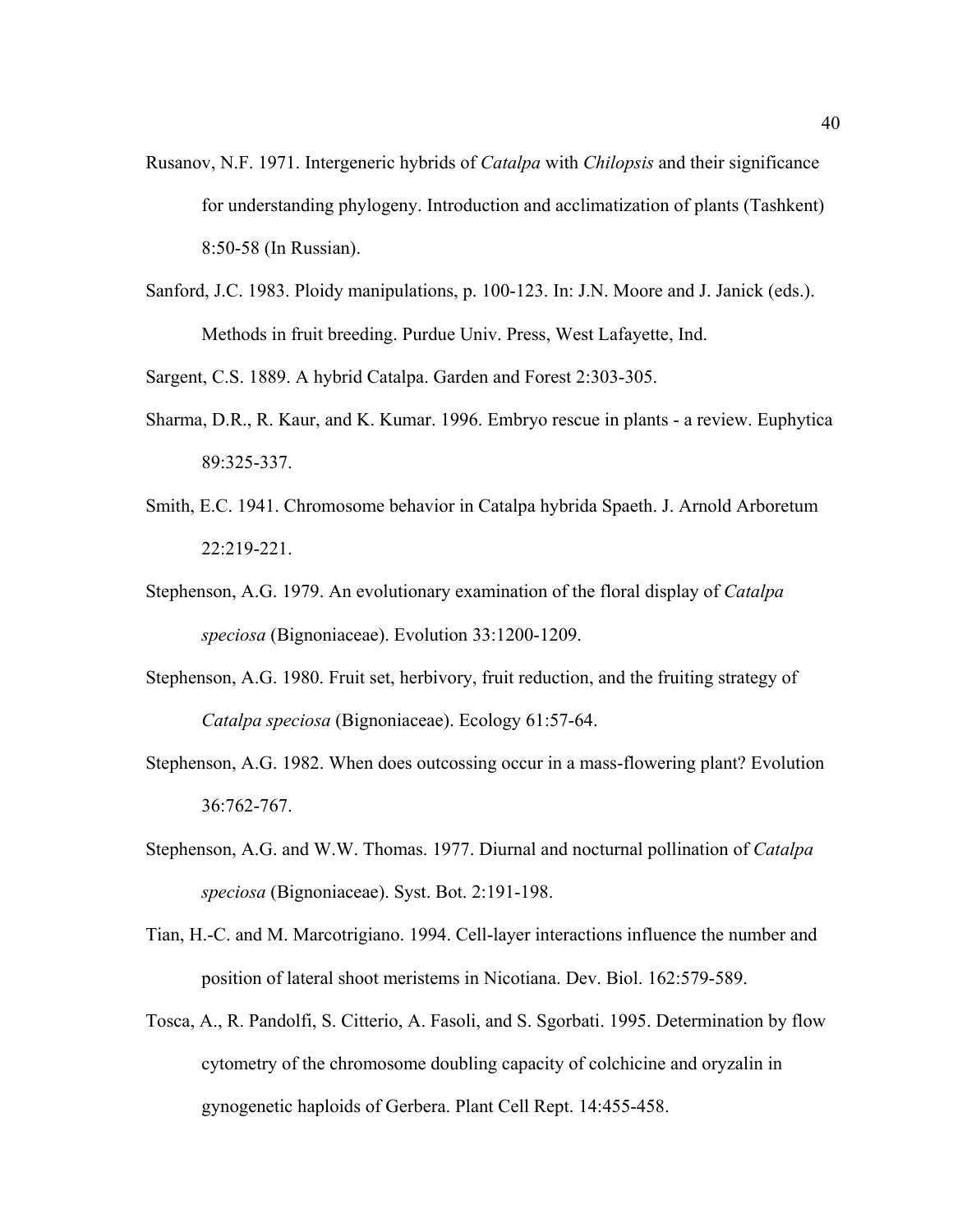- Upadhyaya, M.K. and L.D. Noodèn. 1977. Mode of dinitroaniline herbicide action I. Analysis of the colchicine-like effects of dinitroaniline herbicides. Plant Cell Physiol. 18:1319-1330.
- Upadhyaya, M.K. and L.D. Noodèn. 1980. Mode of dinitroaniline herbicide action II. Characterization of  $\int_1^{14}$ C oryzalin uptake and binding. Plant Physiol. 66:1048-1052.
- Väinölä, A. 2000. Polyploidization and early screening of *Rhododendron* hybrids. Euphytica. 112:239-244.
- Vaughn, K.C. and L.P. Lehnen, Jr. 1991. Mitotic disrupter herbicides. Weed Sci. 39:450- 457.
- Wysokińska, H. and L. Światek. 1989. Micropropagation of *Catalpa bignonioides* Walt. through tissue cultures. Acta Soc. Bot. Poloniae 58:185-198.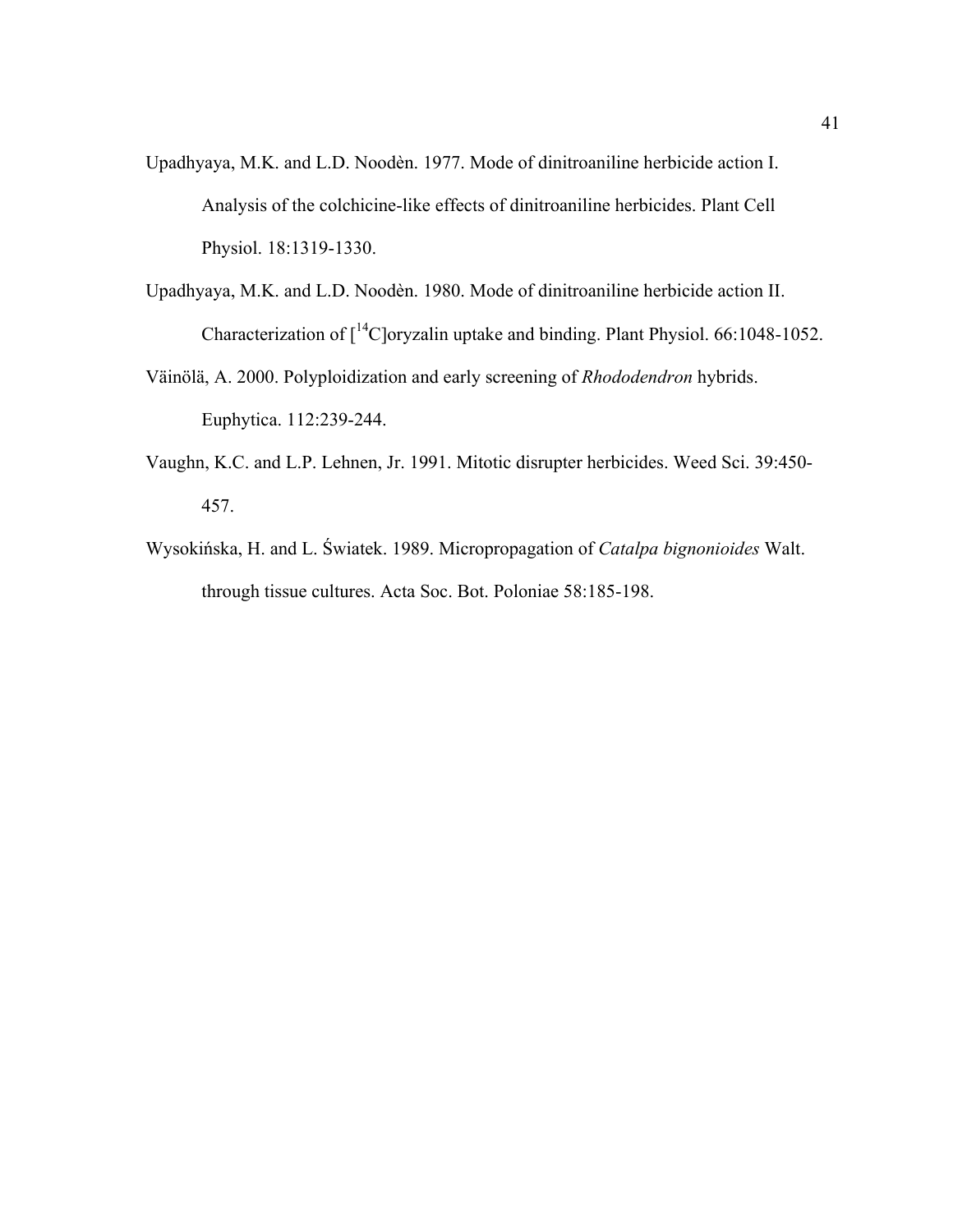

Fig. 1. Efficacy of a 150  $\mu$ M oryzalin solution for inducing polyploidy in actively growing shoot meristems of ×*Chitalpa tashkentensis* 'Pink Dawn'. Symbols represent mean percentage of diploid (!), mixoploid (") and tetraploid ( $\blacktriangledown$ ) shoots and shoot mortality ( $\triangledown$ ) as a function of treatment duration  $\pm 1$  SE. Solid lines represent curves fitted using linear and nonlinear regression analysis: diploids  $(!) = 12.0 + 88.17$  exp  $[-0.29$  (duration)], F value = 56.14,  $P < 0.0001$ ; mixoploid (") = 9.26 (duration) – 0.32 (duration)<sup>2</sup>,  $r^2 = 0.79$ ; dead shoots  $(\triangledown) = 37.57$  (duration)/ (2.52 + duration), F value = 19.28, *P* < 0.0001. Two solid tetraploids  $(\blacktriangledown)$  were found at the 24-h treatment which was not sufficient for proper regression analysis. Each treatment consisted of eight single plant replicates and three subsamples (shoots) per replicate.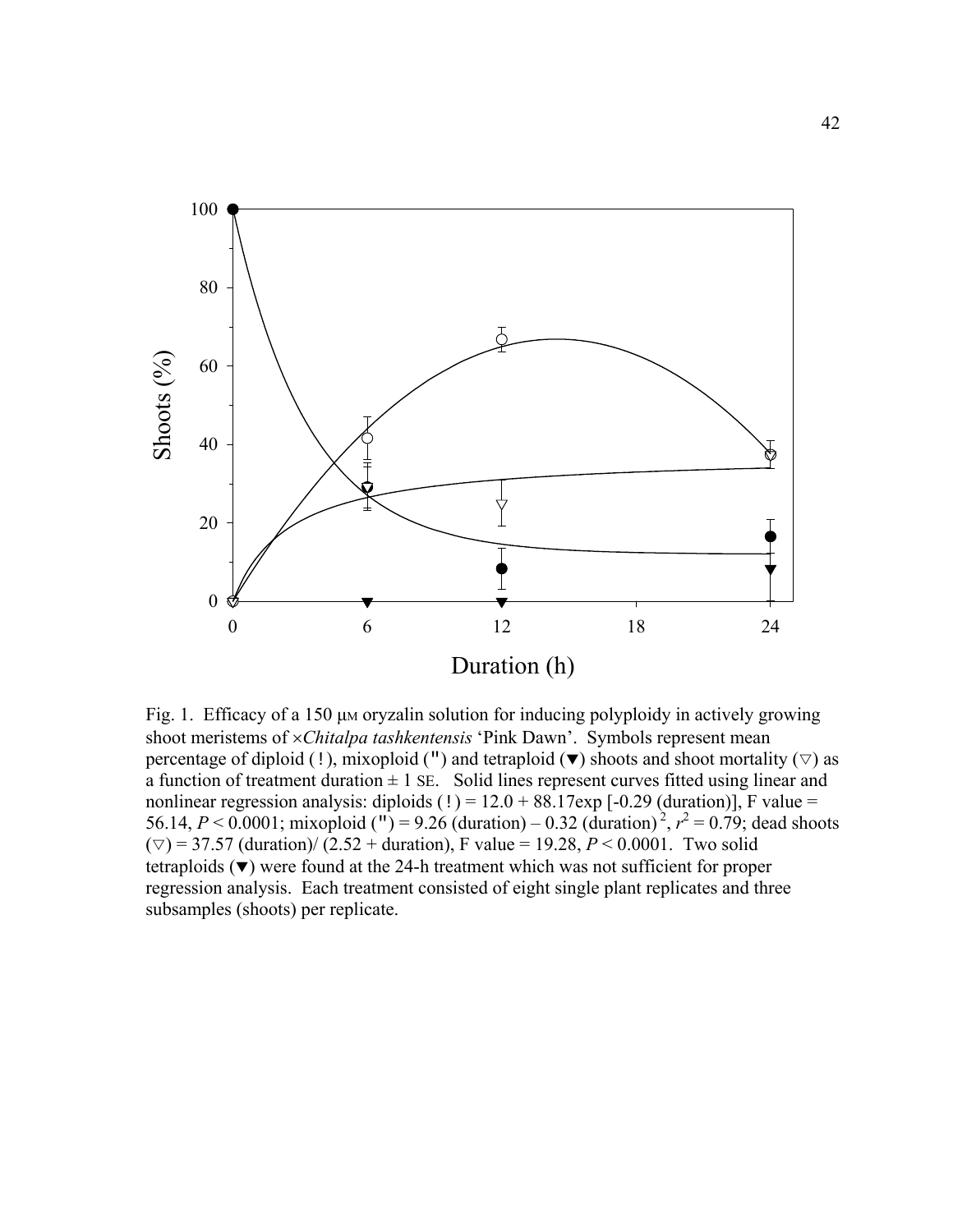

Fig. 2. Flow cytometry histograms of ×*Chitalpa tashkentensis* (A) diploid, (B) cytochimera, (C) triploid, and (D) tetraploid plants. Relative DNA content and ploidy levels were calculated from the ratio of sample peaks to that of the internal standard, pea (*Pisum sativum*  'Ctirad', 2C DNA content = 9.09 pg). Mode of diploid (A)  $2x$  peak = 35,  $G_2$  = 67, pea = 136; cytochimera (B) 2*x* peak = 38, 4*x* peak = 77, pea = 149; triploid (C) 3*x* peak = 62, pea = 150; and tetraploid (D)  $4x$  peak = 80, pea = 158. Peaks beyond fluorescent channel 200 represent cell cycling  $(G_2)$  and sticky nuclei of the internal standard. Extracted nuclei were stained using 4',6-diamidino-2-phenylindole (DAPI).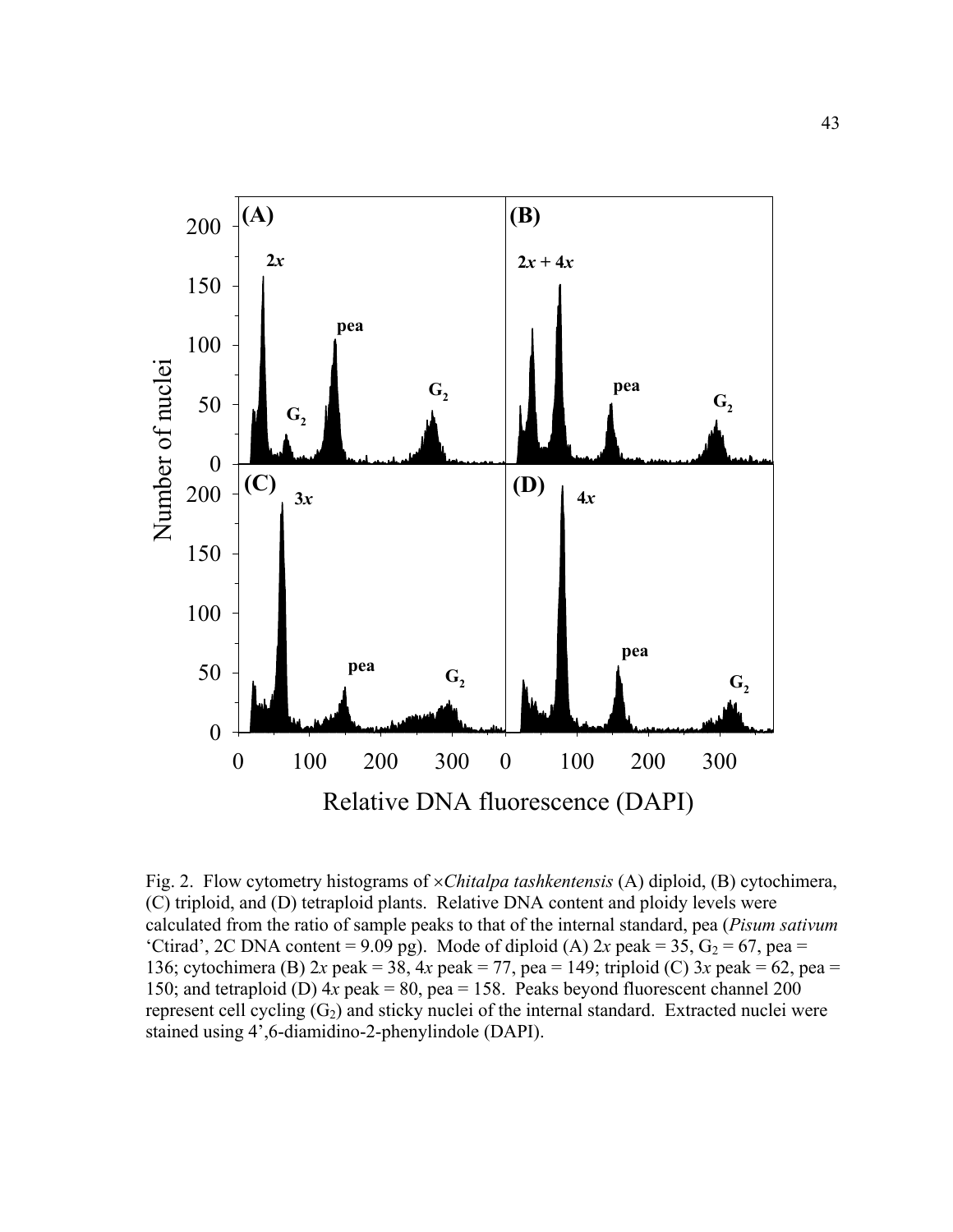Table 1. Pollen viability tests for diploid  $(2x)$  and cytochimeric  $(2x + 4x) \times \text{Chitalpa}$ *tashkentensis* 'Pink Dawn' and representative diploid parental taxa, *Catalpa bignonioides* and *Chilopsis linearis* 'Bubba'.

|                                             |         |                  | Pollen viability tests <sup>2</sup> |
|---------------------------------------------|---------|------------------|-------------------------------------|
| Taxa                                        | Ploidy  | Staining $(\% )$ | Germination $(\% )$                 |
| Catalpa bignonioides                        | 2x      | 98.0 $a^{y}$     | 62.3 <sub>b</sub>                   |
| Chilopsis linearis 'Bubba'                  | 2x      | 94.9 b           | 73.8 ab                             |
| $\times$ Chitalpa tashkentensis 'Pink Dawn' | 2x      | 0.8c             | 0.04c                               |
| $\times Chitalpa$ tashkentensis 'Pink Dawn' | $2x+4x$ | 98.6 a           | 65.9<br>a                           |

<sup>z</sup>Means are n = 2 with eight subsamples per replicate and  $\geq 100$  pollen grains counted per subsample for each test.

yMean separation within columns by Tukey's  $HSD<sub>0.05</sub>$ .

 $\overline{a}$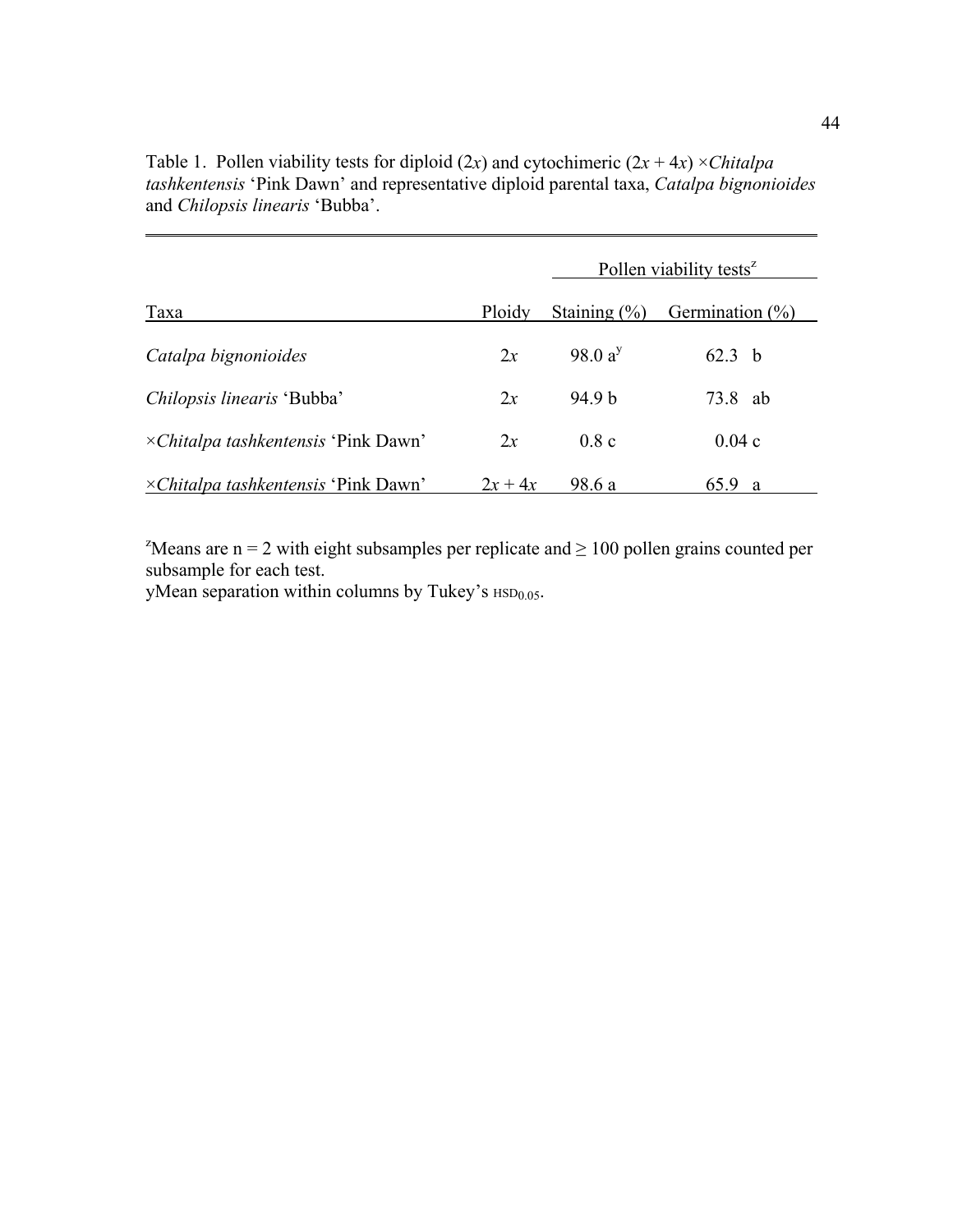|                                                     |                                                         |              |                  | Fruit        |                    | Seed        |
|-----------------------------------------------------|---------------------------------------------------------|--------------|------------------|--------------|--------------------|-------------|
|                                                     |                                                         | Pollinations |                  | $set^z$      | Avg. per           | Germination |
| Maternal parent                                     | Pollen source                                           | (no.)        | (no.)            | $(\%)$       | fruit <sup>y</sup> | (%)         |
| $\times$ Chitalpa tashkentensis 'Pink Dawn' 2x      | selfed                                                  | 459          | $\theta$         | $\theta$     |                    | ---         |
|                                                     | Catalpa bignonioides 2x                                 | 619          | $\boldsymbol{0}$ | $\theta$     | $---$              |             |
|                                                     | Chilopsis linearis 'Bubba' 2x                           | 129          | $\mathbf{0}$     | $\mathbf{0}$ | ---                |             |
| $\times$ Chitalpa tashkentensis 'Pink Dawn' 2x + 4x | selfed                                                  | 581          | 118              | 20.3         | 50.5               | 80.7        |
|                                                     | Catalpa bignonioides 2x                                 | 1390         | 229              | 16.5         | 94.1               | 19.5        |
|                                                     | Chilopsis linearis 'Bubba' 2x                           | 243          | 2                | 0.8          | 60.0               | 0.0         |
| $\times$ Chitalpa tashkentensis 'Pink Dawn' 4x      | <i>Chilopsis linearis</i> 'Bubba' $2x$                  | 43           | $\boldsymbol{0}$ | $\mathbf{0}$ |                    |             |
| Chilopsis linearis 'Bubba' 2x                       | $\times$ Chitalpa tashkentensis 'Pink Dawn' 2x          | 103          | $\mathbf{0}$     | $\theta$     |                    |             |
|                                                     | $\times Chitalpa$ tashkentensis 'Pink Dawn' 2x + 4x 329 |              | 42               | 12.8         | 28.0               | $0.17^{x}$  |
|                                                     | xChitalpa tashkentensis 'Pink Dawn' 4x                  | 57           | 12               | 21.1         | 42.7               | $0.01^x$    |
| <i>Chilopsis linearis</i> 'Burgundy Lace' $2x$      | 2x<br>Chilopsis linearis 'Bubba'                        | 53           | 12               | 22.6         | 35.8               | 29.3        |
|                                                     | $\times$ Chitalpa tashkentensis 'Pink Dawn' 2x + 4x     | 80           |                  | 13.7         | 112.3              | $0.32^{x}$  |

Table 2. Fruit set and seed germination for controlled pollinations between diploid (2 *<sup>x</sup>*), cytochimera (2 *<sup>x</sup>* + 4 *<sup>x</sup>*) and tetraploid (4*x*) ×*Chitalpa tashkentensis*  'Pink Dawn' and representative diploid parental taxa *Catalpa* and *Chilopsis.*

<sup>z</sup>Includes immature fruit harvested for in vitro ovule and embryo experiments.

<sup>y</sup>Average seed per fruit harvested at maturity (15 weeks after pollination).

xFlow cytometry indicated these seedlings were diploid.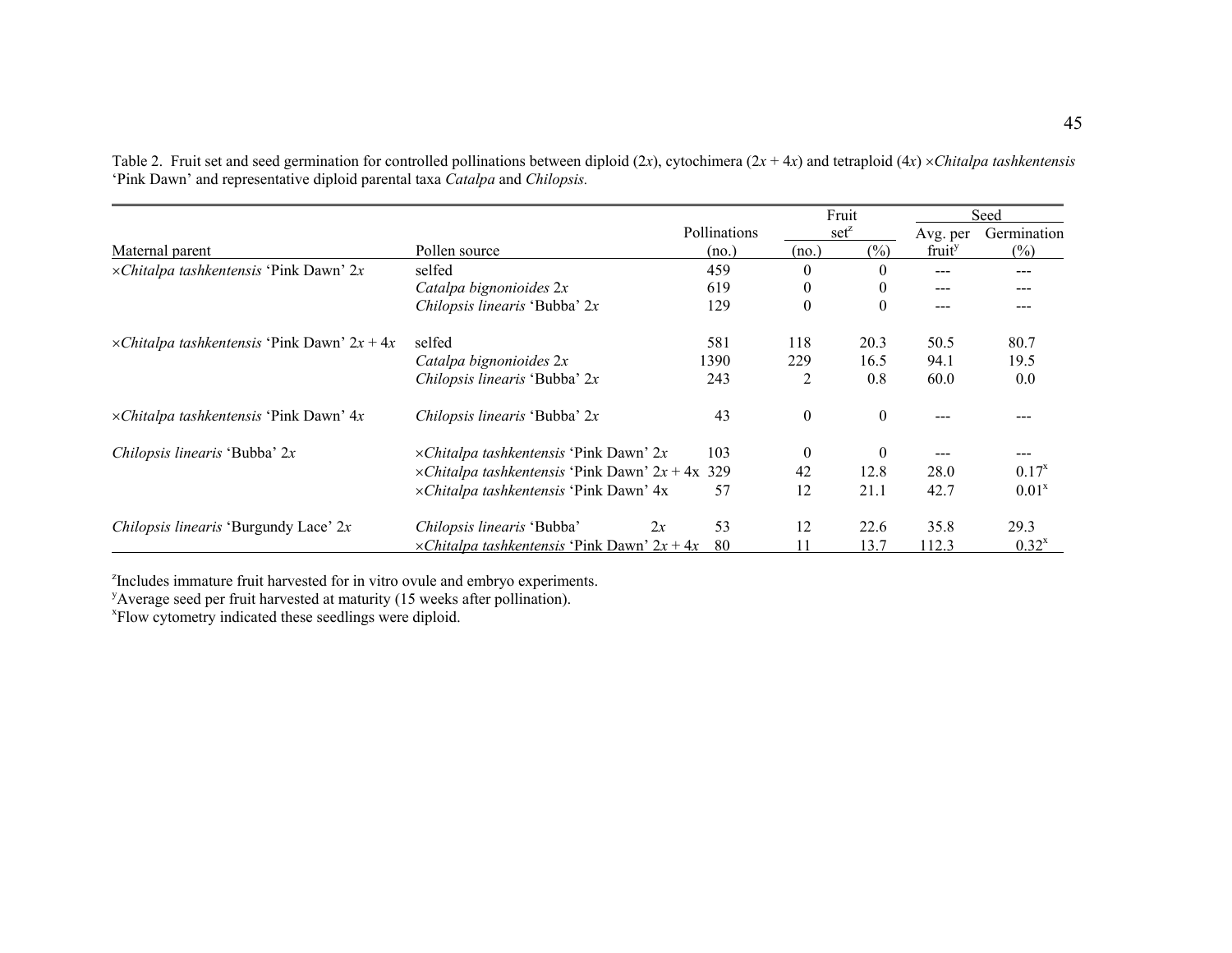Table 3. In vitro germination for triploid (3*x*) and tetraploid (4*x*) ×*Chitalpa* ovules from ×*Chitalpa tashkentensis* 'Pink Dawn'  $(2x + 4x)$  x *Catalpa bignonioides*  $(2x)$  harvested 5 and 6 weeks after pollination (WAP) and plated at one of two sucrose concentrations.

 $\overline{a}$ 

| Embryo | Sucrose <sup>z</sup> |                  | Germination $(\%)$ |  |
|--------|----------------------|------------------|--------------------|--|
| ploidy | $(g \cdot L^{-1})$   | 5 WAP            | 6 WAP              |  |
| 3x     | 20                   | 0.0              | 3.3a <sup>y</sup>  |  |
|        | 40                   | 0.0              | 0.0 <sub>b</sub>   |  |
|        |                      |                  |                    |  |
| 4x     | 20                   | 5.0 <sub>b</sub> | 25.0a              |  |
|        | 40                   | 30.0a            | 13.4 <sub>b</sub>  |  |

z Schenk and Hildebrandt basal salts and vitamins supplemented with sucrose as indicated, 0.7% agar and pH adjusted to 5.7.

<sup>y</sup>Within a ploidy level and WAP, mean germination (n = 5) between sucrose treatments are not significantly different according to F test's at  $P < 0.05$ .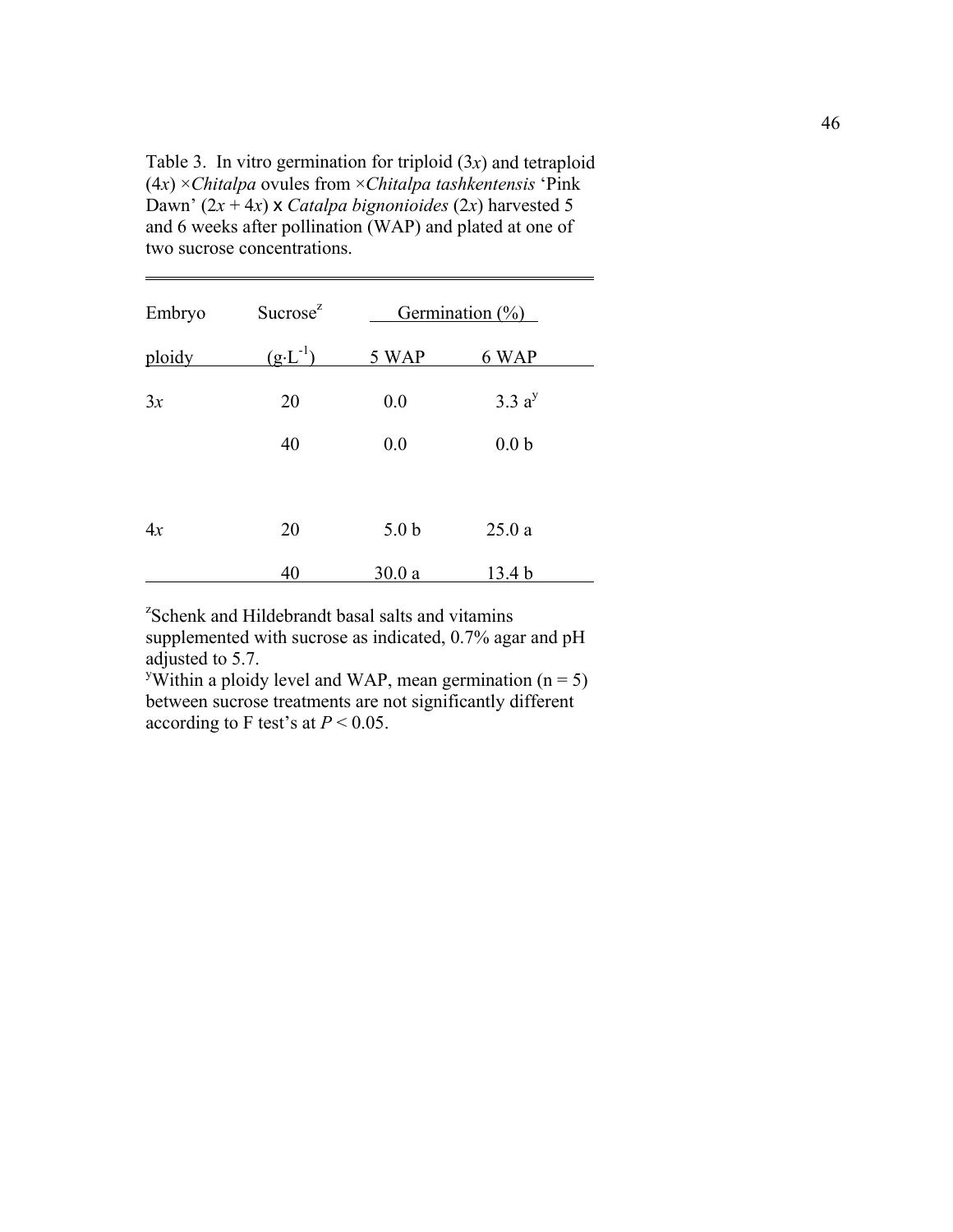| Table 4. Effect of coconutwater and sucrose concentration on                                |
|---------------------------------------------------------------------------------------------|
| germination of $\times$ <i>Chitalpa</i> embryos from $\times$ <i>Chitalpa tashkentensis</i> |
| 'Pink Dawn' $(2x + 4x)$ x Catalpa bignonioides $(2x)$ crosses                               |
| harvested 6 weeks after pollination.                                                        |
|                                                                                             |

|                   |                      | Germination $(\%)$ |                 |
|-------------------|----------------------|--------------------|-----------------|
| Embryo            | Sucrose <sup>z</sup> |                    | 2% coconutwater |
| ploidy            | $(g \cdot L^{-1})$   | Absent             | Present         |
| 3x                | 20                   | $20.8^y$           | 16.7            |
|                   | 40                   | 4.2                | 4.2             |
|                   | 80                   | 0.0                | 0.0             |
| Mean <sup>x</sup> |                      | 8.3 c              | 7.0c            |
|                   |                      |                    |                 |
| 4x                | 20                   | 83.3               | 91.6            |
|                   | 40                   | 62.5               | 83.3            |
|                   | 80                   | 41.7               | 75.0            |
| Mean              |                      | 62.5 b             | 83.3 a          |

z Schenk and Hildebrandt basal salts and vitamins, supplemented with sucrose as indicated, 0.7% agar, and pH adjusted to 5.7 y Significant linear effect for sucrose over each ploidy and coconut level ( $n = 4$ ), according to partitioned sums of squares (F value =  $18.21, P = 0.0001$ .

 $x$ <sup>x</sup>Means (n = 12), summed over sucrose concentration, within rows or columns followed by the same letter are not significantly different at  $P < 0.05$  based on least significant means pairwise comparisons.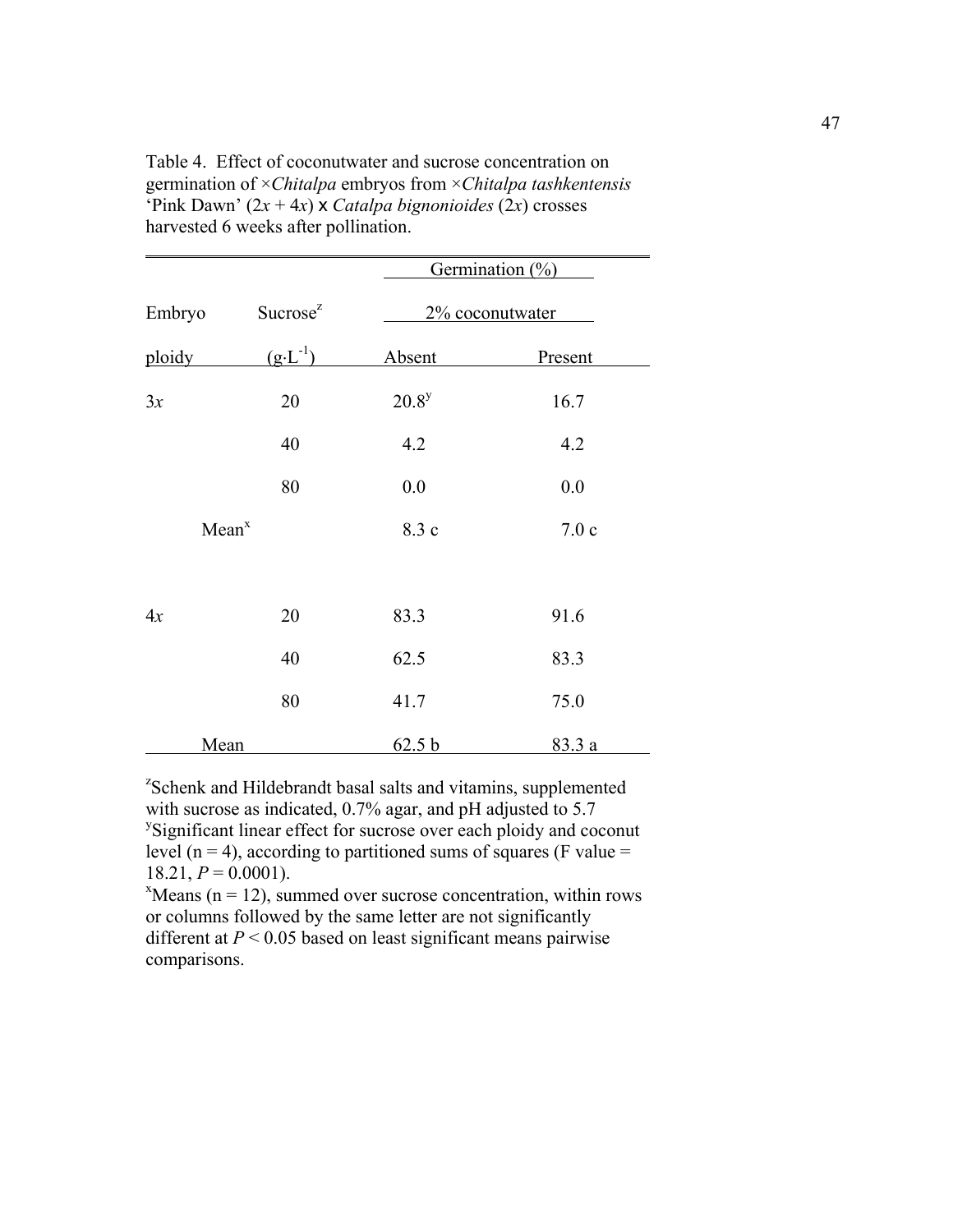Table 5. Effect of  $GA_3$  on germination of ×*Chitalpa* embryos from ×*Chitalpa tashkentensis* 'Pink Dawn'  $(2x + 4x)$  x *Catalpa bignonioides* (2*x*) crosses harvested 7 weeks after pollination (WAP).

| $GA_3^z$  |          | Germination $(\%)$ |                   |
|-----------|----------|--------------------|-------------------|
| $(\mu M)$ | 3x       | 4x                 | Mean <sup>x</sup> |
| 0         | $11.1^y$ | 30.6               | 20.8 <sub>b</sub> |
| 1         | 100.0    | 100.0              |                   |
| 2         | 100.0    | 100.0              | 99.1 a            |
| 4         | 97.2     | 97.2               |                   |

z Schenk and Hildebrandt basal salts and vitamins supplemented with GA3 as indicated, sucrose at  $20 \text{ g} \cdot \text{L}^{-1}$ , 0.7% agar, and pH adjusted to 5.7.  $y$ Means presented as  $GA_3$  treatment partitioned as absence  $(n = 12)$  or presence  $(n = 36)$  of  $GA<sub>3</sub>$ 

(0 vs. 1, 2, or 4  $\mu$ M, respectively) across ploidy levels (F value =  $2069$ ,  $P < 0.0001$ ).  $x$ Means (n = 6) within a ploidy.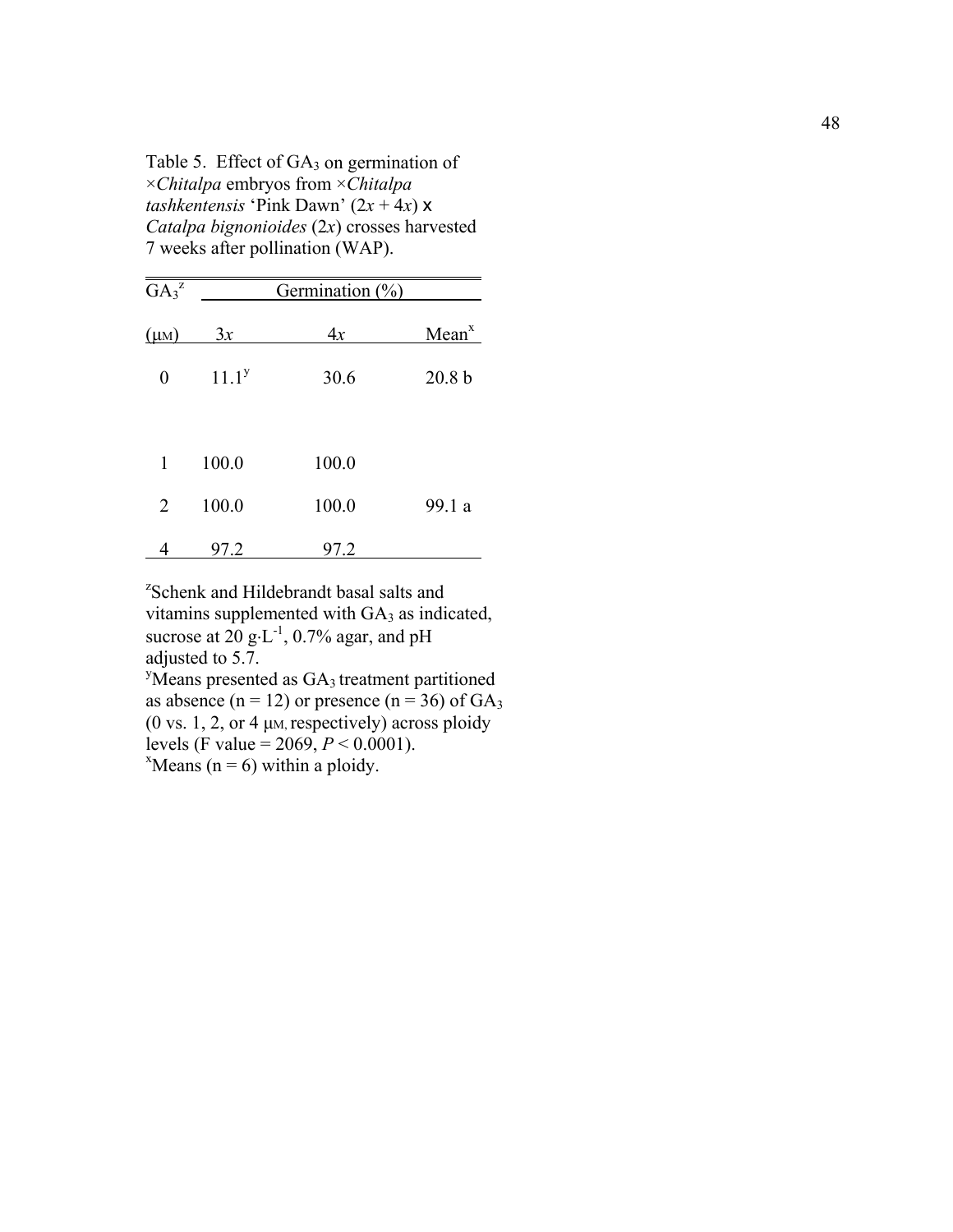Table 6. Callus production and embryo germination for triploid (3*x*) ×*Chitalpa* embryos from *Chilopsis linearis* (2*x*) x ×*Chitalpa tashkentensis* 'Pink Dawn'  $(2x + 4x)$  crosses harvested 3, 4, 5, 6, or 7 weeks after pollination (WAP).

| WAP <sup>z</sup> | Callus $(\% )$         | Germination $(\%)$ |
|------------------|------------------------|--------------------|
| 3                | $47.9$ bc <sup>y</sup> | $0.0^x$            |
| 4                | 89.7 a                 | 2.1                |
| 5                | 87.5 a                 | 2.1                |
| 6                | 66.7 ab                | 4.2                |
|                  | 25.0c                  | 0.0                |

z Schenk and Hildebrandt basal salts and vitamins supplemented with sucrose at 20  $g \cdot L^{-1}$ , 0.7% agar, 1  $\mu$ M GA<sub>3,</sub> pH adjusted to 5.7, and harvested when indicated.

<sup>y</sup>Means ( $n = 6$ ) followed by the same letter are not significantly different according to Fisher's Protected least significance difference at  $\alpha$  = 0.05.

WAP had no significant effect on germination (F value =  $0.97, P = 0.4402$ ).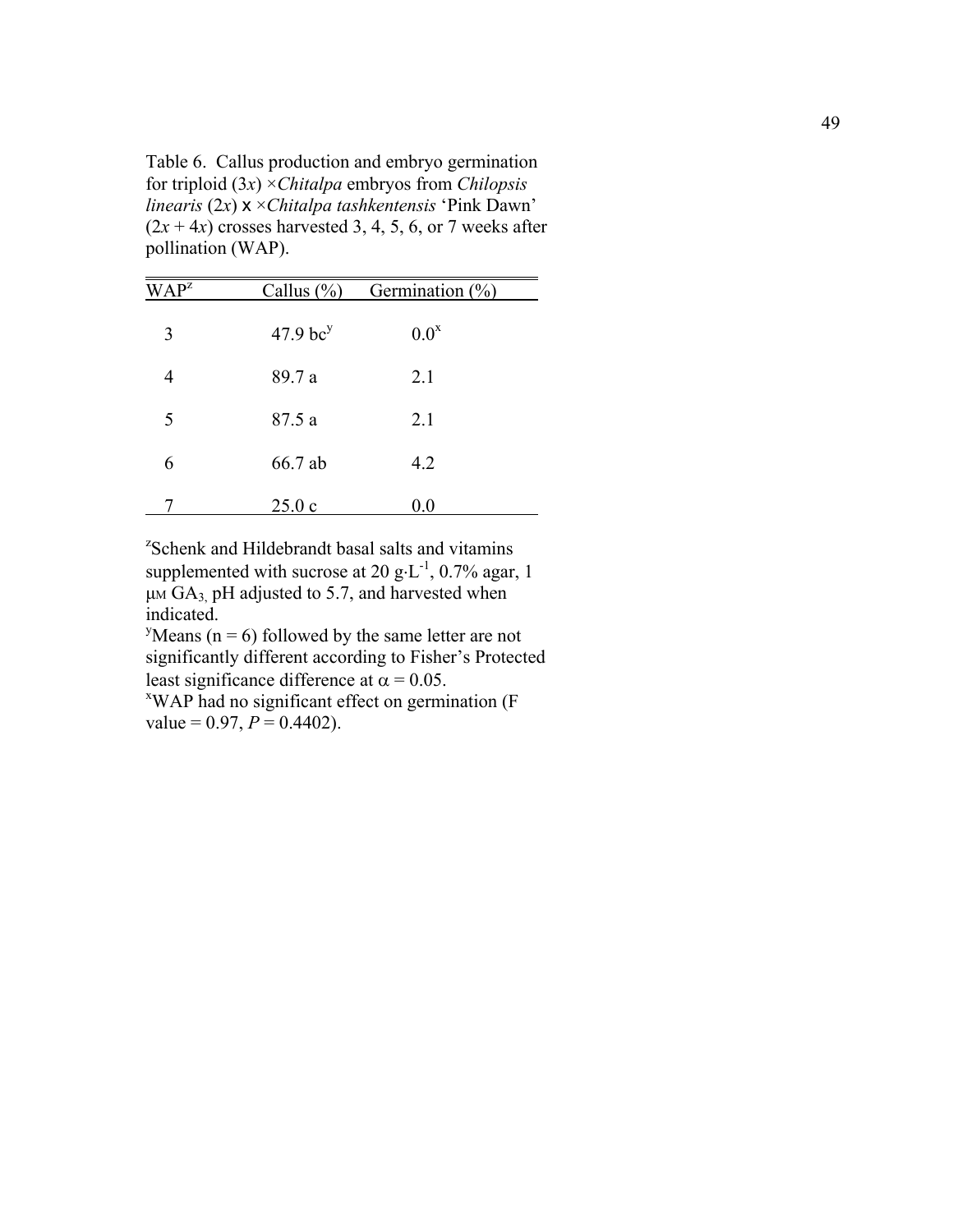Chapter 2

Susceptibility of *Catalpa*, *Chilopsis*, and Hybrids to Powdery Mildew and Catalpa Sphinx

Larvae

(In the format appropriate for submission to HortScience)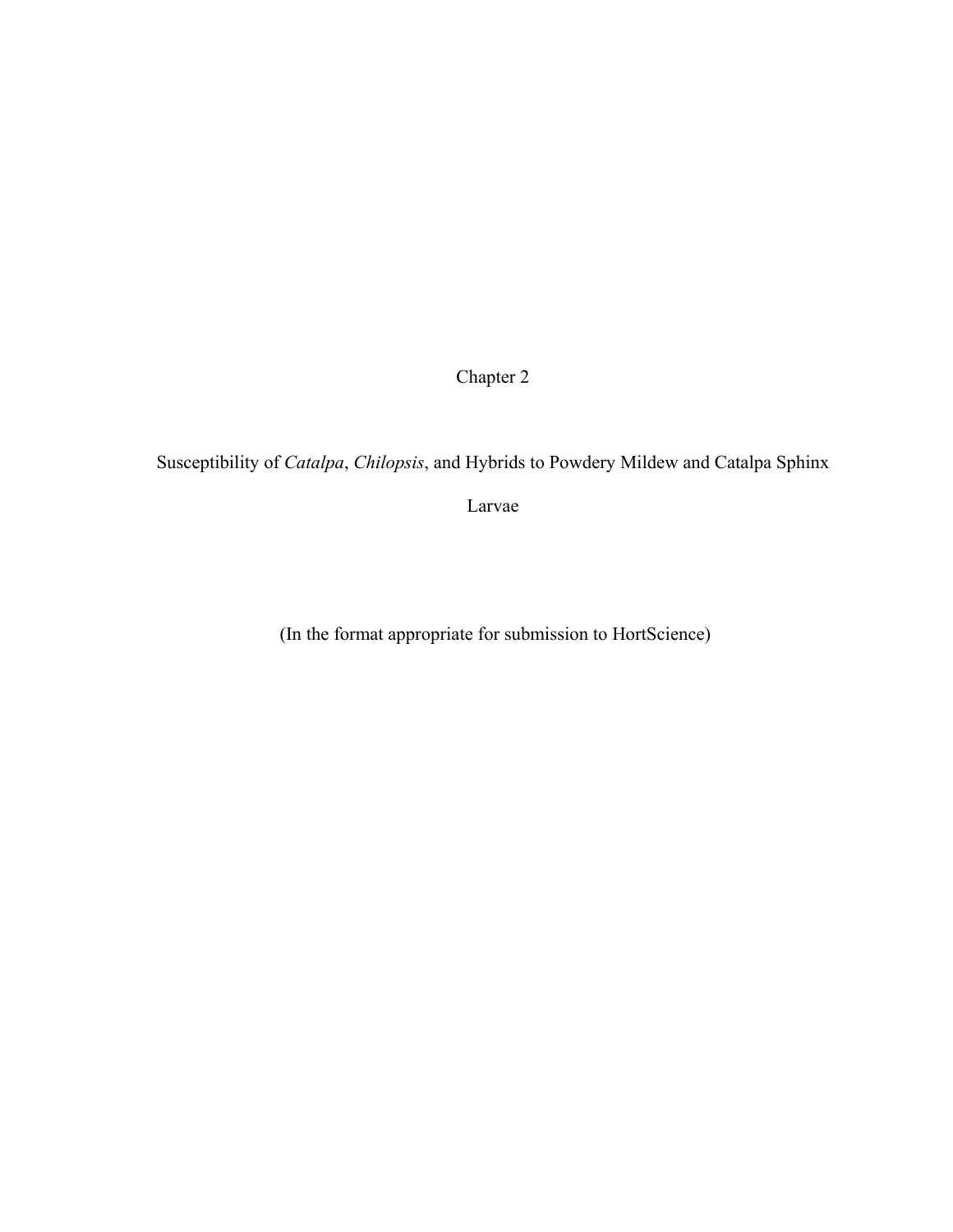Susceptibility of *Catalpa*, *Chilopsis*, and Hybrids to Powdery Mildew and Catalpa Sphinx Larvae

Richard T. Olsen<sup>1</sup> and Thomas G. Ranney<sup>2</sup>

*Department of Horticultural Science, Mountain Horticultural Crops Research and Extension Center, North Carolina State University, Fletcher, NC 28732-9244* 

Charles S. Hodges $3$ 

*Department of Plant Pathology, North Carolina State University, Raleigh, NC 27695-7616* 

Received for publication . Accepted for publication . This research was funded, in part, by the North Carolina Agricultural Research Service (NCARS), Raleigh, NC 27695-7643, North Carolina Association of Nurserymen, Inc., 969 Trinity Road, Raleigh, NC 27607, and J. Frank Schmidt Family Charitable Foundation, Boring, OR 97009. Use of trade names in this publication does not imply endorsement by the NCARS of products named nor criticism of similar ones not mentioned. We gratefully acknowledge Tom Ward, Arnold Arboretum, Harvard University, Jamaica Plain, MA 02130; Alessandro Chiari, Brooklyn Botanical Garden, Brooklyn, NY 11225; Mary Hirshfeld, Cornell Plantings, Cornell University, Ithaca, NY 14853; Benoit Jonckheere and Don Evans, Fairchild Tropical Botanical Garden, Coral Gables, FL 33156; Mark Krautman, Heritage Seedlings, Salem, OR 97301; the JC Raulston Arboretum, Raleigh, NC 27695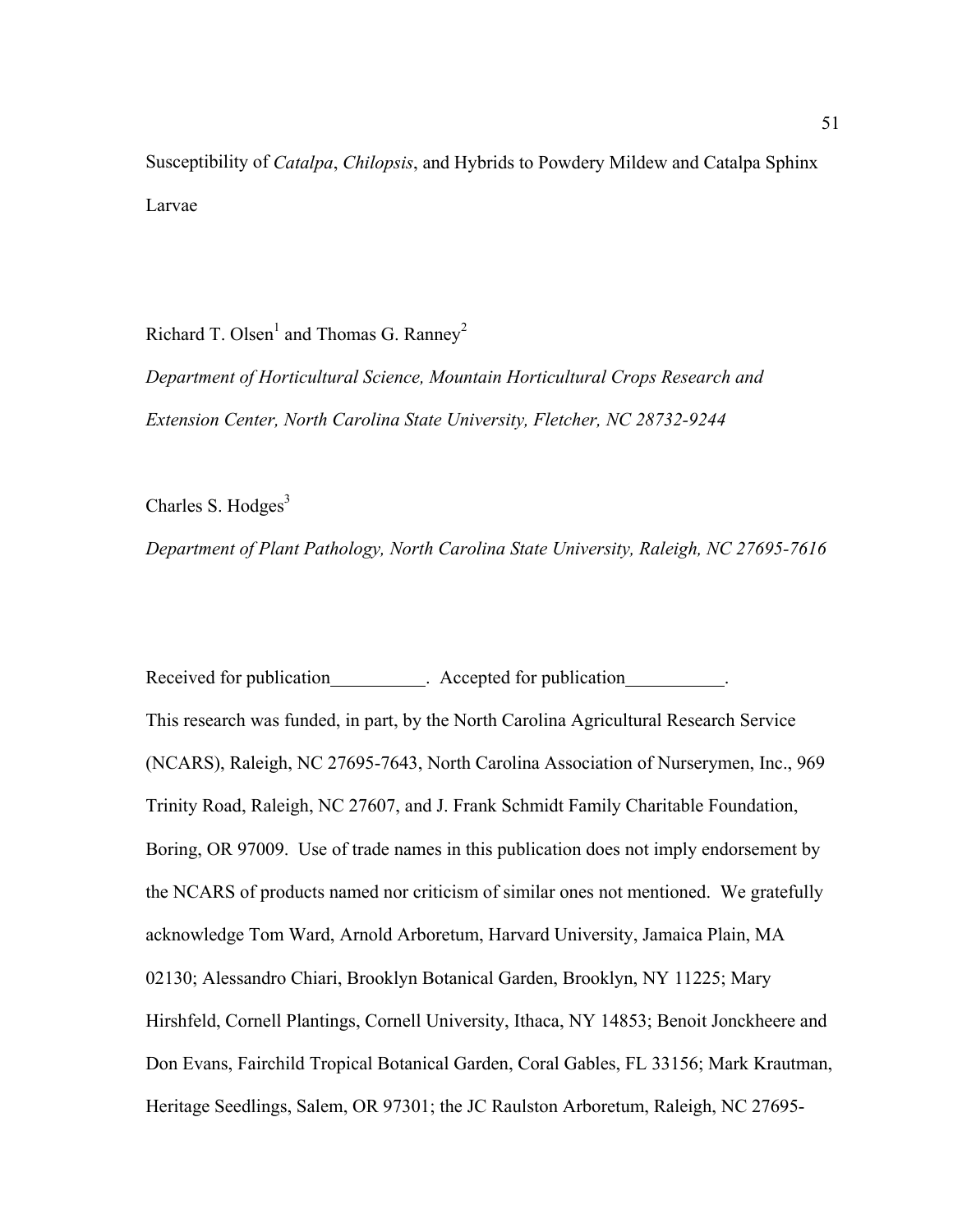7609; Veta Bonnewell, Morton Arboretum, Lisle, IL 60532-1293; Bill Carson, Native Texas Nursery, Austin, TX 78725; Andrew Bunting, Scott Arboretum, Swarthmore, PA 19081; the Sir Harold Hillier Gardens, Hampshire, England; and Dawn Stover and David Creech, Mast Arboretum, Stephen F. Austin University, Nacogdoches, TX 75962 for providing germplasm used in our studies*.* Technical assistance of Thomas Eaker, Joel Mowrey, Nathan Lynch, Irene Palmer and staff of the Mountain Horticultural Crops Research and Extension Center is greatly appreciated. We thank William Swallow for statistical and James F. Walgenbach for entomology advice. From a dissertation submitted by R.T.O. in partial fulfillment of the requirements for the PhD degree.

<sup>1</sup> Corresponding author. Current address: Floral and Nursery Plants Research Unit, USDA-ARS, US National Arboretum, 3501 New York Ave. NE, Washington, D.C. 20002 USA 2 Professor.

<sup>3</sup> Professor Emeritus.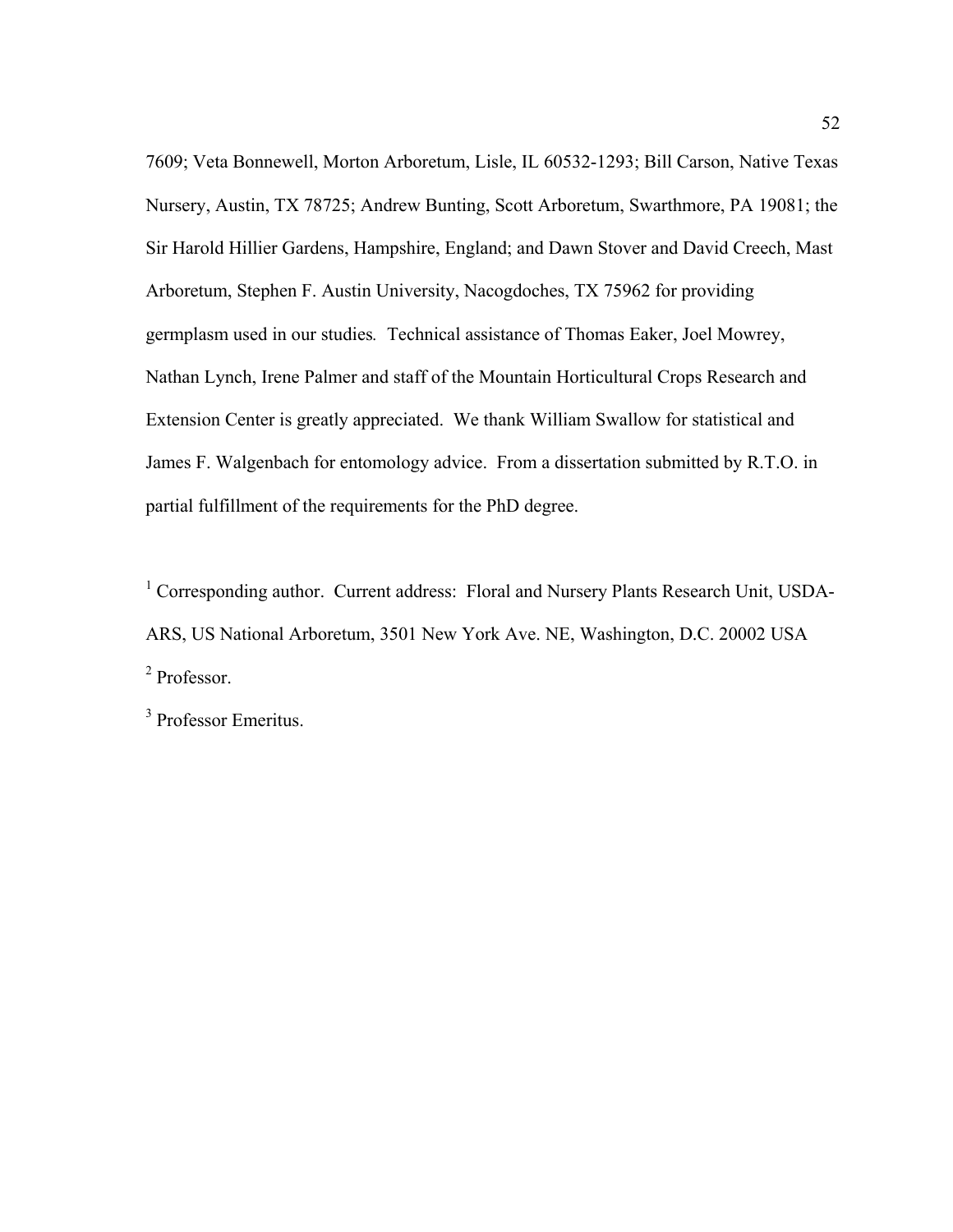## Research Report: Plant Pathology/Pest Management

Susceptibility of *Catalpa*, *Chilopsis*, and Hybrids to Powdery Mildew and Catalpa Sphinx Larvae

*Additional index words*. ×*Chitalpa tashkentensis*, *Macrocatalpa,* Tecomeae, Bignoniaceae, *Erysiphe elevata*, *Ceratomia catalpae,* disease resistance

*Abstract*. A diverse collection of germplasm representing 24 taxa from *Catalpa* sect. *Catalpa* Paclt and sect. *Macrocatalpa* Grisebach, *Chilopsis* D. Don*,* and ×*Chitalpa* Elias & Wisura were screened for susceptibility to powdery mildew (PM), *Erysiphe elevata* (Burr.) U. Braun & S. Takam, and feeding by catalpa sphinx larvae (CSL), *Ceratomia catalpae*  (Boisduval). PM screening was conducted in 2004-05, with plants grown in a lathhouse (50% shade) in 2004, and a gravel pad (100% full sun) in 2005. The PM causal organism was identified as *Erysiphe elevata* both years. Disease incidence and severity were recorded at two-week intervals for six weeks and used to calculate area under the disease progress curves (AUDPC) for each year. North American *Catalpa* in sect. *Catalpa*, *Chilopsis,* and ×*Chitalpa* taxa were all moderate to highly susceptible to PM. Chinese *Catalpa* in sect. *Catalpa* and West Indian species in sect. *Macrocatalpa* were resistant to PM. Hybrids between North American and Chinese *Catalpa* in sect. *Catalpa* varied in susceptibility, indicating inheritance of partial resistance to PM. A no-choice feeding study conducted with CSL in 2005 found no differences in survival or growth of larvae reared on taxa from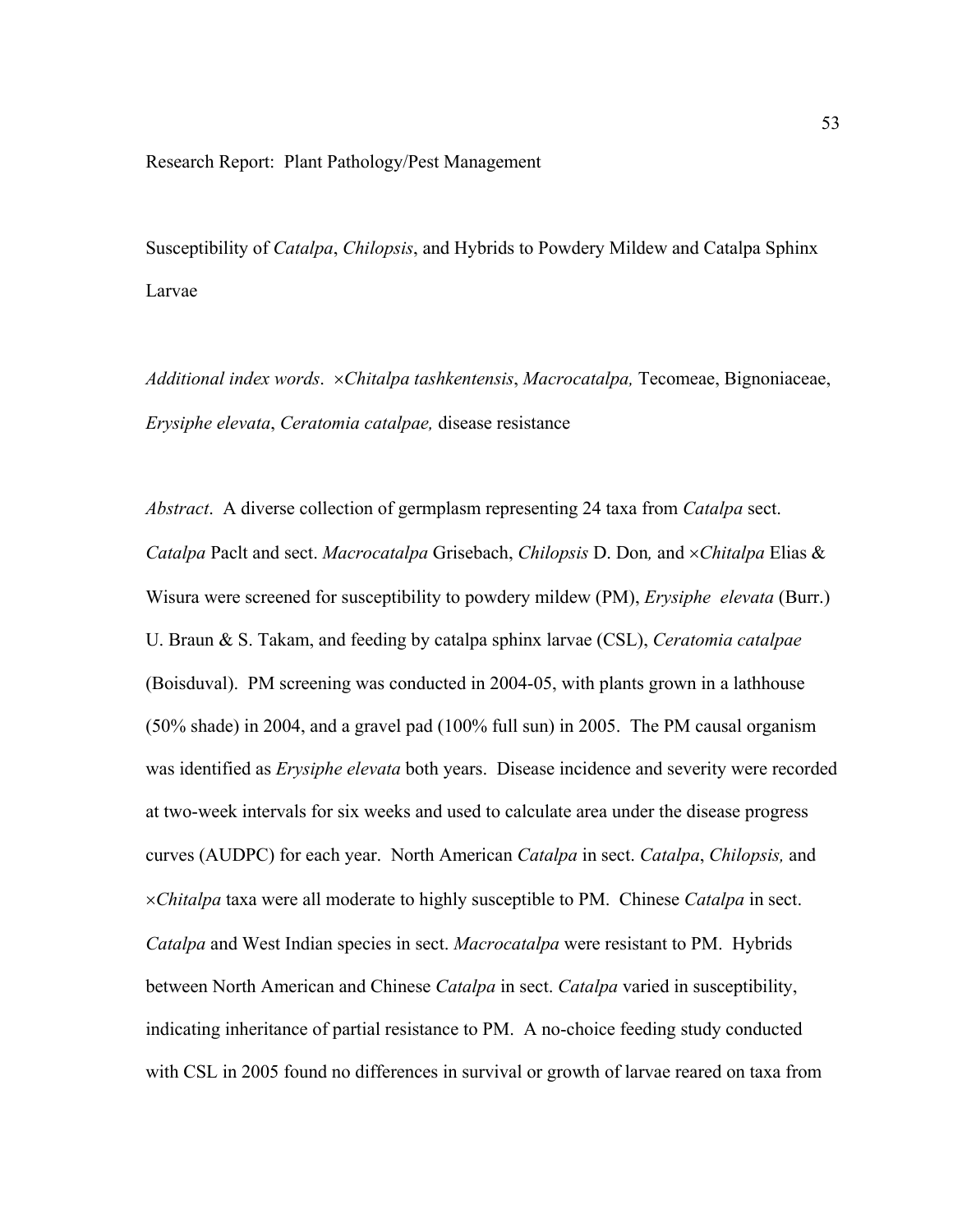*Chilopsis,* ×*Chitalpa,* or either section of *Catalpa.* Future breeding of ×*Chitalpa* can utilize identified sources of PM resistance, but a source for resistance to CSL was not found.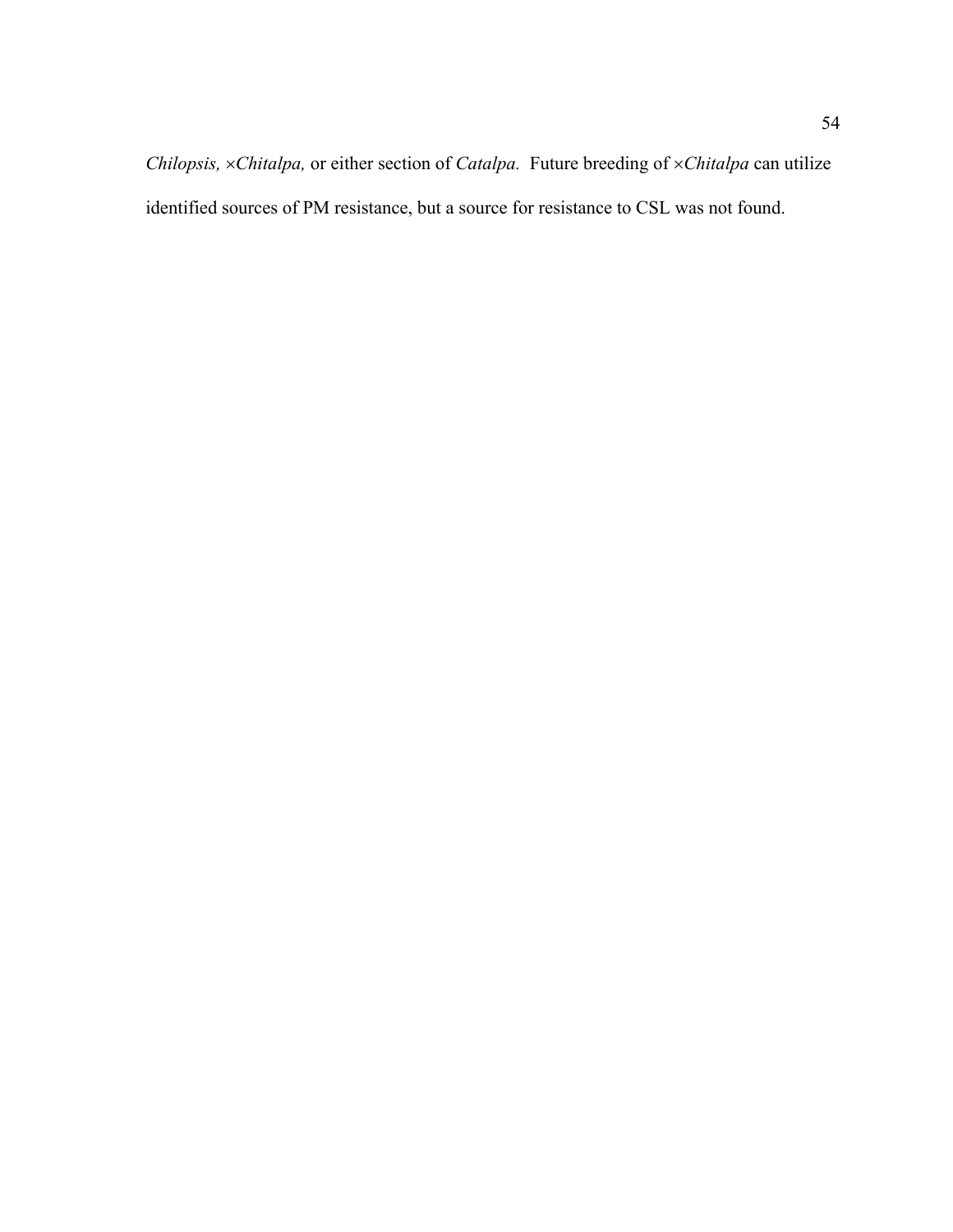The genus *Catalpa* Scop. (Bignoniaceae Juss.) is composed of 11 species in two well-defined sections, sect. *Catalpa* and *Macrocatalpa,* differentiated on leaf morphology and seed characteristics as well as geographical distribution (Paclt, 1952). Section *Catalpa*  contains six species of deciduous trees with a disjunct distribution between East Asia (four species) and eastern North America (two species). All species from this section are in cultivation except *C. tibetica* Forrest, but only the two North American species are commonly cultivated. Southern catalpa, *C. bignonioides* Walt., is native to the southeastern U.S. (Alabama to western Florida) and northern catalpa, *C. speciosa* (Ward. ex Barn.) Ward ex. Engelm., is native to south central U.S. Both are cultivated, as well as naturalized in many urban areas of the eastern U.S. (Rehder, 1940). Section *Macrocatalpa* is comprised of five species of semi-evergreen trees restricted to the West Indies. These species are poorly represented in cultivation, with the exception of *C. longissima* (Jacq.) Dum.-Cours. (Haitian yokewood) which is cultivated throughout the West Indies as an important landscape and timber species, and in Florida and Hawaii for landscapes (Francis, 1990).

 Desertwillow or desertcatalpa, *Chilopsis* D. Don.*,* is a monotypic genus related to *Catalpa*. *Chilopsis linearis* (Cav.) Sweet is a small to medium sized tree, with willow-like leaves and attractive flowers in summer, found in washes and arroyos in desert regions of southwestern U.S., from southern California to Texas, and south-central Mexico (Henrickson, 1985). The species and its cultivars are grown throughout its native range and adjacent regions and are valued for drought tolerance and attractive flowers (Dirr, 1998; Henrickson, 1985; Tipton, 1987).

*Catalpa* and *Chilopsis* are very similar, but are segregated by number of stamens, two in *Catalpa* versus four in *Chilopsis*, and leaf morphology, large ovate to cordate leaves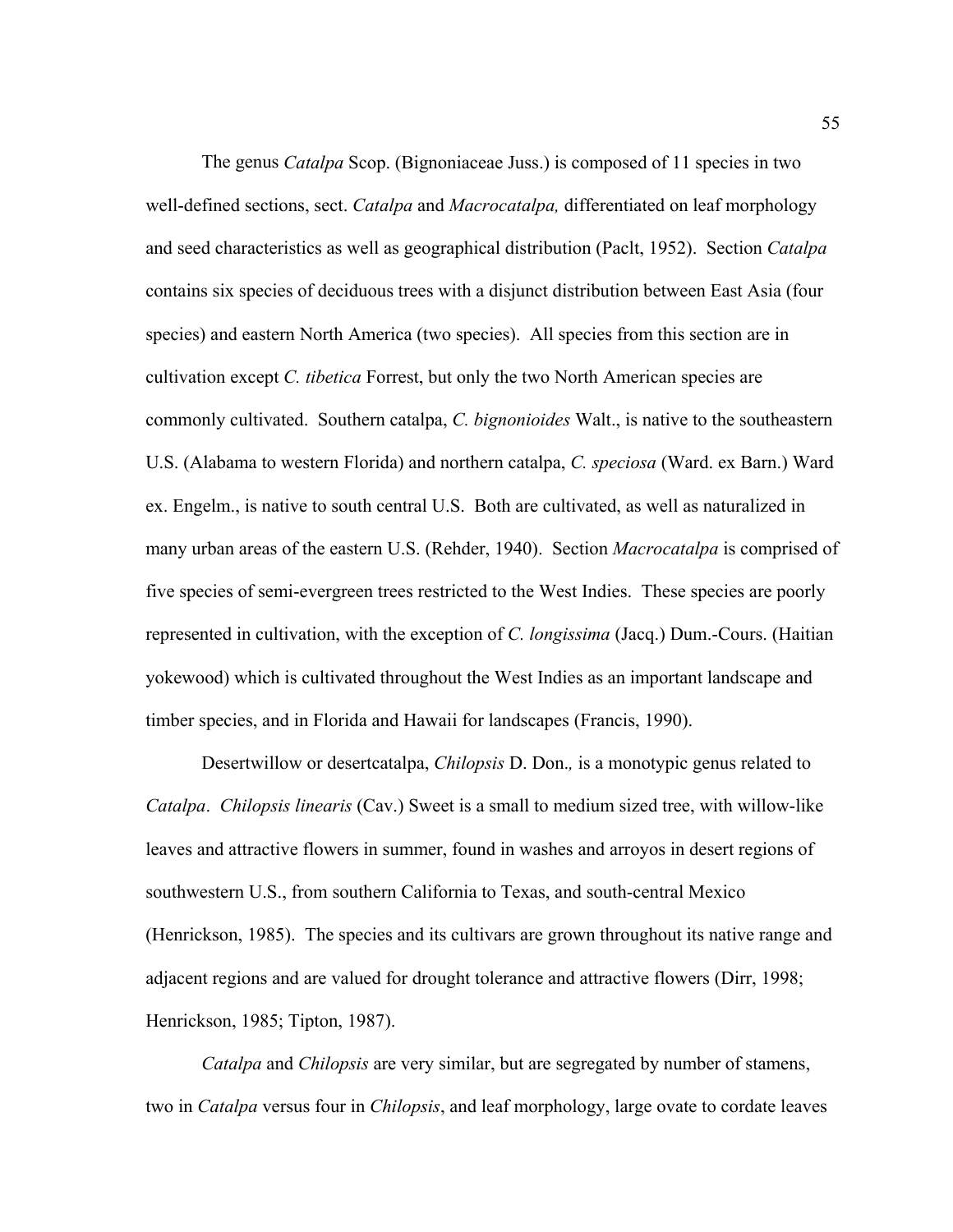in *Catalpa* versus linear to lanceolate leaves in *Chilopsis.* Traditional classifications have placed them in the large, pan-tropical tribe Tecomeae Endl. (Henrickson, 1985). However, this tribe was shown recently to be paraphyletic, suggesting that the tribe be divided with *Catalpa* (both sections) and *Chilopsis* forming a new tribe sister to the Oroxyleae Gentry (Olmstead, unpublished data; Spangler and Olmstead, 1999). Intergeneric hybrids between *Chilopsis linearis* and *Catalpa bignonioides* bred by Rusanov (1964) were introduced into the U.S. in 1977 and formally described by Elias and Wisura (1991) as ×*Chitalpa tashkentensis.* ×*Chitalpa* has performed well in arid climates, but suffers in more humid climates from severe powdery mildew (PM) infections (Dirr, 1998) and in eastern North America from herbivory by catalpa sphinx moth larvae, *Ceratomia catalpae* (Lepidoptera: Sphingidae) (T.G. Ranney, pers. obs.).

 Powdery mildews (PM) are obligate fungal parasites (Ascomycetes) characterized by epiphytic white mycelium that often cause distortions of new growth, chlorosis, necrosis and premature leaf fall (Braun, 1987), limiting both growth and aesthetic qualities of infected plants. Seven different species of PM have been identified on *Catalpa* spp., with two hostspecific to *Catalpa*: *Erysiphe catalpae* Simonyan and *E. elevata* (syn. *Microsphaera elevata*  Burr.) (Ale-Agha et al., 2004; Braun, 1987; Braun et al., 2002; Farr et al., 1989). Of the two *Catalpa-*specific PM's, only *E. elevata* has been reported in N. America, with *E. catalpae*  restricted to Europe and Asia currently (Braun, 1987; Sinclair et al., 1987).

 Catalpa sphinx moth is distributed throughout eastern U.S from New York to Florida west to Texas and Iowa, overlapping with the native and naturalized range of natural hostplant species *Catalpa bignonioides* and *C. speciosa* (Baerg, 1935). Previous studies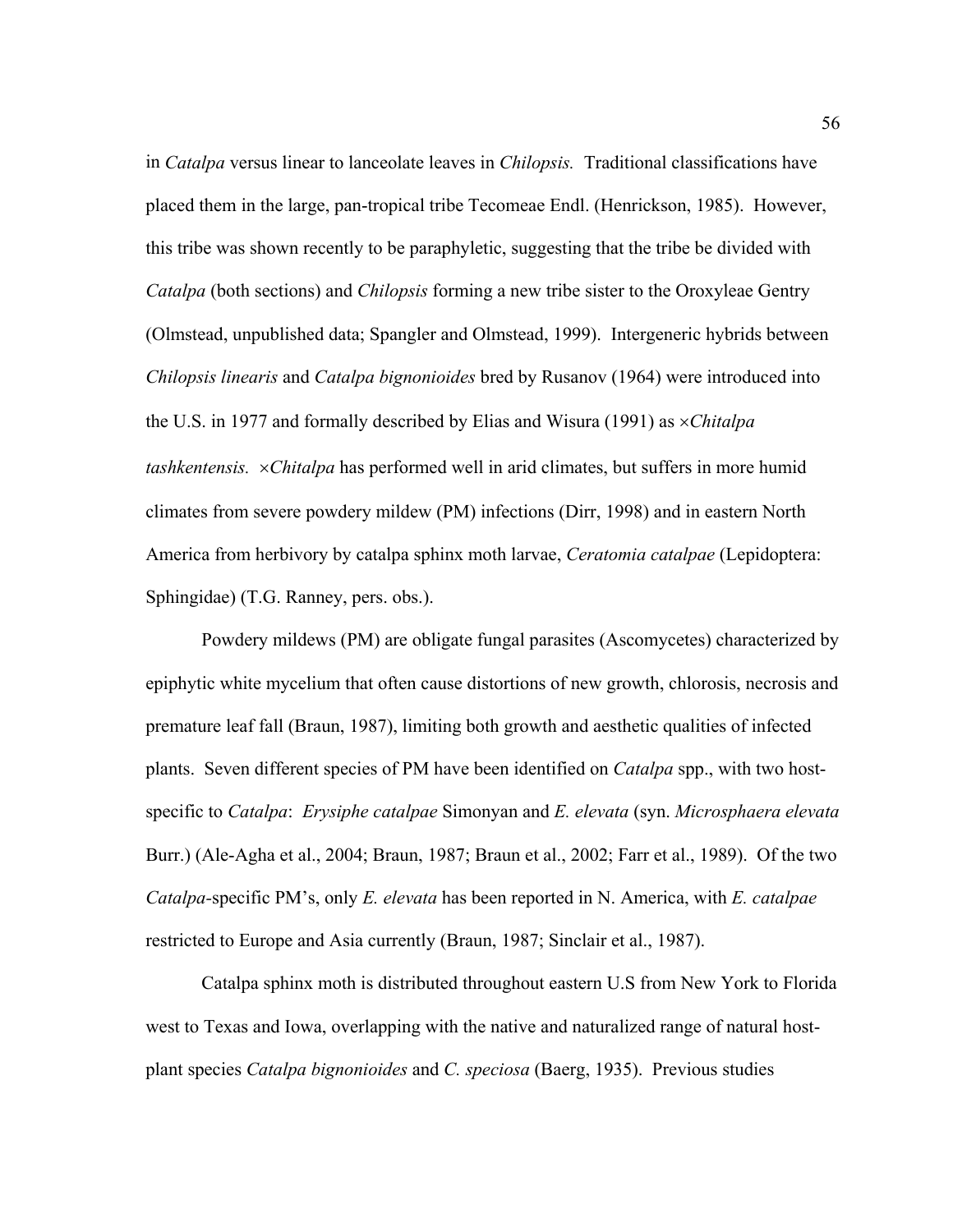confirmed the suitability of Chinese *Catalpa* species as a food source for CSL (Baerg, 1935; Bowers, 2003). Host plant species significantly affected larval growth (fresh weight), but survival was not affected for larvae reared on *C. bignonioides, C. bungei* C.A. Mey.*, C. fargesii* Bureau*, C. ovata* G. Don*,* and *C. speciosa* (Bowers, 2003)*. Ceratomia catalpae*  larvae sequester catalpol, converted from catalposide and other iridoid glycosides ingested from *Catalpa* (Bowers, 2003), that serves as a defense against generalist predators (Bowers and Puttick, 1986). It is unknown whether *Chilopsis* and *Catalpa* spp. in section *Macrocatalpa* are susceptible to PM infections or are suitable hosts for CSL.

 Both *Catalpa* and ×*Chitalpa* are under-utilized in north temperate zones, owing to a lack of diversity of available germplasm, and knowledge of susceptibility of the common species (*C. bignonioides* and *C. speciosa*) to pathogens and insects, particularly PM and CSL*.* In order to establish a breeding program targeting improvement of *Catalpa* and ×*Chitalpa* hybrids, sources of resistance to both pest species are needed. Our objective was to assemble and screen a diverse collection of *Catalpa, Chilopsis*, and ×*Chitalpa* for 1) PM susceptibility and 2) hostplant suitability for CSL. A part of the PM study was concerned with identification of the causal organism.

## **Materials and Methods**

 *Plant Material.* Germplasm acquired from various botanical institutions and nurseries accessioned at the Mountain Horticultural Crops Research Station (MHCREC), Fletcher, N.C., between 2002-04, including several breeding lines from the ×*Chitalpa*  breeding program at the MHCREC are listed in Table 1. Germplasm was received as un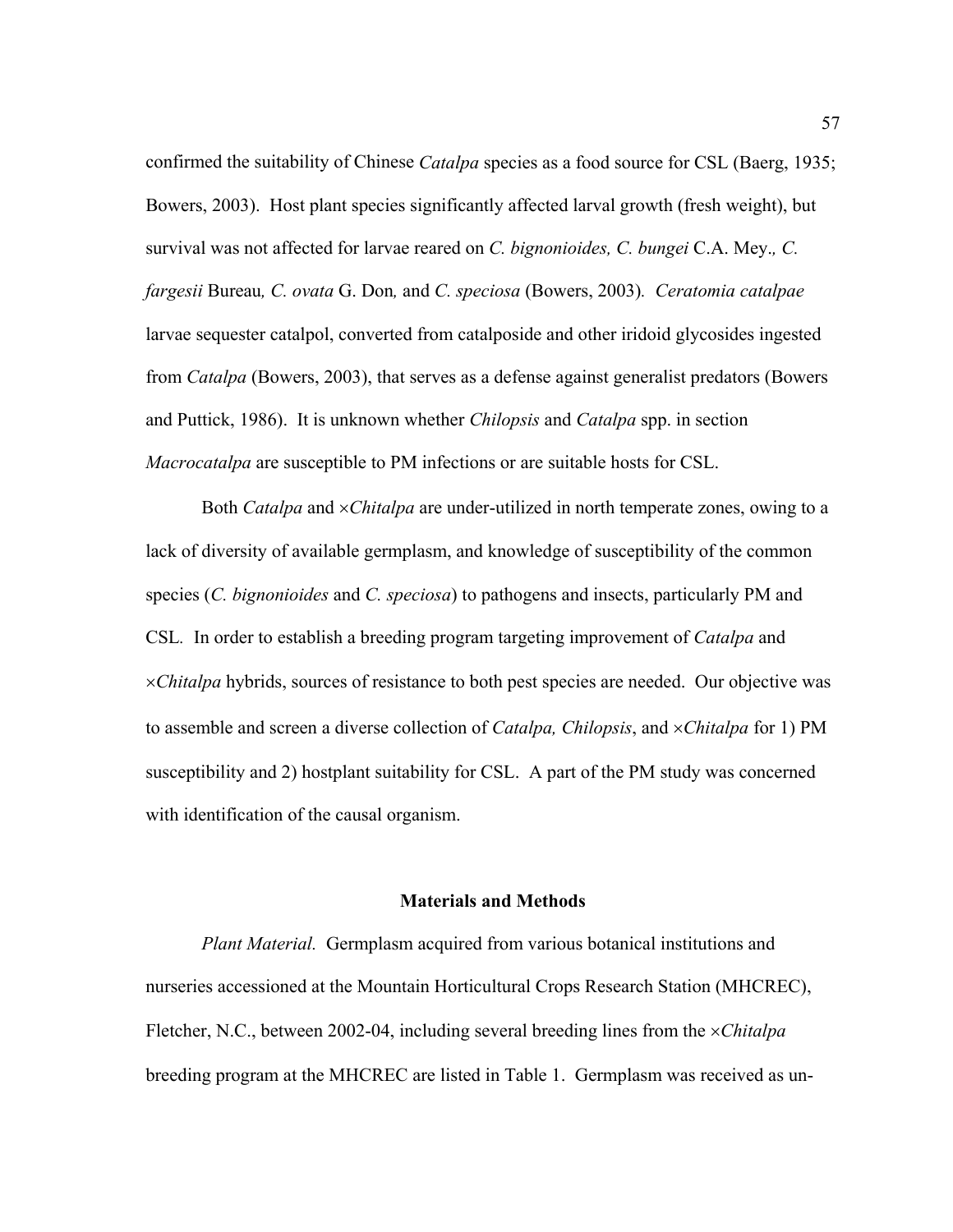rooted softwood or hardwood cuttings, seed, or young plants. Plants were propagated and grown under standard nursery conditions until needed for screening studies.

*Powdery Mildew Studies.* Two separate screening studies were conducted over successive years, 2004 and 2005. In July 2004, available taxa were potted into 11.2 L containers with a 3 pine bark : 1 peat (by volume) substrate amended with 2.8 kg⋅m<sup>-3</sup> dolomitic limestone and 0.5 kg⋅m<sup>-3</sup> micronutrients (Micromax, The Scotts Co., Marysville, Ohio) and topdressed with 35 g per container of 15N-3.9P-10.0K controlled-release fertilizer (15-9-12 Osmocote ® Plus 3-4 mo.  $(a)$ 70°C, The Scott's Co.). Plants were placed in a lathhouse providing 50% shade in 11 rows of approximately 20 plants, on 0.75 m centers and watered as needed using drip irrigation. The experimental design was completely randomized with 19 treatments (taxa) using single plant replicates. For most taxa, n was ≥ 8, except *Catalpa*  sp.  $\#2$  (n = 3), *C. bungei var. heterophylla* (n = 2), and *C. ovata* 'Flavescens' (n = 4).

*Catalpa bignonioides* stock plants were grown separately in the lathhouse and allowed to develop PM infections naturally. Beginning on 4 Aug. 2004, infected stock plants were placed in and around study plants, and shaken over the study plants to release conidia every other day for one week (total 4×) to supplement natural inoculation. Powdery mildew incidence (I) and severity (S) were recorded for each replicate once every twoweeks, for a total of four observation dates. Incidence (I) represented the percentage of leaves infected per plant and severity (S) the mean percent leaf area covered with mycelium per infected leaf. After six weeks, plants severely infected began abscising leaves; thus the study was terminated.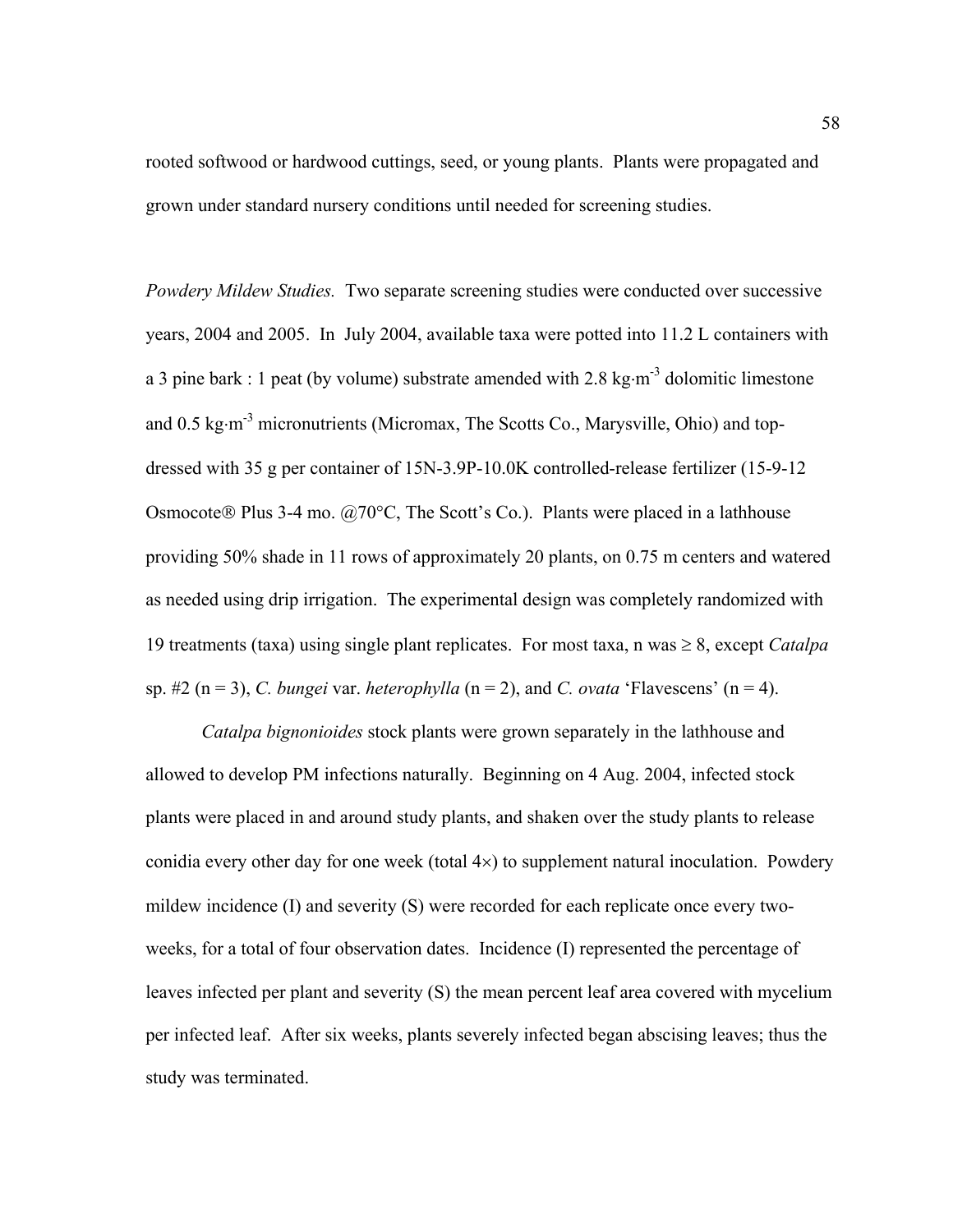Selected taxa from the 2004 study and several additional taxa were screened in 2005 for PM. On 23 May, plants were potted into 26.5 L containers using the substrate used in 2004 experiment and controlled-release fertilizer but at 64 g per container. Plants were placed on a gravel pad in full sun, and watered as needed using drip-irrigation. The experimental design was completely randomized with 17 treatments (taxa) using single plant replicates. For most taxa, n was  $\geq 6$ , except *Catalpa* sp. #2 (n = 2), *C. bungei var. heterophylla*  $(n = 2)$ , *C. ovata* 'Flavescens'  $(n = 4)$ , and *C. punctata*  $(n = 5)$ . Plants were allowed to develop infections from natural inoculla, no supplemental inoculation was provided. Measurements of I and S were made after the first signs of PM were noted on *Catalpa bignonioides* plants (25 July), and thereafter every two-weeks for six weeks, terminating on 5 Sept. for a total of four observation dates.

 Cleistothecia (ascomata) were collected in 2004 and 2005 from infected senescent leaves in late fall, after temperatures decreased and mildew ratings were concluded. Cleistothecia were mounted in 0.01% cotton blue-lactophenol  $(v/v)$  on glass slides and viewed under a compound light microscope (Nikon Eclipse E400, Nikon Instruments, Melville, N.Y.) at ×400 magnification. Pathogen identification was based on size of cleistothecia, length and branching characteristics of cleistothecial appendages, number of asci per cleistothecium, size and shape of ascospores, and number of ascospores per ascus. Voucher specimens were made and placed in the mycological herbarium, Dept. of Plant Pathology, NCSU.

 Area under the disease progress curves (AUDPC) were constructed for each year using the formula of Shaner and Finney (1977) with modification: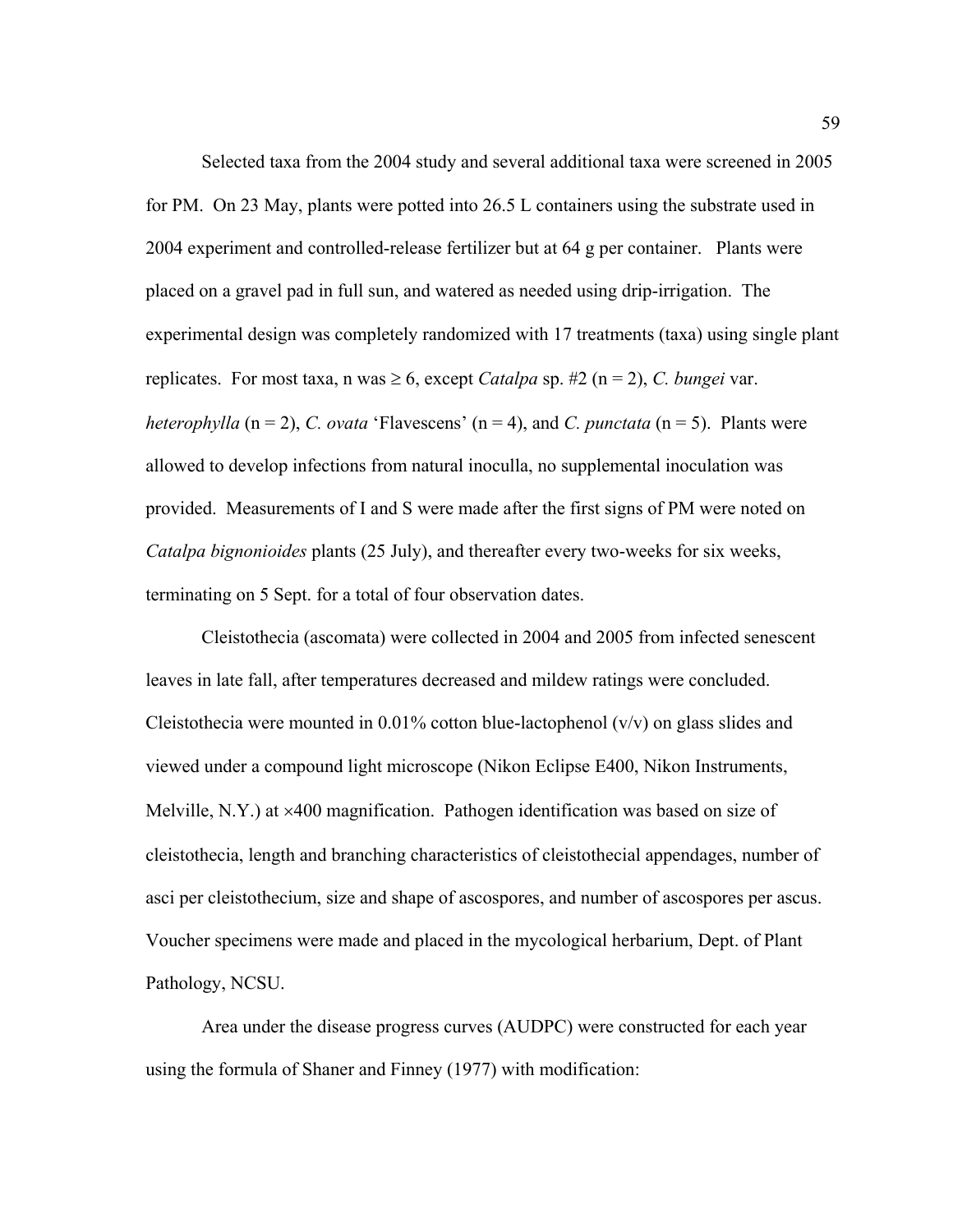$$
\sum_{i=1}^{n} [(Y_{i+1} + Y_i) / 2][X_{i+1} - X_i]
$$

Where  $Y_i = I \times S$  at the *i*th observation,  $X_i$  = time (days) at the *i*th observation, and *n* = total number of observations. Multiplying I by S results in a relative disease intensity rating for a given plant at a given observation date (Seem, 1984). Then, AUDPC represents the cumulative disease intensity for a given plant over the length of the study (Jeger and Viljanen-Rollinson, 2001). Data for each year were analyzed separately. Differences between taxa were compared using analysis of variance (PROC GLM; SAS version 8.02, SAS Inst., Cary, N.C.) and means separated using Fisher's protected least significant difference (LSD) at  $\alpha = 0.05$ .

*Catalpa Sphinx Moth Larvae Screening.* A no-choice feeding study, with the addition of *Chilopsis linearis* 'Regal', was conducted in summer 2005. On 22 June, fourth and fifth instars were collected from infested trees at the University of Georgia Horticulture Farm, Athens, Georgia (Ness, 2003). Larvae were transported to the greenhouses at MHCREC and allowed to pupate in plastic boxes filled with sand and covered with perforated plastic. On 21 July, the first adult moth emerged, at which time the containers were transferred along with two stock plants of *Catalpa bignonioides* to a mesh cage  $(2 \times 2 \times 2 \text{ m})$  located in a lathhouse (50% shade)*.* Adults emerged daily with the first egg masses laid on 23 July. Eggs were collected from the walls of the flight cage and *Catalpa* leaves and placed in petri dishes (15 cm), then incubated in the insect rearing room at the MHCREC. Conditions within the rearing room were maintained at 16 h day (15  $\mu$ mol⋅s<sup>-1</sup>⋅m<sup>-2</sup> photosynthetically active radiation, fluorescent lights), 25°C and 60% relative humidity for the duration of the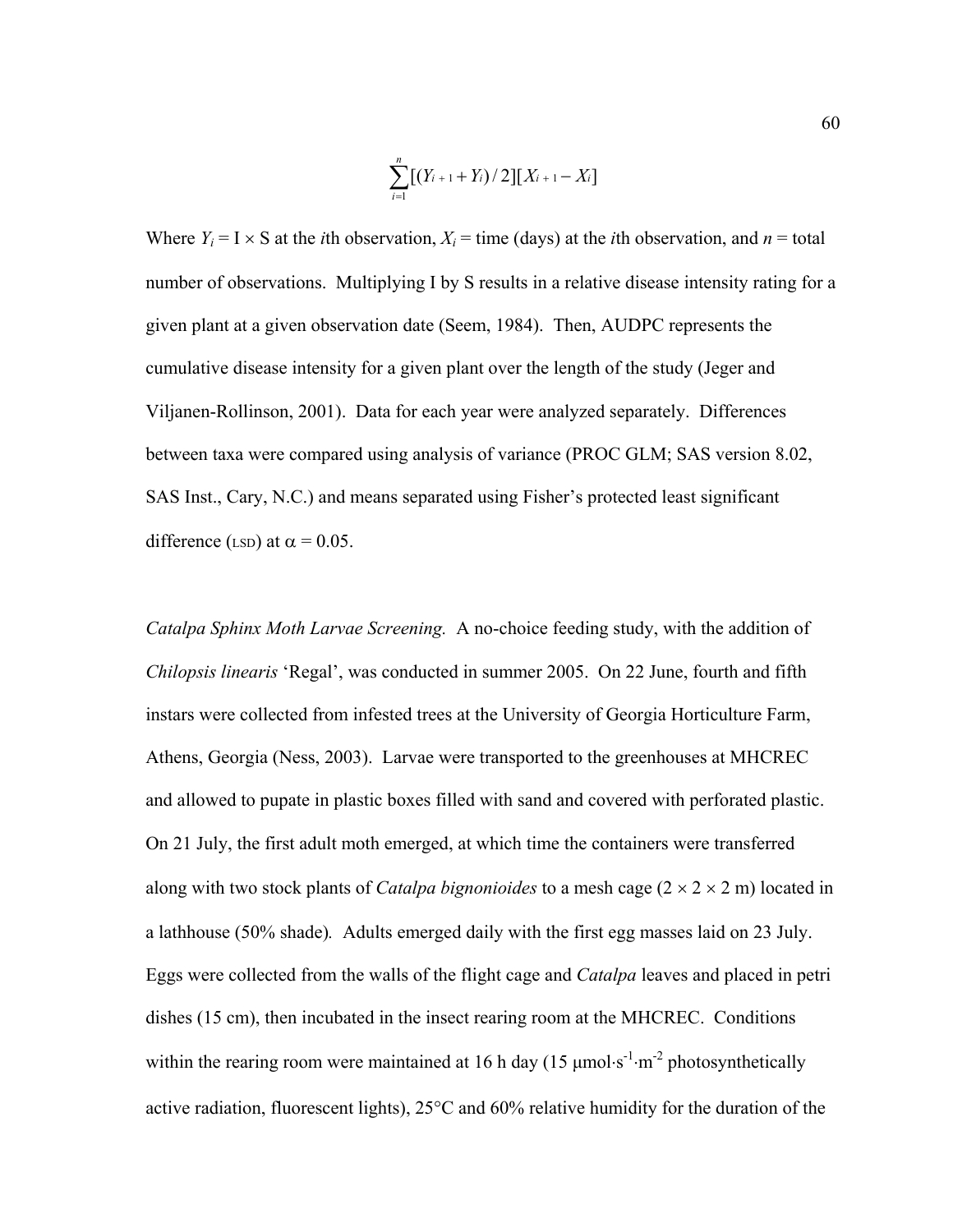study. Waxed paper cups (0.9 L) covered with cheesecloth served as individual rearing chambers with one cup per single plant replicate. Cups were located randomly on shelves within the chamber. Recently expanded leaves or small shoots from each taxon were placed in water picks and inserted into cups. Leaves and water were exchanged daily, or as needed to maintain adequate leaf turgor and plant material for larvae.

 The study began on 28 July. Five first instar larvae (1 d old) were placed in each cup. The study ended at 15 d when surviving larvae reached the fifth instar and feeding was negligible. Percent survival data on each taxon was recorded. For surviving larvae, final mass and headcapsule width (mm) were recorded. Growth of the headcapsule was used to estimate instar stage (Baerg, 1935). Percentage survival data were arcsin transformed prior to statistical analysis. The experiment was a completely randomized design, with nine taxa (treatments) and single plant replicates (n = 8 except *Catalpa longissima,* n = 5, and *C. punctata,*  $n = 6$ ) and five subsamples (larvae) per replicate. Data were analyzed using general linear model (PROC GLM; SAS version 8.02, SAS Inst.).

### **Results and Discussion**

 Severe PM epiphytotic developed in the lathhouse in 2004, with moderate but similar pattern of infections developing in 2005 (Table 2). Infections generally began on recently expanded leaves, rather than immature growth. Levels of natural inoculum in the proximity of MHCREC were assumed to be high, with epiphytotic events observed in the years prior to 2004 on ×*Chitalpa tashkentensis* 'Pink Dawn' growing at MHCREC (pers. obs.). White superficial mycelium on the leaf surface was well-developed and heavy cleistothecial development in the fall of 2004 facilitated identification of the causal organism. Length and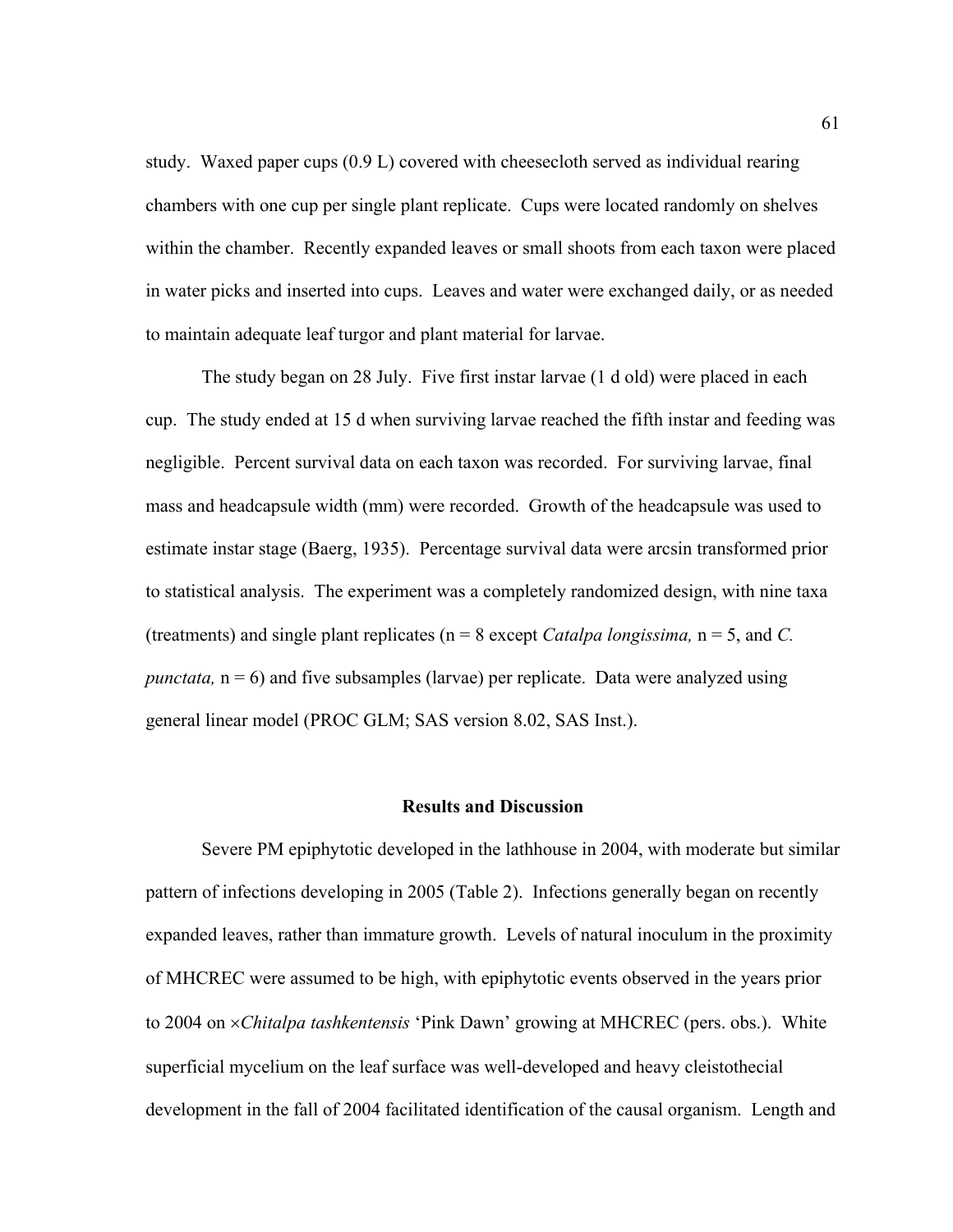branching of cleistothecial appendages are key taxonomic characters for distinguishing *Erysiphe* spp. (Ale-Agha et al., 2004; Braun, 1987). Cleistothecial appendages were hyaline, 4-7× longer than the width of the cleistothecial body, and dichotomously branched at the terminus, characteristic of *Erysiphe elevata*. *Erysiphe catalpae* has non-branched appendages, and *E. penicillata* [syn. *Microsphaera penicillata* (Wallr.:Fr.) Lév.]*¸* a broadly adapted PM in N. America, has branched appendages 1-1.5× as long as the width of the cleistothecial body (Braun, 1987). In North America, *E. elevata* (including synonyms *Microsphaera vaccinii* auct. p. p. and *M. alnii* var. *vaccinii* auct. p. p.) is the most commonly sited PM on *Catalpa* (Braun, 1987; Sinclair et al., 1987), but our collection and positive identification was the first for North Carolina. In Europe, *E. catalpae* is the common *Catalpa*-specific PM (Ale-Agha et al., 2004; Braun, 1987). However, *E. elevata* has been introduced recently and identified in Hungary (Vajna et al., 2004) and is spreading in Europe currently (Ale-Agha et al., 2004; Cook et al., 2004). In both study years, a leaf spot infection occurred on *Catalpa* taxa within both sections, and was identified as *Cristulariella moricola* (I. Hino) Redhead. This fungus has a wide host range of several plant families.

 There were significant differences among taxa in susceptibility to PM as measured by AUDPC values in 2004 (F value = 183.4, *P* < 0.0001) and 2005 (F value = 51.6, *P* < 0.0001). Taxa with no PM infection (0 AUDPC) were not used in determining differences among means using Fisher's protected LSD. The natural host species for *E. elevata*, N. American *C. bignonioides* and *C. speciosa*, had intermediate levels of PM infection in 2004. All three cultivars of *C. bignonioides*, 'Aurea', 'Koehnei' and 'Nana', likewise were susceptible, although 'Nana' was more susceptible than the other cultivars and type species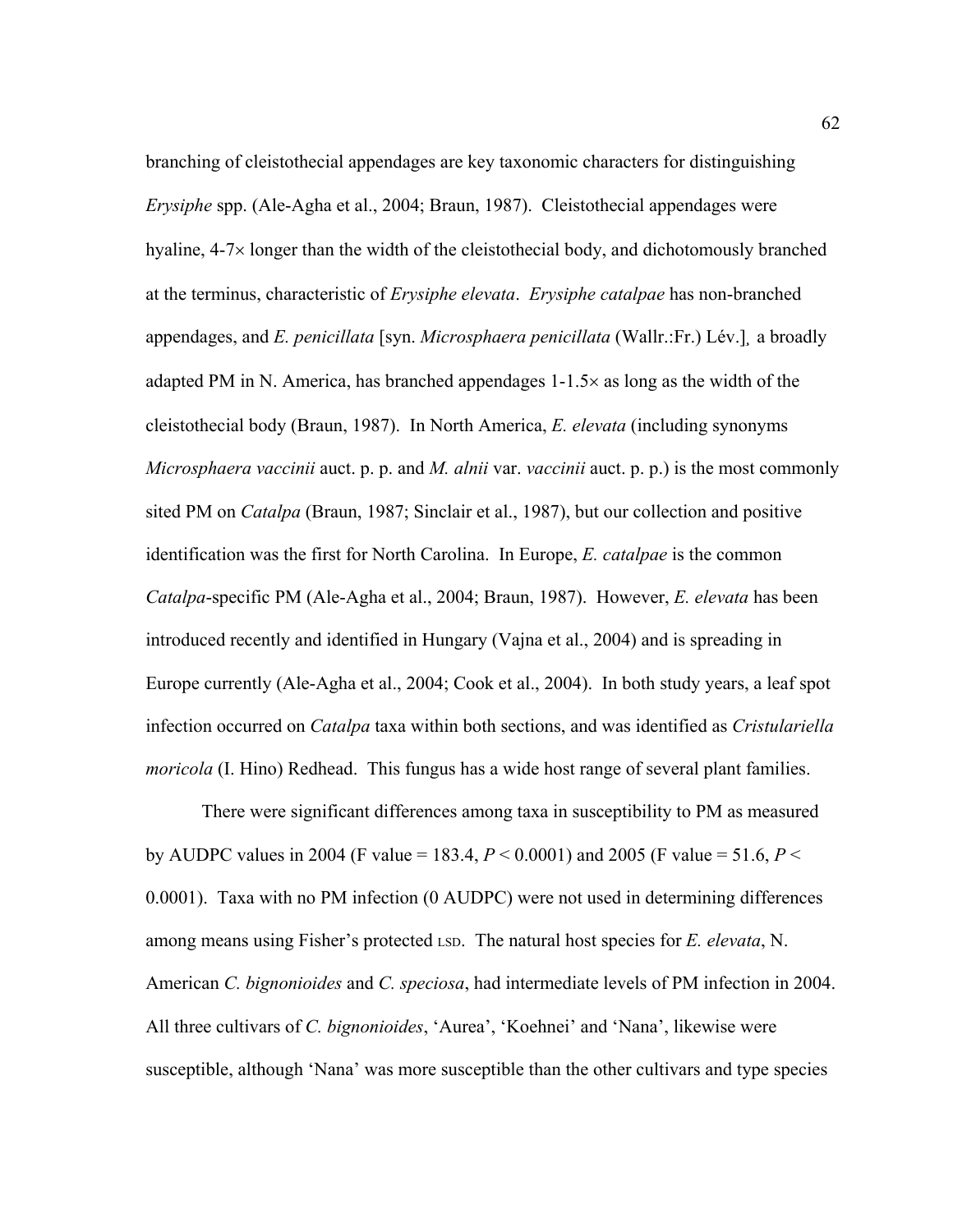(Table 2). All of the above were dropped from the 2005 study, except *C. bignonioides*, that served as a susceptible control both years.

 Chinese *Catalpa, C. bungei* var. *heterophylla, C. ovata,* and *C. ovata* 'Flavescens', were resistant to *E. elevata* in both study years. *Catalpa fargesii* var. *duclouxii* was not available in 2004, but was resistant during 2005. The behavior of *C*. sp.  $\#1$ ,  $\#2$ , and  $\#3$ , received as *C. bungei*, is of special note. *Catalpa bungei* is confused in the nursery trade and herbaria with *C. bignonioides* 'Nana' and *C. ovata* (Bean, 1936; Dirr, 1998; Paclt, 1952). *Catalpa* sp. #1 and #2 were received from Morton Arboretum, Lisle, Ill. as un-rooted cuttings from plants grown from seed received as *C. bungei* from the Uzbek Academy of Sciences Botanical Garden, Tashkent, Uzbekistan (formerly the Republic of Uzbekistan, U.S.S.R.) (Table 1). *Catalpa* and *Chilopsis* are self-incompatible (Petersen et al., 1982; Stephenson and Thomas, 1977); therefore trueness-to-type may be questioned in seed of cultivated origin. These plants do not fit the description of *C. bungei* by Paclt (1952) nor Bean (1936), in that leaves are not glabrous, inflorescences are not corymb-like, and flowers are not rose-colored. These plants appear to be hybrids with *C. bignonioides*, although this cross has not been reported previously. In terms of PM susceptibility, they responded similarly to cultivars of *C.* ×*erubescens* (*C. ovata* x *C. bignonioides*), with moderate to low levels of susceptibility in both 2004 and 2005 (Table 2). *Catalpa* sp. #3 represented nursery collected seed and was nearly identical to *C. ovata* in foliage and flower*.* It was available only for 2005, and in that year was resistant to *E. elevata,* as were the other taxa of *C. ovata*  (Table 2). In our study, *Catalpa bungei* var. *heterophylla* accessioned from the Brooklyn Botanical Garden was the only *C. bungei* taxon that matched its taxonomic description: leaves were dark green and glabrous, and differed from the type species only in it's more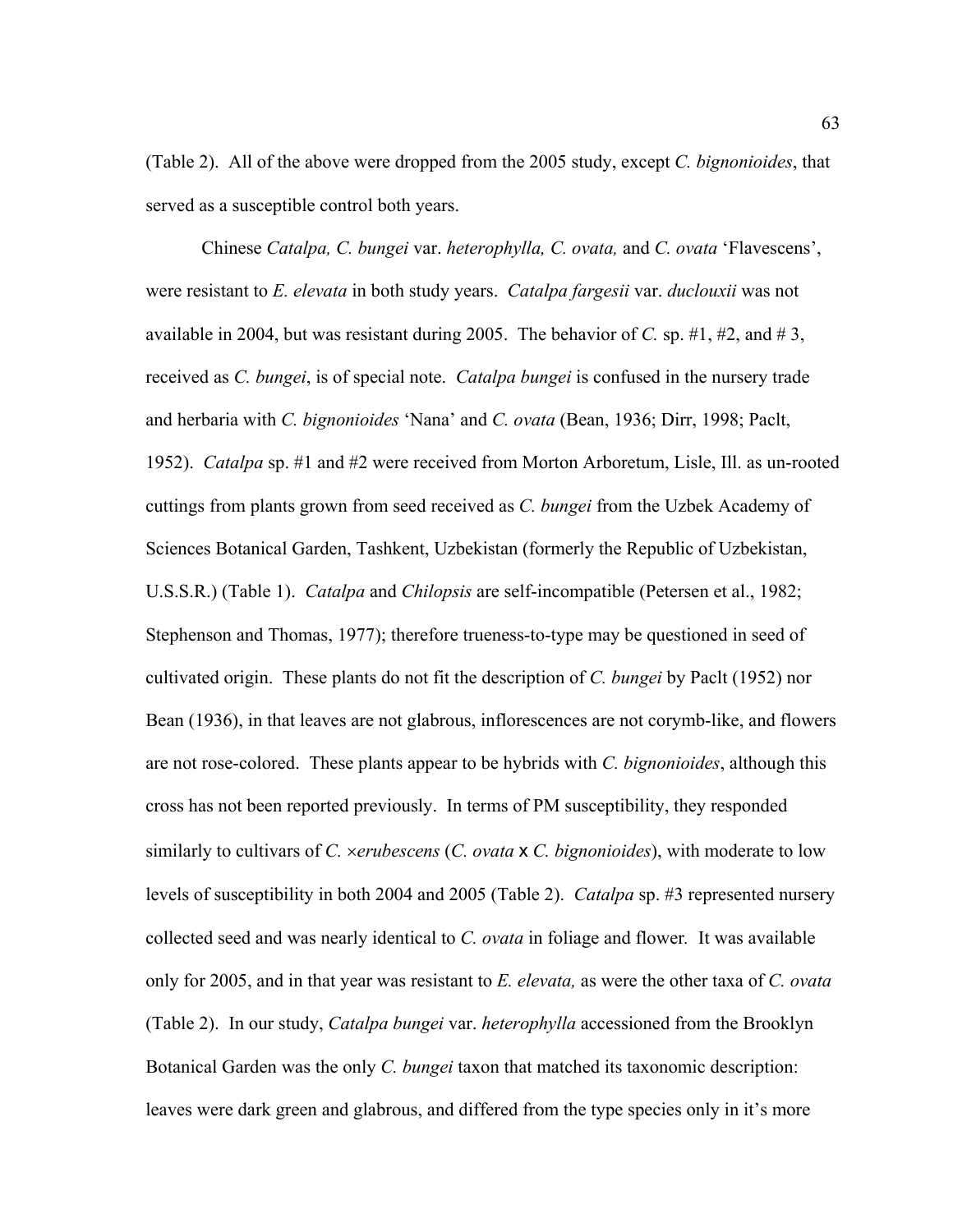deeply lobed leaves (Paclt, 1952). Although we only had two plants, this taxon remained free of PM infection both years.

 Hybrids between Chinese *C. ovata* and N. American *C. bignonioides* (*C.*  ×*erubescens*) and *C. speciosa* (×*galleana*) exhibited a broad range of susceptibility to *E. elevata*. Of the hybrids, *C.* ×*erubescens* 'J.C. Teas' was most susceptible in both 2004 and 2005 (AUDPC of 914 and 1261, respectively), followed by *C.* ×*erubescens* 'Purpurea' (24 and 33, respectively) and *C.* ×*galleana* (4 and 1, respectively). Our clone of *C.* ×*erubescens* 'J.C. Teas' resembles the *C. bignonioides* parent, whereas the *Catalpa* ×*erubescens* 'Purpurea' resembles the *C. ovata* parent. In the United States, *C.* ×*erubescens* was first documented by Sargent (1889) who reported the existence of hybrid seedlings sent to the Arnold Arboretum by a Mr. J.C. Teas of Carthage, Ind. The origin of the cultivar 'J.C. Teas' is unknown, but may represent one of the original  $F_1$  hybrids sent to the Arnold Arboretum or an  $F_2$  segregate derived from the original hybrids. Segregates were known to exist (Jones and Filley, 1920; Paclt, 1952; Sargent, 1889) and the greater susceptibility of 'J.C. Teas' to PM infection may reflect segregation towards susceptibility of *C. bignonioides* to *E. elevata,* and for *C.* ×*erubescens* 'Purpurea' segregation towards resistance in *C. ovata*  (Table 2). *Catalpa* ×*galleana* had extremely low levels of PM infection in both years, with only a few spots noted on the new growth and no secondary infection or spread (Table 2). Our clone of Galle's hybrid catalpa is one of the original  $F_1$  hybrid seedlings bred by Karl Sax at the Arnold Arboretum in 1940 (Table 1). Morphologically, the hybrid is intermediate between *C. ovata* and *C. speciosa*, but has the largest leaves of the genus (pers. obs.). The lack of complete resistance in  $C$ .  $\times$ *galleana*, a known  $F_1$ , and the range of susceptibilities in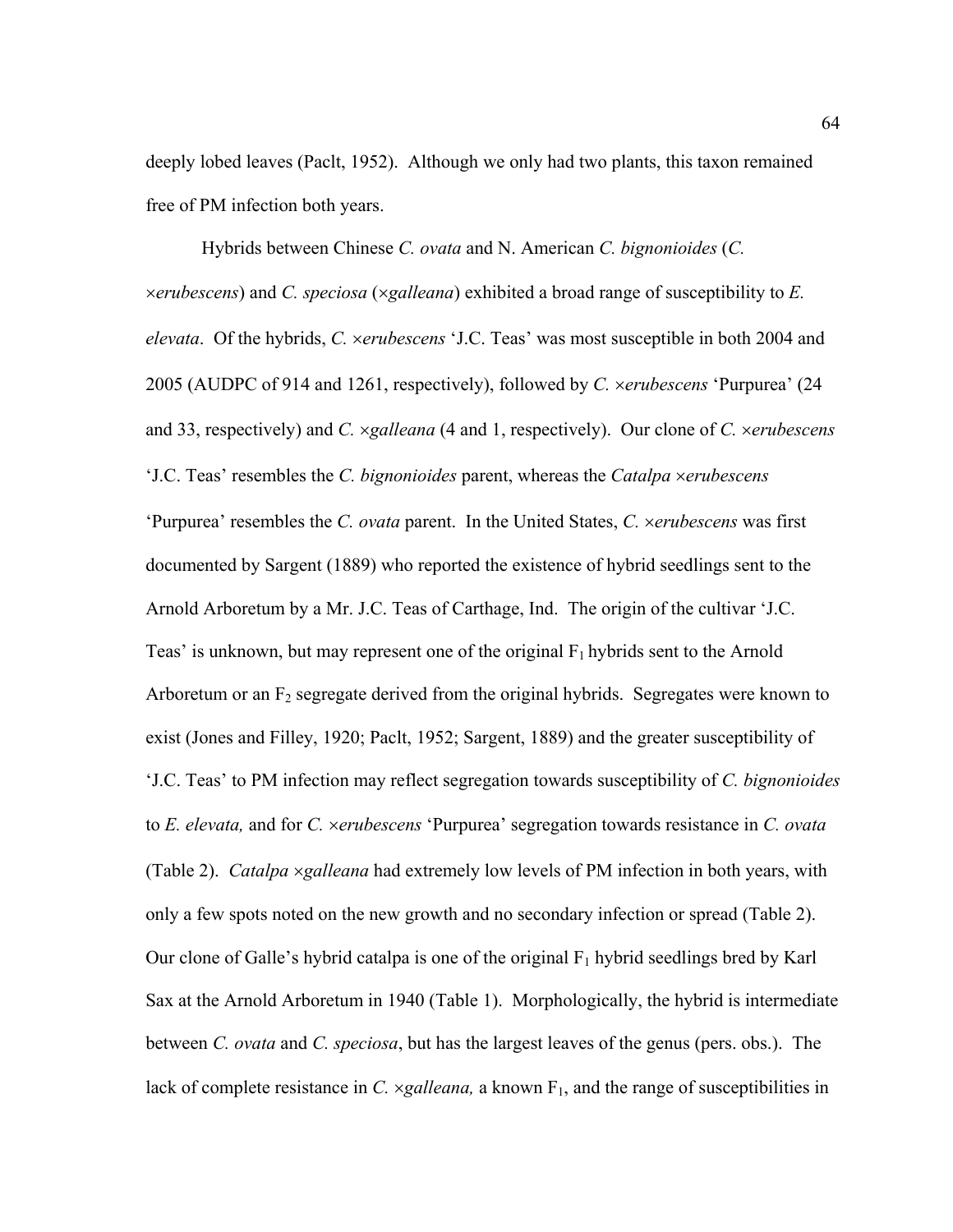*C.* ×*erubescens* clones, suggesting inheritance of PM resistance in *Catalpa* is polygenic or quantitative in nature.

 Evergreen species of sect. *Macrocatalpa, C. longissima* and *C. punctata*, were resistant to PM infection by *E. elevata*. Section *Macrocatalpa* is restricted to the New World, with five species poorly understood occurring throughout the West Indies (Paclt, 1952). Little cultural information existed for these taxa, with the exception of *C. longissima*, an important agro-forest tree species in Haiti. In seedling nurseries, leaf spots and anthracnose have been reported (Francis, 1990) but PM infections on this species or other West Indian species was lacking in the literature.

 Although *Chilopsis linearis* was not available for the 2004 study, in 2005 PM infections developed late on *Chilopsis linearis* 'Bubba' grown in full sun. Thus, low AUDPC values for this taxon (Table 2). Our limited data suggest that some *Chilopsis* taxa are not resistant to PM infection by *E. elevata*, but the degree of susceptibility needs further investigation.

×*Chitalpa* cultivars were amongst the most susceptible taxa in both 2004 and 2005. Infection and spread of mycelia were rapid, as noted by the high AUDPC values for ×*Chitalpa*'s in both years (Table 2). Powdery mildew infections on ×*Chitalpa* have been observed previously in Georgia (Dirr, 1998), Arkansas (J. Lindstrom, pers. comm.) and North Carolina (T. Ranney, pers. obs.), but the causal organism was not identified. In both years, ×*Chitalpa* 'Pink Dawn' was more susceptible than 'Morning Cloud' (Table 2). The induced allotetraploid 'Pink Dawn' was as susceptible to PM infection as the diploid 'Pink Dawn' in 2004, but in 2005 had significantly less PM. Also, progeny derived from the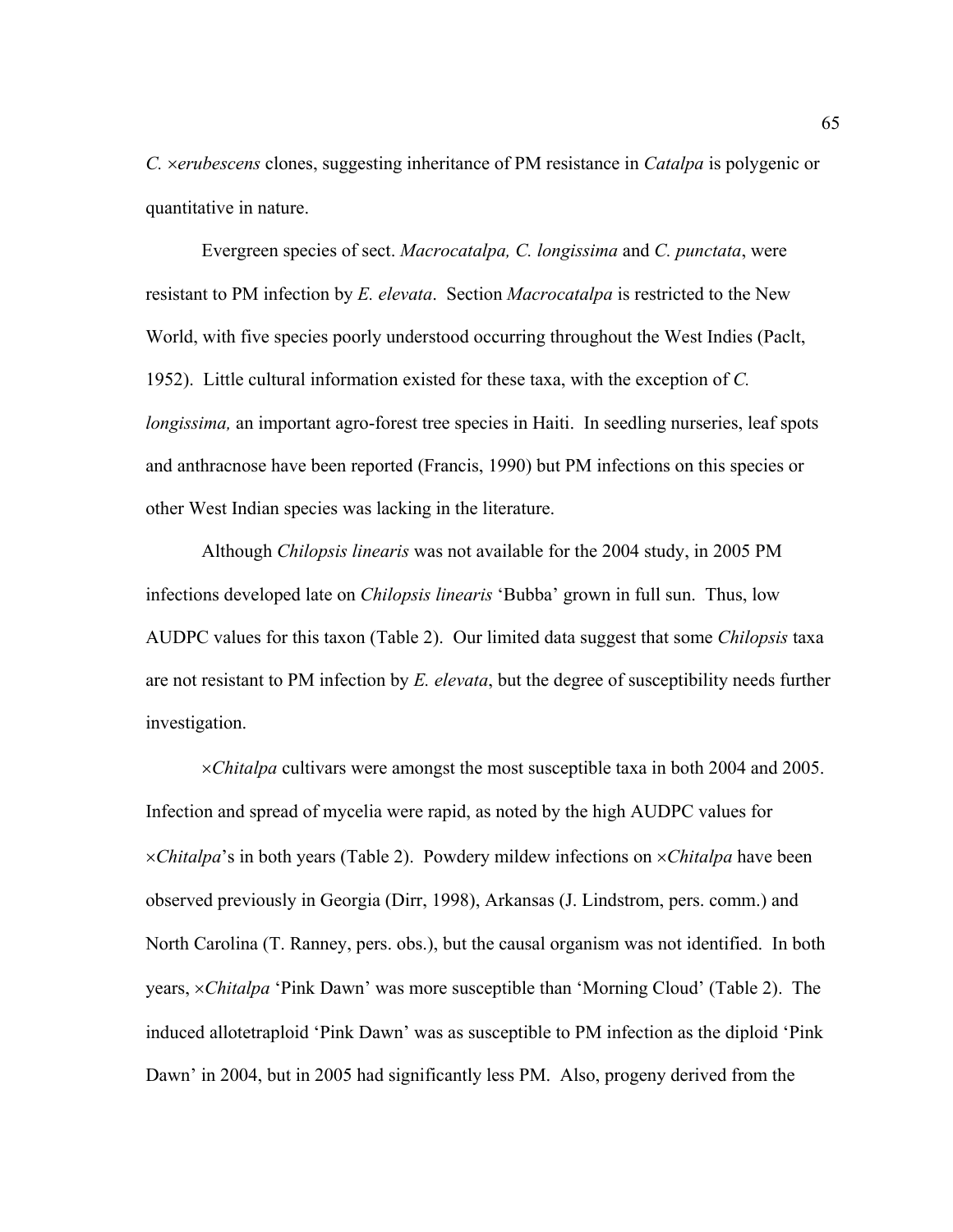induced allotetraploid 'Pink Dawn' (MHREC #1 and  $F_2$  4x seedlings) were highly susceptible to PM (Table 2). These progeny were uniform in appearance and susceptibility, suggesting that these allopolyploids have fixed heterozygosity (strong intrageneric disomic meiotic pairing) resulting in little intergenomic recombination and segregation.

There were no significant differences for CSL survival (F value  $= 1.74$ ,  $P = 0.113$ ), final weight (F value = 2.09,  $P = 0.173$ ) or head carapace width (F value = 0.65,  $P = 0.723$ ) in the no-choice feeding study (Table 3). In a no-choice feeding study using deciduous members of sect. *Catalpa*, Bowers (2003) found a significant effect of hostplant on larval growth, but no differences in larval survival, even though survivorship ranged from 47% for *C. ovata* to 70% for *C. bignonioides.* Bowers (2003) concluded that all deciduous species of *Catalpa* are suitable hostplant species for *Ceratomia catalpae* larvae. We included deciduous representatives of sect. *Catalpa*, evergreens from sect. *Macrocatalpa*, *Chilopsis*, and ×*Chitalpa* in our no-choice feeding study. Survival of larvae reared on various taxa ranged from 27.3% for ×*Chitalpa* 'Pink Dawn' to 84.1% for *Catalpa longissima* (Table 3). Final weight and headcapsule width varied less among taxa than survival (Table 3). Headcapsule width of mature larvae ranged from 3.4 to 4.1 mm. Baerg (1935) reported that *C. catalpae* headcapsule width for fourth and fifth instars typically average 2.20 mm and 4.35 mm, respectively. Although head carapace width of surviving larvae in our study was slightly less than that reported for fifth instars by Baerg (1935), the majority of larvae pupated upon completion of the study (data not shown) suggests that they were indeed in the fifth instar stage. North American *C. bignonioides* and *C. speciosa,* host-plants that have co-evolved with *Ceratomia catalpae* were expected to be suitable hosts, as was Chinese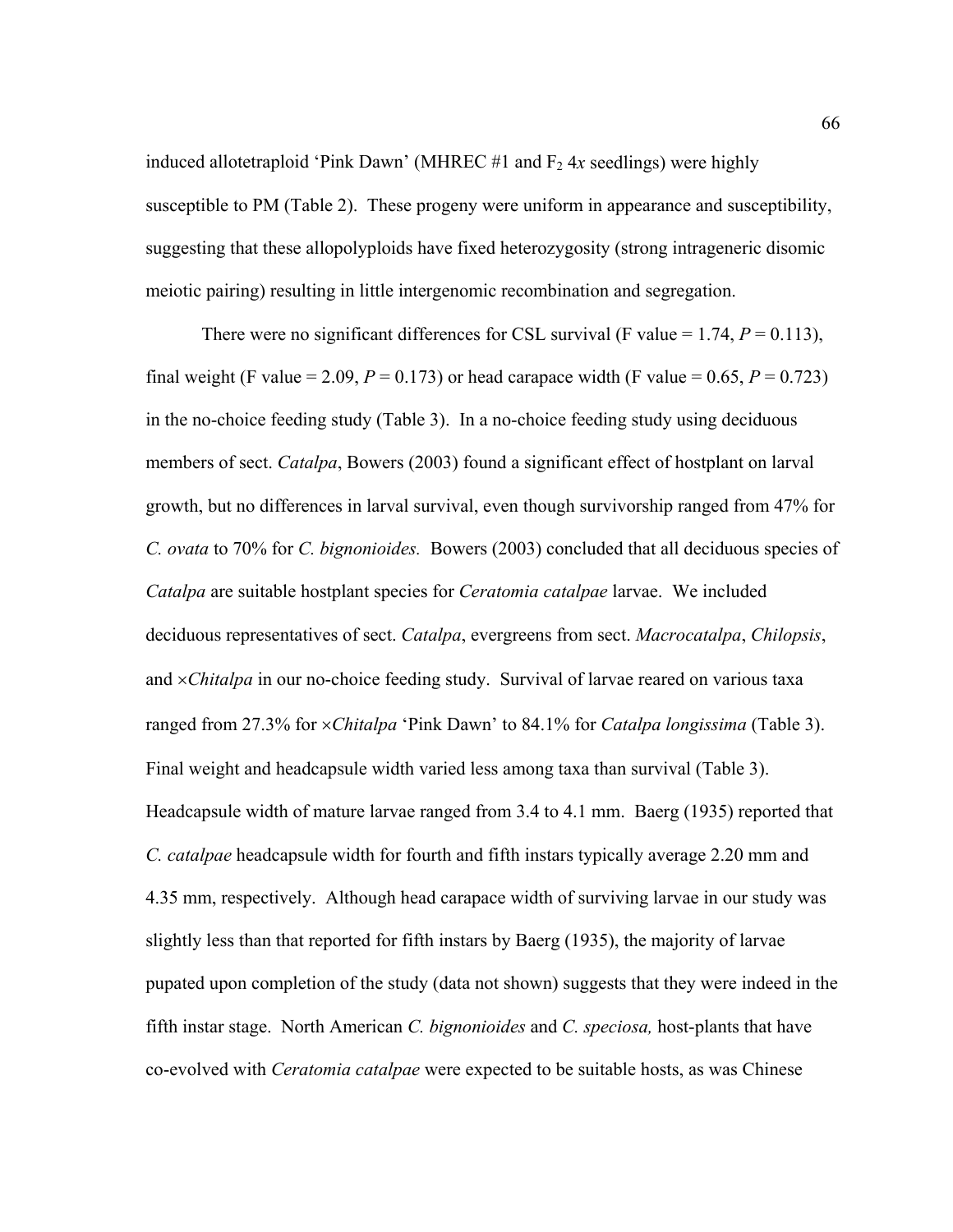*Catalpa* species in sect. *Catalpa* (Baerg, 1935; Bowers, 2003). This is the first report on suitability of taxa from *Catalpa* sect. *Macrocatalpa*, *Chilopsis,* and ×*Chitalpa* to act as hostplants for CSL*.* The coriaceous leaves of *Catalpa* spp. in sect. *Macrocatalpa* are known to contain calcium oxalate crystals (Elias and Newcombe, 1979), but were not detrimental to larval survival and growth.Other sources of resistance to CSL may lie in manipulation of iridoid glycoside content in *Catalpa* spp., particularly catalposide, which is thought to act as a larval feeding-stimulant (Nayar and Fraenkel, 1963) and may play a role in acceptance as a host for oviposition.

 In conclusion, North American *Catalpa*-specific *E. elevata* was identified as the causal organism of PM epiphytotics on study plants of *Catalpa* sect. *Catalpa* and ×*Chitalpa.* Cultivars and hybrids derived from ×*Chitalpa tashkentensis* were especially susceptible. Taxa of Chinese *Catalpa* in sect. *Catalpa* and West Indian evergreen species in sect. *Macrocatalpa* were resistant. Existing hybrids between susceptible and resistant species (*C.*  ×*erubescens* and ×*galleana*) demonstrated heritability of partial resistance to *E. elevata*. *Catalpa* species from sect. *Macrocatalpa* will be an alternative source of resistance for introgression of PM resistance into novel hybrid *Catalpa*'s and ×*Chitalpa*'s. Also, *Chilopsis linearis* was susceptible to PM infection by *E. elevata*, thus its value to breeding programs will lie in introducing novel flower color, drought tolerance, refined foliage and reduced height to new ×*Chitalpa* cultivars. Unfortunately, no immediate source of resistance to CSL was found in existing germplasm, indicating that while *Ceratomia catalpae* is monophagous on *Catalpa* in the eastern U.S., its sister genus *Chilopsis* in southwestern U.S. is also a suitable host.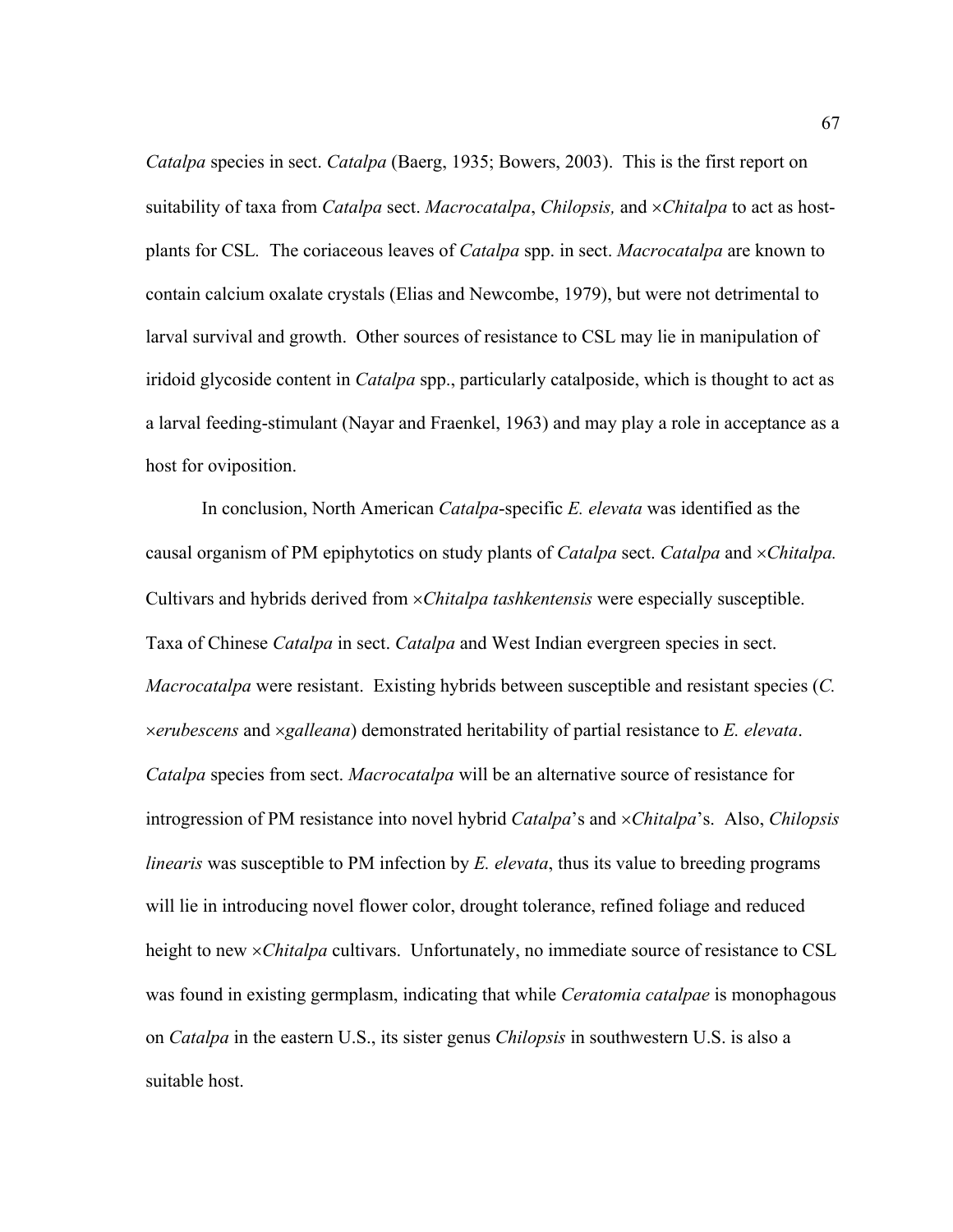## **Literature Cited**

- Ale-Agha, N., A. Bolay, U. Braun, B. Feige, H. Jage, V. Kummer, A. Lebeda, M. Piatek, H.-D. Shin, and K. Zimmermannova-Pastircakova. 2004. *Erysiphe catalpae* and *Erysiphe elevata* in Europe. Mycol. Prog. 3:291-296.
- Baerg, W.J. 1935. Three shade tree insects, II. Great elm leaf-beetle, Catalpa sphinx, and Eastern tent caterpillar. Arkansas Agr. Expt. Sta. Bul. 317:3-28.
- Bean, W.J. 1936. Trees and shrubs hardy in the British Isles. vol. 1. John Murray, London.
- Bowers, M.D. 2003. Hostplant suitability and defensive chemistry of the Catalpa sphinx, *Ceratomia catalpae*. J. Chem. Ecol. 29:2359-2367.
- Bowers, M.D.and G.M. Puttick. 1986. Fate of ingested iridoid glycosides in Lepidopteran herbivores. J. Chem. Ecol. 12:169-178.
- Braun, U. 1987. A monograph of the Erysiphales (powdery mildews). Beihefte zur Nova Hedwigia 89:1-700.
- Braun, U., R.T.A. Cook, A.J. Inman, and H.-D. Shin. 2002. The taxonomy of the powdery mildew fungi, p. 13-55. In: R.R. Bélanger, W.R. Bushnell, A. Dik, and T.L.W. Carver (eds.). The powdery mildews: a comprehensive treatise. Amer. Phytopathol. Soc., St. Paul, Minn.
- Cook, R.T.A., B. Henricot, and L. Kiss. 2004. First record of *Erysiphe elevata* on *Catalpa bignonioides* in the UK. Plant Pathol. 53:807.
- Dirr, M.A. 1998. Manual of woody landscape plants: their identification, ornamental characteristics, culture, propagation and uses. Stipes, Champaign, Ill.
- Elias, T.S. and L.F. Newcombe. 1979. Foliar nectaries and glandular trichomes in *Catalpa*  (Bignoniaceae). Acta Bot. Sinica. 21:215-224.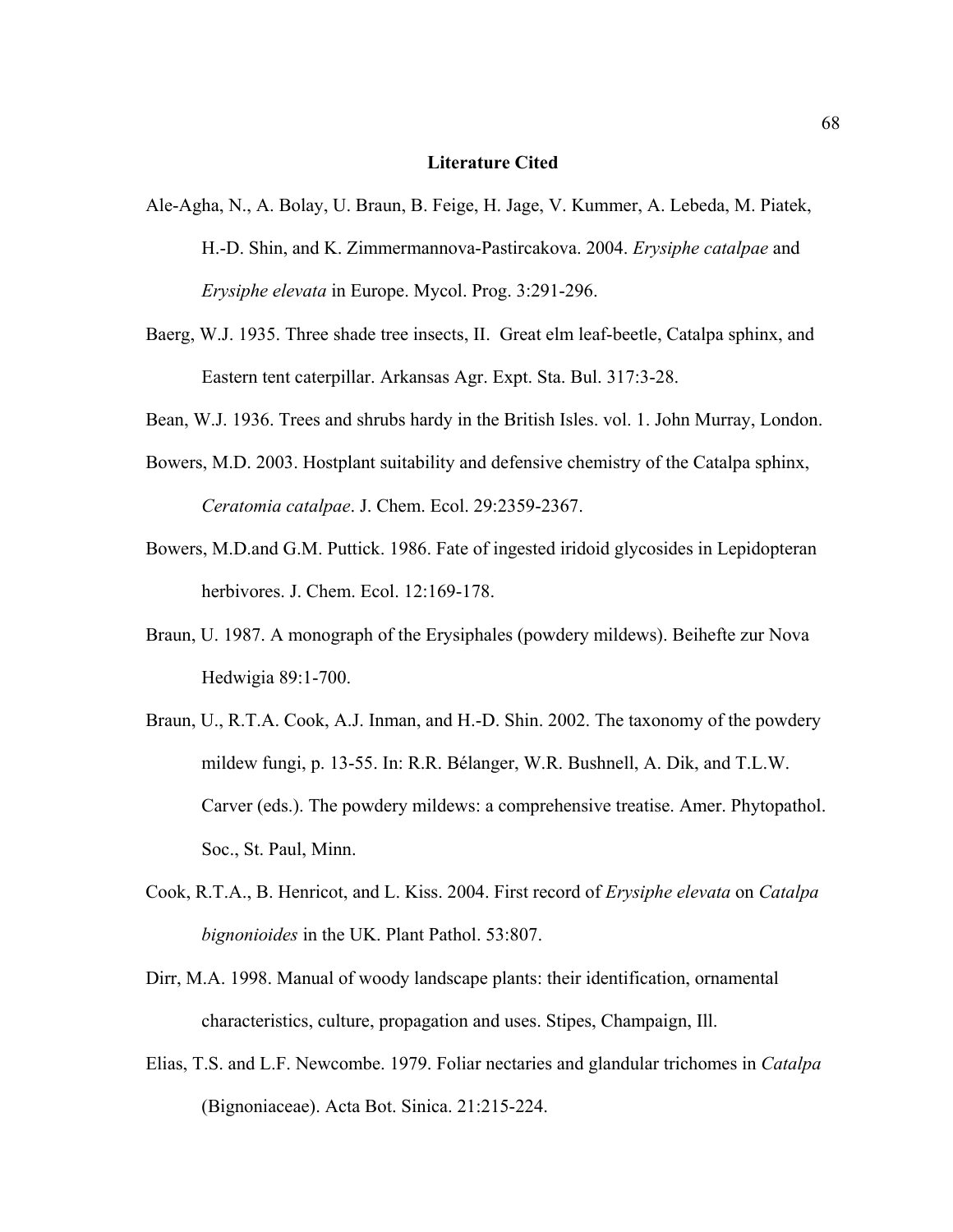- Elias, T.S. and W. Wisura. 1991. ×*Chitalpa tashkentensis* (Bignoniaceae), an intergeneric hybrid of ornamental value. Baileya 23:139-144.
- Farr, D.F., G.F. Bills, G.P. Chamuris, and A.Y. Rossman. 1989. Fungi on plants and plant products in the United States. vol. 5. Amer. Phytopathol. Soc., St. Paul, Minn.
- Francis, J.K. 1990. *Catalpa longissima* (Jacq.) Dum. Cours., yokewood, p. 4. Silvics Manual SO-ITF-SM-37. USDA For. Serv, Southern For. Expt. Sta., New Orleans.

Henrickson, J. 1985. A taxonomic revision of *Chilopsis* (Bignoniaceae). Aliso. 11:179-197.

- Jeger, M.J.and S.L.H. Viljanen-Rollinson. 2001. The use of the area under the diseaseprogress curve (AUDPC) to assess quantitative disease resistance in crop cultivars. Theor. Appl. Genet. 102:32-40.
- Jones, D.F. and W.O. Filley. 1920. Teas' hybrid Catalpa. J. Hered. 11:16-24.
- Nayar, J.K. and G. Fraenkel. 1963. The chemical basis of the host selection in the Catalpa Sphinx, *Ceratomia catalpae* (Lepidopteran, Sphingidae). Ann. Entomol. Soc. Amer. 56:119-122.
- Ness, J.H. 2003. *Catalpa bignonioides* alters extrafloral nectar production after herbivory and attracts ant bodyguards. Oecologia 134:210-218.
- Paclt, J. 1952. Synopsis of the genus Catalpa (Bignoniaceae) III. Candollea 13:241-285.
- Petersen, C., J.H. Brown, and A. Kodric-Brown. 1982. An experimental study of floral display and fruit set in *Chilopsis linearis* (Bignoniaceae). Oecologia 55:7-11.
- Rehder, A. 1940. Manual of cultivated trees and shrubs hardy in North America exclusive of the subtropical and warmer temperate regions. Macmillan, New York.
- Rusanov, N.F. 1964. On the intergeneric hybrids of *Catalpa* and *Chilopsis*. Bul. Main Bot. Gard. Moscow 55:44-47 (In Russian).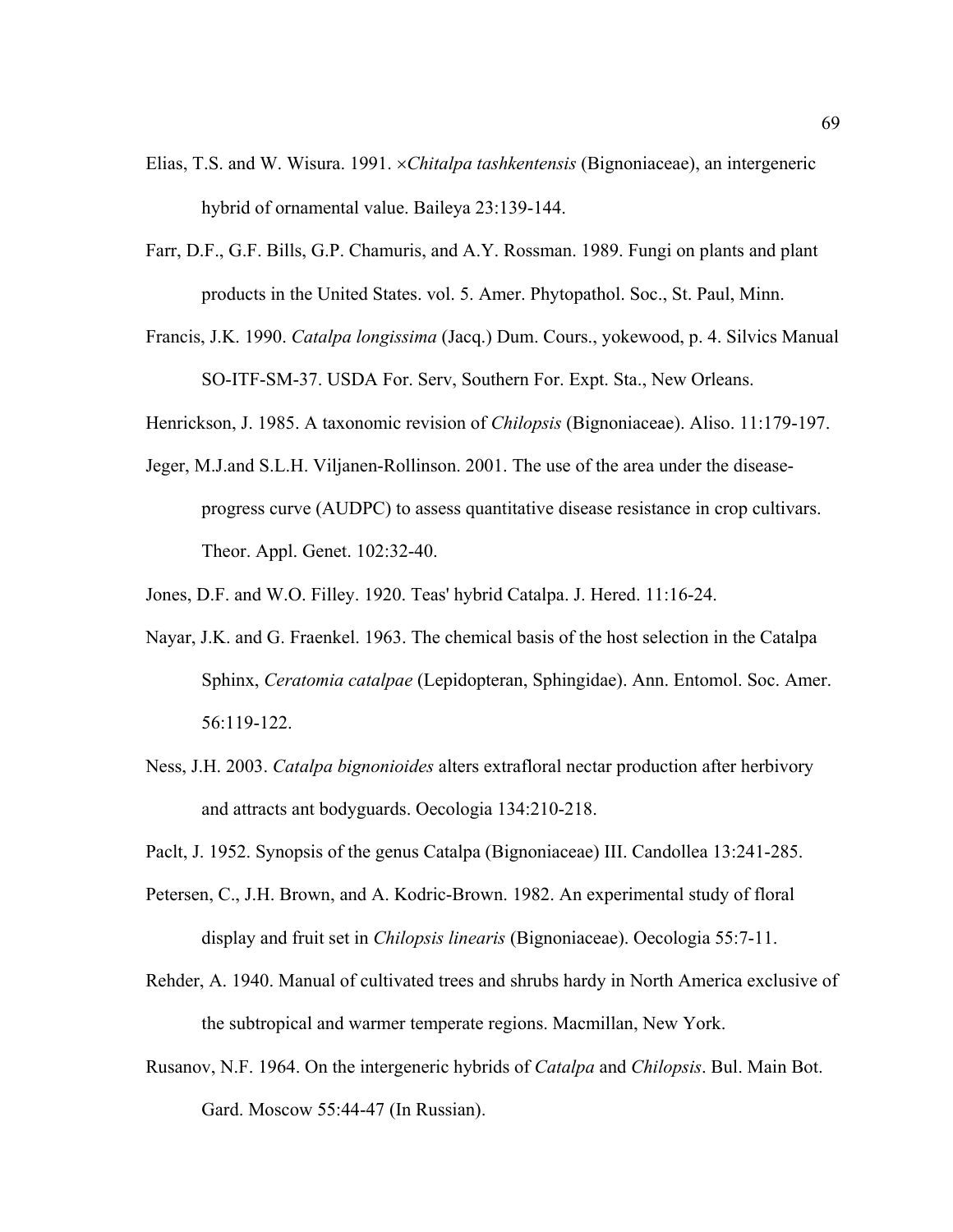Sargent, C.S. 1889. A hybrid Catalpa. Garden and Forest 2:303-305.

- Seem, R.C. 1984. Disease incidence and severity relationships. Annu. Rev. Phytopath. 22:133-150.
- Shaner, G. and R.E. Finney. 1977. The effect of nitrogen fertilization on the expression of slow-mildewing resistance in Knox wheat. Phytopathology 67:1051-1056.
- Sinclair, W.A., H.H. Lyon, and W.T. Johnson. 1987. Diseases of trees and shrubs. Comstock Publishing Associates, Ithaca, N.Y.
- Spangler, R.E. and R.G. Olmstead. 1999. Phylogenetic analysis of Bignoniaceae based on the cpDNA gene sequences *rbc*L and *ndh*F. Ann. Mo. Bot. Garden 86:33-46.
- Stephenson, A.G. and W.W. Thomas. 1977. Diurnal and nocturnal pollination of *Catalpa speciosa* (Bignoniaceae). Syst. Bot. 2:191-198.
- Tipton, J.L. 1987. Variation in desert willow flower and leaf size. HortScience 22:938-939.
- Vajna, L., G. Fischl, and L. Kiss. 2004. *Erysiphe elevata* (syn. *Microsphaera elevata*), a new North American powdery mildew fungus in Europe infecting *Catalpa bignonioides* trees. Plant Pathol. 53:244.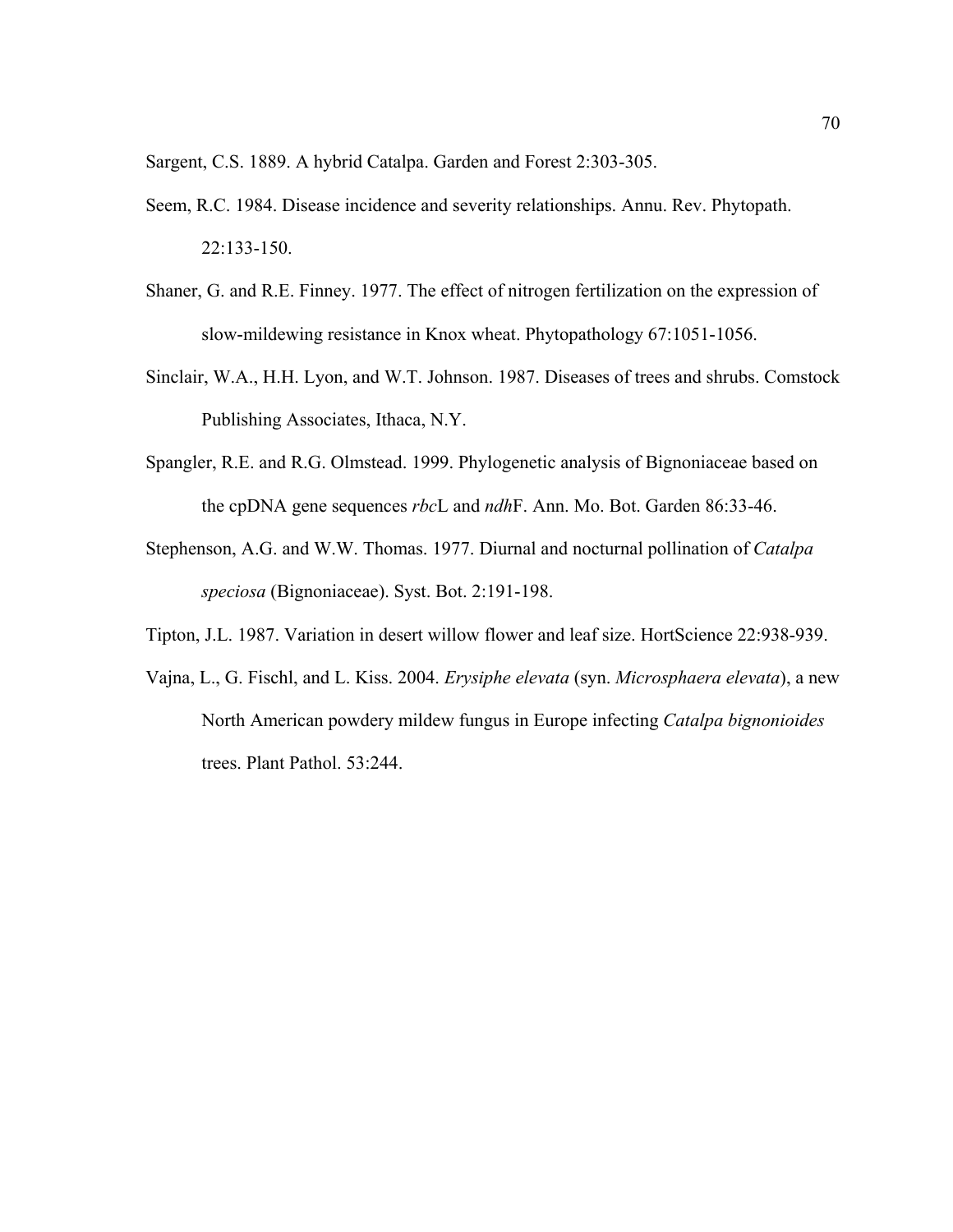Source of Accession Taxa<sup>z</sup> plant material no.<sup>y</sup> Comments<sup>x</sup> *Catalpa* Section *Catalpa* Paclt *Catalpa bignonioides* Walt. MHCREC, Fletcher, na Southern catalpa. Cuttings from naturalized plant along the NC 28732-9244 French Broad River, Asheville, NC. Native to SE US from Ala. to W. Fla. *bignonioides* 'Aurea' JCR Arboretum, Raleigh, 960617 Yellow new growth, maturing to green, introduced pre-1871. NC 27695-7609 *bignonioides* 'Koehnei' Sir Harold Hillier Gard. 1976.9778 New growth broadly margined with yellow, c.1903. Syn. Hampshire SO51 0QA, 'Aureo-marginata'. England, UK  *bignonioides* 'Nana' Sir Harold Hillier Gard. 1976.9602 Umbrella catalpa. Heavily branched, dwarf cultivar of French origin, c. 1850. Often confused with *C. bungei*.  *C.* sp. clone #1 Morton Arboretum, Lisle, 498-80 03-79 Cuttings of a plant raised from seed received from the Bot. IL 60532-1293 Gard. at Uzbek Acad. of Sciences, Tashkent, Uzbekistan as *C. bungei* C.A. Mey. but appears to be of hybrid origin. sp. clone #2 Morton Arboretum 498-80 38-39 Cuttings from sister seedling to *C.* sp. clone 1. Also appears to be of hybrid origin. sp. clone #3 Heritage Seedlings, na Nursery grown seedlings, originally from Lawyer Nursery, Salem, OR 97301 Plains, MT 59859. Labled as *C. bungei*, but appeared to be *C. ovata.C. bungei* var. *heterophylla* Brooklyn Bot. Gard. 340008 Lobed Manchurian catalpa. Unknown provenance. Form C.A. Mey. Brooklyn, NY 11225 grows with the type species in the wild, c. 1907. N. China.  *C.* ×*erubescens* Carr. 'J.C. Teas' Cornell Plantings, 97-072 Teas' hybrid catalpa (*C. ovata* <sup>×</sup> *bignonioides)*. Spontaneous Cornell University, hybrid occurring before 1869 in France and 1874 in the US. Ithaca, NY 14853 <sup>×</sup>*erubescens* 'Purpurea' MHCREC 1996-139 Purple-leaf catalpa. New growth dark purple, fades to green, discovered in cultivation c. 1886 in US. *C. fargesii f. duclouxii* Scott Arboretum, 93-661-A Ducloux's catalpa. Smooth-leaf form with deeper pink flowers (Dode) Gilm. Swarthmore, PA 19081 than the type species, c.1908. W. China.  *C.* <sup>×</sup>*galleana* Dode Arnold Arboretum, 925-42B Galle's hybrid catalpa (*C. ovata* <sup>×</sup> *speciosa)*. Spontaneous Jamaica Plain, MA cross in France c. 1907. This clone is from artificial crosses 02130-3500 made at the Arnold Arboretum in 1940 by Karl Sax.

Table 1. Germplasm within the tribe Tecomeae Endl. (Bignoniaceae Juss.) screened for susceptibility to powdery mildew and catalpa sphinx larvae.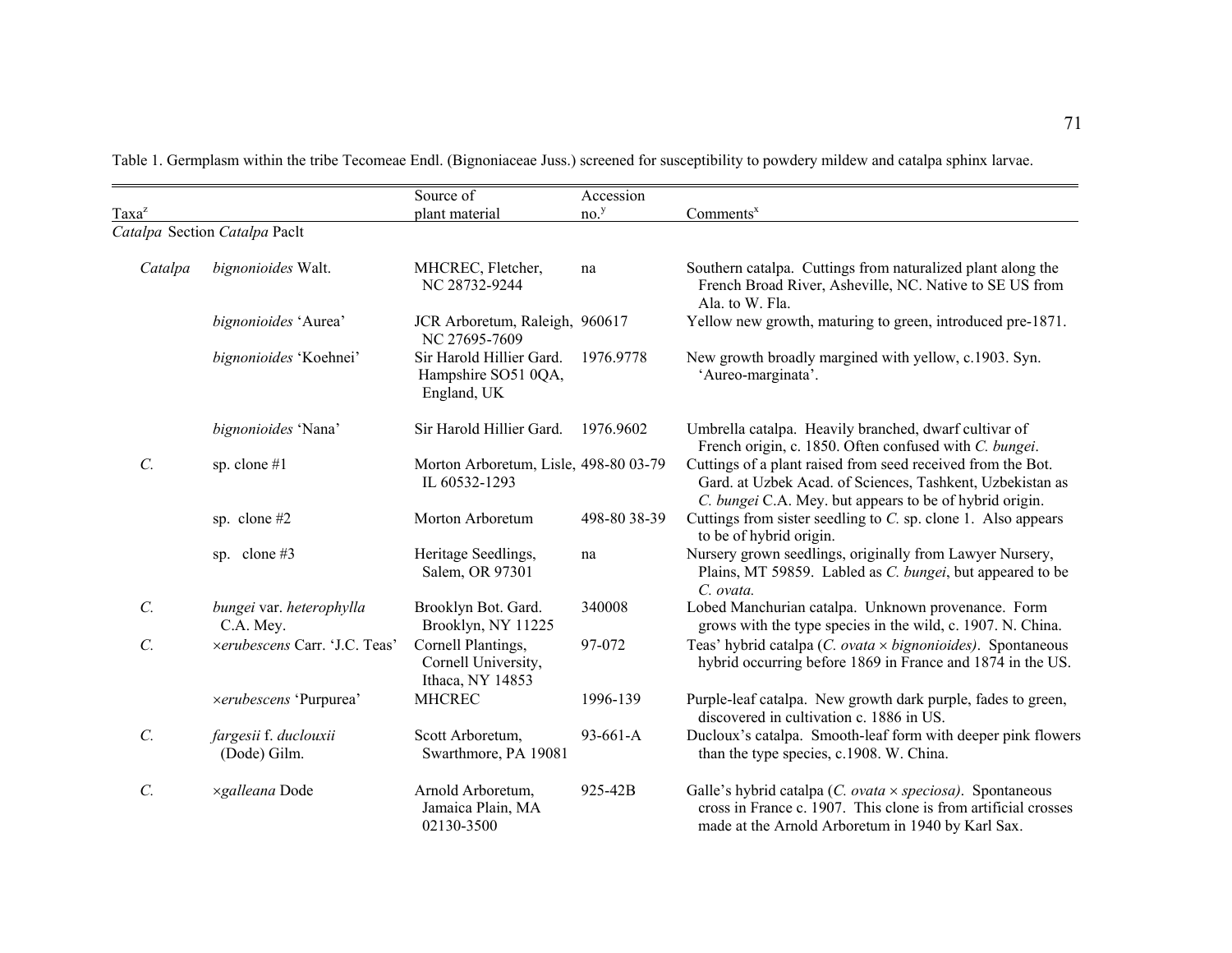# Table 1. (continued)

| $\mathcal{C}$ .                                                      | ovata G. Don                                            | Arnold Arboretum                                           | 516-87B                | Chinese catalpa. Received as wild collected seed from Yunnan<br>Inst. Trop. Bot., China as C. fargesii f. duclouxii.            |  |  |  |  |
|----------------------------------------------------------------------|---------------------------------------------------------|------------------------------------------------------------|------------------------|---------------------------------------------------------------------------------------------------------------------------------|--|--|--|--|
|                                                                      | <i>ovata</i> 'Flavescens'                               | Sir Harold Hillier Gard.                                   | 1992-1036              | Pale yellow Chinese catalpa. Smaller, and more yellow flowers<br>than the species, c.1863 in Europe.                            |  |  |  |  |
| $\mathcal{C}$ .                                                      | speciosa (Ward. ex Barn.)<br>Ward. ex. Engelm.          | Arnold Arboretum                                           | $1245 - 79 - B$        | Northern catalpa. Cuttings of wild collected tree from Mo., US.<br>Native to south central US.                                  |  |  |  |  |
| Catalpa Section Macrocatalpa Grisebach                               |                                                         |                                                            |                        |                                                                                                                                 |  |  |  |  |
| Catalpa                                                              | longissima (Jacq.) Dum.-<br>Cours.                      | Fairchild Tropical Bot.<br>Gard., Coral Gables<br>FL 33156 | $X.1-21B$              | Haitian yokewood. Seedlings of a wild collected tree. Native<br>to Hispaniola, but cultivated in Caribbean, S. Fla. and Hawaii. |  |  |  |  |
| $\mathcal{C}$ .                                                      | punctata Griseb.                                        | Fairchild Tropical Bot.<br>Gard.                           | 66396C                 | Cuban catalpa. Seedlings from a tree collected in the Bahamas.<br>Native to Cuba, rare in cultivation.                          |  |  |  |  |
| Chilopsis D. Don                                                     |                                                         |                                                            |                        |                                                                                                                                 |  |  |  |  |
|                                                                      | Chilopsis linearis (Cav.) Sweet 'Bubba'                 | SFA Mast Arboretum,<br>Nacogdoches, TX<br>75962-3000       | na                     | Bubba desertwillow. Popular cultivar with deep purple flowers,<br>introduced by Paul Cox of San Antonio Bot. Gard., Texas.      |  |  |  |  |
| $\mathcal{C}$ .                                                      | <i>linearis</i> 'Regal'<br>Austin, TX 78725             | Native Texas Nursery,                                      | na                     | Regal desertwillow. Lavendar flower with burgundy lower lip.<br>Introduced by Los Lunas Plant Material Center, N.M. in 1989.    |  |  |  |  |
| $\times$ Chitalpa (Chilopsis linearis $\times$ Catalpa bignonioides) |                                                         |                                                            |                        |                                                                                                                                 |  |  |  |  |
|                                                                      | xChitalpa tashkentensis Elias & Wis.<br>'Morning Cloud' | Forestfarm Nursery,<br>Williams, OR 97544-<br>9599         | 2005-311               | Morning Cloud chitalpa. White-flowered cultivar named in<br>1991. One of two clones introduced from Uzbekistan in 1977.         |  |  |  |  |
| $\times C$ .                                                         | tashkentensis 'Pink Dawn' 2x                            | <b>MHCREC</b>                                              | 2005-312               | Diploid Pink Dawn chitalpa. Pink-flowered cultivar named in<br>1991. One of two clones introduced from Uzbekistan in 1977.      |  |  |  |  |
| $\times C$ .                                                         | tashkentensis 'Pink Dawn' 4x                            | <b>MHCREC</b>                                              | na                     | Oryzalin-induced tetraploid form of 'Pink Dawn' chitalpa.                                                                       |  |  |  |  |
| $\times C$ .                                                         | tashkentensis $F_2$ 4x seedlings                        | <b>MHCREC</b>                                              | na                     | Seedlings from selfed tetraploid 'Pink Dawn' chitalpa.                                                                          |  |  |  |  |
| $\times C$ .                                                         | tashkentensis MHCREC#1                                  | <b>MHCREC</b>                                              | H <sub>2004</sub> -003 | Diploid seedling from <i>Chilopsis</i> 'Bubba' $\times$ 24-2-1 cytochimera<br>'Pink Dawn' $(2x + 4x)$ .                         |  |  |  |  |

<sup>z</sup>Author of scientific name follows the first listing of each taxon above the rank of cultivar, unless the taxon is solely represented by a cultivar(s).<br><sup>y</sup>Accession number from the original source, if available. na = no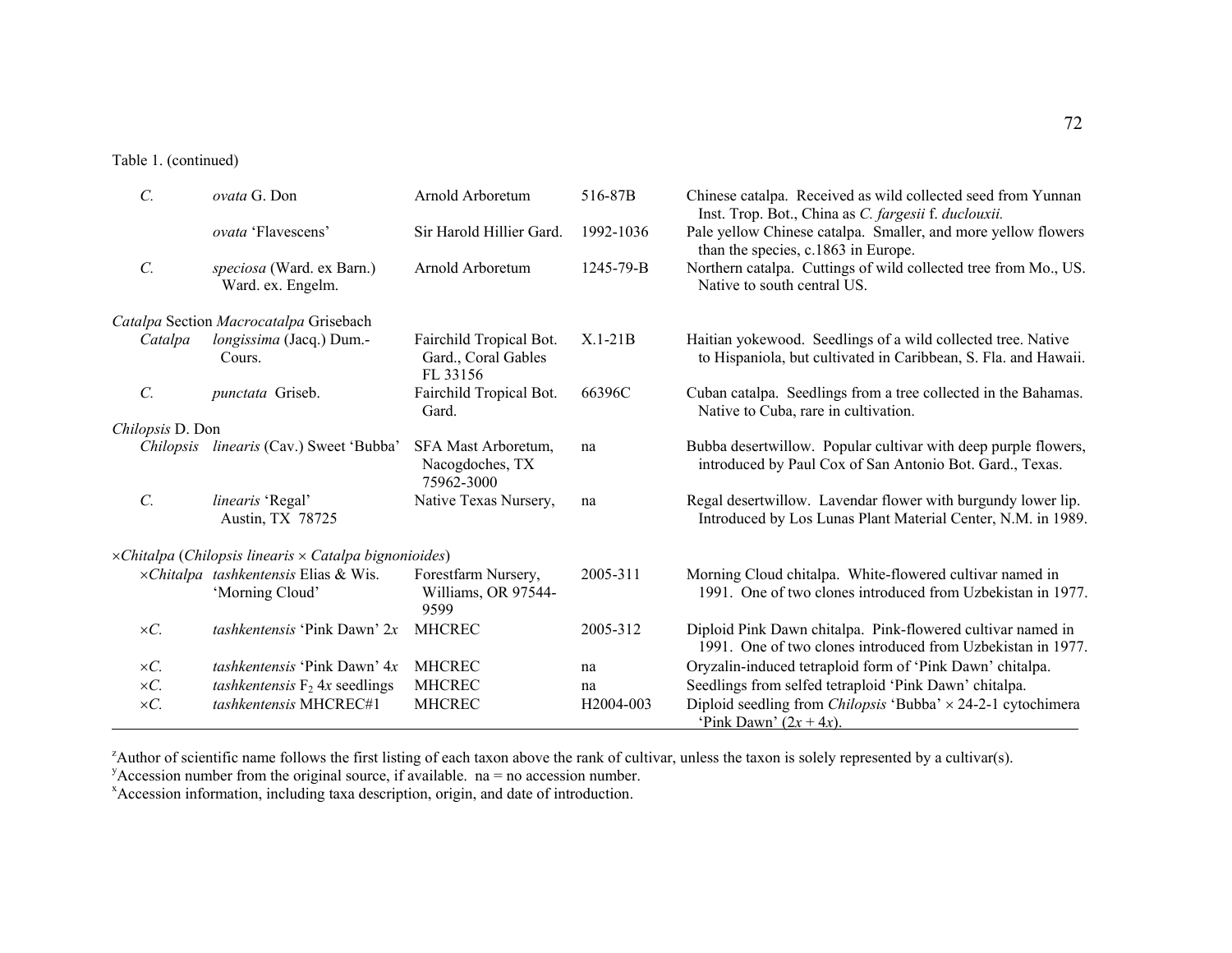Table 2. Mean area under the disease progress curve for powdery mildew infection among a diverse collection of taxa within the tribe Tecomeae Endl. (Bignoniaceae Juss.) grown in containers under nursery conditions during 2004 and 2005.

|                                 |                    | AUDPC <sup>z</sup> |                  |
|---------------------------------|--------------------|--------------------|------------------|
| Taxa                            | 2004 <sup>y</sup>  | $2005^{x}$         |                  |
| $\times$ Chitalpa tashkentensis | MHREC#1            | $2416 a^{w}$       | $\overline{v}$   |
|                                 | 'Pink Dawn' 4x     | 2300 a             | 1167c            |
|                                 | 'Pink Dawn' 2x     | 2290 a             | 2154 a           |
|                                 | $F_2$ 4x seedlings | 2268 a             |                  |
|                                 | 'Morning Cloud'    | 1300 b             | 1655 b           |
| Catalpa bignonioides            | 'Nana'             | 1270 b             |                  |
| C. speciosa                     |                    | 1134b              |                  |
| C. xerubescens                  | 'J.C. Teas'        | 914 c              | 1261 c           |
| C. bignonioides                 |                    | 694 d              | 172 d            |
| C. bignonioides                 | 'Koehnei'          | 637 d              |                  |
| $C.$ sp.                        | #2                 | 622 d              | 90 d             |
| C. bignonioides                 | 'Aurea'            | 273 e              |                  |
| Chilopsis linearis              | 'Bubba'            |                    | 48 d             |
| $C.$ xerubescens                | 'Purpurea'         | 24f                | 33 d             |
| $C.$ sp.                        | #1                 | 15f                | $\boldsymbol{0}$ |
| $C. \times$ galleana            |                    | 4f                 | 1 <sub>d</sub>   |
| $C.$ sp.                        | #3                 |                    | 0                |
| C. bungei                       | var. heterophylla  | 0                  | $\theta$         |
| C. fargesii                     | var. duclouxii     |                    | 0                |
| C. ovata                        |                    | 0                  | $_{0}$           |
| C. ovata                        | 'Flavescens'       | 0                  | 0                |
| C. longissima                   |                    | $\theta$           | 0                |
| C. punctata                     |                    |                    | 0                |

<sup>z</sup>Area under the disease progress curve (AUDPC) calculated using the product of disease incidence (% leaves affected) and severity (% leaf area affected).

<sup>y</sup>Plants grown under 50% shade with drip irrigation.

x Plants grown in full sun with drip irrigation.

wMeans within a year, followed by the same letter are not significantly different based on Fisher's  $LSD<sub>0.05</sub>$ .

 $v$ Dropped from study in 2005, or in 2004 not available.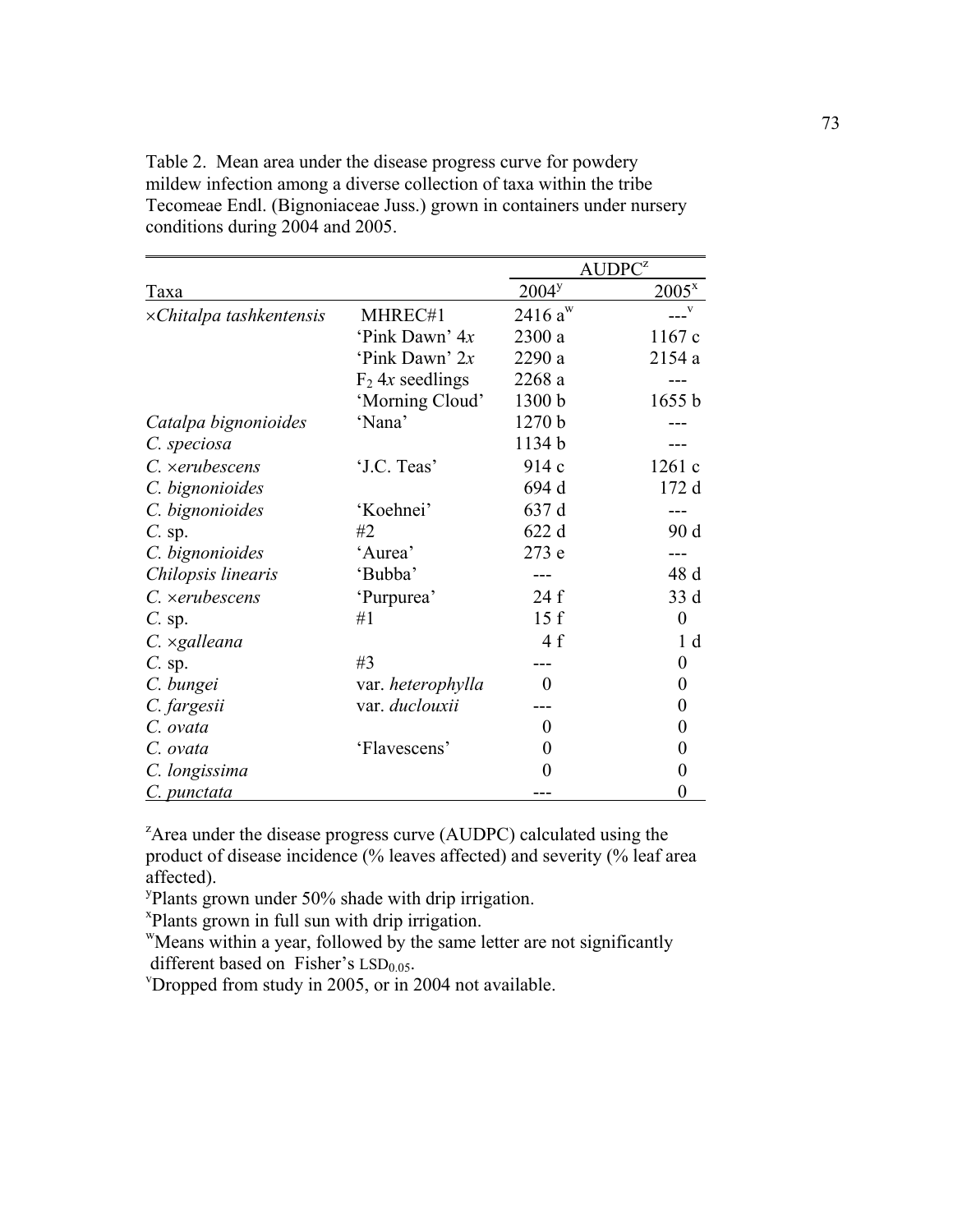Table 3. Survival and final growth measurements for *Ceratomia catalpae* larvae on a known host (*Catalpa bignonioides*) and non-host members of the Tecomeae tribe (Bignoniaceae) in a 15 day no-choice feeding study.

|                                 |                  |                   | Final     | Head       |
|---------------------------------|------------------|-------------------|-----------|------------|
|                                 |                  | Survival          | wt        | width      |
| Taxa <sup>2</sup>               |                  | $(\frac{0}{0})^y$ | $(g)^{x}$ | $(mm)^{w}$ |
| C. bignonioides                 |                  | 59.5              | 14        | 3.7        |
| C. longissima                   |                  | 84.1              | 2.0       | 4.1        |
| C. ovata                        |                  | 47.5              | 2.2       | 40         |
| C. punctata                     |                  | 70.7              | 1.5       | 3.9        |
| Chilopsis linearis              | 'Bubba'          | 70.7              | 1.6       | 3.6        |
| Chilopsis linearis              | 'Regal'          | 78.1              | 11        | 3.8        |
| $\times$ Chitalpa tashkentensis | 'Morning Cloud'  | 45.6              | 17        | 3.9        |
|                                 | 'Pink Dawn' $2x$ | 27.3              | 1.3       | 34         |
|                                 | 'Pink Dawn' 4x   | 44.0              | 2.5       | 3.9        |

 $z<sup>z</sup>n = 8$  except *C. longissima* (n = 5) and *C. punctata* (n = 6).

<sup>y</sup>Began with 5 larvae per replicate. Arcsin transformed for data analysis, untransformed data presented. Nonsignificant (F value =  $1.74$ ,  $P = 0.113$ ). <sup>x</sup>Final weight measured on day 15 prior to pupation. Nonsignificant (F value = 2.09,  $P = 0.173$ ).

<sup>w</sup>Width measured across head capsule at day 15, (fifth instars  $\approx 4.0$  mm). Nonsignificant (F value =  $0.65$ ,  $P = 0.723$ ).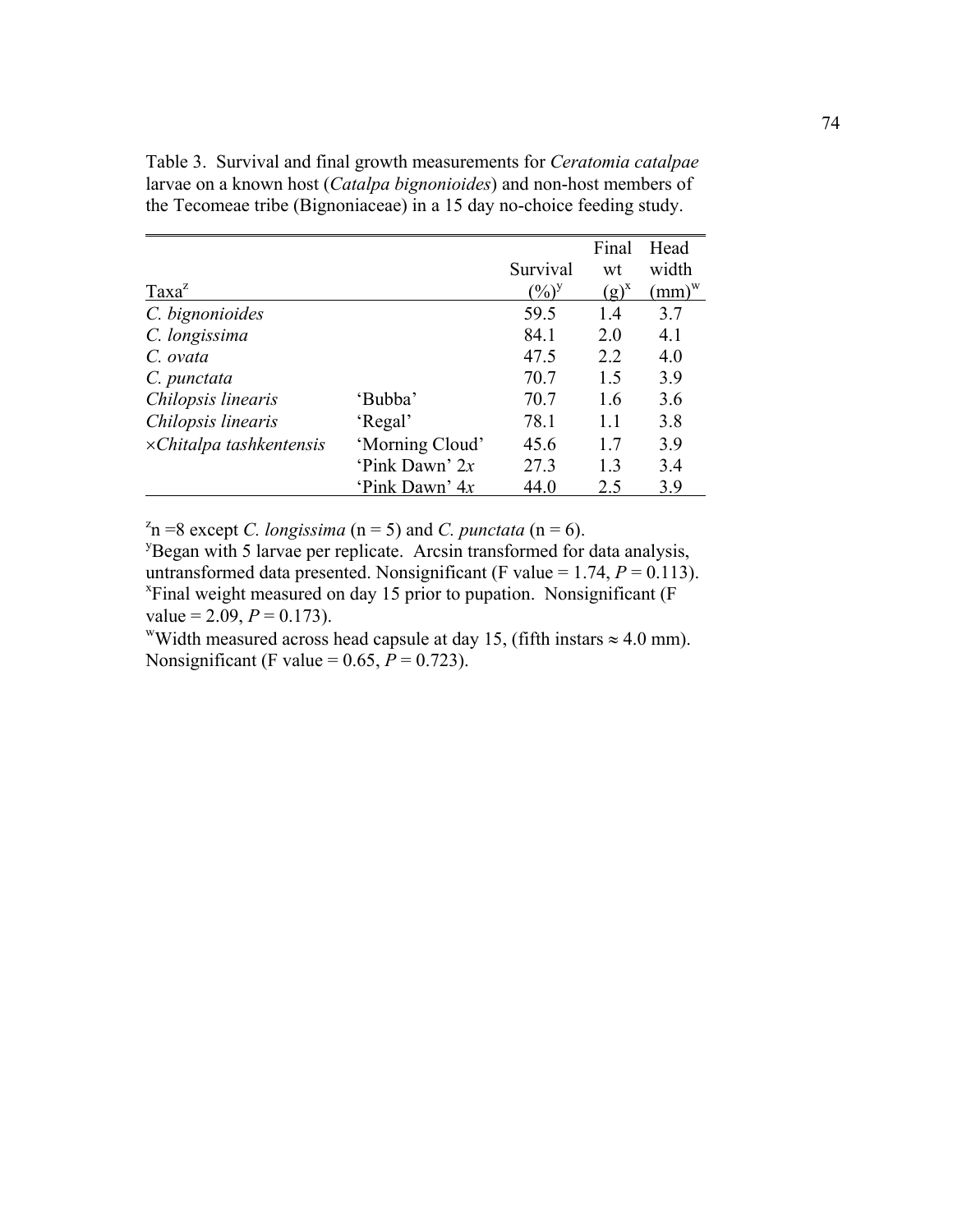Chapter 3

Fertility and Inheritance of Variegated and Purple Foliage across a Polyploid Series in

*Hypericum androsaemum*

(In the format appropriate for submission to

the Journal of the American Society for Horticultural Science)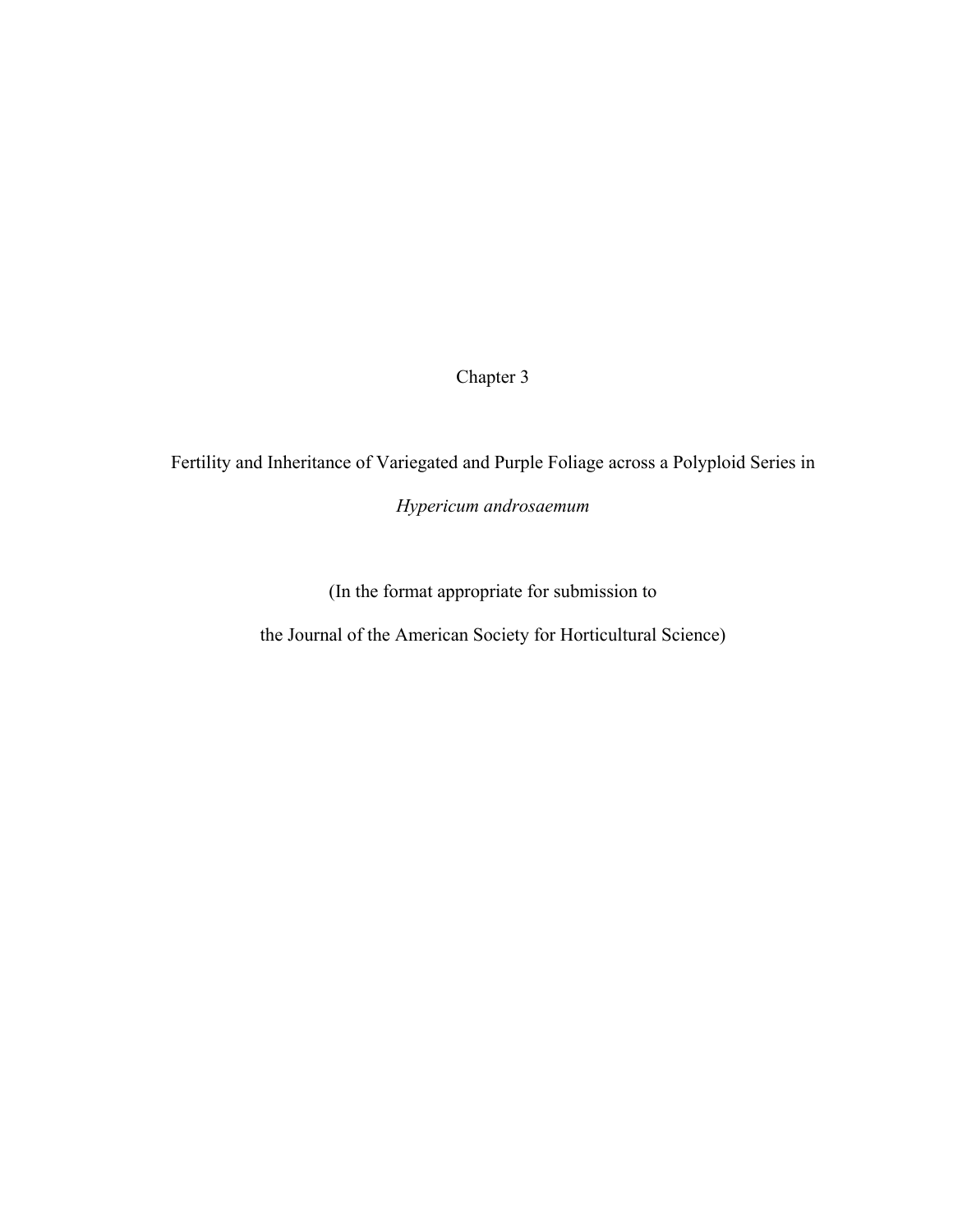Fertility and Inheritance of Variegated and Purple Foliage across a Polyploid Series in *Hypericum androsaemum*

Richard T. Olsen<sup>1</sup> and Thomas G. Ranney<sup>2</sup>

*Department of Horticultural Science, Mountain Horticultural Crops Research and Extension Center, North Carolina State University, Fletcher, NC 28732-9244* 

Dennis J. Werner $3$ 

*Department of Horticultural Science, North Carolina State University, Raleigh NC 27695- 7609* 

Received for publication . Accepted for publication . This research was funded, in part, by the North Carolina Agricultural Research Service (NCARS), Raleigh, NC 27695-7643, the North Carolina Association of Nurserymen, Inc., 969 Trinity Road, Raleigh, NC 27607, U.S. Dept. of Agriculture Floral and Nursery Research Initiative, Beltsville, MD 20705-2350, and J. Frank Schmidt Family Charitable Foundation, Boring, OR 97009. Use of trade names in this publication does not imply endorsement by NCARS of the products named nor criticism of similar ones not mentioned. Technical assistance of Thomas Eaker, Joel Mowrey, and Nathan Lynch, and staff of the Mountain Horticultural Crops Research and Extension Center is greatly appreciated. From a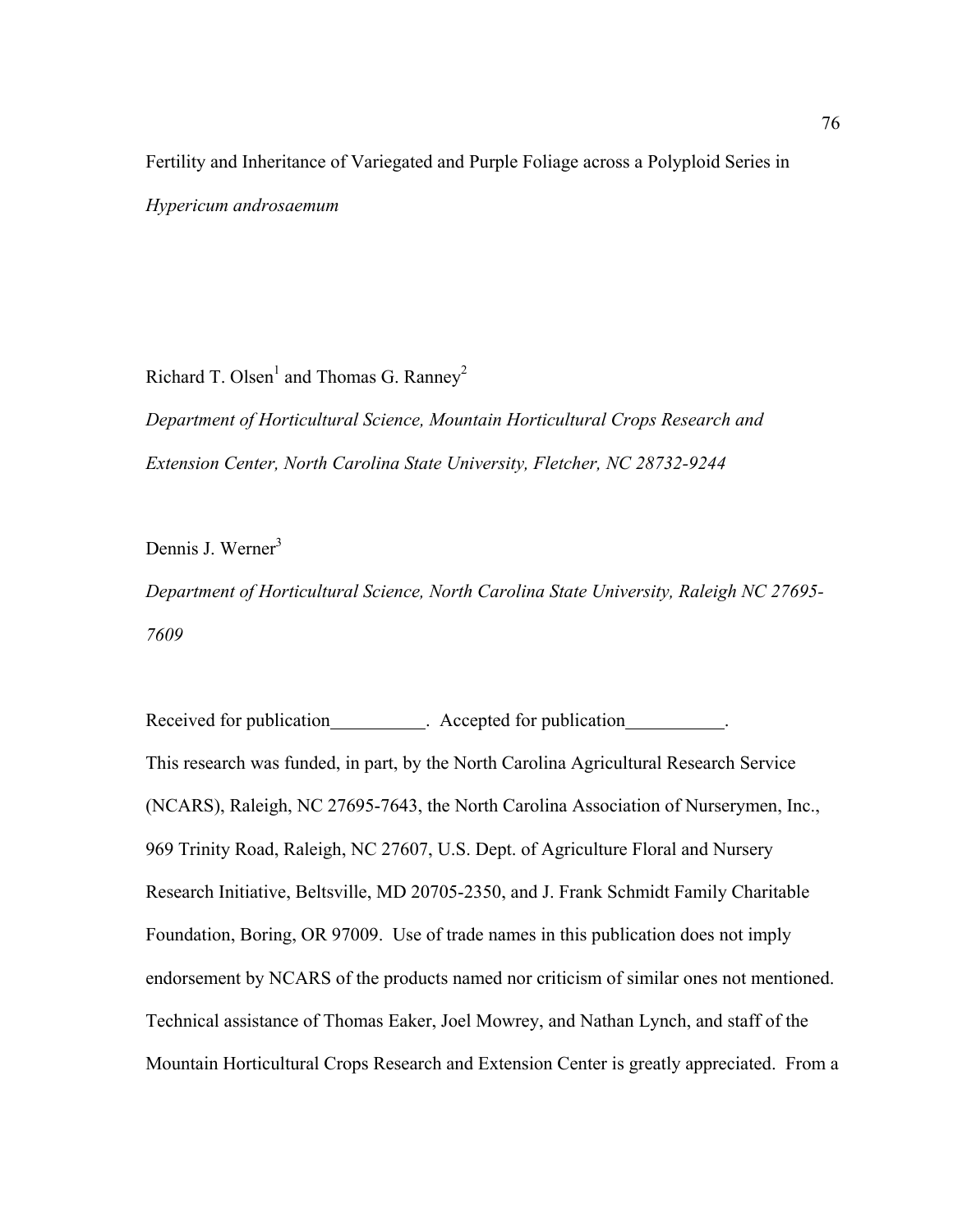dissertation submitted by R.T. O. in partial fulfillment of the requirements for the PhD degree.

<sup>1</sup> Corresponding author. Current address: Floral and Nursery Plants Research Unit, USDA-ARS, US National Arboretum, 3501 New York Ave. NE, Washington, D.C. 20002 USA 2 Professor.

<sup>3</sup> Professor, Director of the J.C. Raulston Arboretum.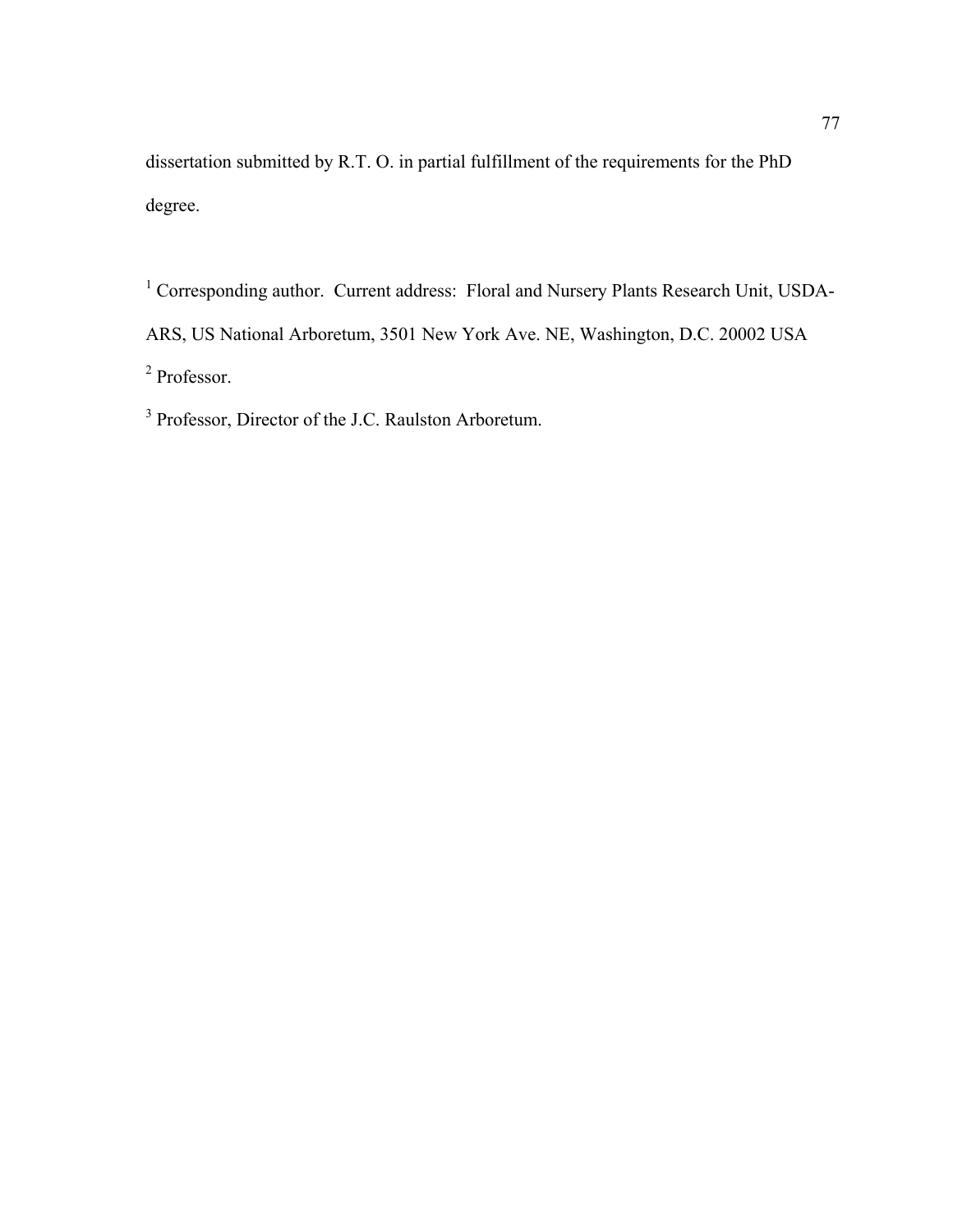Fertility and Inheritance of Variegated and Purple Foliage across a Polyploid Series in *Hypericum androsaemum*

*Additional index words*. St. John's wort, tutsan, autotetraploid, oryzalin, invasive plants, pollen viability, ornamental plant breeding

*Abstract*. Inheritance of two mutant foliage types, variegated and purple, was investigated for diploid, triploid and tetraploid tutsan (*Hypericum androsaemum* L.). The fertility of progeny was evaluated by pollen viability tests and reciprocal crosses with diploids, triploids and tetraploids and germinative capacity of seed from successful crosses. Segregation ratios were determined for diploid crosses in reciprocal di-hybrid  $F_1$ ,  $F_2$ ,  $BC_{1P1}$ , and  $BC_{1P2}$  families and selfed  $F_2$ s with the parental phenotypes.  $F_2$  tetraploids were derived from induced autotetraploid  $F_1s$ . Triploid segregation ratios were determined for crosses between tetraploid  $F_2$ s and diploid  $F_1$ s. Diploid di-hybrid crosses fit the expected 9:3:3:1 ratio for a single, simple recessive gene for both traits, with no evidence of linkage. A novel phenotype representing a combination of parental phenotypes was recovered. Data from backcrosses and selfing support the recessive model. Both traits behaved as expected at the triploid level, however, at the tetraploid level the number of variegated progeny increased, with segregation ratios falling between random chromosome and random chromatid assortment models. We propose the gene symbol *var* (*variegated*) and *pl* (*purple leaf*) for the variegated and purple alleles, respectively. Triploid pollen stained moderately well, but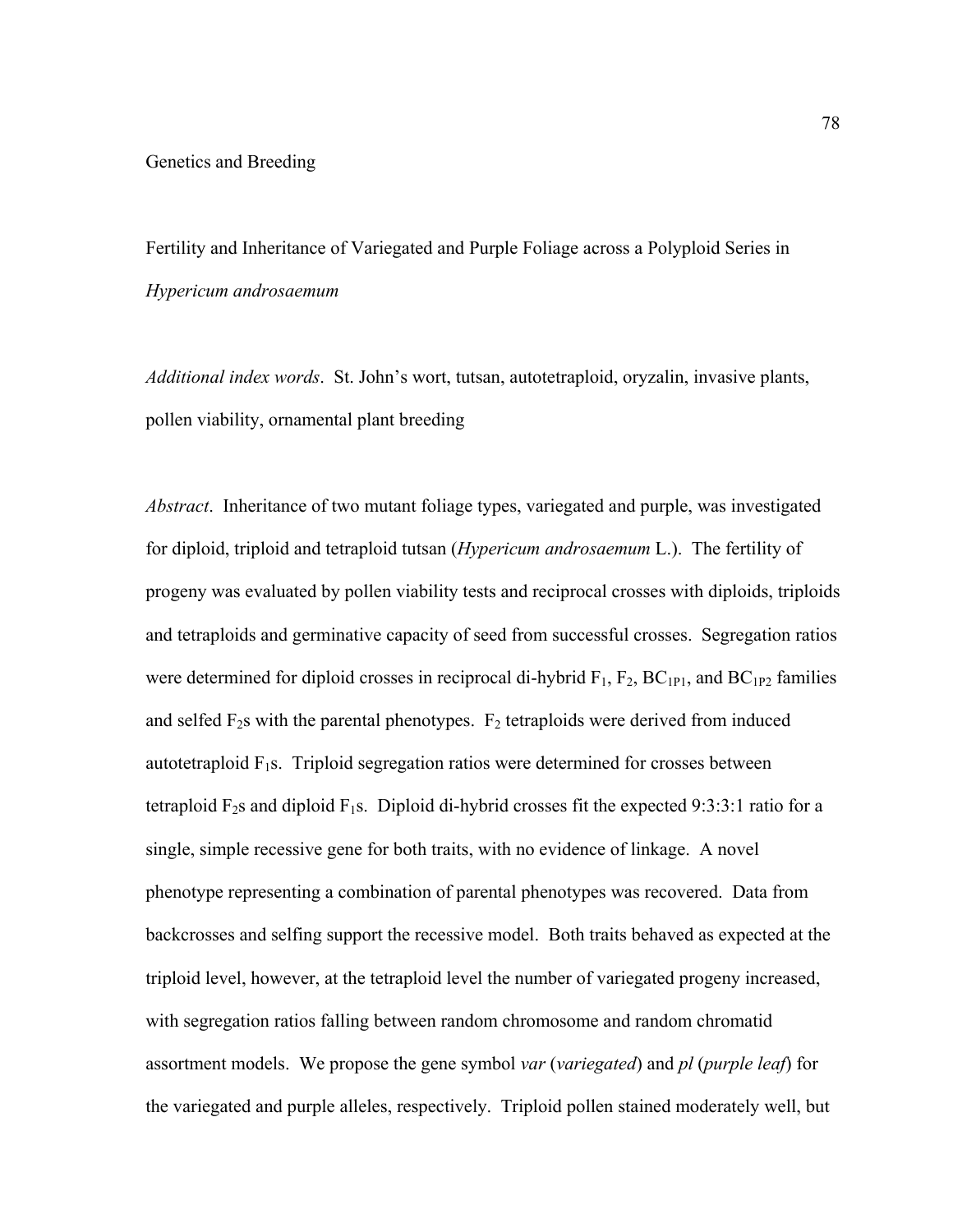pollen germination was low. Triploid plants were highly infertile demonstrating extremely low male fertility and no measurable female fertility (no viable seed production). The present research demonstrates the feasibility of breeding simultaneously for ornamental traits and non-invasiveness.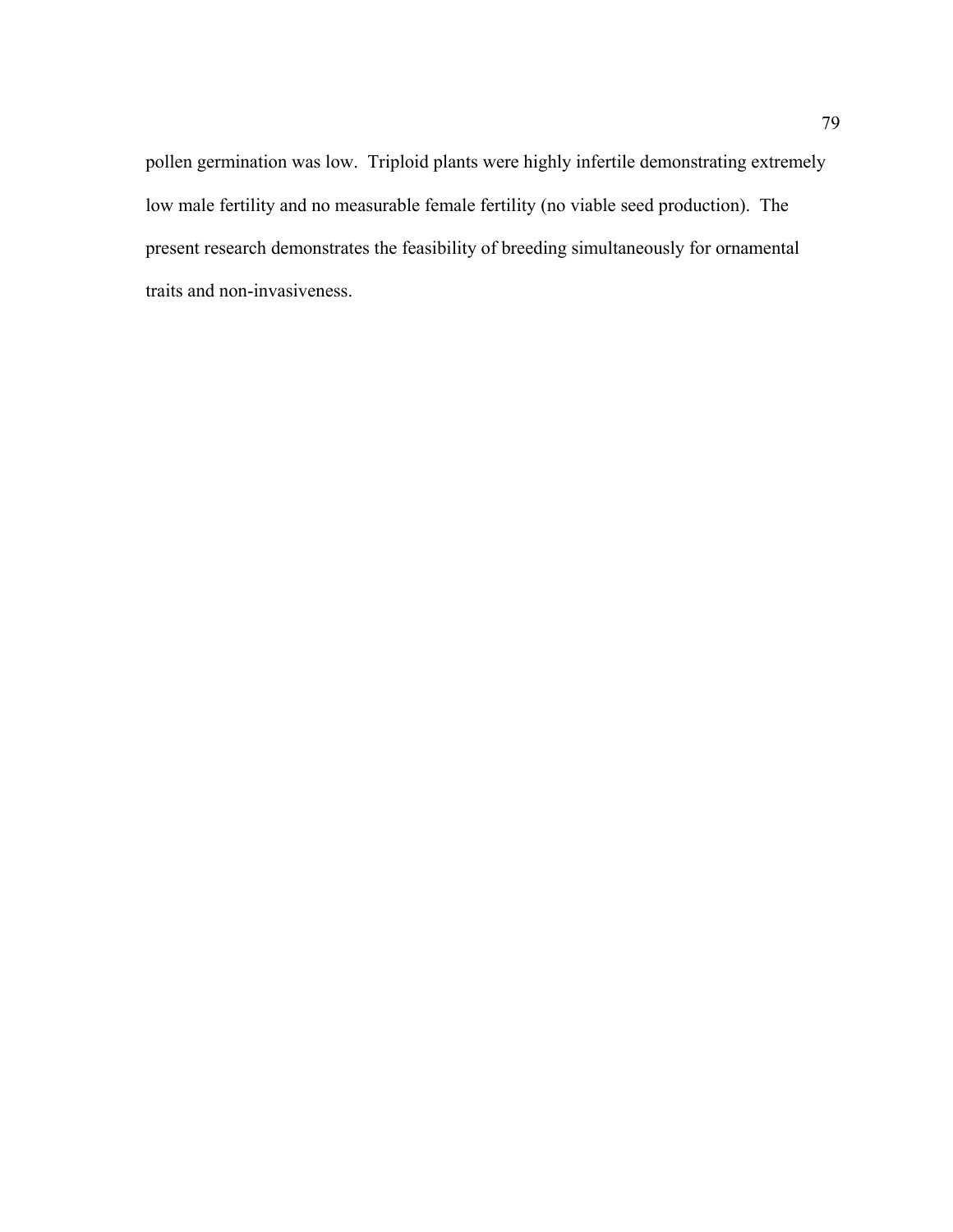The genus *Hypericum* L. is a member of the large family Guttiferae Juss.

[(Clusiaceae) subfamily Hypericoideae Engler. tribe Hypericeae Choisy] (Gustafsson et al., 2002) and contains c. 370 species of herbs, shrubs and trees distributed across the temperate zones and high elevations of the tropics (Mabberley, 1997; Robson, 1985). St. John's worts, as they are collectively known, have garnered much attention of late, with research focused on phytochemicals unique to the genus, including hypericins and hyperforins from common St. John's wort (*H. perforatum* L.) (Kirakosyan et al., 2004) and xanthones from tutsan (*H. androsaemum*) (Dias et al., 2000; Valentão et al., 2002). In addition to pharmacological value, the genus has contributed a number of important ornamental species including *H. calcyinum* L.*, H. forrestii* (Chittenden) N. Robson*,* and *H. androsaemum* (Robson, 1985)*.*

*Hypericum androsaemum*  $(2n = 2x = 40)$  is native from western Europe, through the Mediterranean and north Africa, east into northern Iran; however, it is now found naturalized throughout Europe and parts of Australia, New Zealand and Chile (Robson, 1985). This semi-evergreen shrub grows less than one meter in height and has abundant, yellow, star-like flowers and fleshy red fruit which mature to a brown capsule. As a landscape plant, *H. androsaemum* and its hybrids with *H. hircinum* L. (*H.* ×*inodorum*  Miller), perform best in the cooler parts of hardiness zones 6-8 (U.S.D.A.). Various cultivars have been selected for the landscape and floriculture trade including yellow, variegated, and purple leaf forms. 'Mrs. Gladis Brabazon' and 'Glacier' are cultivars derived from *H. androsaemum* f. *variegatum* McClintock & Nelson with heavily mottled leaves consisting of white, green, and light green patches (McClintock et al., 1986). 'Albury Purple' has purple blushed foliage and red-veined flowers; the origin of the cultivar is unknown.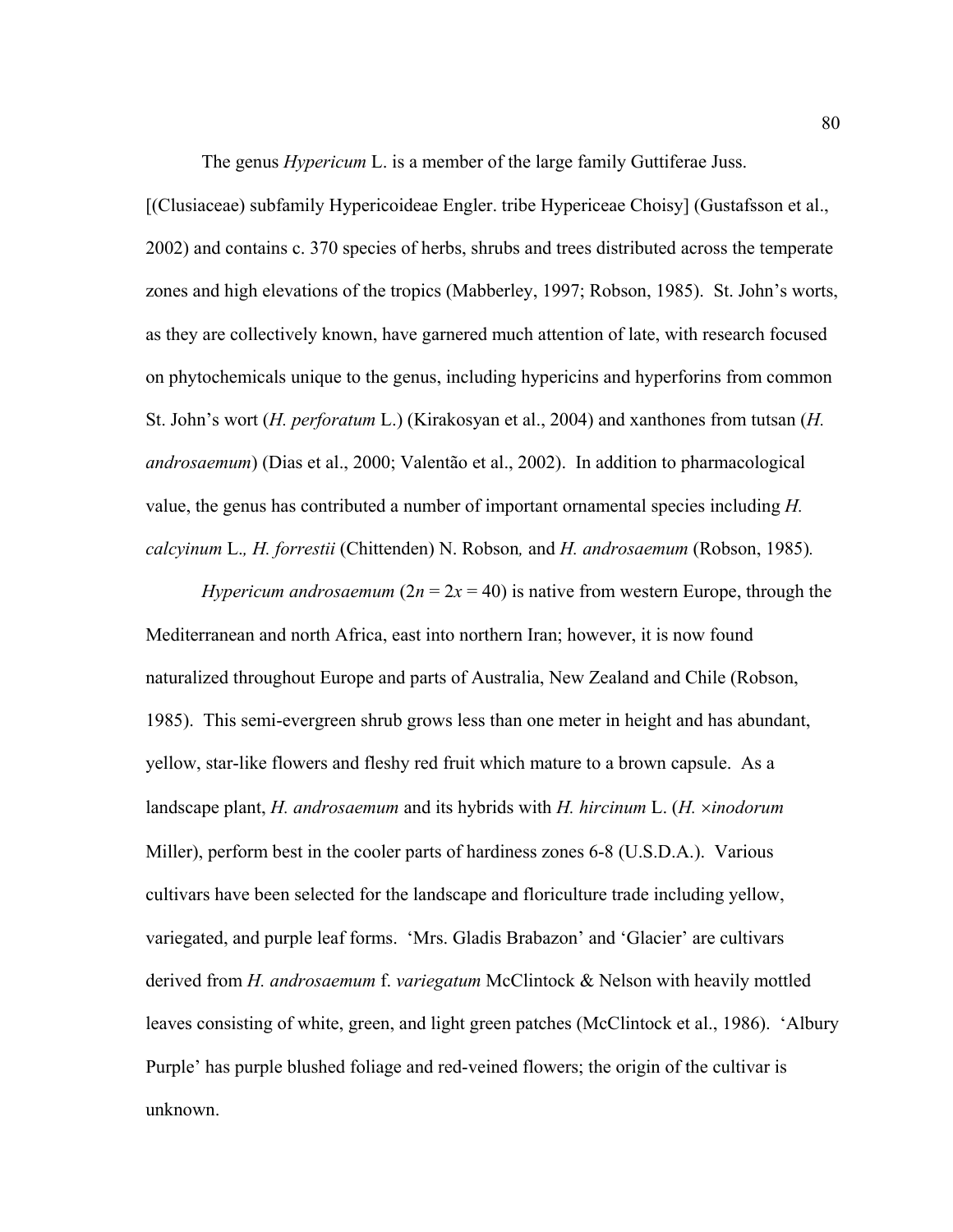Cultivation of *Hypericum androsaemum* outside of its native range has led to naturalization in Europe, Australia, New Zealand and Chile (Robson, 1985) and is a species of concern in the Pacific Northwest, USA (Dan Hinkley, Heronswood Nursery, pers. comm.). It is considered an invasive species in Australia where biological control mechanisms are being studied (McLaren et al., 1997). Increasing awareness and concern about invasive plant species (Reichard and White, 2001) provides an opportunity for plant breeders to address this problem through the development of non-invasive cultivars. Bananas (*Musa* L.) and watermelons [*Citrullus lanatus* (Thunb.) Matsum. & Nakai], are well-known example of triploid plants displaying low fertility and seed development (Kihara, 1951; Ortiz and Vuylsteke, 1995). Few triploid ornamental plants have been developed, though the potential for using this approach to develop non-invasive cultivars is promising (Ranney, 2004). The triploid rose-of-sharon (*Hibiscus syriacus* L.) cultivars released by the U.S. National Arboretum shrub breeding program are notable exceptions (Egolf, 1970; 1981; 1986; 1988).

 The objectives of this study were to investigate the mode of inheritance for two important ornamental traits, leaf variegation and purple foliage, across three ploidy levels  $\int$ diploid (2*x*), triploid (3*x*) and tetraploid (4*x*)] and to determine the fertility of progeny to assess the feasibility of developing non-invasive, triploid cultivars.

### **Materials and Methods**

 *Inheritance studies.* Plants of *H. androsaemum* f. *variegatum* 'Glacier' (G) and 'Albury Purple' (AP) were maintained in the ornamental tree and shrub collection at the Mountain Horticultural Crops Research Station (MHCREC), Fletcher, N.C. Prior to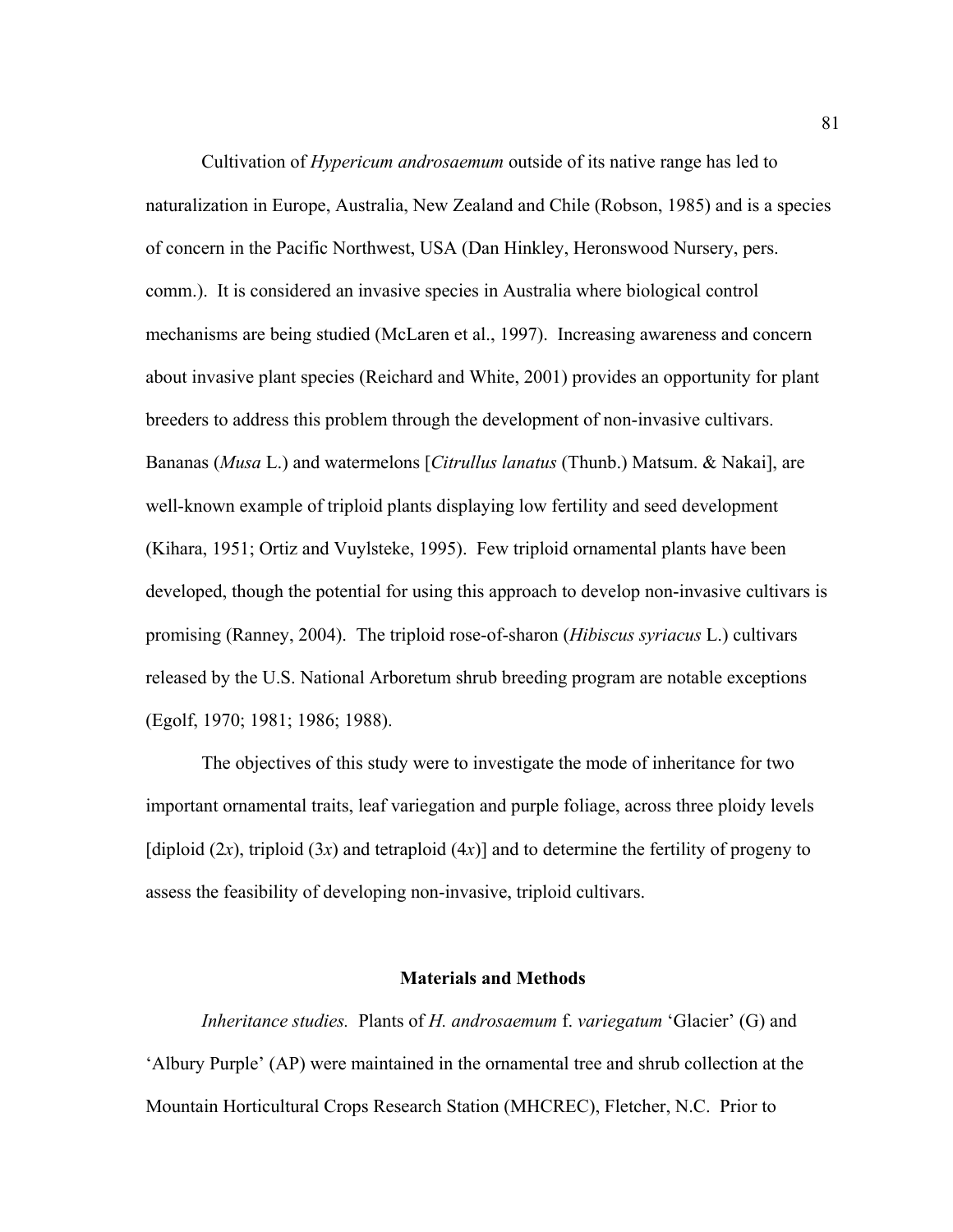beginning the study, open-pollinated seedlings from G and AP displayed their parental phenotypes, indicating that both traits were heritable. Plants for all crosses were grown in the greenhouse at MHCREC in 18.9 L containers in 3 pine bark : 1 peat (by volume) substrate amended with 2.8 kg⋅m<sup>-3</sup> dolomitic limestone and 0.5 kg⋅m<sup>-3</sup> micronutrients (Micromax, The Scotts Co., Marysville, Ohio) and watered and fertilized as needed. Reciprocal, di-hybrid  $F_1$  and  $F_2$  families were generated to investigate inheritance (Table 1).  $BC_{1P1}$  and  $BC_{1P2}$  families were produced as additional test crosses.  $F_{2P1[2x]}$  plants exhibiting the original parental phenotypes were selfed  $(S_0)$  to further verify genotypes. For all crosses, flowers were emasculated prior to anthesis, generally when the elongating floral bud was equal to subtending calyx lobes in length. Pollen was collected from recently dehisced anthers and either used fresh or dried overnight at 5 °C using indicator drierite (Drierite, Xenia, Ohio) and stored at 5 °C for use in later crosses. Pollen was applied daily to stigmas using small brushes, until stigmas turned brown after  $\approx 10$  days. Fruit were collected when capsules turned from bright red to brown and allowed to dry at room temperature for 1-3 days. Seeds were surface-sown onto a substrate of 1 peat : 1 vermiculite (by volume) in seedling flats and misted regularly until germination occurred in 1 to 4 weeks. Seedlings were transplanted into 40-cell trays and phenotypes were scored when seedlings had > 3 sets of true leaves.

A subset of seedlings from G  $\times$  AP  $F_1$  ( $F_{1PI[2x]}$ ) were treated with the mitoticinhibiting herbicide oryzalin [4(dipropylamino)-3,5-dinitrobenzenesufonamide] to induce tetraploidy  $(F_{1P1[4x]})$ . A total of 488 seedlings were selected from seedling flats after the first set of true leaves had emerged. Substrate was washed from roots and the entire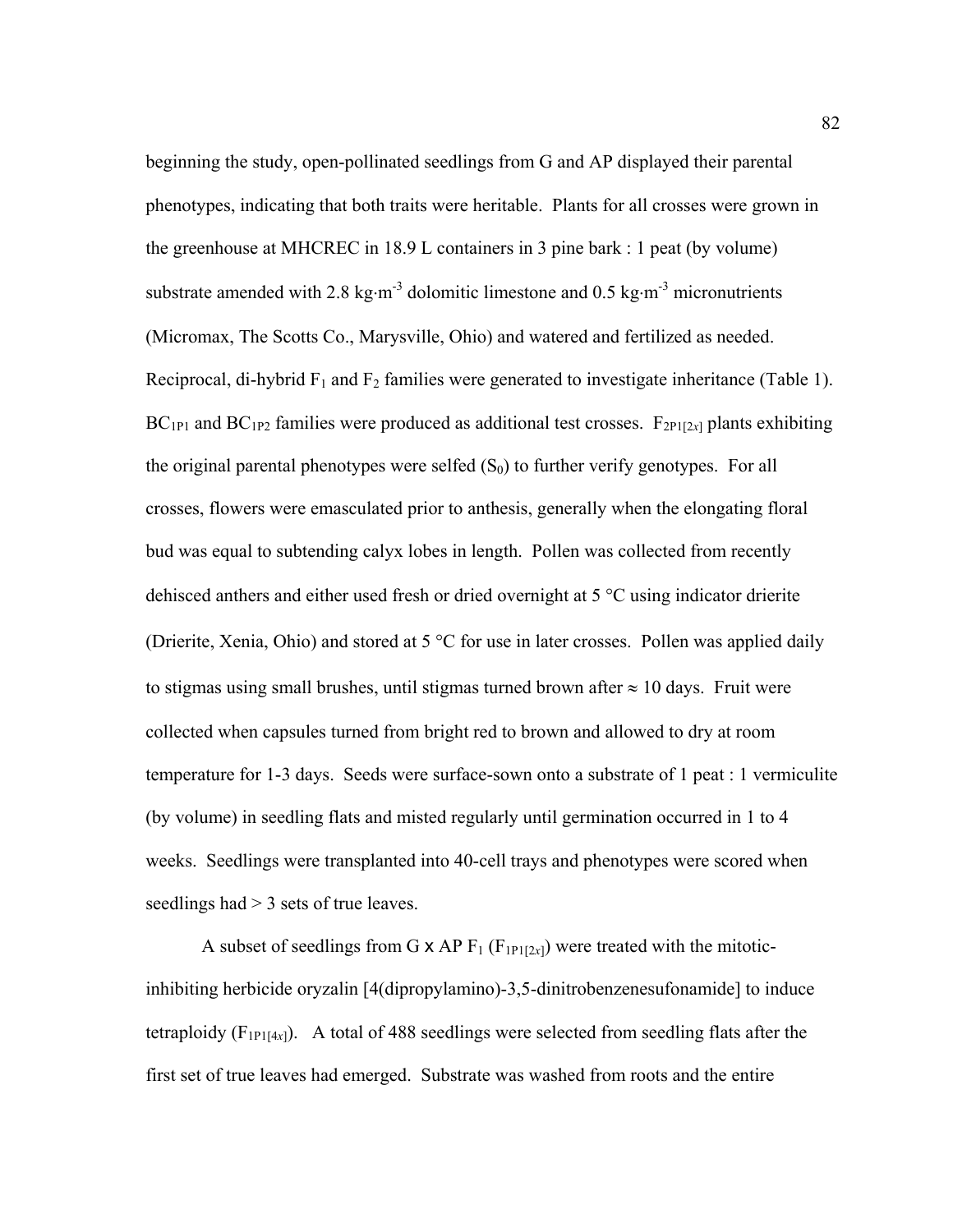seedling submerged in 150 μm oryzalin [0.004% Surflan®, Dow AgroSciences,

Indianapolis] for 24 h. Following treatment, seedlings were washed under running water for 30 min and potted into 40-cell trays containing a 1 peat : 1 vermiculite (by volume) substrate and placed under intermittent mist for three days then grown off under normal greenhouse conditions. Relative DNA content and associated ploidy levels were determined using a flow cytometer (PA-I Ploidy Analyzer, Partec GmbH, Münster, Germany). Nuclei isolation and staining [4',6-diamidino-2-phenylindole (DAPI)] followed the protocols provided by (Olsen et al., in prep.). Induced tetraploids  $(F_{1P1[4x]})$  were grown to flowering and selfed to investigate segregation of traits in an  $F_2$  tetraploid family ( $F_{2[4x]}$ ) or pollinized with diploid  $F_1$  ( $F_{1P1[2x]}$ ) to investigate segregation at the triploid level ( $F_{2[3x]}$ ) (Table 1). Samples of seedlings from all crosses were analyzed using flow cytometry to confirm ploidy level of the progeny. Flow cytometry was also used to detect apomixis by analyzing ploidy levels of seed from  $F_1$  crosses. Seed from sexual crosses will have a diploid embryo peak and a triploid endosperm peak, while seed from apomictic (unreduced embryo sac) origin will have a diploid embryo peak and a tetraploid endosperm peak (Matzk et al., 2000). Seeds (25 seeds per sample) were chopped using the same buffer and staining procedure as for foliage.

 Inheritance of variegated and purple leaf traits was tested on the hypothesis that both traits were inherited in a simple Mendelian recessive manner. Segregation data were analyzed for departures from expected ratios using chi-square analysis on segregating families ( $F_{2P1[2x]}$ ,  $F_{2P2[2x]}$ ,  $BC_{1P1}$ ,  $BC_{1P2}$ ,  $F_{2[3x]}$ , and  $F_{2[4x]}$ ). The chi-square test of independence for linkage was calculated for diploid  $F_2$ 's ( $F_{2P1[2x]}$  and  $F_{2P2[2x]}$ ). Crosses were conducted during the summers of 2003-05.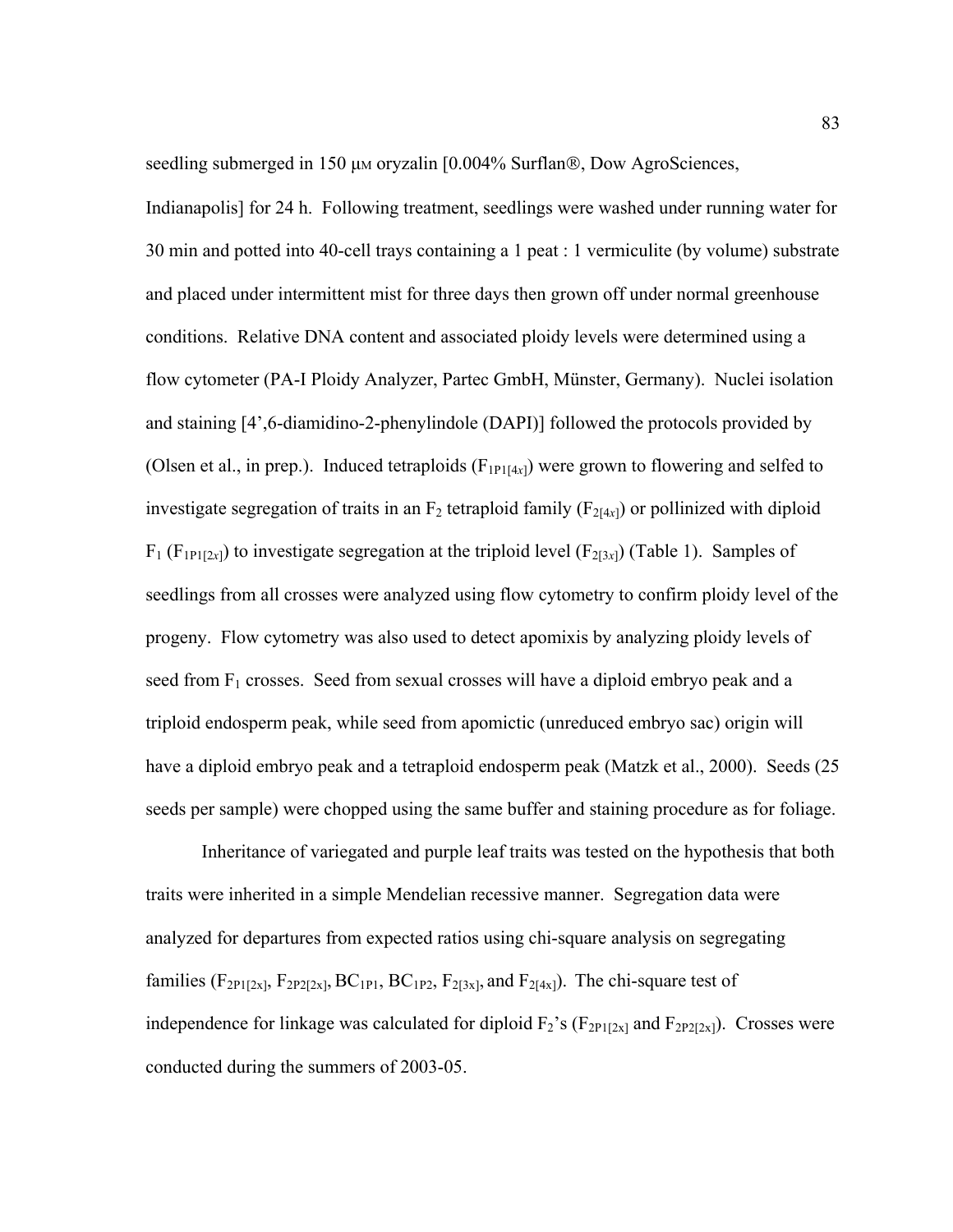*Fertility of progeny.* Reciprocal crosses between diploid (2*x*), triploid (3*x*), and tetraploid plants (4*x*) were made in 2005 to investigate male and female fertility as a function of ploidy level. Plants were grown in 18.9 L containers in the greenhouse using the same substrate and conditions described earlier and the same pollination techniques. Six plants per ploidy level were randomly sampled for pollen viability during the study. One flower per plant per ploidy level was harvested and anthers divided into two groups, with one group for pollen staining and the other for pollen germination tests. Pollen grains were stained in 40  $\mu$ L of 1% aceto-carmine stain on a microscope slide. The slide was heated 3 $\times$ times over a hot-plate for 5 s, sealed with valap (1 vaseline : 1 lanolin : 1 paraffin by weight) and incubated at room temperature (23  $^{\circ}$ C) for 5 h. Stained pollen grains were scored as viable. Pollen germination was performed in 5 mL petri dishes containing Brewbaker-Kwack media supplemented with 5% sucrose and solidified with 2% agarose (Marquard, 1992). Pollen grains with pollen tubes greater than one-half the diameter of the pollen grain after 5 h were scored as germinated. Pollen staining and germination were observed using a compound light microscope (Micromaster, Fisher Scientific, Pittsburgh) under ×100 and  $\times$ 400 magnifications. For each replicate  $\geq$  100 pollen grains were scored. The experiment was a completely randomized design with three treatments (ploidy levels) and six replicates  $(n = 6)$ .

 Crosses among the three ploidy levels resulted in nine, factorial treatment combinations. The experiment was a completely randomized design with five single plant replicates  $(n = 5)$  per cross with 10 flowers (subsamples) pollinated per plant. Fruit from successful crosses matured  $\approx$  40 d after pollination. Fruit were harvested, dried, and seed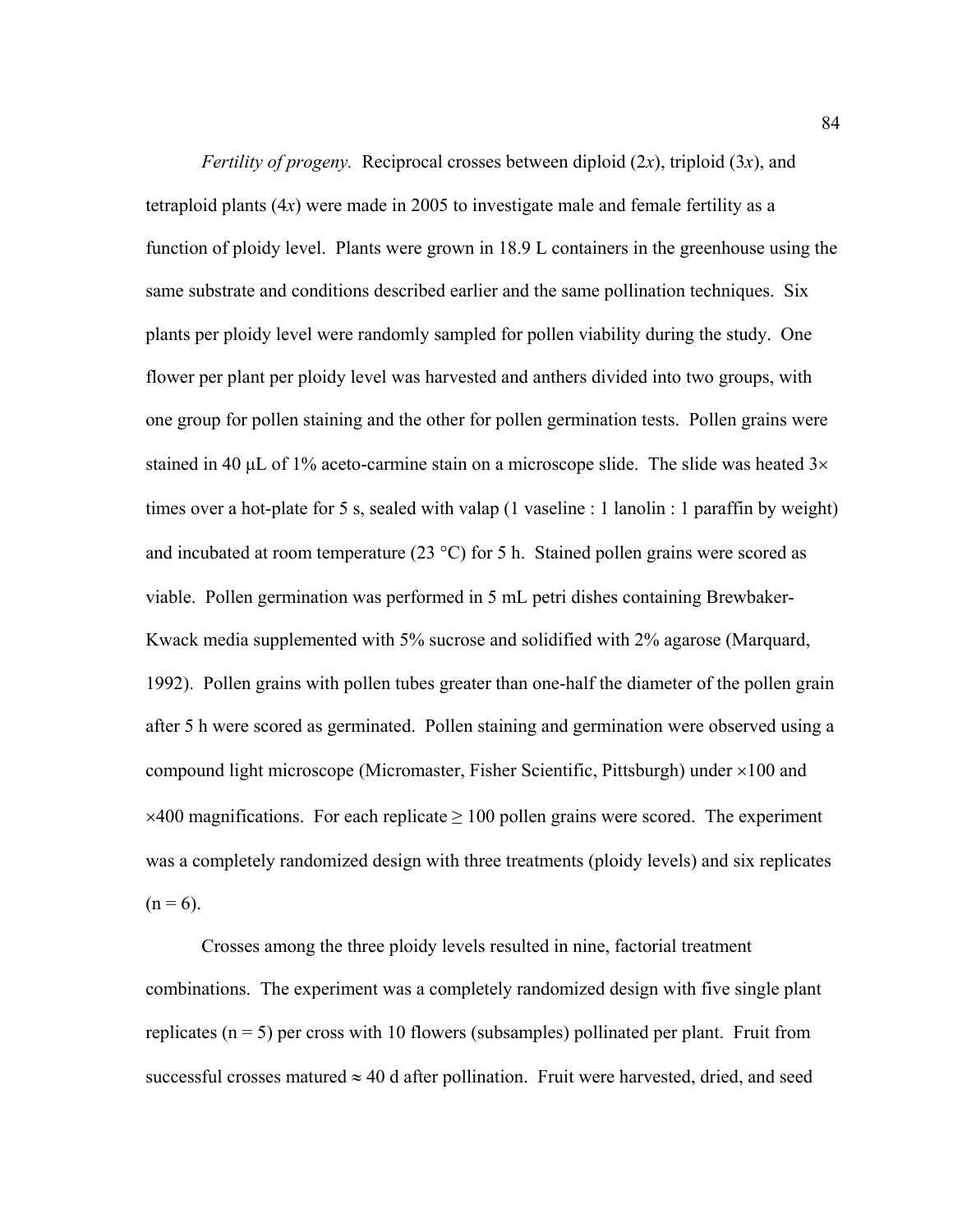separated and stored in sealed vials at 5 °C until used for germination studies. Total number of fruit per cross, percent fruit set, and average seed per fruit were recorded.

 Germinative capacity of seed harvested from successful crosses was determined using in vitro germination studies. Two germination blotters (SDB3.5, Anchor Paper Co., St. Paul, Minn.) soaked with 100 µm gibberellic acid (GA<sub>4+7</sub>) (21 g⋅L<sup>-1</sup> Provide®, Valent Biosciences, Walnut Creek, Calif.) were placed in petri dishes (100 mm  $\times$  15 mm). A sample of 50 seed per fruit, or all seed available when < 50, were sown per petri dish. Petri dishes were sealed with parafilm and placed in a growth chamber maintained at 22 °C, 16 h day/ 8 h night period, and 42  $\mu$ mol⋅s<sup>-1</sup>⋅m<sup>-2</sup> photosynthetically active radiation (PAR) provided by fluorescent lights. After 8 weeks, seeds with emergent radicles were scored as germinated.

 Data from pollen, crossing, and germination studies were analyzed using analysis of variance (PROC GLM; SAS version 8.02, SAS Inst., Cary, N.C.) and means compared using Fisher's protected least significant difference (LSD) at  $\alpha$  = 0.05.

## **Results**

*Inheritance studies.* Reciprocal  $F_1$  crosses yielded progeny that were all green, with the exception of three variegated seedlings ( $F_{1PI[2x]}$ ) and one purple seedling ( $F_{1PI[2x]}$ ), which were attributed to accidental self-pollination (Table 2). No evidence for apomixis was observed from flow cytometry analysis of  $F_1$  seed, thus all progeny appeared to be the result of sexual crosses (data not shown). Segregation ratios for the diploid  $F_2$  families ( $F_{2P1[2x]}$ ) and  $F_{2P2[2x]}$ ) fit the expected 9:3:3:1 ratio, supporting the hypothesis of simple recessive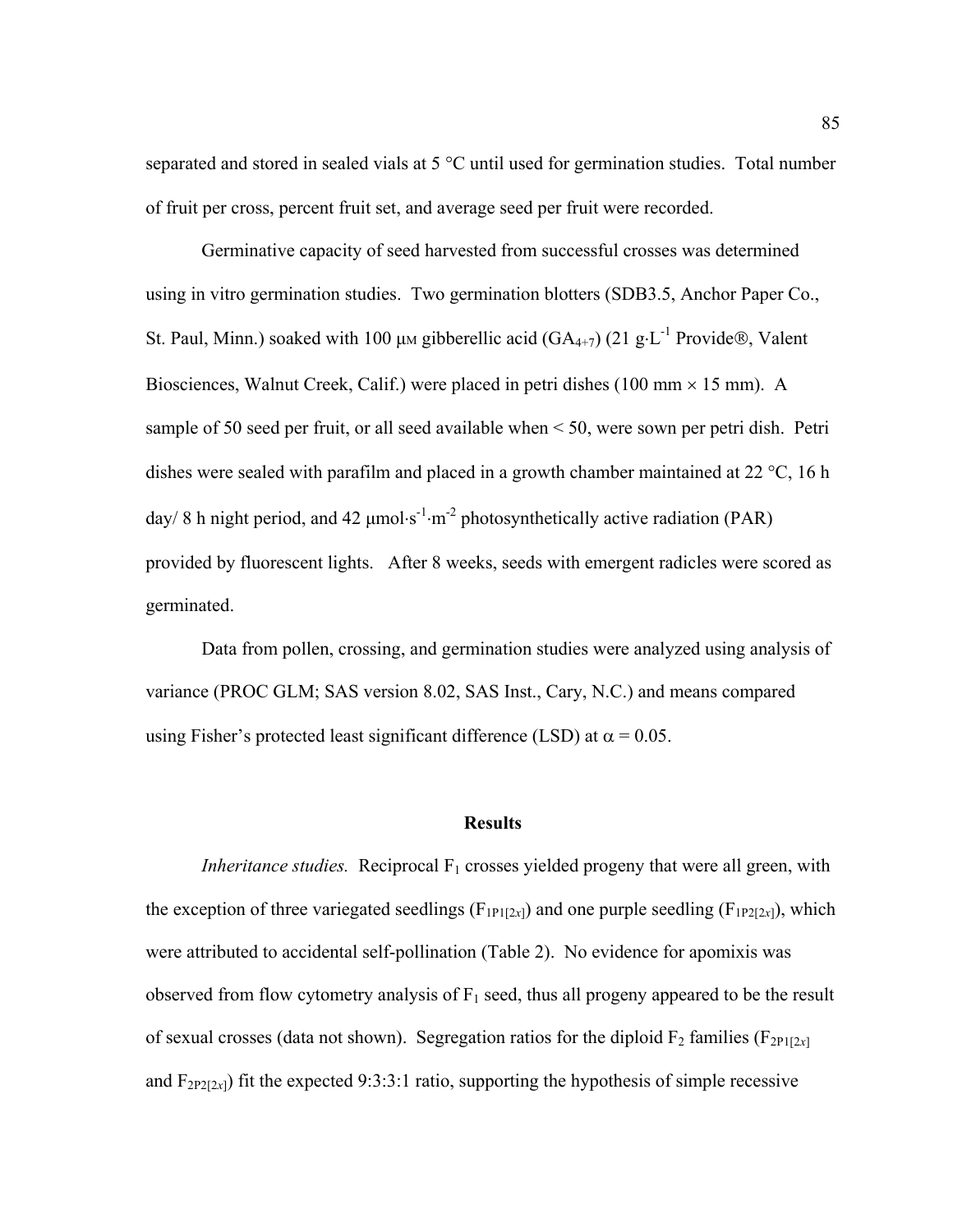inheritance for both traits. The chi-square test for independence of linkage ( $\Pi^2 = 1.75$ ,  $P =$ 0.19 and  $\Pi^2 = 0.02$ ,  $P = 0.89$  for  $F_{2P1[2x]}$  and  $F_{2P2[2x]}$ , respectively) suggests no evidence for linkage between the variegated and purple loci. Furthermore, recovery of variegated and purple seedlings in both  $F_2$  populations ( $F_{2P1[2x]}$  and  $F_{2P2[2x]}$ ) effectively rules out strict maternal inheritance. Segregation ratios for  $BC_{1P1}$  fit the expected 1:1 ratio of green : variegated phenotypes (Table 2). However, in  $BC_{1P2}$  a few spontaneous variegated and variegated : purple seedlings were observed which can not be explained by accidental selfpollination or pollen contamination. These seedlings were scored as either green or purple for chi-square analysis; however, due to the presence of more purple seedlings than expected (221 observed versus 199.5 expected) we still had a poor fit.  $F_2$  plants ( $F_{2P1[2x]}$ ) exhibiting the original G or AP phenotype when selfed  $(S_0)$  yielded all variegated or all purple progeny, respectively (Table 2).

Induction of autotetraploids  $(F_{1PI[4x]})$  from  $F_{1PI[2x]}$  seedlings was successful. Of 488 seedlings treated, 16.2% survived (79 of 488) the treatment. Of those that survived, 39.2% remained diploid, 45.6% were mixoploids, and 15.2% were non-chimeric tetraploids. Autotetraploids grew slowly, but otherwise were similar to their diploid counterparts. Triploid ( $F_{2[3x]}$ ) and tetraploid ( $F_{2[4x]}$ ) seedlings from crosses with the autotetraploids grew normally, except tetraploid AP phenotypes which tended to be poor growers.

Triploid  $F_2$  ( $F_{2[3x]}$ ) progeny fit the expected 121:11:11:1 segregation ratio (Table 2). However at the tetraploid level  $(F_{2[4x]})$  we observed more than three times as many variegated phenotypes than expected (76 observed versus 21.6 expected) and thus had a poor fit to the expected 1225:35:35:1 segregation ratio for tetrasomic inheritance at the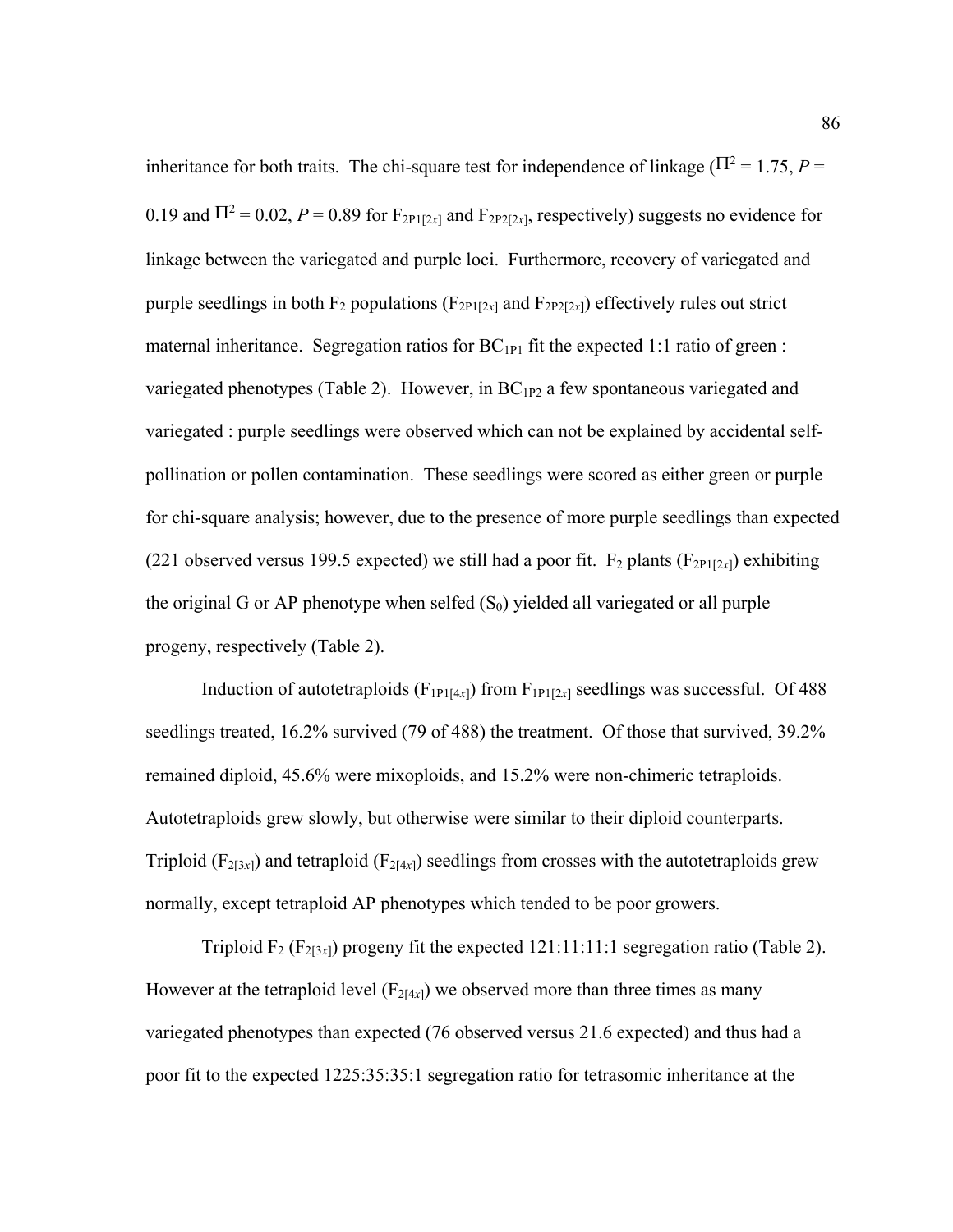tetraploid level. We analyzed inheritance for each locus separately for random chromosome and chromatid assortment (at 50% recombination), as well as for selective pairing at the tetraploid level to elucidate possible mechanisms for departure from our expected ratio for the variegated trait. Random chromosome assortment for one recessive gene at the tetraploid level would segregrate 35 wild-type : 1 mutant. For the purple locus, there was no reason to reject the assumption of random chromosome assortment at the tetraploid level  $(\Pi^2)$  $= 0.028, P = 0.867$ ) however the variegated locus did not fit ( $\Pi^2 = 138.9, P < 0.001$ ). For random chromatid assortment at 50% recombination we would expect 20.8 wild-type : 1 mutant, and the variegated locus failed to fit  $(\Pi^2 = 46.4, P \le 0.001)$ . Assuming preferential or selective pairing, we would expect 15 wild-type : 1 mutant, and again, the variegated locus failed to fit  $(\Pi^2 = 15.6, P < 0.001)$ .

 If above the diploid level the variegated trait behaves quantitatively, the frequency of variegated progeny in both triploid and tetraploid crosses would increase, and classes of variegation from weak (duplex) to strong variegation (quadriplex) may be discerned. At the tetraploid level we would then expect 3 variegated : 1 green progeny however, the variegated locus did not fit this either  $(\Pi^2 = 100.9, P \le 0.001)$ .

*Fertility of progeny.* Ploidy level had a significant effect on pollen staining (*F*-value  $= 274.9, P < 0.0001$  and germination (*F*-value = 136.3, *P* < 0.0001). Diploid (2*x*) and tetraploid (4*x*) plants had greater pollen staining (96.8% and 94.1%, respectively) and germination (89.1% and 76.3%, respectively) than triploids (3*x*) (40.6% staining and 5.9% germination).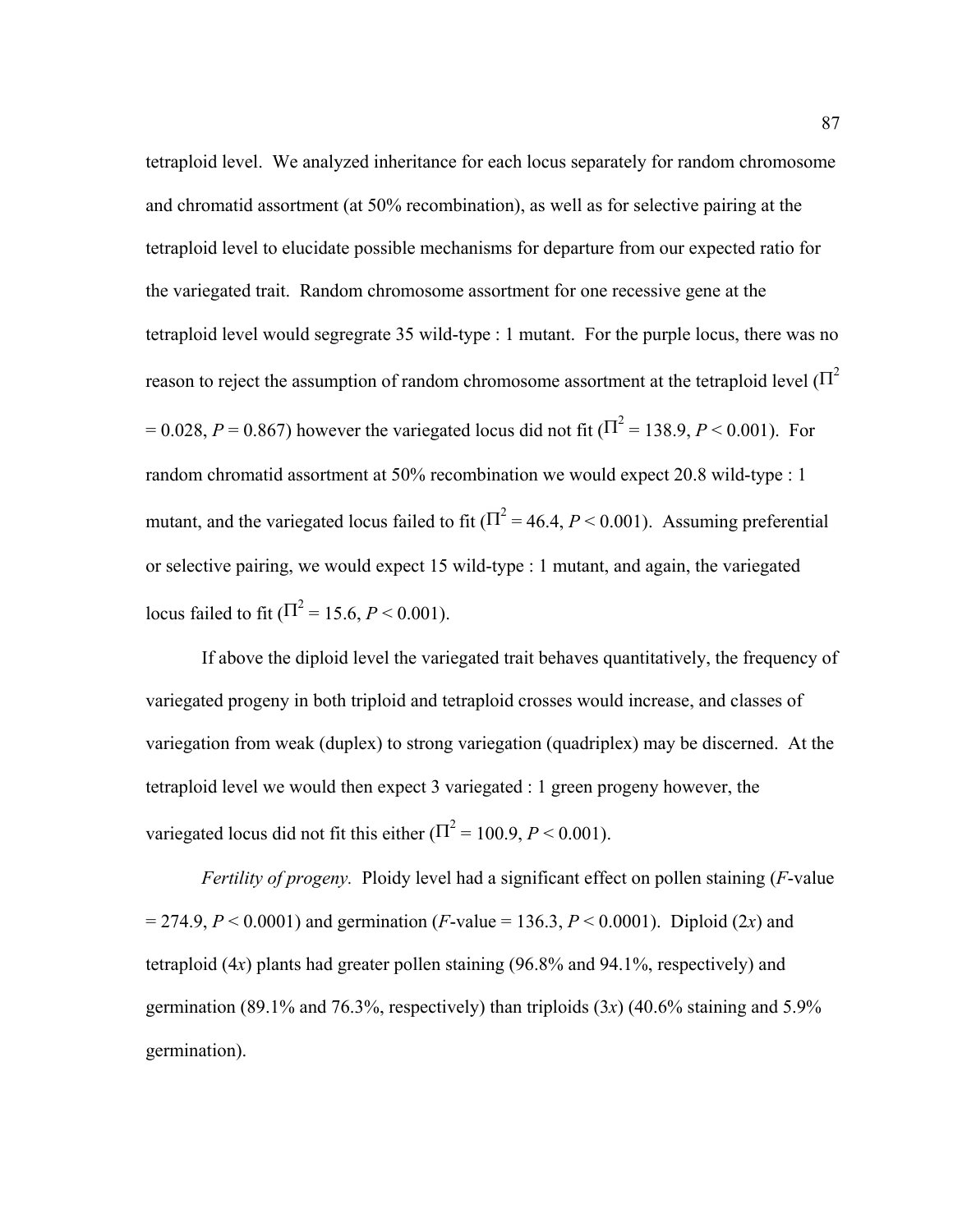Crosses between diploids (2*x*) resulted in 64.0% fruit set with an average of 632 seed per fruit and a germination percentage of 26.3% (Table 3). Only two fruit formed in 2*x* x 3*x* crosses, with an average of 138 seed per fruit which germinated at 1.0%. Crosses between 2*x* x 4*x* were not successful. Triploids failed to set fruit and viable seed when pollinated with  $2x$  or  $3x$  pollen. One fruit was collected from  $3x \times 4x$  crosses, yielding four seeds which failed to germinate. Tetraploids were successfully crossed with 2*x* and 4*x* pollen, resulting in similar percent fruit sets, average seed per fruits and seed germination values. Crosses between 4*x* x 3*x* were unsuccessful. Germination was erratic for diploid (2*x* x 2*x*), triploid  $(4x \times 2x)$  and tetraploid  $(4x \times 4x)$  seed, as evident in the very broad least significant difference (LSD<sub>0.05</sub>) for seed germination (28.4%).

## **Discussion**

 Reciprocal di-hybrid crosses were performed to rule out maternal effects on inheritance of each trait, in particular, variegation. Variegated foliage is often the result of abnormal plastid development due to mutations in chloroplast genes and can result in strict maternal inheritance or non-Mendelian inheritance due to stochastic sorting of aberrant versus normal plastids during cell division and transmission to germ cells (Tilney-Bassett, 1978; Walbot and Coe, 1979).  $F_1$  reciprocal crosses of G x AP resulted in green, or wildtype progeny, indicating that variegation in *H. androsaemum* f. *variegatum* 'Glacier' is not the result of maternally (or paternally) transmitted aberrant plastids. Recovery of variegated progeny in  $F_2$ s at the expected 9:3:3:1 segregation ratio and in  $BC_{1P1}$  at 1:1 is evidence that variegation is controlled by a monogenic, recessive nuclear gene. We propose the gene symbol *var* (*variegated*) for the recessive allele producing the variegated phenotype of *H.*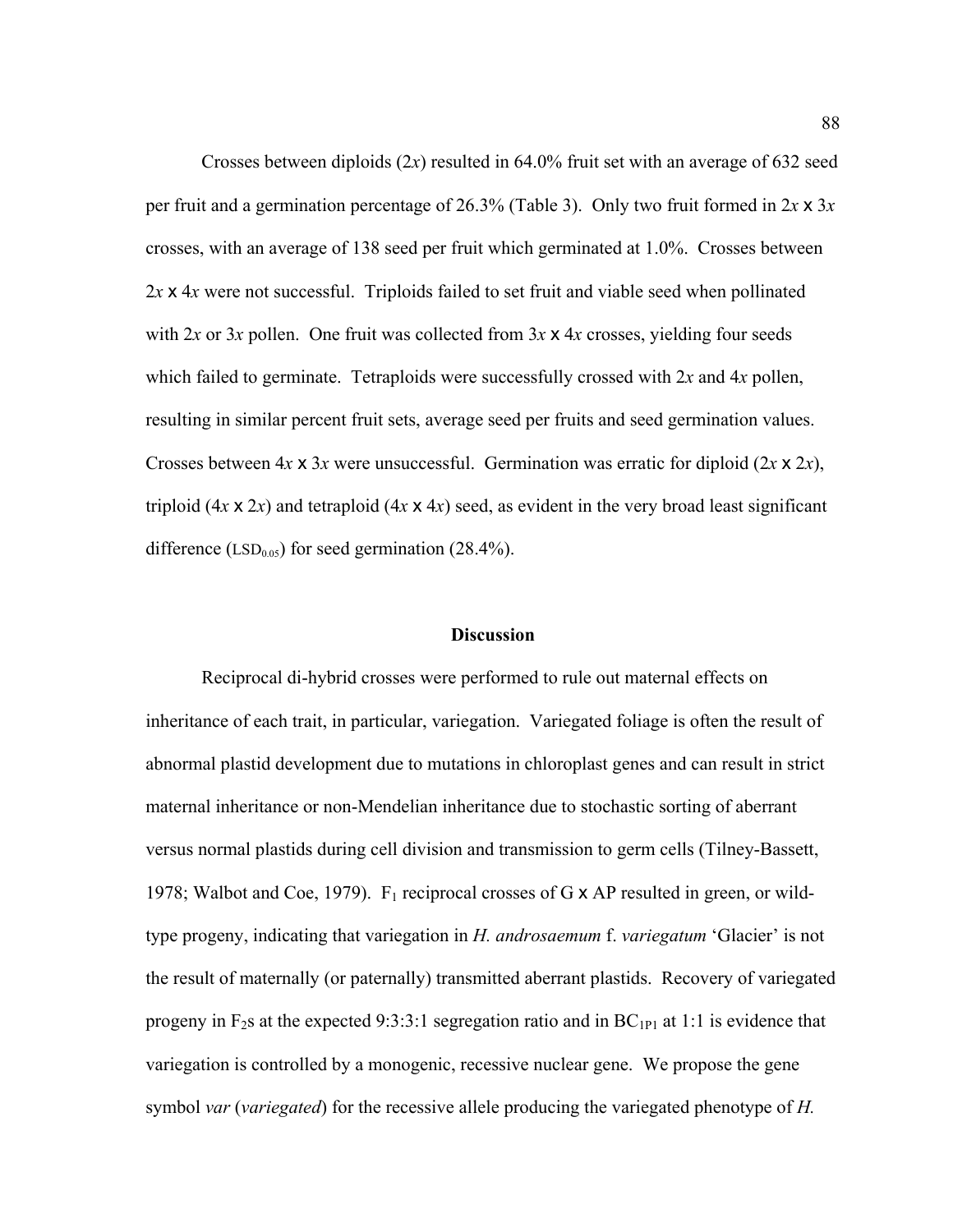*androsaemum* f. *variegatum* and the cultivars 'Mrs. Gladis Brabazon' and 'Glacier' derived from this forma. Presence of variegation only in homozygous genotypes, with no aberrant plastid transmission, suggests the variegated allele is a mutation at a locus that regulates chloroplast gene expression or encodes a protein necessary for proper functioning of the chloroplast. Plastid restitution occurs when at least one wild-type allele is present, as in the *immutans* mutant of *Arabidopsis thaliana* (L.) Heynh. (Aluru and Rodermel, 2004).

The lack of purple foliage in  $F_1s$  and recovery of purple progeny at the expected ratio in the  $F_2$ s supports our hypothesis of simple recessive inheritance for purple foliage. We propose the gene symbol *pl* (*purple leaf*) for the recessive allele originating from *H. androsaemum* 'Albury Purple'. Purple (or red) foliage variants, resulting from foliar accumulation of anthocyanins, have variously been described in agronomic crops and are important in ornamental plant breeding programs. Cadic (1992) reported inheritance of purple foliage in barberries (*Berberis* L.) due to a single recessive gene, as we observed in *H. androsaemum*. In peach [*Prunus persica* (L.) Batsch.] red foliage is controlled by a single locus, *Gr*, and with the *Gr* allele incompletely dominant (Chaparro et al., 1995), as is the bronze-leaf (*Rt*) in *Malus* (Alston et al., 2000; Sampson and Cameron, 1965). The lack of purple pigmentation in our  $F_1s$  and no variation in purple foliage intensity in our segregating progeny suggests totally recessive gene action. In other woody plant genera, inheritance of purple foliage is dominant as in *Betula pendula* Roth. 'Purpurea' (Hattemer et al., 1990), *Fagus sylvatica* L. (Blinkenberg et al., 1958; Heinze and Geburek, 1995), and *Corylus* L. (Smith and Mehlenbacher, 1996; Thompson, 1985), though variation in coloration exists in *Corylus* due to different alleles and complimentary gene action. Backcrossing to AP  $(BC_{1P2})$  resulted in the recovery of more purple seedlings than expected;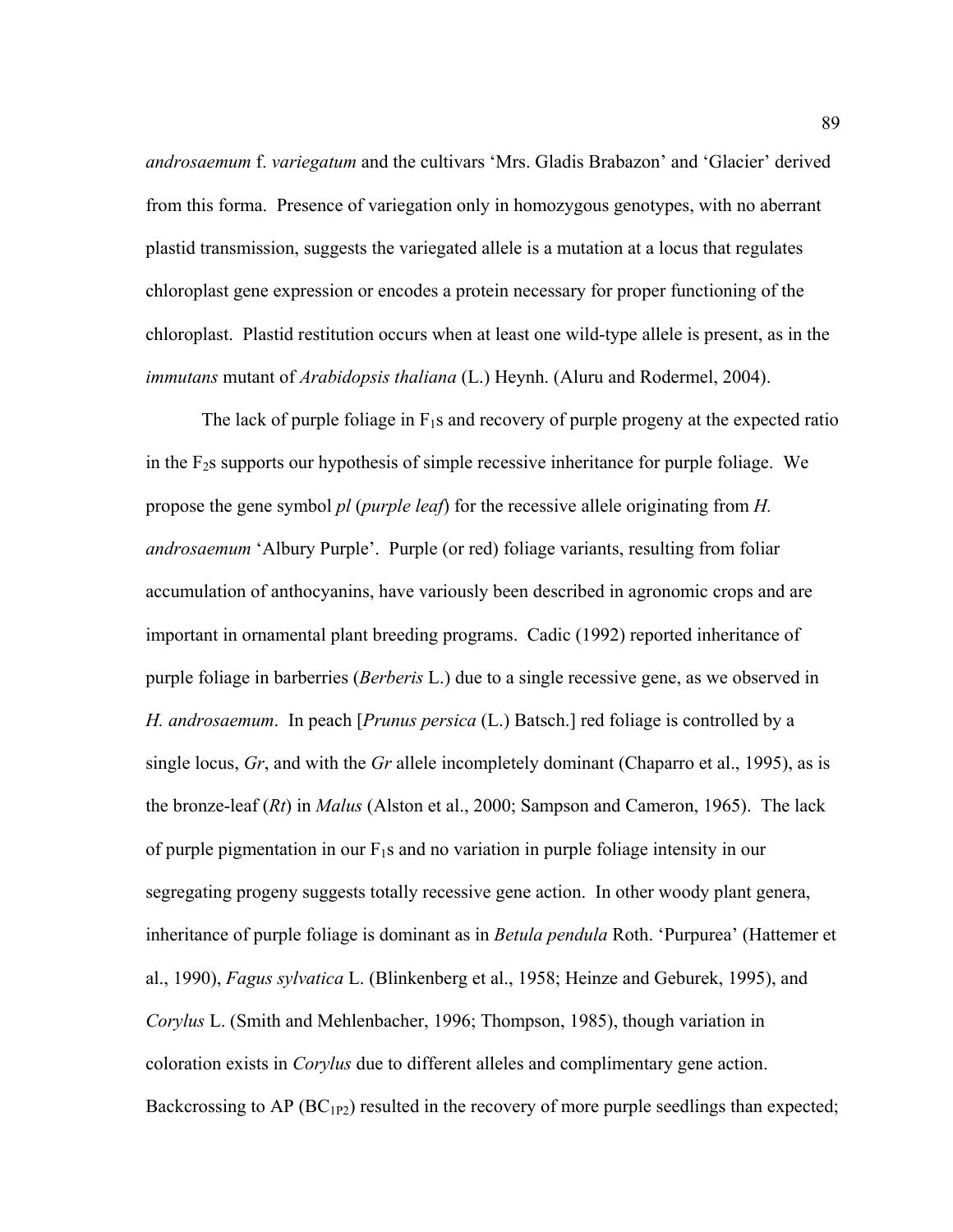however, these may be explained by accidental self-pollination. The recovery of a few spontaneous variegated progeny was not expected in  $BC_{1P2}$ , and not explained by selfing or pollen contamination. Phenotypes were scored at the three-leaf stage, and these seedlings may represent the accumulation of deleterious alleles unrelated to the variegated locus or instability of our variegated locus due to a transposable element.

The recovery in the  $F_2$ s of individuals showing both variegated and purple foliage at the expected ratio indicates that the two traits (loci) are not closely linked. Based on a simple recessive model of inheritance for both variegated and purple foliage, phenotypes displaying the novel combination of variegation on purple foliage have the genotype *plplvarvar*.

 Both traits behaved as expected at the triploid level, but at the tetraploid level we recovered more variegated progeny than expected. At the tetraploid level, segregation ratios for the variegated trait fell between that expected with random chromosome assortment and random chromatid assortment for autotetraploids. Assuming random pairing between homologous chromosomes and independent assortment, we would expect perfect tetrasomic inheritance and 35 green :1 variegated progeny in the  $F_2[4x]$ . However, the prevalence of multivalent formation and frequency of recombination will influence double reduction and affect segregation ratios in autotetraploids (Allard, 1960; Ramsey and Schemske, 2002). Random chromatid assortment predicts that crossing-over occurs between the locus and the centromere in tetraploids, which allows for double reduction (sister chromatids in the same gamete). Thus, if we assume random chromatid assortment (quadrivalents with at least one chiasma) we would expect 20.8 green : 1 variegated progeny in the  $F_2[4x]$ . Our observed ratio was  $\approx 10$  green : 1 variegated, falling between the two models. Assuming preferential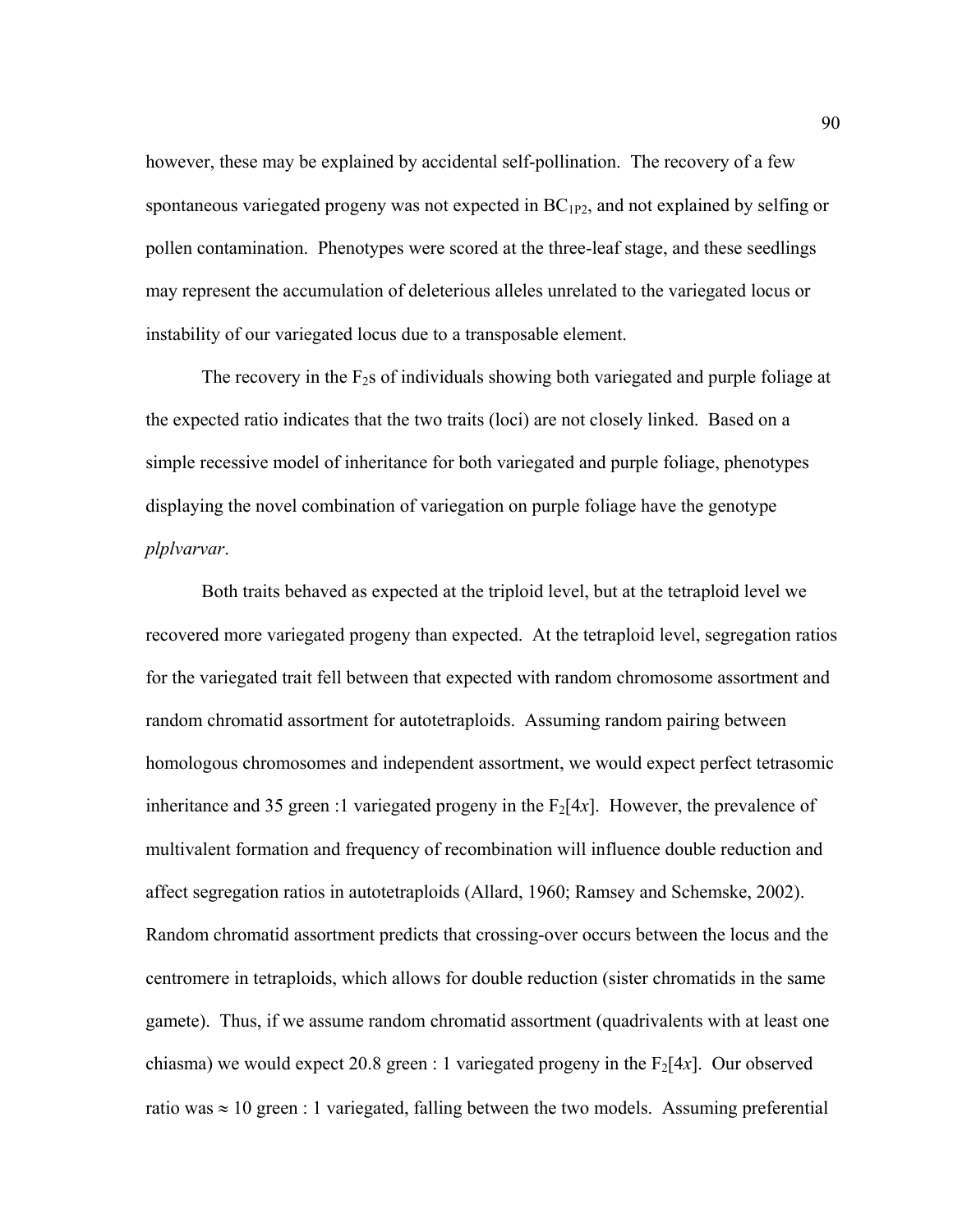pairing is limited in recently induced autotetraploids (Wu et al., 2001), the frequency of double reduction would then have a larger impact on allele frequencies and gametic genotypes (Ramsey and Schemske, 2002). In our induced tetraploid  $F_2[4x]$ s, double reduction would increase the production of homozygous gametes and thus increase the number of nulliplexes (homozygous recessive with four alleles) and the number of variegated progeny. Double reduction depends on the location of a locus on a chromosome relative to the centromere and the rate of chiasma formation, thus double reduction rates will vary among loci. This may explain the increased recovery of variegated progeny and the unaffected frequency of purple progeny if the purple locus is located closer to the centromere. In autotetraploid Easter cactus (*Hatiora* ×*graeseri* Barthlott ex D. Hunt) isozyme segregation ratios fit random chromosomal or chromatidal assortment, depending on the specific loci (Karle et al., 2002), and in allotetraploid quinoa (*Chenopodium quinoa*  Willd) discrepancies in tetrasomic segregation ratios for the *R* locus controlling inflorescence color were attributed to variable multivalent formation (Ward, 2000).

 Inducing tetraploidy apparently had little effect on male fertility, with pollen staining similar to diploids, however there was a slight decrease in pollen germination compared to that of the diploid. Female fertility, measured as percent fruit set, was lower in the tetraploids when selfed or crossed with diploids than for diploid self's. In reciprocal crosses between diploid and tetraploid inbred lines of *Salpiglossis sinuata* R. & P., fruit set did not differ between crosses, however, the number of seed produced was significantly lower in selfed tetraploids (Needham and Erickson, 1992). For autotetraploids reductions in pollen and seed fertility are usually reduced compared to their diploid progenitor (Ramsey and Schemske, 2002) which is often attributed to the production of multivalents, the frequency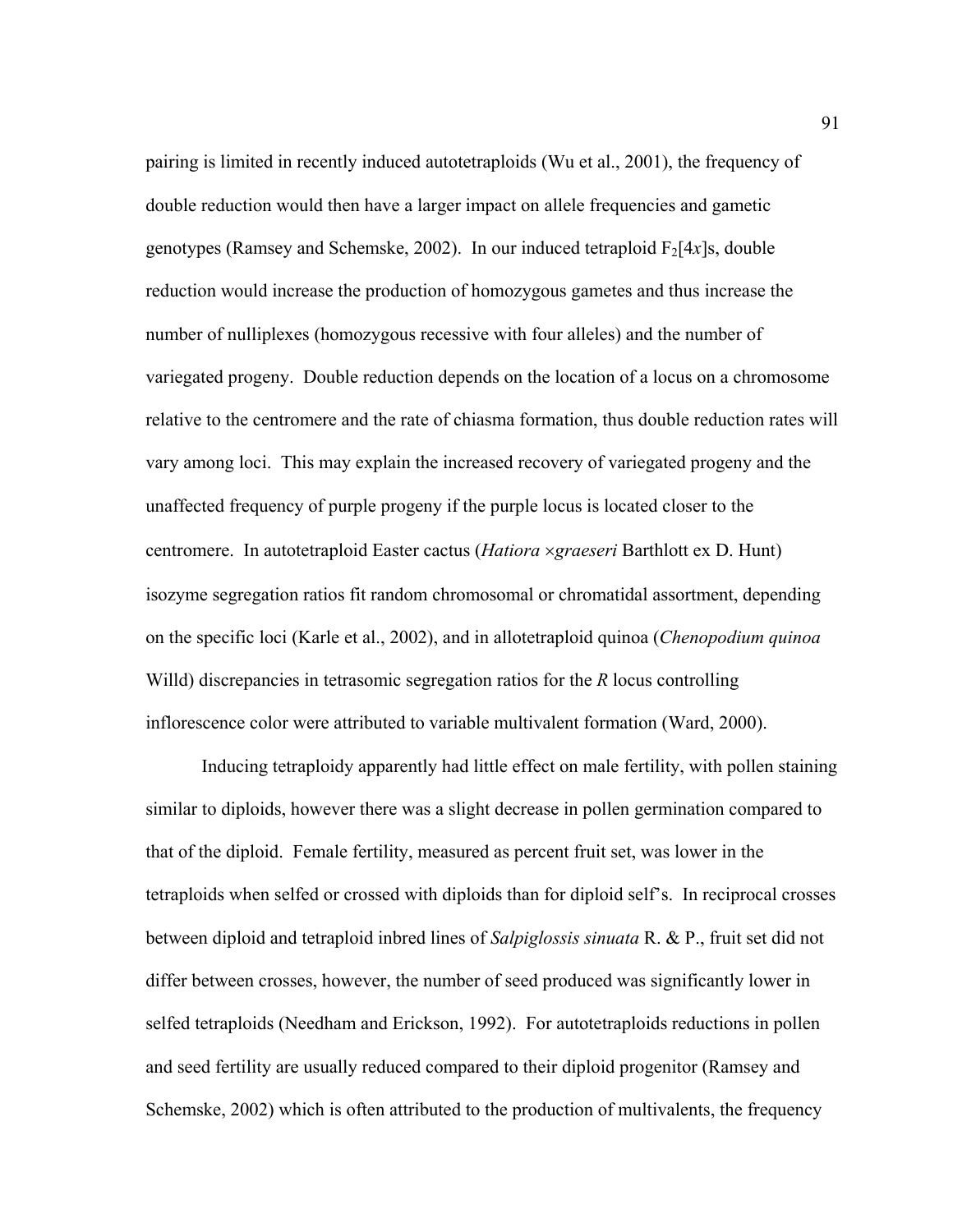of which is negatively correlated with fertility (Sybenga, 1996). In our study, tetraploid selfs had lower percent fruit set, but average seed set per fruit and percent seed germination were not significantly different.

Diploid *H. androsaemum* pollinated with tetraploid pollen  $(2x \times 4x)$  failed to set fruit. Crosses in this direction commonly fail and violate the endosperm balance number theory, which predicts embryo abortion for crosses that violate a 2 maternal : 1 paternal genomic ratio in developing endosperm (Carputo et al., 1999; Johnston et al., 1980; Sanford, 1983). Crosses with tetraploid *H. androsaemum* as the female (4*x* x 2*x*) were successful in producing triploids.

 Triploids are expected to be highly infertile owing to uneven segregation from increased multivalent formation and partner exchange during meiosis (Sybenga, 1996) leading to abortive gamete development. Triploids had low pollen germination, even though pollen staining was 40.6%. Pollen staining often results in an overestimation of pollen viability (Olsen et al, in prep.) with germination and successful pollination more indicative of viability. Triploid pollen failed to initiate fruit set in self's and in crosses with tetraploid females in the current study. An additional 139 triploid flowers were selfed on various triploid plants after the study, resulting in a total of five fruit averaging 41.8 seed per fruit (data not shown). Diploids pollinated with triploid pollen resulted in just two fruit with reduced seed set and low germination (1%), which may have been the result of diploid pollen contamination or selfing. One fruit was initiated on 3*x* x 4*x* crosses, which contained four seed that failed to germinate. We were unable to recover any viable seeds from triploid female parents regardless of the ploidy level of the male parent. The fertility of triploids are dependent on the production of euploid gametes ( $n = x$ ,  $2x$ , or  $3x$ ) or tolerance of gametes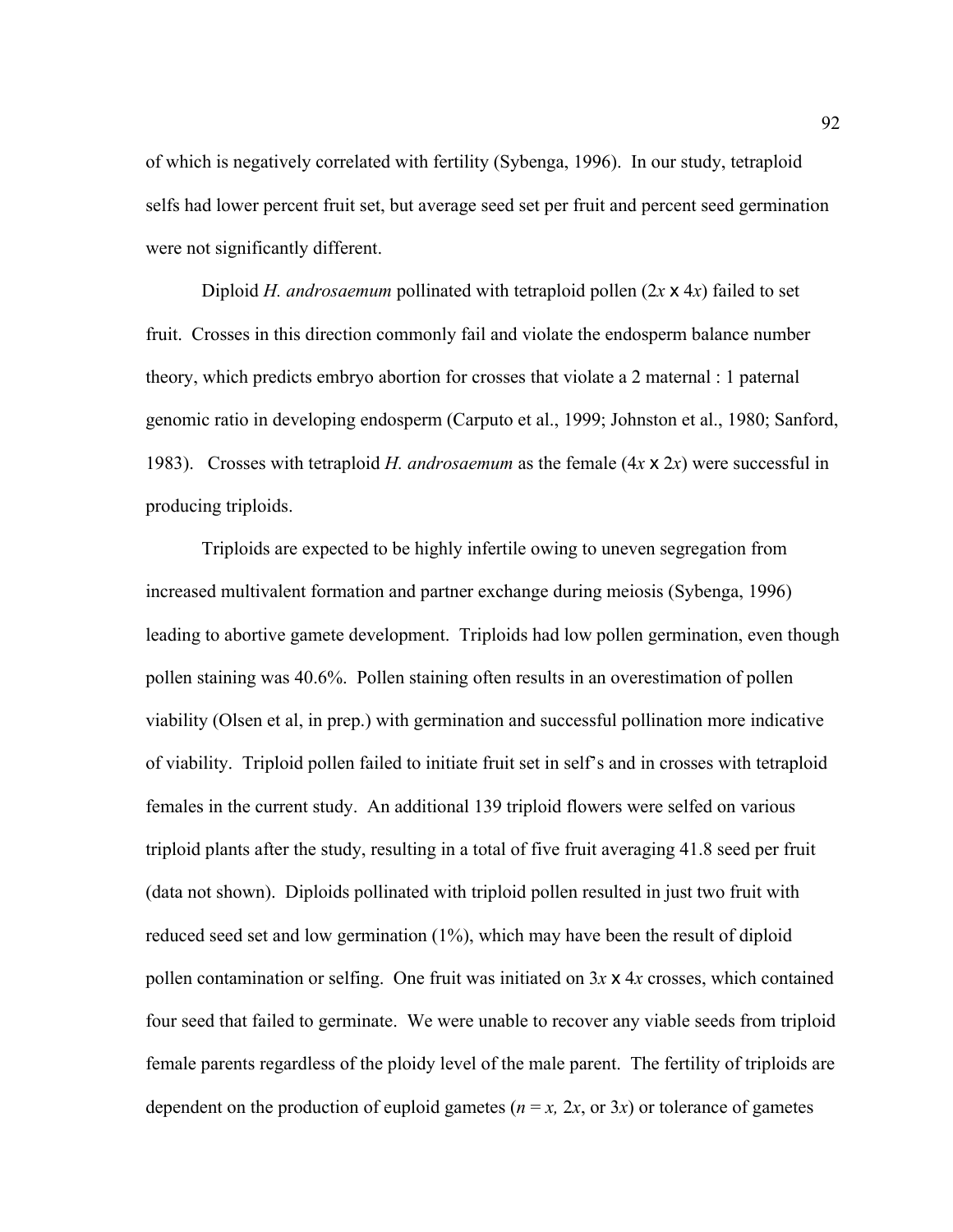and zygotes to aneuploidy. Triploid blueberries (*Vaccinium corymbosum* L.) are highly sterile, though crosses with tetraploids and hexaploids are variably successful due to the production of 2*n* gametes and tolerance of aneuploid gametes above 2*x* level (Vorsa and Ballington, 1991). Triploid bananas are regarded as sterile, although Ortiz and Vuylsteke (1995) were able to identify clones with residual fertility due to production of euploid gametes from selective elimination of one chromosome set during meiosis. The identification of fertile triploids are valuable for breeding programs; however, selecting infertile triploids are just as valuable for limiting the unwanted spread of ornamental plants in the landscape. The above studies in blueberries and bananas, as well as triploid *Lathyrus pratensis* L. (Khawaja et al., 1997), *Salpiglossis sinuata* (Needham and Erickson, 1992) and our triploid *H. androsaemum* suggest that hybrid triploids can be screened for infertility as a viable approach for developing new non-invasive cultivars.

 Purple (*pl*) and variegated (*var*) foliage in *H. androsaemum* are both simple recessive traits and are not linked, allowing the recovery of the two parental phenotypes as well as the novel combined phenotype at the triploid and tetraploid levels. The greatly reduced male fertility and apparent lack of female fertility among triploids should allow for selection of novel, non-invasive *Hypericum androsaemum* cultivars.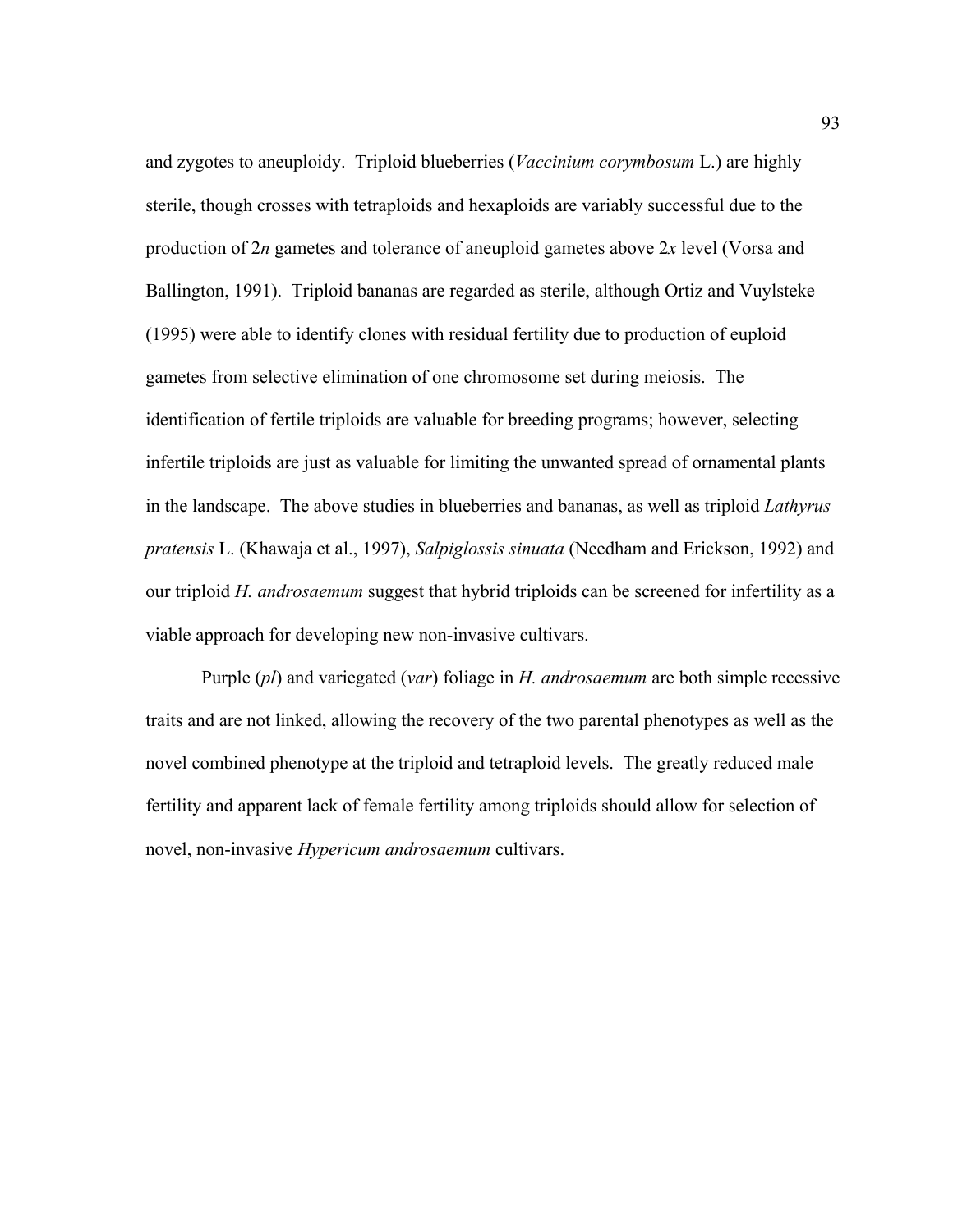## **Literature Cited**

- Allard, R.W. 1960. Principles of plant breeding. Wiley, New York.
- Alston, F.H., K.L. Phillips, and K.M. Evans. 2000. A *Malus* gene list. Acta Hort. 538:56- 570.
- Aluru, M.R. and S.R. Rodermel. 2004. Control of chloroplast redox by the IMMUTANS terminal oxidase. Physiol. Plant. 120:4-11.
- Blinkenberg, C., H. Brix, M. Schaffalitzky de Muckadell, and H. Vedel. 1958. Controlled pollinations in Fagus. Silvae Genetica 9:116-122.
- Cadic, A. 1992. Breeding for ever-red barberries (*Berberis* spp.). Acta Hort. 320:85-90.
- Carputo, D., L. Monti, J.E. Werner, and L. Frusciante. 1999. Uses and usefulness of endosperm balance number. Theor. Appl. Genet. 98:478-484.
- Chaparro, J.X., D.J. Werner, R.W. Whetten, and D.M. O'Malley. 1995. Inheritance, genetic interaction, and biochemical characterization of anthocyanin phenotypes in peach. J. Hered. 86:32-38.
- Dias, A.C.P., R.M. Seabra, P.B. Andrade, F. Ferreres, and M. Fernandes-Ferreira. 2000. Xanthone biosynthesis and accumulation in calli and suspended cells of *Hypericum androsaemum*. Plant Science 150:93-101.
- Egolf, D.R. 1970. Hibiscus syriacus 'Diana', a new cultivar [Malvaceae]. Baileya 17:75-78.
- Egolf, D.R. 1981. 'Helene' rose of sharon (althea). HortScience 16:226-227.
- Egolf, D.R. 1986. 'Minerva' rose of sharon (althea). HortScience 21:1463-1464.
- Egolf, D.R. 1988. 'Aphrodite' rose of sharon (althea). HortScience 23:223.
- Gustafsson, M.H.G., V. Bittrich, and P.F. Stevens. 2002. Phylogeny of Clusiaceae based on *rbcL* sequences. Intl. J. Plant Sci. 163:1045-1054.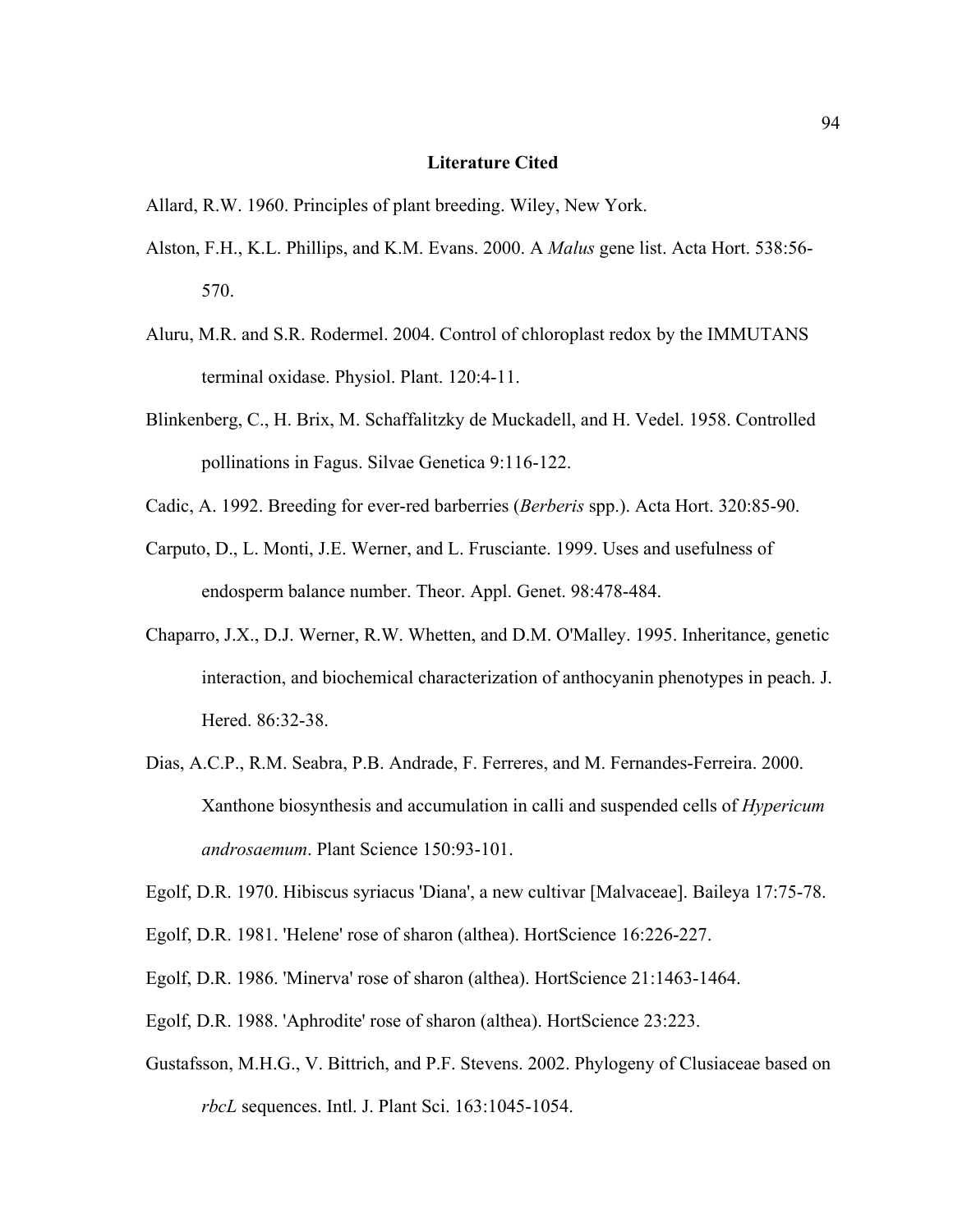- Hattemer, H.H., W. Steiner, and D. Kownatzki. 1990. Genetic markers in birch. Silvae Genetica 39:45-50.
- Heinze, B. and T. Geburek. 1995. Searching for DNA markers linked to leaf colour in copper beech *Fagus sylvatica* L. var. *atropunicea*. Silvae Genetica 44:339-343.
- Johnston, S.A., T.P.M. den Nijs, S.J. Peloquin, and R.E. Hanneman, Jr. 1980. The significance of genic balance to endosperm development in interspecific crosses. Theor. Appl. Genet. 57:5-9.
- Karle, R., C.A. Parks, M.C. O'Leary, and T.H. Boyle. 2002. Polyploidy-induced changes in the breeding behavior of *Hatiora* ×*graeseri* (Cactaceae). J. Amer. Soc. Hort. Sci. 127:397-403.
- Khawaja, H.I.T., J. Sybenga, and J.R. Ellis. 1997. Chromosome pairing and chiasma formation in autopolyploids of different *Lathyrus* species. Genome 40:937-944.

Kihara, H. 1951. Triploid watermelons. Proc. Amer. Soc. Hort. Sci. 58.

- Kirakosyan, A., T.M. Sirvent, D.M. Gibson, and P.B. Kaufman. 2004. The production of hypericins and hyperforin by *in vitro* cultures of St. John's wort (*Hypericum perforatum*). Biotechnol. Appl. Biochem. 39:71-81.
- Mabberley, D.J. 1997. The plant book. Cambridge Univ. Press, Cambridge, United Kingdom.
- Marquard, R.D. 1992. Pollen tube growth in *Carya* and temporal influence of pollen deposition on fertilization success in pecan. J. Amer. Soc. Hort. Sci. 117:328-331.
- Matzk, F., A. Meister, and I. Schubert. 2000. An efficient screen for reproductive pathways using mature seeds of monocots and dicots. Plant J. 21:97-108.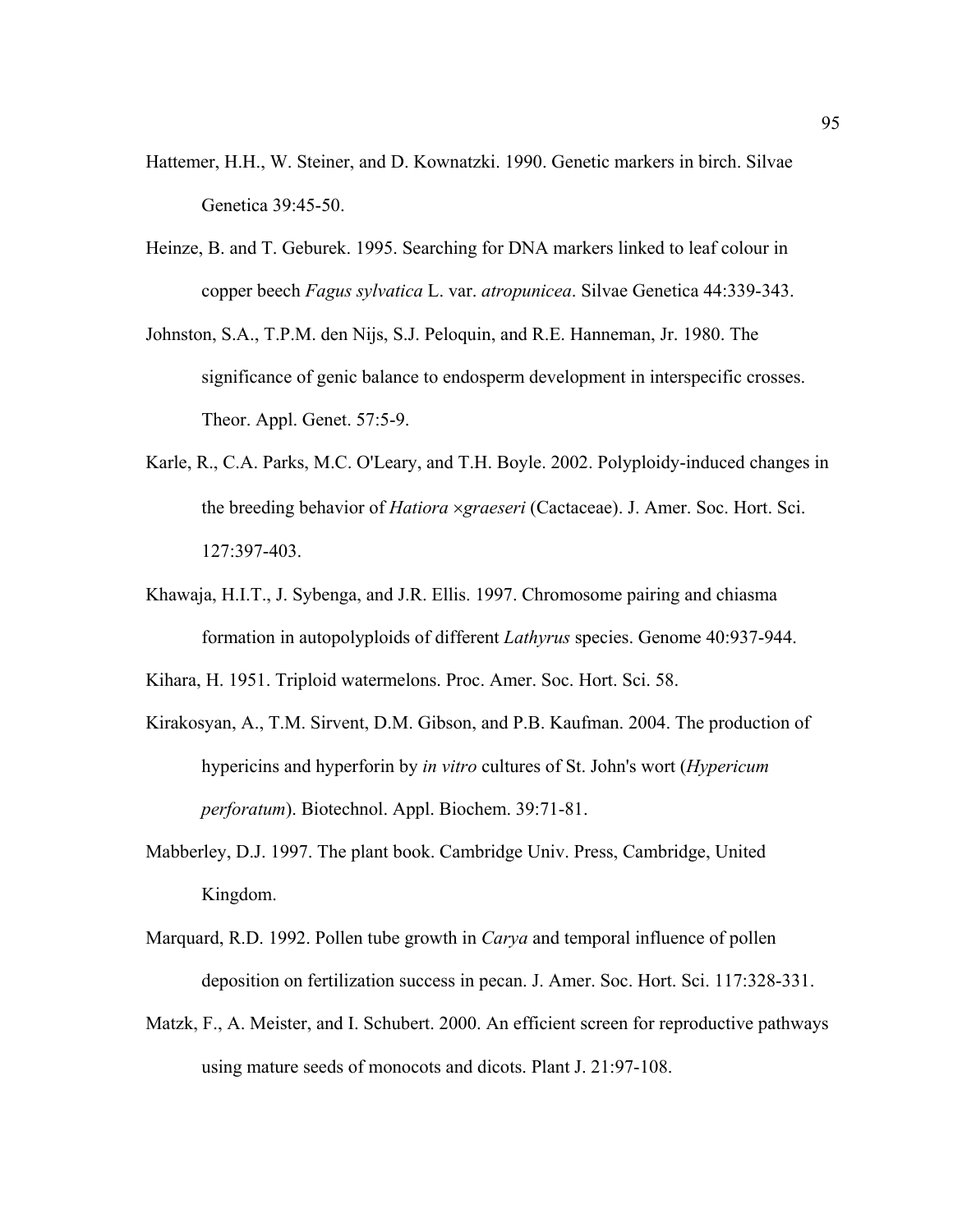- McClintock, D., E.C. Nelson, and J. Cassells. 1986. Variegated tutsan, *Hypericum androsaemum* f. *variegatum*. J. Irish Garden Plant Soc. 5:25-28.
- McLaren, D.A., E. Bruzzese, and I.G. Pascoe. 1997. The potential fungal pathogens to control *Hypericum* species in Australia. Plant Protection Qrtly. 12:81-83.
- Needham, D.C. and H.T. Erickson. 1992. Fecundity of tetraploid  $\times$  diploid crosses and fertility of the resultant triploids in *Salpiglossis sinuata*. HortScience 27:835-837.
- Olsen, R.T, T.G. Ranney, and Z. Viloria. 2006. Reproductive behavior of induced allotetraploid ×*Chitalpa* and in vitro embryo culture of polyploid progeny. J. Amer. Soc. Hort. Sci. in prep.
- Ortiz, R. and D. Vuylsteke. 1995. Factors influencing seed set in triploid *Musa* spp. L. and production of euploid hybrids. Ann. Bot. 75:151-155.
- Ramsey, J. and D.W. Schemske. 2002. Neopolyploidy in flowering plants. Annu. Rev. Ecol. Systematics. 33:589-639.
- Ranney, T.G. 2004. Population control: Developing non-invasive nursery crops. Comb. Proc. Int. Plant Propagators' Soc. 54:604-607.
- Reichard, S.H. and P. White. 2001. Horticulture as a pathway of invasive plant introductions in the United States. BioScience 51:103-113.
- Robson, N.K.B. 1985. Studies in the genus *Hypericum* L. (Guttiferae). 3. Sections 1. *Campylosporus* to 6a. *Umbraculoides.* Bull. Br. Mus. Nat. Hist. (Bot.). 12:163-325.
- Sampson, D.R. and D.F. Cameron. 1965. Inheritance of bronze foliage, extra petals and pendulous habit in ornamental crabapples. Proc. Amer. Soc. Hort. Sci. 86:717-722.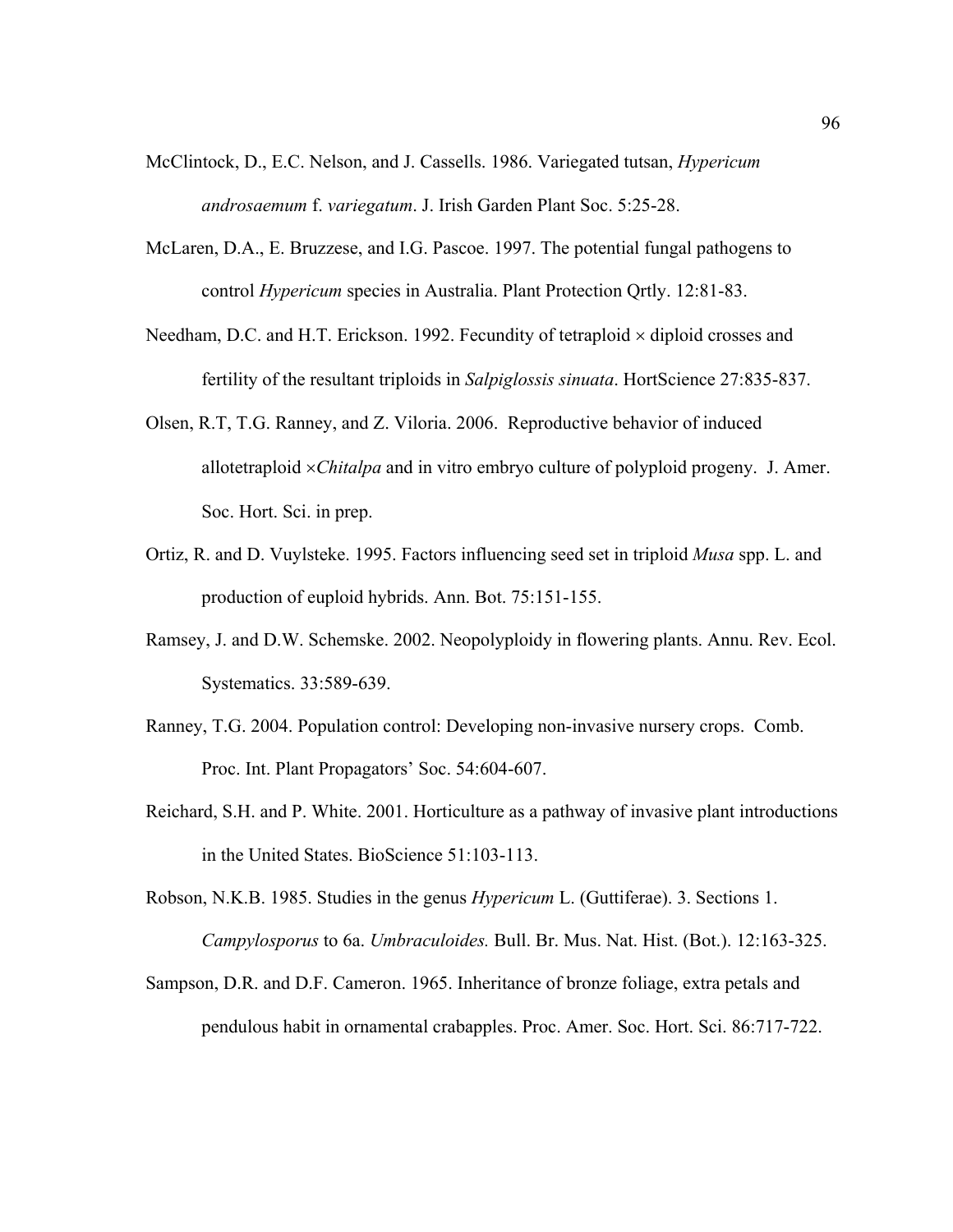- Sanford, J.C. 1983. Ploidy manipulations, p. 100-123. In: J.N. Moore and J. Janick (eds.). Methods in fruit breeding. Purdue Univ. Press, West Lafayette, Ind.
- Smith, D.C. and S.A. Mehlenbacher. 1996. Inheritance of contorted growth in hazelnut. Euphytica 89:211-213.
- Sybenga, J. 1996. Chromosome pairing affinity and quadrivalent formation in polyploids: do segmental allopolyploids exist? Genome 39:1176-1184.
- Thompson, M.M. 1985. Linkage of the incompatibility locus and red pigmentation genes in hazelnut. J. Hered 76:119-122.
- Tilney-Bassett, R.A.E. 1978. Plastids and variegation: stable pattern genes, p. 253-285. In: J.T.O. Kirk and R.A.E. Tilney-Bassett (eds.). The plastids: their chemistry, structure, growth and inheritance. Elsevier, New York.
- Valentão, P., E. Fernandes, F. Carvalho, P.B. Andrade, R.M. Seabra, and M.d.L. Bastos. 2002. Antioxidant activity of *Hypericum androsaemum* infusion: scavenging activity against superoxide radical, hydroxyl radical and hypochlorous acid. Biol. Pharm. Bul. 25:1320-1323.
- Vorsa, N. and J.R. Ballington. 1991. Fertility of triploid highbush blueberry. J. Amer. Soc. Hort. Sci. 116:336-341.
- Walbot, V. and E.H. Coe, Jr. 1979. Nuclear gene *iojap* conditions a programmed change to ribosome-less plastids in *Zea mays*. Proc. Natl. Acad. Sci. U.S.A. 76:2760-2764.
- Ward, S.M. 2000. Allotetraploid segregation for single-gene morphological characters in quinoa (*Chenopodium quinoa* Willd.). Euphytica 116:11-16.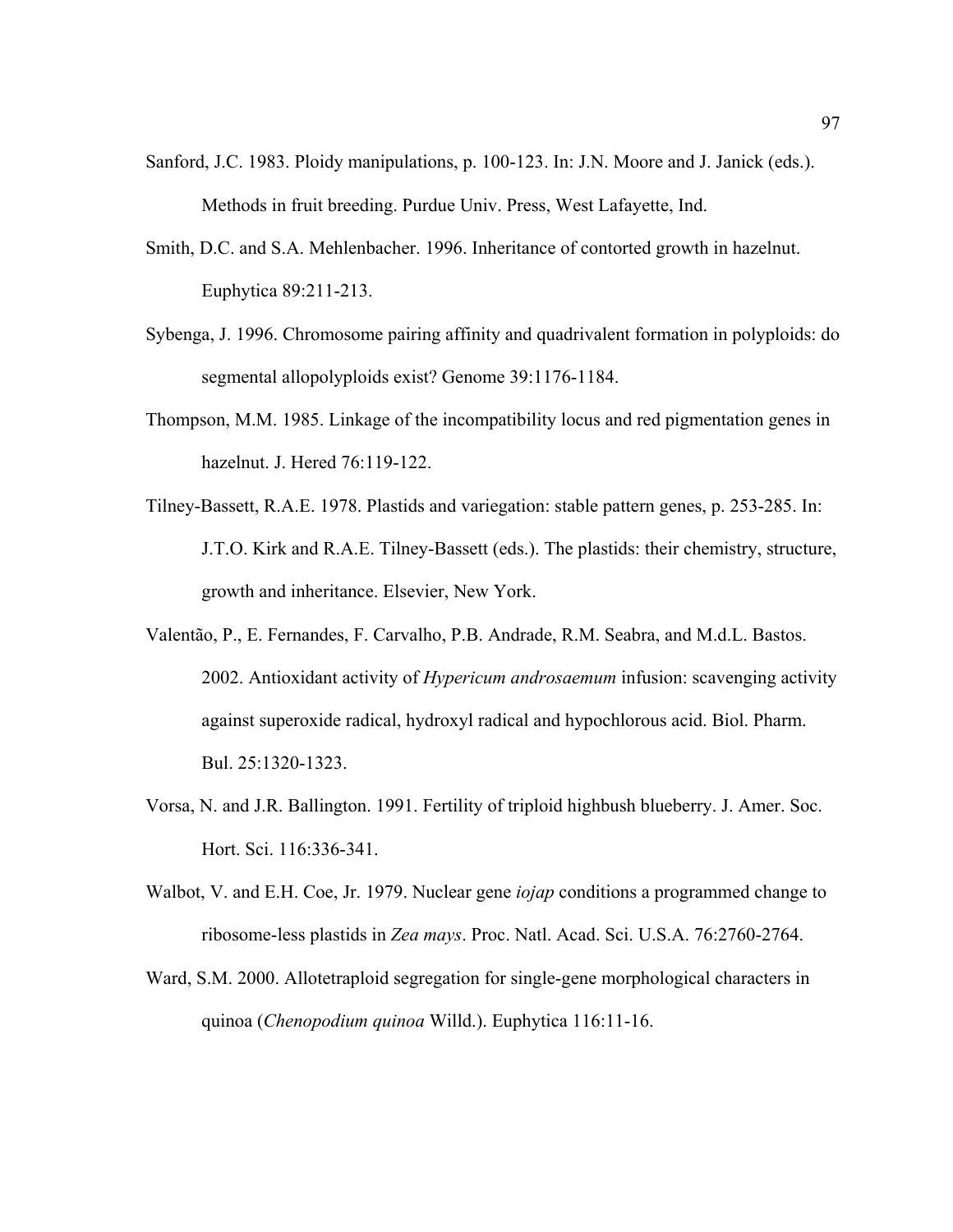Wu, R., M. Gallo-Meagher, R.C. Littell, and Z.-B. Zeng. 2001. A general polyploid model for analyzing gene segregation in outcrossing tetraploid species. Genetics 159:869- 882.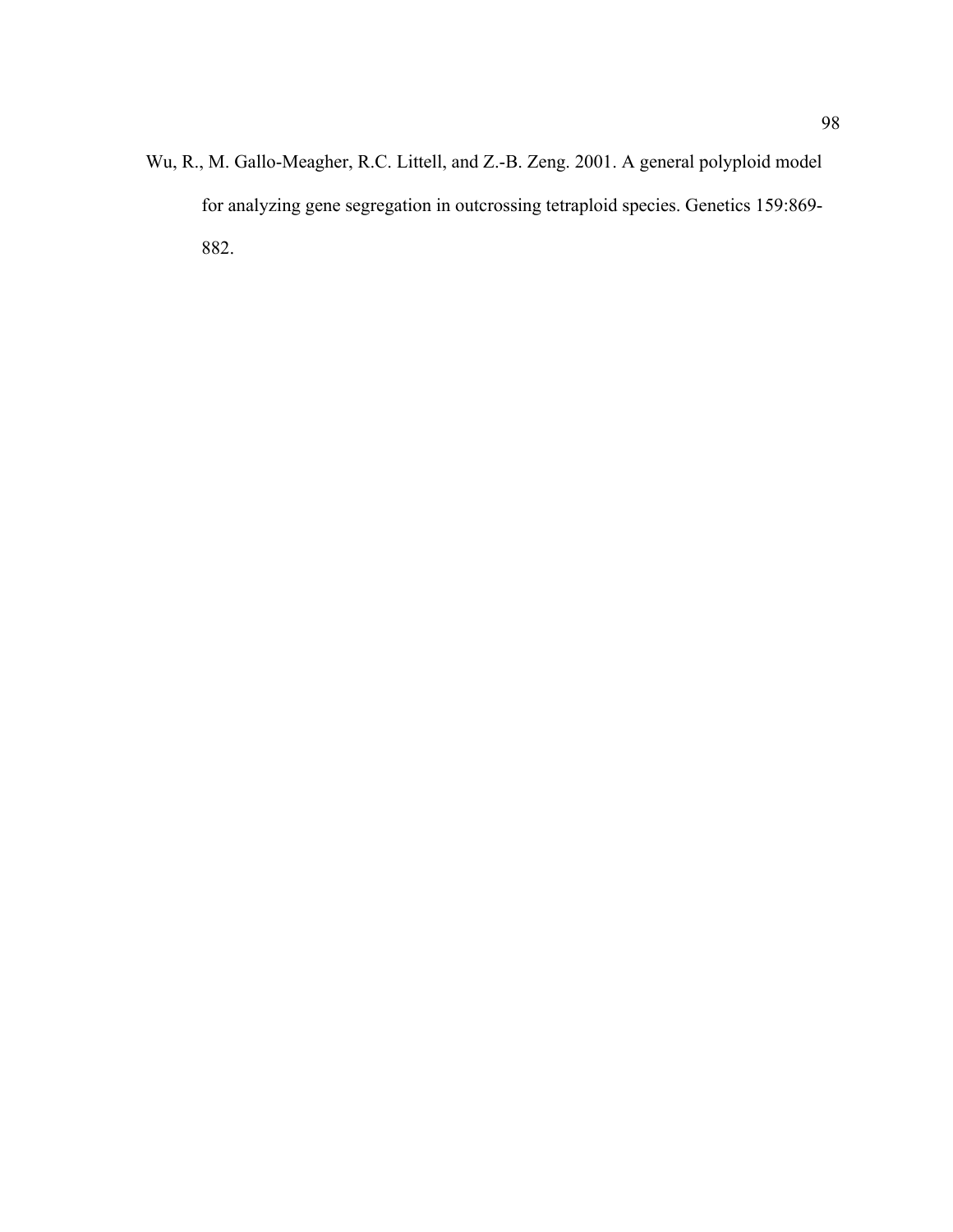|                                  | Ploidy     |                                 |
|----------------------------------|------------|---------------------------------|
| Cross                            | of progeny | Families                        |
| $G \times AP$                    | 2x         | $F_{1P1[2x]}$ , $F_{2P1[2x]}^Z$ |
| $AP \times G$                    | 2x         | $F_{1P2[2x]}$ , $F_{2P2[2x]}$   |
| $G \times F_{1P1[2x]}$           | 2x         | $BC_{1P1}$                      |
| $AP \times F_{1P1[2x]}$          | 2x         | $BC_{1P2}$                      |
| G $F_{2P1[2x]}$ selfed           | 2x         | $S_0$                           |
| AP $F_{2P1[2x]}$ selfed          | 2x         | $S_0$                           |
| $F_{1P1[4x]} \times F_{1P1[2x]}$ | 3x         | $F_{2[3x]}$                     |
| $F_{1P1[4x]}$ selfed             | 4x         | $F_{2[4x]}$                     |

Table 1. Crosses between *Hypericum androsaemum*  'Glacier' (G) and 'Albury Purple' (AP) phenotypes and families produced.

<sup>z</sup>Ploidy level in brackets for each filial generation for clarity in describing subsequent crosses.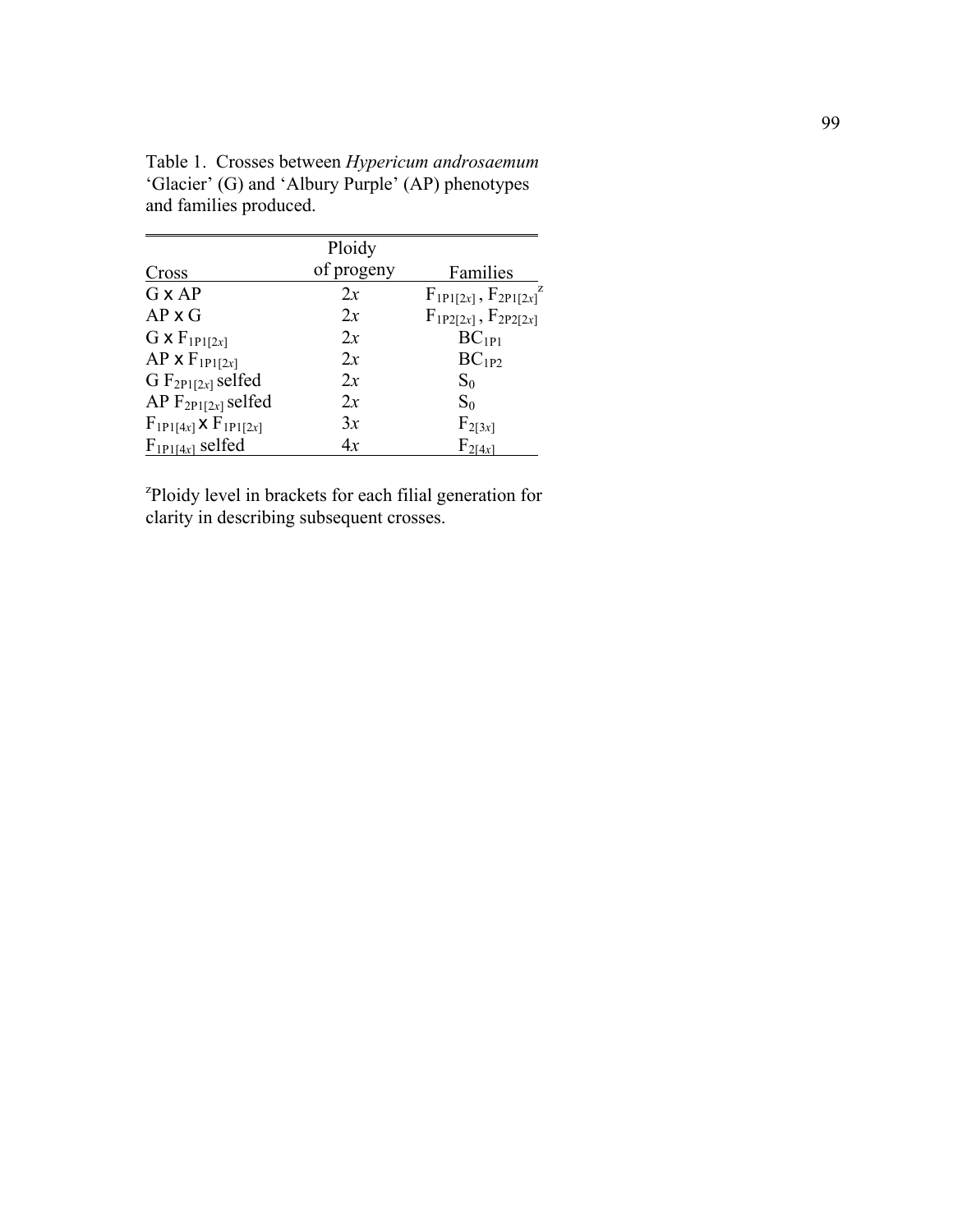|                                  |                 |                | Progeny (no. seedlings) <sup><math>z</math></sup> |                  |                  | Expected     |        |              |
|----------------------------------|-----------------|----------------|---------------------------------------------------|------------------|------------------|--------------|--------|--------------|
| Cross                            | Families        | Gr             | Var                                               | Pur              | Var:Pur          | Ratio        |        | P            |
| $G \times AP$                    | $F_{1P1[2x]}^y$ | 130            | $3^x$                                             | 0                |                  | 1:0:0:0      | 0.00   | 1.00         |
| $AP \times G$                    | $F_{1P2[2x]}$   | 162            | $\theta$                                          | $1^{\mathrm{x}}$ |                  | 1:0:0:0      | 0.00   | 1.00         |
| $G \times AP$                    | $F_{2P1[2x]}$   | 218            | 71                                                | 88               | 20               | 9:3:3:1      | 3.69   | 0.30         |
| $AP \times G$                    | $F_{2P2[2x]}$   | 214            | 77                                                | 81               | 28               | 9:3:3:1      | 1.43   | 0.70         |
| $G \times F_{1P1[2x]}$           | $BC_{1P1}$      | 200            | 196                                               | $\Omega$         |                  | 1:1:0:0      | 0.04   | 0.84         |
| $AP \times F_{1P1[2x]}$          | $BC_{1P2}$      | 178            | $4^w$                                             | 221              | $3^{\mathrm{W}}$ | 1:0:1:0      | 4.63   | 0.03         |
| G selfed                         | $S_0$           | 0              | 200                                               | $\Omega$         |                  | 0:1:0:0      | 0.00   | 1.00         |
| AP selfed                        | $S_0$           | $\overline{0}$ | $\Omega$                                          | 200              |                  | 0:0:1:0      | 0.00   | 1.00         |
| $F_{1P1[4x]} \times F_{1P1[2x]}$ | $F_{2[3x]}$     | 573            | 46                                                | 49               | 3                | 121:11:11:1  | 1.38   | 0.71         |
| $F_{1P1[4x]}$ selfed             | $F_{2[4x]}$     | 701            | 76                                                | 22               |                  | 1225:35:35:1 | 141.20 | ${}_{0.001}$ |

Table 2. Segregation for foliage traits in *Hypericum androsaemum* across ploidy levels in families derived from 'Glacier' (G) and 'Albury Purple' (AP).

<sup>z</sup>Number of progeny for each phenotypic class (Gr = green; Var = variegated; Pur = purple; Var:Pur = variegated and purple combined).

<sup>y</sup>Ploidy level in brackets for each filial generation for clarity in describing subsequent crosses.

xUnexpected and inconsistent with proposed simple recessive model, due to, possible accidental self-pollination. Data not used in chi-square calculations.

wUnexpected and unexplained variegation, which can not be explained by self- or cross-pollen contamination. These seedlings were scored as either green or purple for chi-square calculations.